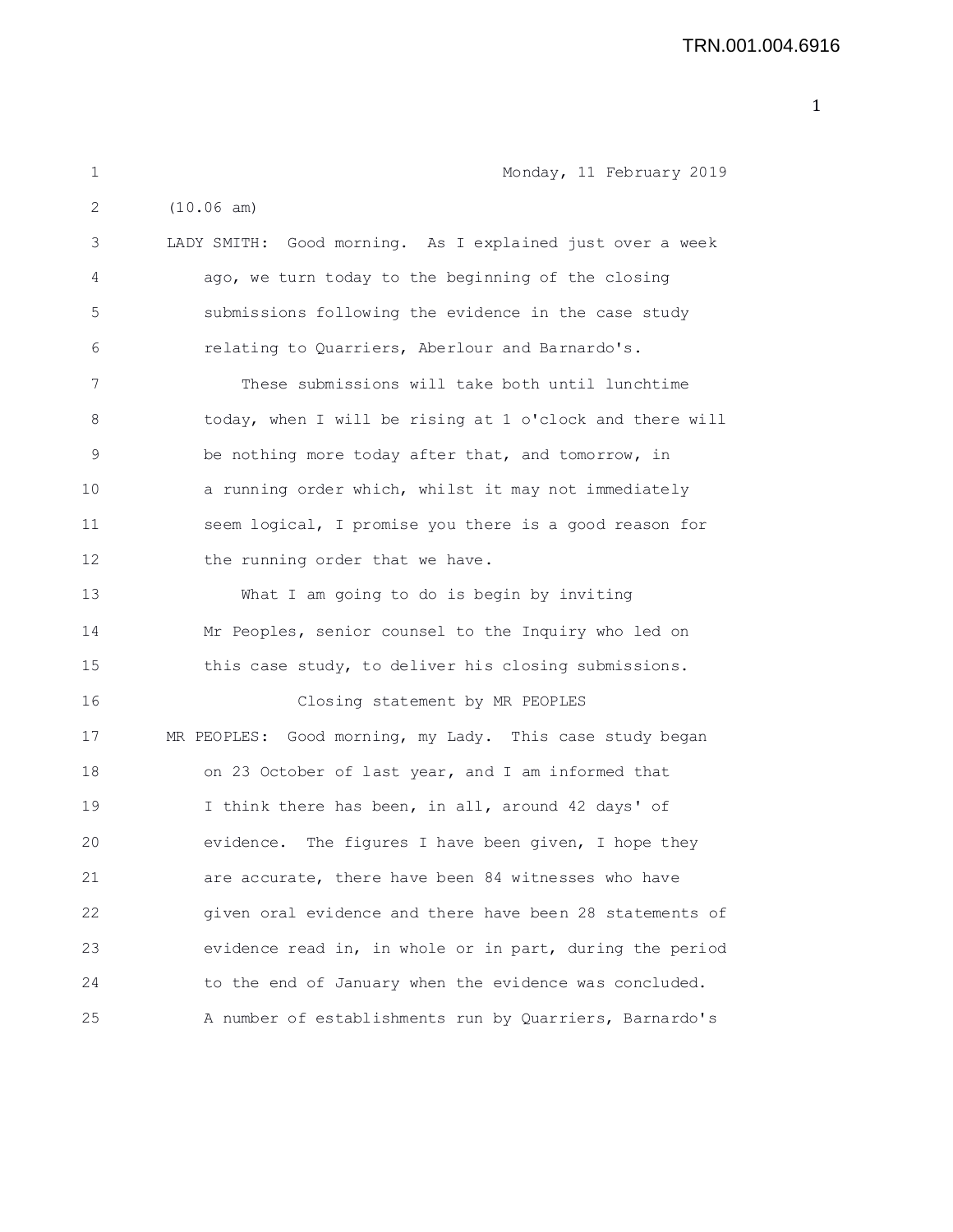1 and Aberlour Child Care Trust have been the subject of 2 evidence, and there has been evidence both oral and 3 written from former residents and former staff within 4 some of those establishments. 5 The period covered by the evidence as a whole, 6 generally speaking, I think goes as far back as the 7 1930s, and perhaps even a little before that in one case 8 at least. But unlike previous case studies involving 9 religious orders there has also been evidence of current 10 policies, practices and procedures of the three 11 providers because each remains, albeit involved on 12 a greatly reduced scale, in the provision of residential 13 care for children and young persons in Scotland. 14 So far as today is concerned, I intend to focus my 15 closing remarks mainly on the evidence about the past, 16 particularly the period up to 1990. I am using that as 17 a broad watershed for a variety of reasons. I think all 18 of the evidence suggested that there was quite a lot 19 going on after 1990 in terms of activity within 20 organisations, and indeed there were legislative changes 21 and so forth. So in a sense a lot of what we heard 22 evidence about pre-dated 1990 in the case of all three 23 organisations in a broad sense. 24 LADY SMITH: I think that is right. If you are talking 25 about the evidence about abuse of children, it was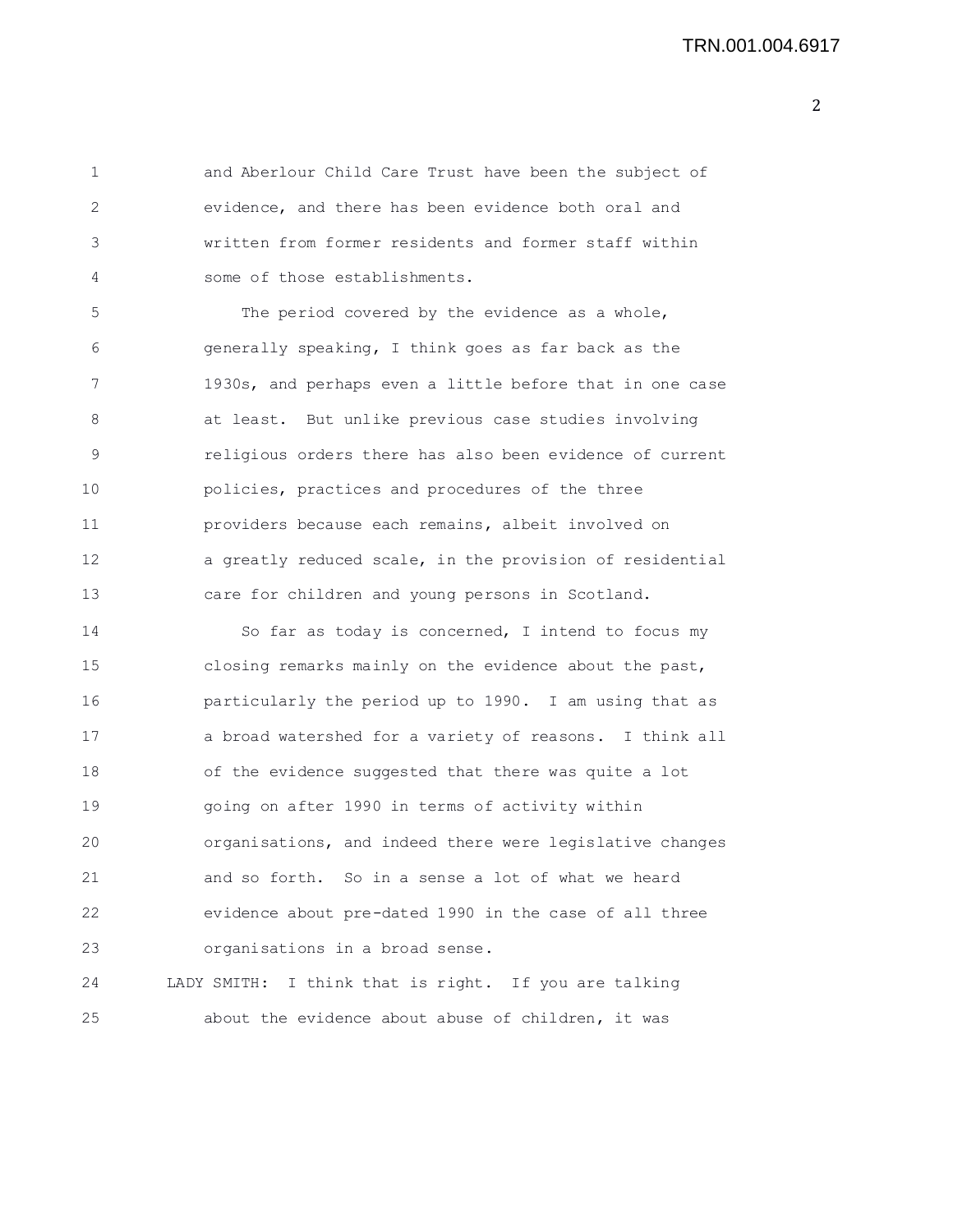1 largely pre-1990. And as I think maybe alluded to by 2 one or who others, the very helpful evidence that really 3 was summarised in the panel session we had was very 4 useful, not just for the case study, but we will be able 5 to draw on our learning from that when we come to look 6 at systems present and for the future and issues of 7 protection and prevention going forward. 8 MR PEOPLES: Yes. I was going to say that I think it is 9 recognised I think by everyone who has participated in 10 this case study that the way in which the three 11 organisations operate today is very different to how 12 they operated historically. And the evidence we have 13 heard about today's current policies, practices and 14 procedures, and about the ways in which the residential 15 care system might be improved for the future, has 16 I think been valuable, as your Ladyship has just said,

17 and will assist the Inquiry I think in fulfilling some 18 of the other terms of reference to do with generally the 19 issue of current policies and practices.

20 So I am not really saying too much at this stage, 21 but I want people to know it was important that we heard 22 that evidence and it will be taken into account as 23 appropriate in the course of the Inquiry's work.

24 I should also say I don't intend this morning to say 25 too much about one issue, the issue of restraint,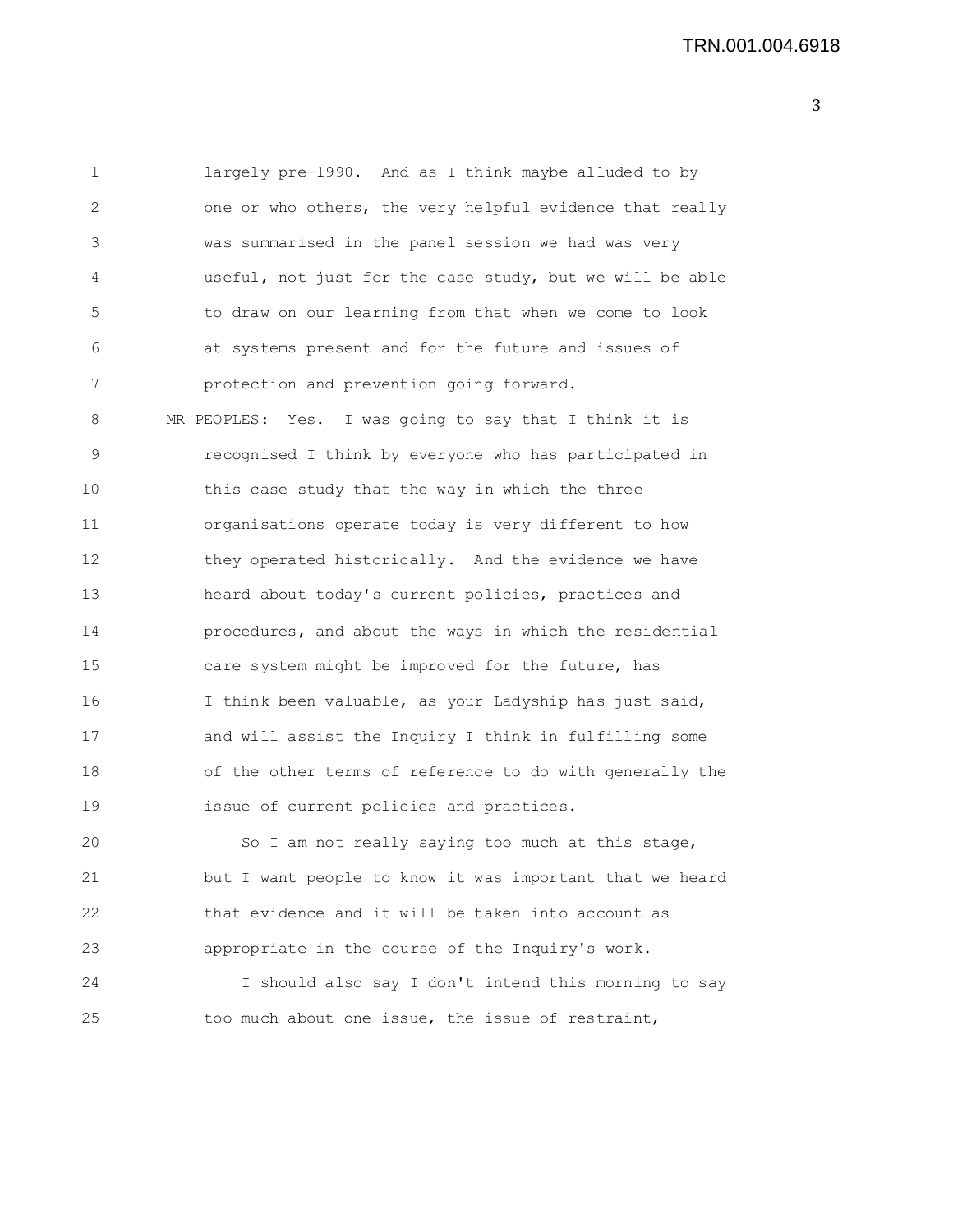1 because I think again it was an issue we did hear 2 evidence about and it is clearly one which is still 3 a live issue, if I can call it that, and it is clearly 4 one that still requires further thought. Indeed we 5 heard some evidence during the panel session on various 6 initiatives that are being considered and taken -- 7 Aberlour's pilot, for example -- on that issue.

8 I will just say we did hear evidence and we did hear 9 the importance of recognition of the impact of restraint 10 from the perspective of the child, and whether it is 11 well-intentioned or not seems to be justified clearly, 12 it would appear, on the evidence that at least some 13 people had reservations historically about its use and 14 also about the way in which it was used and the effect 15 it had on the children concerned.

16 I mention Alan Swift, for example, who saw one 17 incidence of restraint which caused him concern when he 18 was working with Barnardo's. But beyond that 19 I don't think it is necessary to say too much today 20 other than to say that that was part of what we heard, 21 and it does raise issues perhaps not dissimilar to the 22 historical issue about the use of corporal punishment 23 that it was perhaps permissible and it was within the 24 powers of those caring for children, but there are 25 clearly possibilities or potential for it being either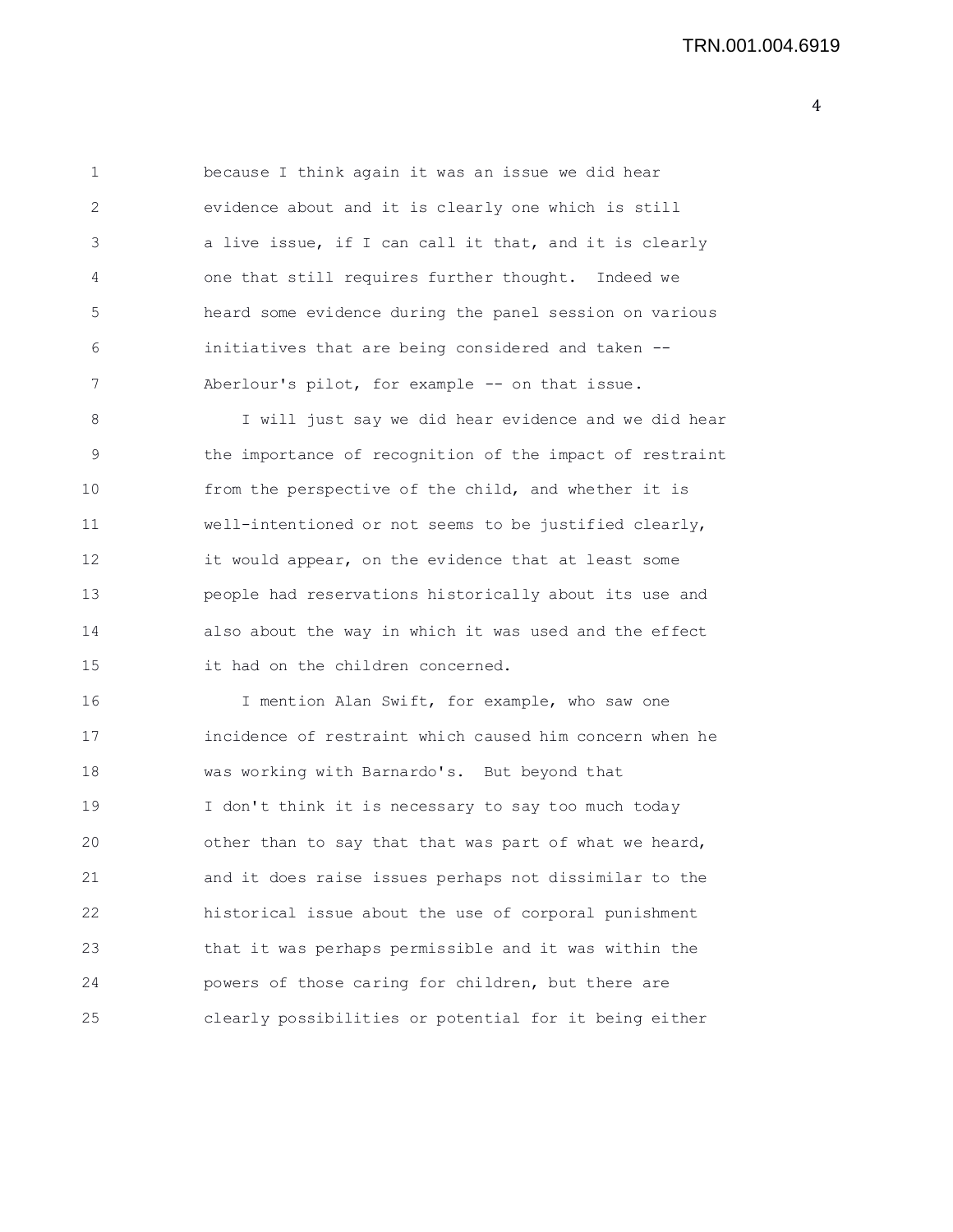| 1  | misused or improperly used or inappropriately used.       |
|----|-----------------------------------------------------------|
| 2  | So I think it is something we have to keep in mind        |
| 3  | both as part of this case study and perhaps going         |
| 4  | forward. Beyond that, I don't think it is necessary for   |
| 5  | me today to say too much more than that.                  |
| 6  | LADY SMITH: I am content with that. Thank you.            |
| 7  | MR PEOPLES: Can I also say this: the Inquiry must, having |
| 8  | regard to the breadth of its remit and the timeframe      |
| 9  | being considered, it must seek to get a broad picture of  |
| 10 | how things were historically, what the experience of      |
| 11 | children in care were, whether for some they were bad or  |
| 12 | abusive experiences and why those experiences may have    |
| 13 | occurred. And I think your Ladyship said this in the      |
| 14 | past, but we are not here to look at each and every       |
| 15 | individual allegation in minute detail and with a view    |
| 16 | to making findings but we do want to get a broad picture  |
| 17 | and to see whether that tells us how children were cared  |
| 18 | for historically, what happened to them in some cases     |
| 19 | and why that might have happened. That is the approach    |
| 20 | that I think hopefully the evidence has sought to         |
| 21 | explore, and hopefully for those who are looking for      |
| 22 | answers at least perhaps have got some evidence that      |
| 23 | might provide some answers to some of these issues and    |
| 24 | questions.                                                |
| 25 | LADY SMITH: You are right, there are themes and they      |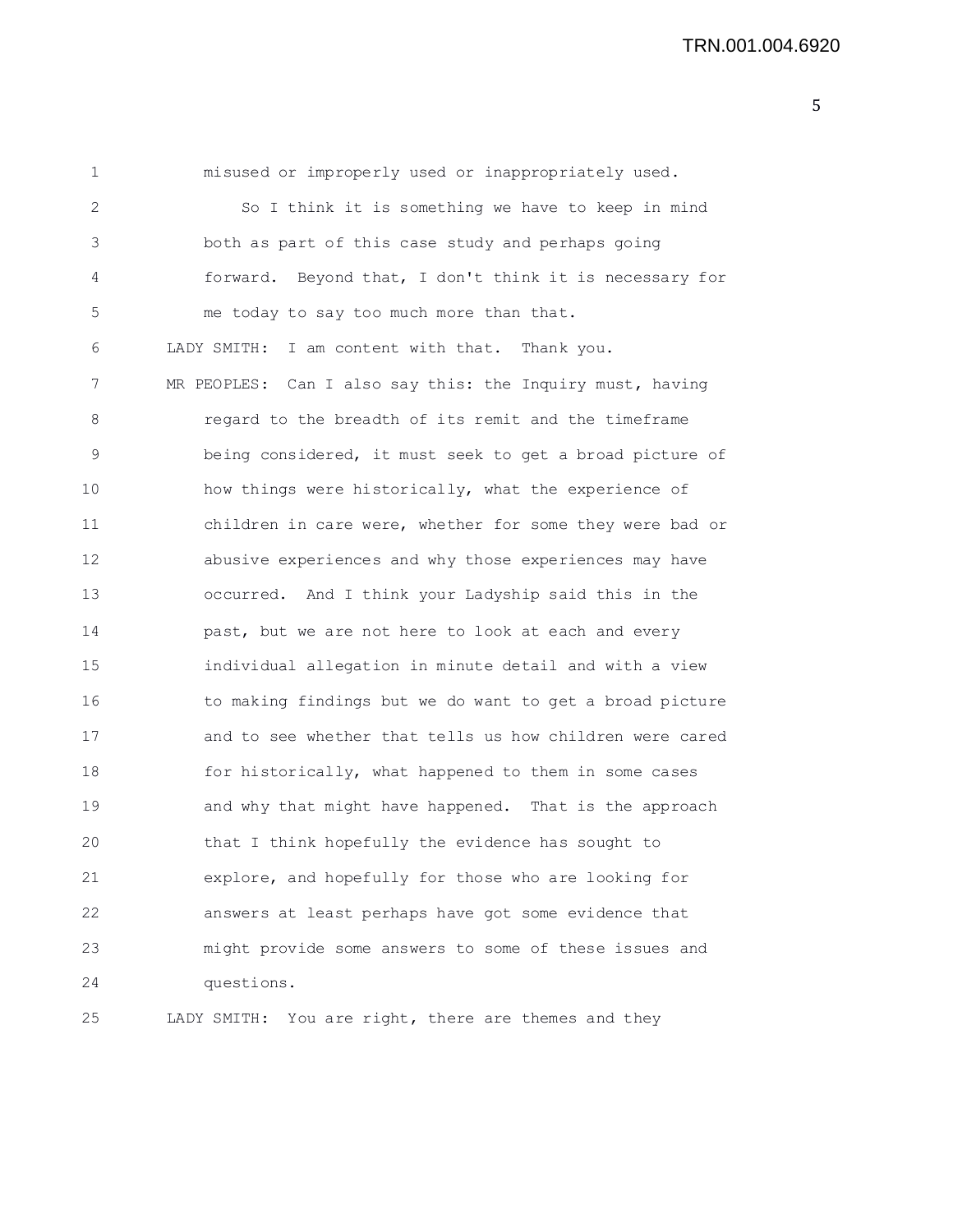| $\mathbf 1$ | provide pictures of the sort of thing that was happening |
|-------------|----------------------------------------------------------|
| 2           | in different institutions. But equally, as will be       |
| 3           | clear from the case study findings that have been        |
| 4           | published already and the ones that are about to be      |
| 5           | published, there have been so far a whole number of      |
| 6           | witnesses whose evidence was so clear that it is not     |
| 7           | difficult to accept that they have given clear evidence  |
| 8           | that paints a very clear picture of what was going on    |
| 9           | when they were in care.                                  |
| 10          | MR PEOPLES: Yes. I think it was said in previous studies |
| 11          | that there was, looking at the matter broadly,           |
| 12          | a consistency of account of certain practices and        |
| 13          | themes. And I think the same can be said here, perhaps   |
| 14          | across the board, that we have certain themes that have  |
| 15          | emerged, some to a greater or lesser degree with         |
| 16          | particular organisations, but they all feature and they  |
| 17          | feature across the decades, and they feature from        |
| 18          | different people coming from different places saying     |
| 19          | very similar things. I think that is something that      |
| 20          | no doubt your Ladyship will bear in mind when deciding   |
| 21          | what conclusions can be drawn from the evidence that has |
| 22          | been heard in this case study on these matters.          |
| 23          | Can I say at the outset, however, that there is no       |
| 24          | suggestion as I understand it from any applicant in this |
| 25          | case study that his or her experience was the experience |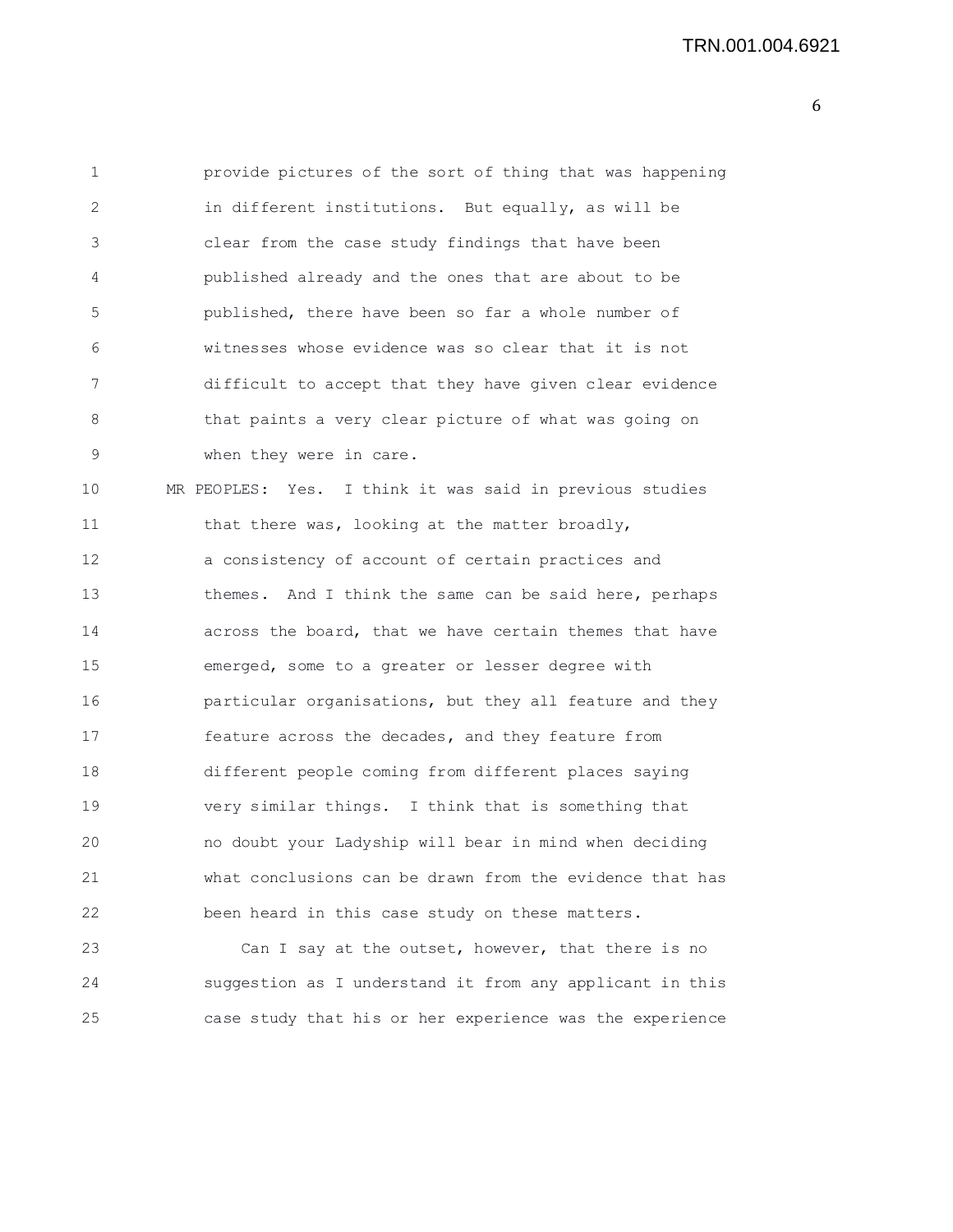1 of all children then in the care of the organisation who 2 was their particular care provider. However, having 3 said that, and perhaps anticipating the point 4 your Ladyship said, it should also I think be said at 5 the outset that if your Ladyship accepts the evidence of 6 those who have come forward as applicants, and there was 7 a great number of them, there can be no doubt in my 8 submission that abuse, whether it be physical, sexual or 9 emotional, was in no sense an extremely rare occurrence 10 in establishments run by the three providers over the 11 decades between 1930 and perhaps 1980/1990. 12 On any view, if the evidence of the applicants as 13 a body is accepted in material respects, at various 14 times and in various establishments run by each of 15 the providers there was a significant problem of abuse 16 of one kind or another. One can, for example, see in 17 the case of Aberlour orphanage in the early 1960s that 18 demonstrated by the conviction of Mr Lee for sexually 19 abusing ten boys in his care between 1961 and 1963. In 20 the case of Barnardo's, again if the evidence is 21 accepted, it can be said of Tyneholm and of Glasclune in 22 the 1970s where there was evidence of sexual abuse and 23 other forms of abuse, and indeed evidence of abuse at 24 Craigerne of a sexual nature, that there was serious

25 abuse going on within these establishments taking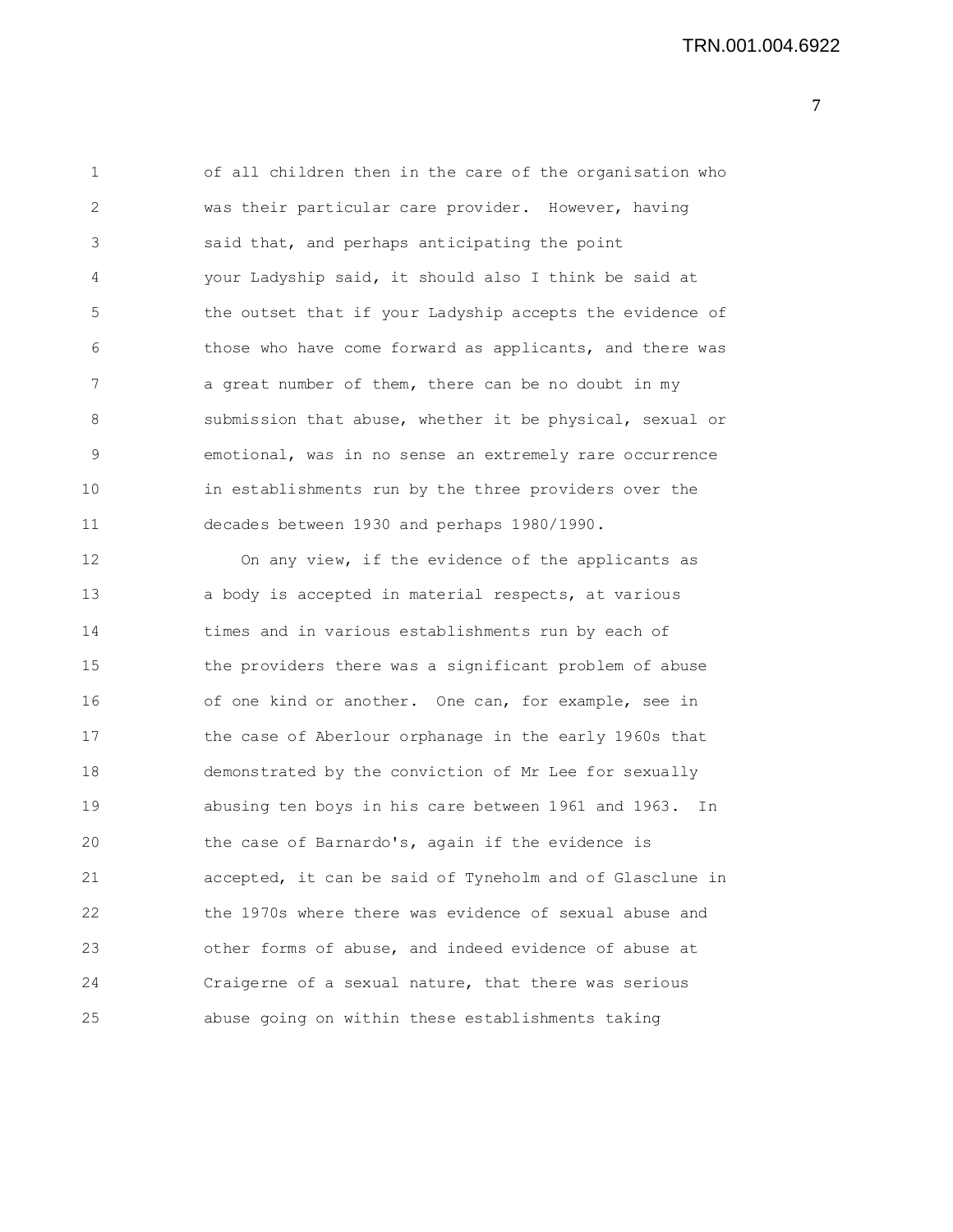1 various forms.

| 2  | There was also evidence about various forms of           |
|----|----------------------------------------------------------|
| 3  | serious abuse occurring in The Dowans which was run by   |
| 4  | Aberlour around 1970 where a particular set of           |
| 5  | houseparents were in charge and we heard some evidence   |
| 6  | about that matter which did come to the attention of the |
| 7  | provider.                                                |
| 8  | There was evidence in the case of Aberlour of abuse      |
| 9  | occurring at other group homes, Whytemans Brae,          |
| 10 | for example, and Bellyeoman. And indeed as regards       |
| 11 | physical abuse, we heard evidence about the departure of |
| 12 | BCK<br>in 1958 against the background of using           |
| 13 | excessive corporal punishment that left a boy with       |
| 14 | significant bruising.                                    |
| 15 | So far as emotional abuse is concerned, we have          |
| 16 | heard of many instances of what is now accepted to be    |
| 17 | forms of emotional abuse in the case of all of the       |
| 18 | organisations and I think there is a general acceptance  |
| 19 | that such abuse was a feature of life for some children  |
| 20 | in their establishments.                                 |
| 21 | So far as that is concerned we have, and going quite     |
| 22 | far back in one case, the evidence about the warden of   |
| 23 | Aberlour humiliating a boy in assembly in 1948. You      |
| 24 | will recall there was some evidence that that was        |
| 25 | something noticed by inspectors carrying out             |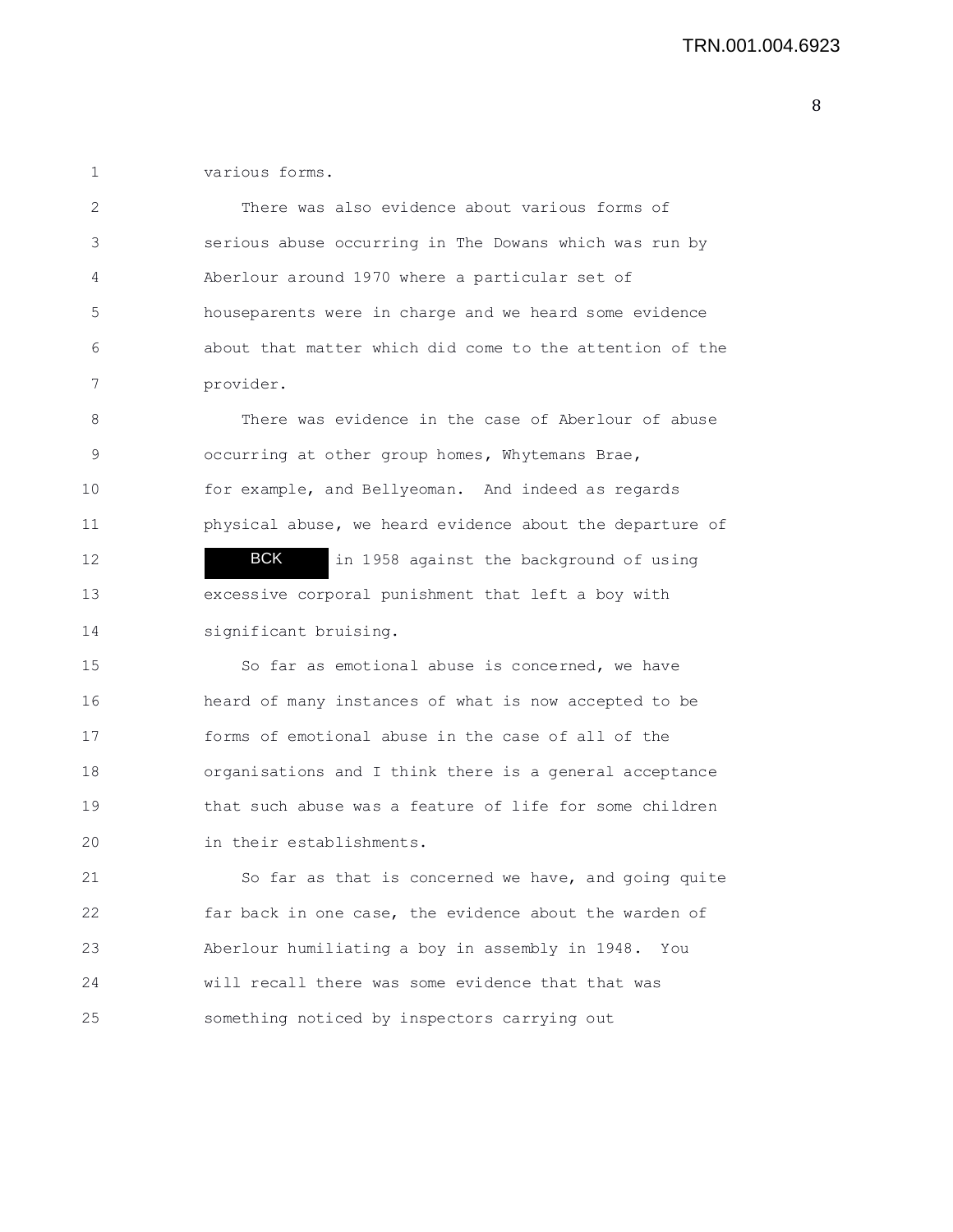1 an inspection on behalf of the Scottish Office or 2 Home Department at that time.

3 Indeed it was accepted unreservedly I think by 4 Aberlour in the course of evidence that was given at 5 this Inquiry that such conduct was not only now but at 6 the time unacceptable and contrary to the rules and 7 values of the organisation.

8 So we have that sort of evidence which seems to 9 feature in a number of establishments. So I think the 10 idea -- and I think Mr Scott probably said this at the 11 opening statement. We have heard in some case studies 12 the idea there is the odd bad apple, but I think that 13 theory perhaps goes out the window without in any sense 14 saying everyone's experience was one of abuse or poor 15 practice. I think we have to make that clear. Clearly 16 these providers were caring for a large number of 17 children, and it is a point they make and it is a point 18 well made. But nonetheless when we are looking at 19 issues of nature and extent, while we can't perhaps put 20 a precise scale on the matter it was significant abuse 21 across many decades, in my submission, on the evidence, 22 if one accepts the body of evidence that we have heard 23 over the last few months.

24 I think perhaps my task is made a little easier, at 25 least in the case of Quarriers where there is actually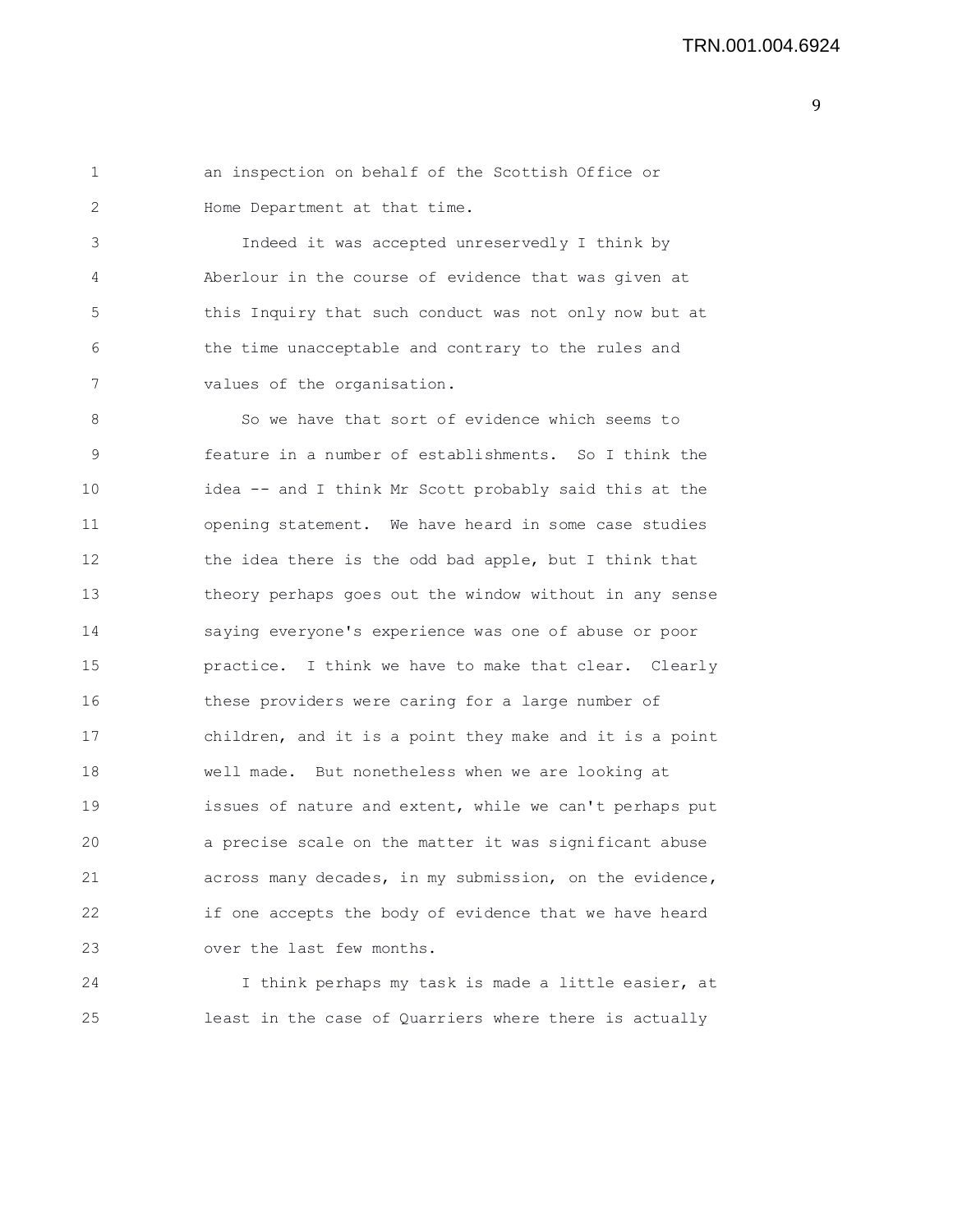1 an acknowledgment, and no doubt they will come to repeat 2 that, that there was in the past widespread abuse, 3 physical, sexual and emotional, at establishments which 4 they ran. So they are not shrinking from that 5 conclusion based on what has been said.

6 Can I also say this by way of a sort of 7 introduction. There is a good deal of common ground 8 I think in this case study as to what historically would 9 have been unacceptable and indeed abusive, and I think 10 that would obviously include excessive or inappropriate 11 or indiscriminate use of corporal punishment, physical 12 assaults by kicking or punching, or the use of 13 instruments such as shoes, brushes, sticks or batons. 14 Punishing children in any way for bed-wetting, 15 force-feeding, placing children in sheds or cupboards as 16 a punishment, humiliating and denigrating children or 17 making disparaging remarks about their family. 18 So I don't think there is any real dispute that

19 these types of conduct, if they occurred, would be four 20 square abuse at any stage in the period that we are 21 looking at.

22 LADY SMITH: I suppose there is also the point that whilst 23 smacking children, for example, was commoner in early 24 years, a significant issue is whether or not smacking 25 a child at all, for whatever it was the child was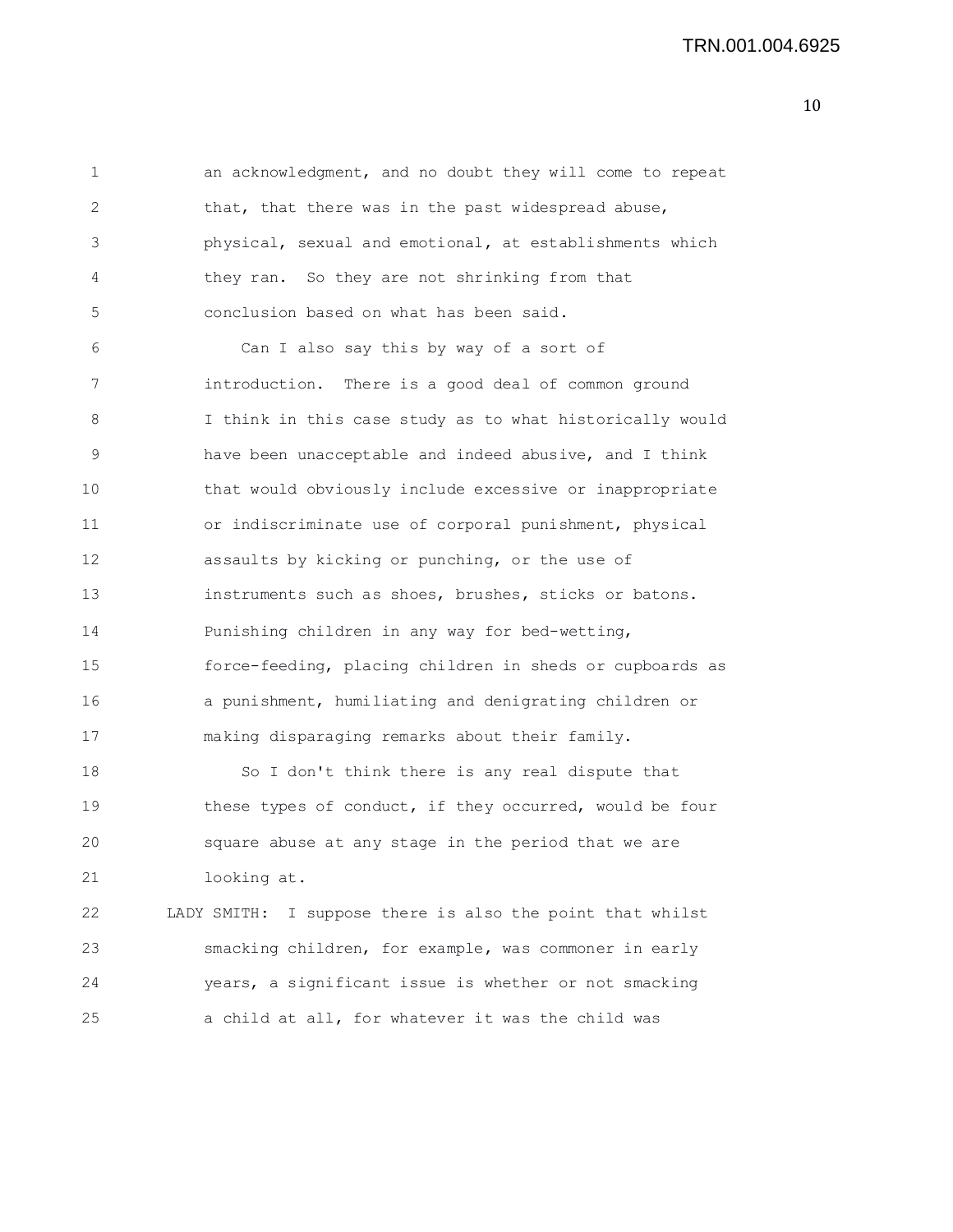| 1  | getting the backhander or the smack, was abusive, even      |
|----|-------------------------------------------------------------|
| 2  | if it was a light touch. The physical force on the          |
| 3  | child, what was it for?                                     |
| 4  | MR PEOPLES: Yes.                                            |
| 5  | LADY SMITH: Did that child actually merit any punishment at |
| 6  | all at that time?                                           |
| 7  | MR PEOPLES: There is certainly evidence that they were at   |
| 8  | a loss sometimes to understand why punishment had been      |
| 9  | meted out, or they described it as indiscriminate where     |
| 10 | someone would be picked out perhaps randomly in a sense.    |
| 11 | There is the evidence of the line of boys, or the line      |
| 12 | of children, and one was picked out, taken and beaten       |
| 13 | and given punishment. So whether it is a smack or           |
| 14 | something more significant, then clearly that is            |
| 15 | a feature on the evidence at least in some places           |
| 16 | historically.                                               |
| 17 | So, yes, I think we have to accept that for quite           |
| 18 | a large part of the period we are looking at, corporal      |
| 19 | punishment was a permissible option, but that doesn't       |
| 20 | mean to say the power to punish couldn't be abused or       |
| 21 | misused. And I think that that conclusion, based on the     |
| 22 | evidence you have heard, if accepted, would be              |
| 23 | warranted, that that power or authority was abused in       |
| 24 | some instances.                                             |
| 25 | LADY SMITH: I should say, I think as I have said before, as |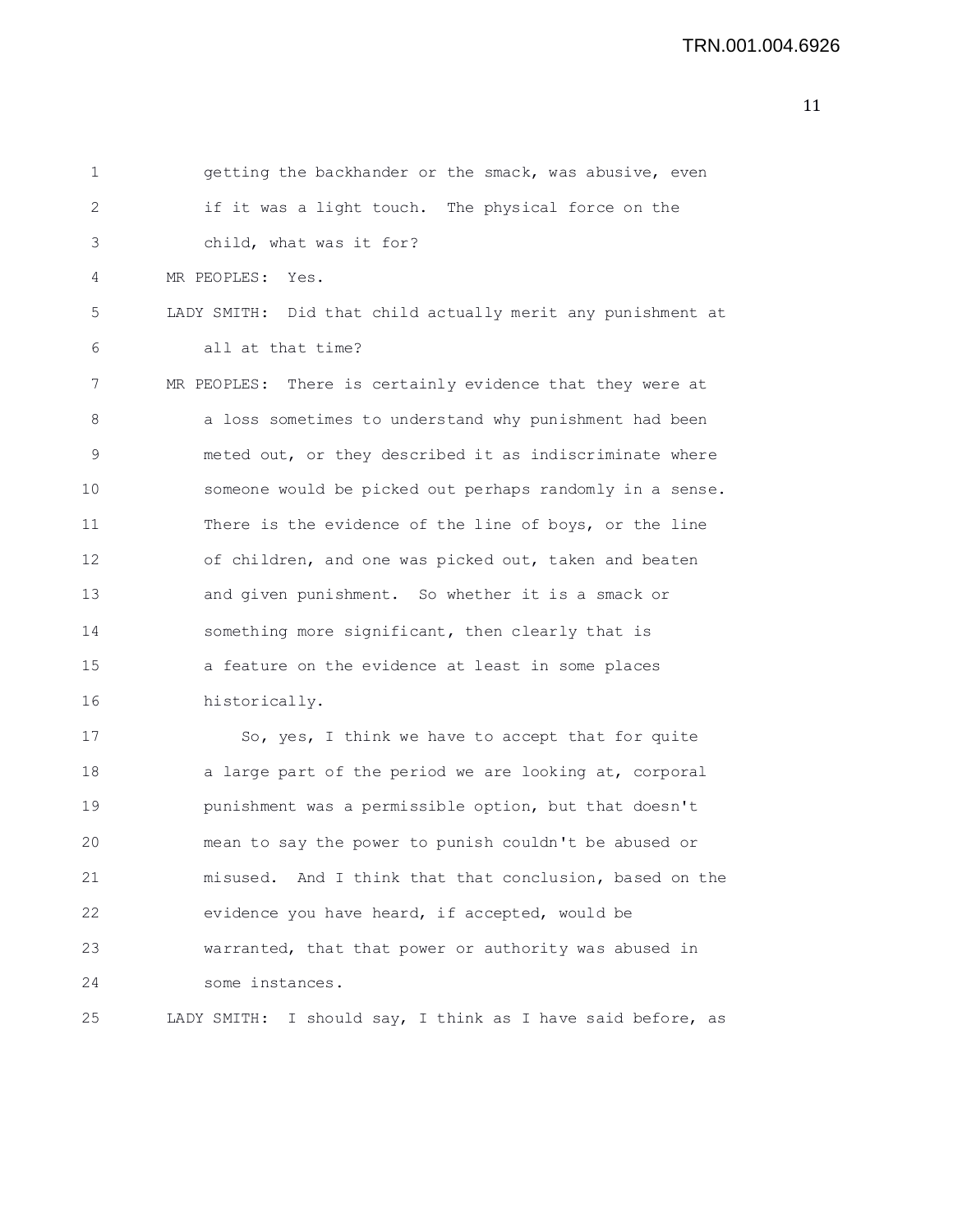1 I look at my terms of reference, I am interested not 2 only in whether at the time, for example, corporal 3 punishment was accepted or not, but whether as we look 4 back now we can see that that is to abuse a child. 5 Because what at the end of the day I need to deliver 6 from these terms of reference, I have to consider that 7 in addition to whether at the time it was common 8 accepted practice or not.

9 MR PEOPLES: Yes. I think some would accept that nowadays, 10 judged by today, they would readily accept that that 11 would be the proper classification of some of the 12 conduct. And as your Ladyship said, it is not just 13 a matter of saying the remit is to decide whether -- or 14 the issue for you is whether at the time they met the 15 relevant standards of the day, because we are looking at 16 it in the wider context, and to some extent also 17 a context where we are seeking to give people who did 18 experience such conduct answers as to why it happened as 19 well. And hopefully they may have got some answers, 20 they may not like all of them, but they may have got 21 some answers from the evidence we have listened to, and 22 also the response of the organisational witnesses to 23 that evidence and how they interpret it and how they see 24 it from their perspective today. So, yes, I think one 25 should be wary about trying to enter into the debate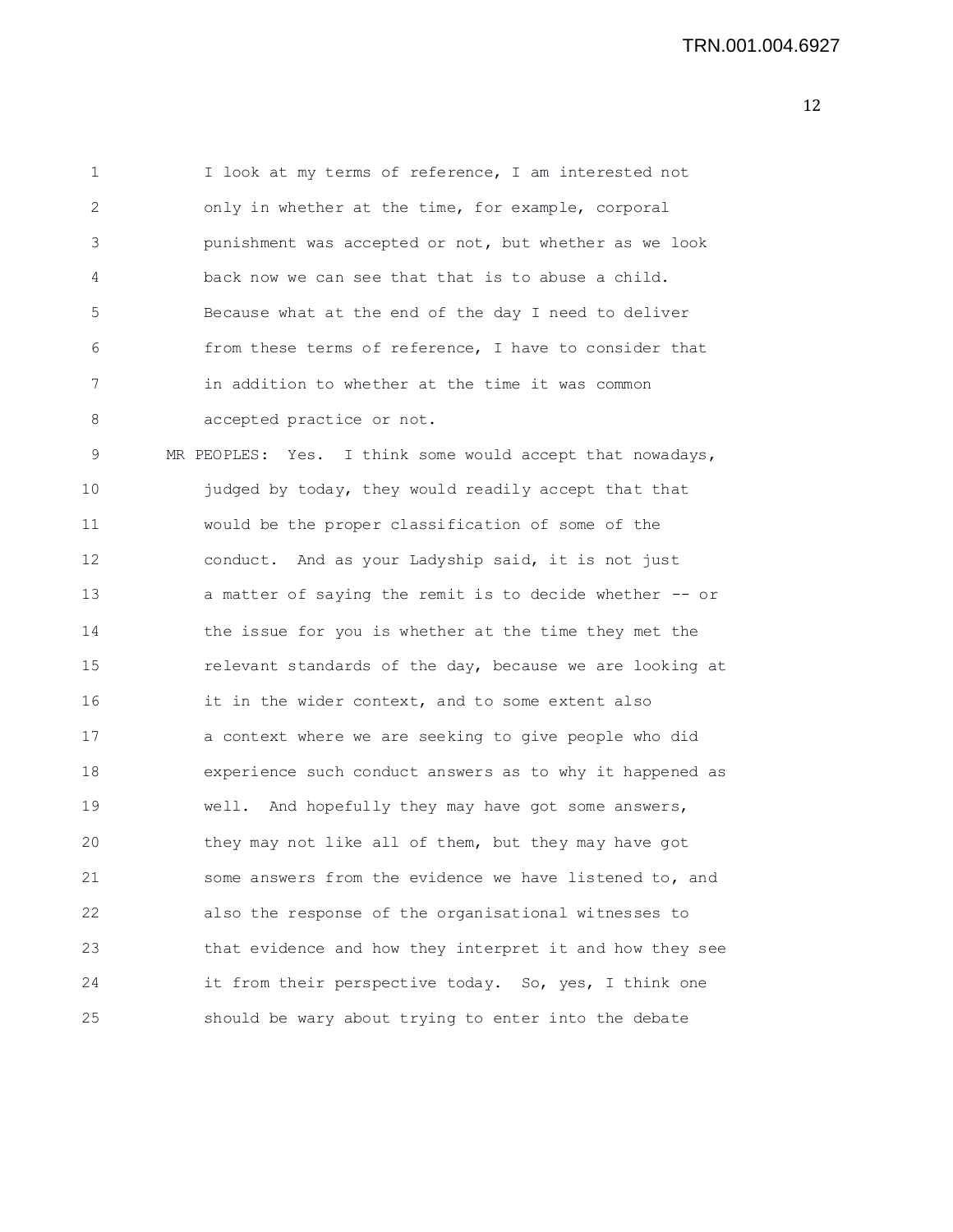1 about, well, did they meet the standards of the day. 2 The other point perhaps made is that there was 3 a good deal of evidence about we have systems and 4 policies and our aims and ethos and values which mean 5 that we don't condone excessive punishment, we don't 6 condone necessarily a great use of corporal punishment. 7 But on the evidence, whatever the aim was, I think the 8 question is: was that aim realised in practice? And 9 I think certainly in some places at some periods that we 10 are looking at that aim wasn't achieved in practice. 11 LADY SMITH: Good intentions are not enough. 12 MR PEOPLES: Good intentions are not enough. There are 13 words and policies but I think one has to recognise that 14 is not the end of the story. It doesn't give one an 15 answer and it doesn't give one a comfort, and indeed it 16 doesn't give applicants a consolation as I think I put 17 to one of the witnesses. It is no consolation to be 18 told, well, we had systems, we did try our best, we did 19 have good intentions, if in fact these intentions were 20 not realised. 21 I think we did get a number of explanations why the

22 good intentions may not have been realised, but whether 23 one categorises them as systems failures or children 24 having been failed by an organisation or being let down 25 or whatever expression is used, the fact remains that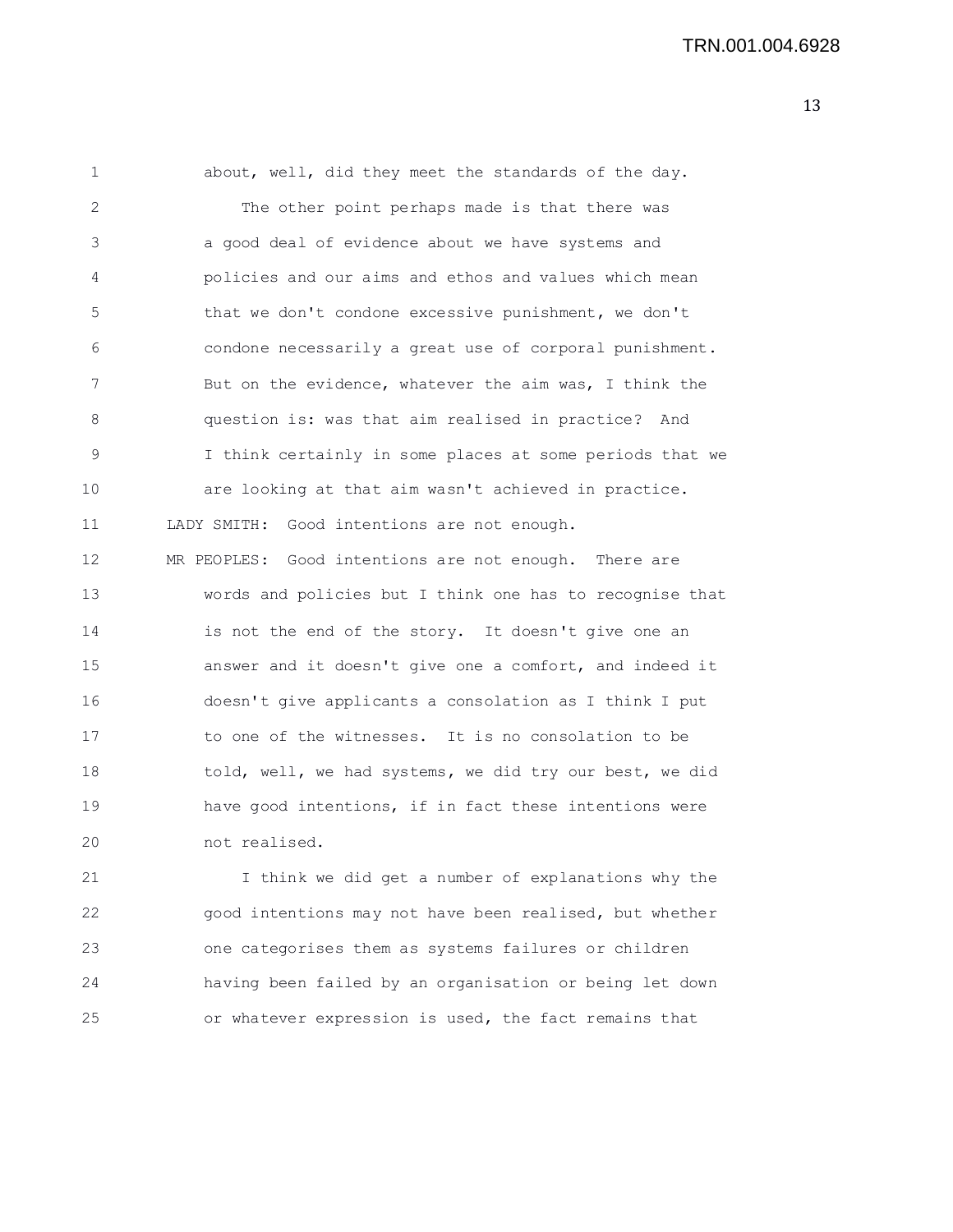1 children were abused notwithstanding systems, 2 notwithstanding policies, notwithstanding aims and 3 ethos, and that is something which we have heard a great 4 deal of evidence about and perhaps we get some clue as 5 to why that may have happened.

6 I am thinking, for example, your Ladyship heard to 7 some extent the reflections of Sarah Clark who I think 8 tried, and has tried during this Inquiry having listened 9 to the evidence, to try and work out why abuse might 10 have happened, and I think she offered a number of 11 explanations and reasons why that was the case which 12 I think your Ladyship will no doubt look at and consider 13 as part of your assessment of the evidence.

14 There are perhaps some areas of issues that might 15 require a degree of discrete consideration and I just 16 touch on them. There is the issue of separation of 17 siblings and I think clearly there is a historical 18 policy on the part of all the providers of separating 19 boys and girls. That was not done I think with any 20 harmful intent, no doubt at the time, and it may have 21 been thought to have been done for very good reasons and 22 to be a perfectly acceptable practice.

23 But again it maybe comes back to the point that we 24 are now understanding that in a sense that can be 25 retraumatisation or further traumatisation of a child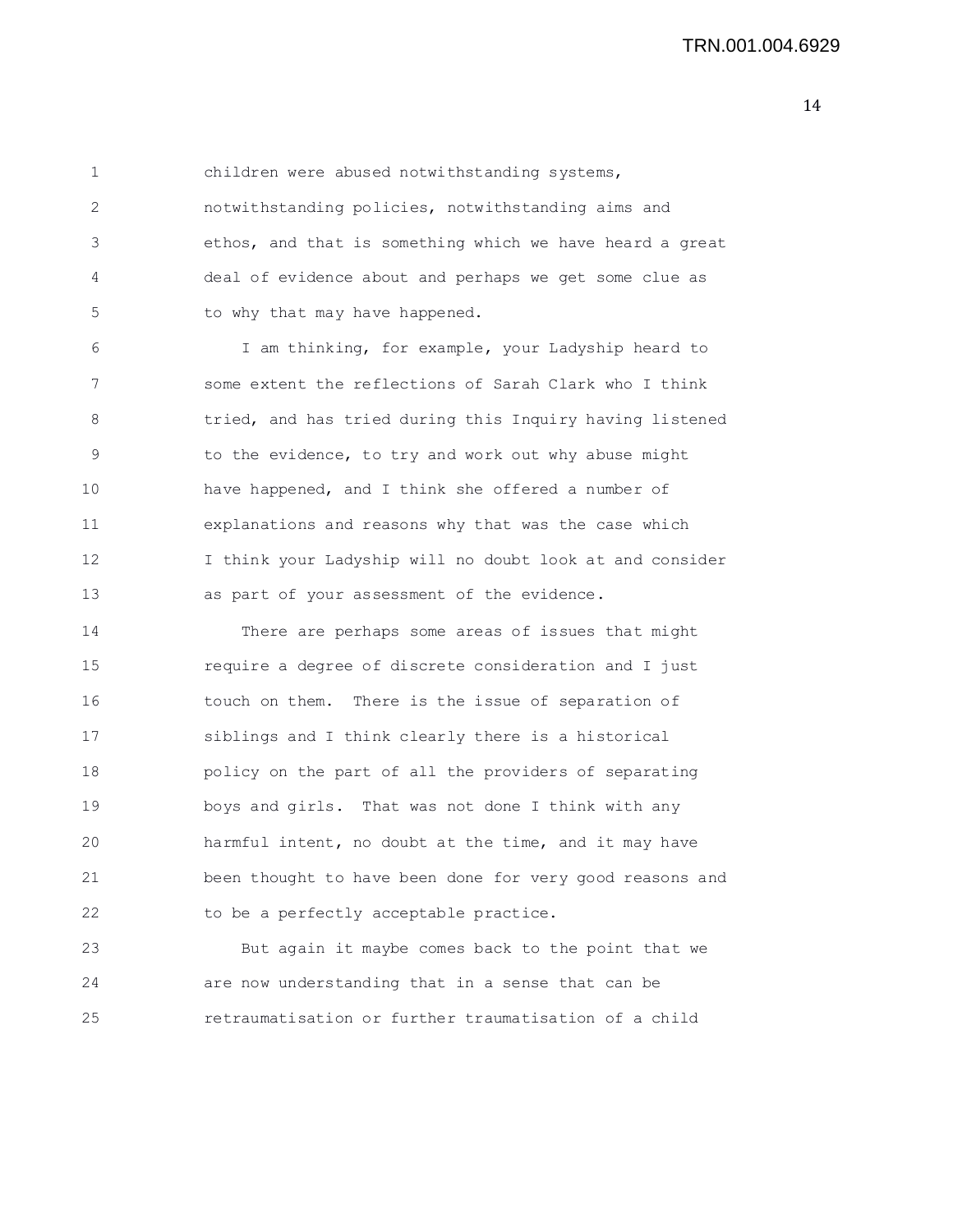TRN.001.004.6930

| 1  | who is already traumatised by being taken into care        |
|----|------------------------------------------------------------|
| 2  | often without warning, without explanation or the like.    |
| 3  | LADY SMITH: I don't think anyone has suggested that        |
| 4  | the institutions deliberately set out to disrupt family    |
| 5  | relationships. But as against that, I don't think          |
| 6  | I have heard any evidence of any recognition of the        |
| 7  | likely value to children in having these sibling           |
| 8  | relationships maintained in some way even if, to take      |
| 9  | Quarriers, for example, they hadn't got space for all      |
| 10 | the siblings in one cottage, or Aberlour when they were    |
| 11 | separating the sexes and you had a brother and a sister.   |
| 12 | But then what about recognising that the children<br>Fine. |
| 13 | needed to be given a way to keep up some relationship      |
| 14 | with their brothers and sisters?                           |
| 15 | MR PEOPLES: I think that is a further point. You may have  |
| 16 | a reason for separation, but even if you think there are   |
| 17 | good reasons there is still an opportunity to maintain     |
| 18 | contact or quality time contact, not simply passing        |
| 19 | contact perhaps at school when they are in different       |
| 20 | classes, different ages and so forth. And certainly        |
| 21 | that doesn't seem to have been something that was          |
| 22 | factored in or the impact. Because we obviously know       |
| 23 | that the long-term impact of that has been considerable    |
| 24 | for many people, that their relationships with their       |
| 25 | siblings have been damaged as a result of these            |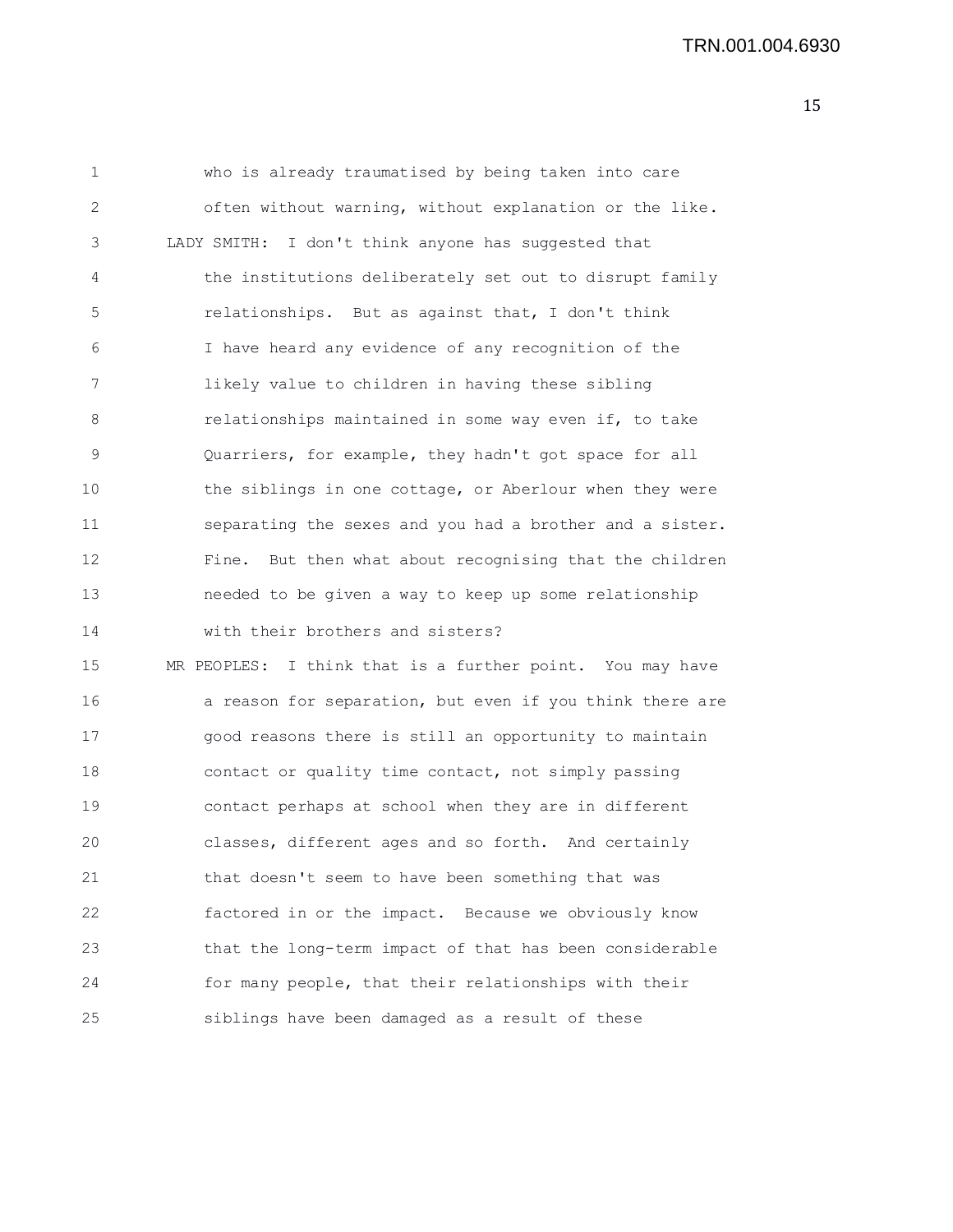1 practices and policies.

| 2  | So that is something, I think. But clearly on the           |
|----|-------------------------------------------------------------|
| 3  | face of it, it seems odd to categorise it as a form of      |
| 4  | abuse or emotional abuse at first blush, but I think for    |
| 5  | the reasons that were explored in evidence, and indeed      |
| 6  | the recognition I think that organisational witnesses       |
| 7  | had about the practice and how it could impact, then        |
| 8  | objectively judged it could be seen now properly as         |
| 9  | a type of emotional or psychological abuse of children      |
| 10 | who are already damaged when they get into the system.      |
| 11 | But I do think it can't be lumped with the more             |
| 12 | traditional, easily categorised forms of abuse.             |
| 13 | LADY SMITH: It sits rather apart from it.                   |
| 14 | MR PEOPLES: Another one that maybe falls into the same      |
| 15 | category but can no doubt, like corporal punishment, be     |
| 16 | misused, abused or used inappropriately was the use of      |
| 17 | children to do chores. We heard a good deal of evidence     |
| 18 | about that and certainly historically. I think              |
| 19 | obviously as the decades went by the practice started to    |
| 20 | die out as staff did things which children did              |
| 21 | historically, but there is no doubt -- there was            |
| 22 | evidence -- that some children were given chores that       |
| 23 | were beyond their age or their capacity and were given      |
| 24 | these in some instances as punishment.                      |
| 25 | As I have said before, I can see that having<br>LADY SMITH: |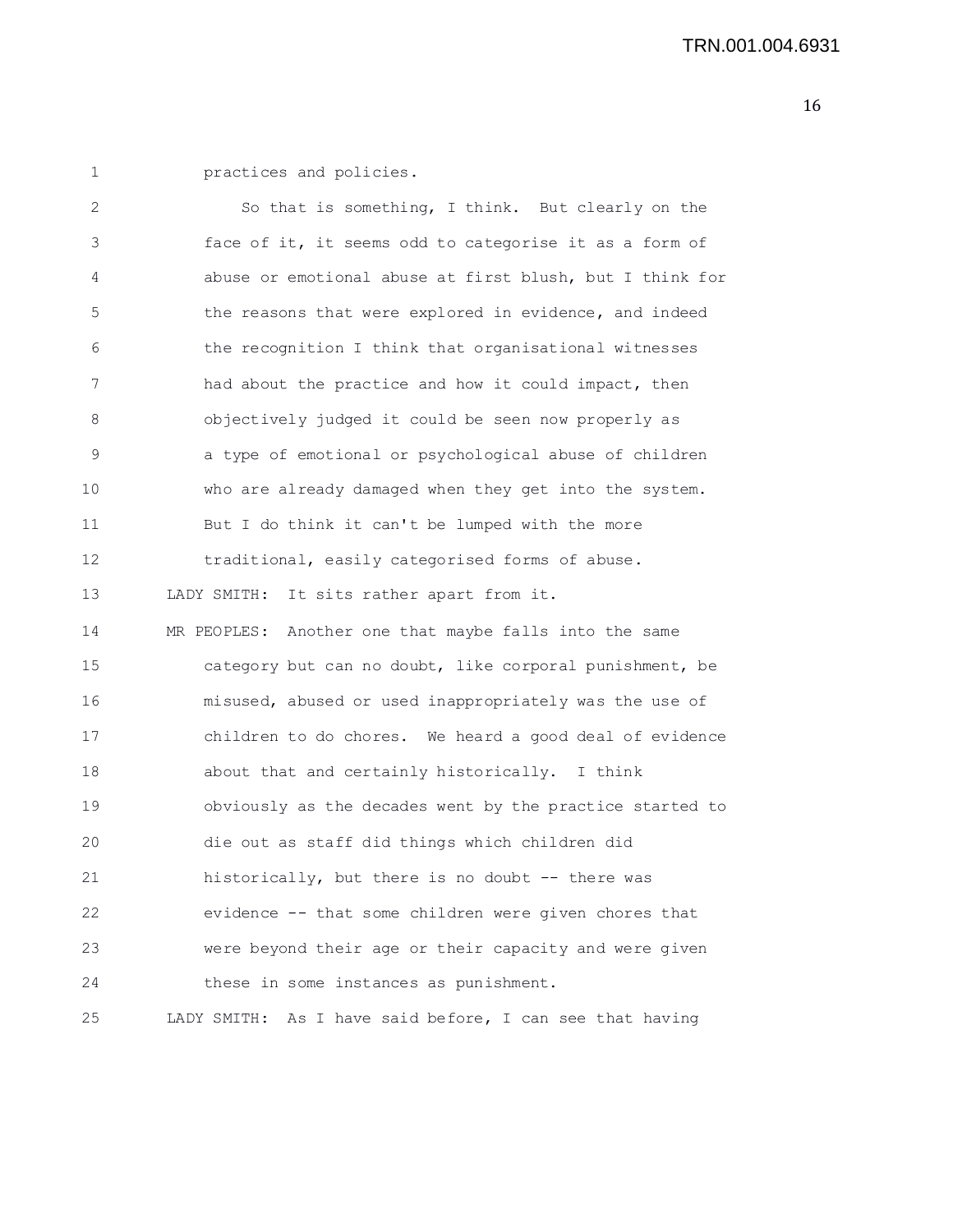| $\mathbf{1}$ | children do chores can be a good thing, age appropriate  |
|--------------|----------------------------------------------------------|
| 2            | and not excessive, and praised when they do it well.     |
| 3            | But there can come a time where it is excessive,         |
| 4            | and when it becomes excessive it is abusive.             |
| 5            | MR PEOPLES: Yes. I think perhaps it goes back to that it |
| 6            | was no doubt thought a good idea to give children some   |
| 7            | tasks to do. But even then, I think your Ladyship says,  |
| 8            | the other side of the coin is that one should get        |
| 9            | praised for doing things and doing them well, whereas    |
| 10           | the flavour of the evidence as a whole was that          |
| 11           | children, whether as a punishment or not, did chores and |
| 12           | were not really praised for doing so, and there were     |
| 13           | inspections which often resulted in the children being   |
| 14           | told "You've not done it well enough, do it again", and  |
| 15           | perhaps being punished in other ways. And evidence of    |
| 16           | inspections, bed inspections, floor inspections, of that |
| 17           | kind.                                                    |
| 18           | So one of the features that might be built into          |
| 19           | a healthy use of chores for whatever reason seems to     |
| 20           | have been lacking at least historically, and indeed the  |
| 21           | practice of chores of course today has died out, because |
| 22           | we don't expect children who are taken into care to do   |
| 23           | some of the tasks that children did historically.        |
| 24           | But again it is an area which again cannot be lumped     |
| 25           | in I think with just the more conventional and           |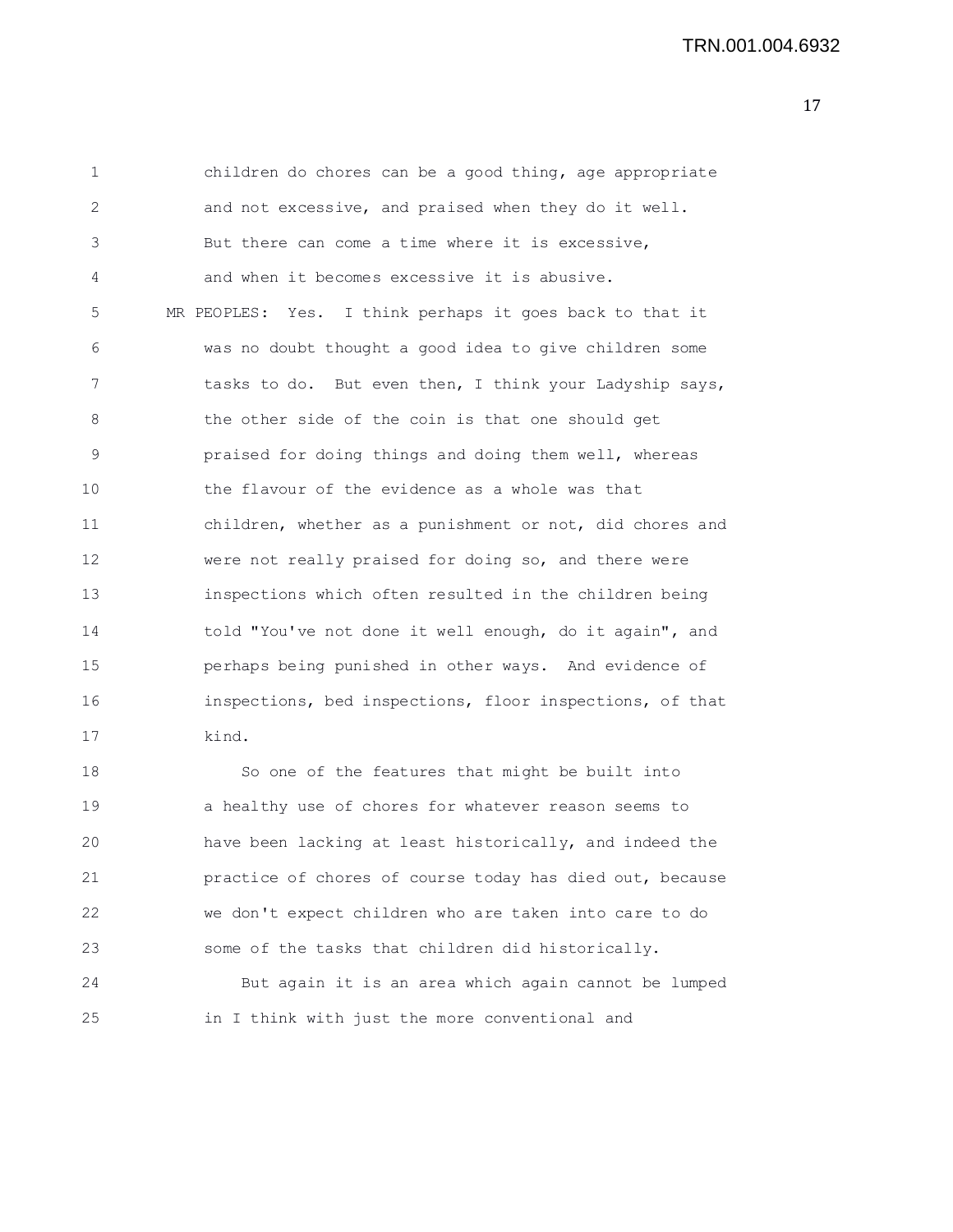1 recognisable forms of abuse, but I think one has to 2 recognise how it appears to have operated at least to 3 a large degree historically.

4 Another matter which we heard a good deal about 5 which seems to be a feature of life in the case of 6 children in care is absconding. That is perhaps 7 a slightly different category because I think in general 8 terms, the evidence left us with the conclusion that 9 absconding really was a punishable offence. There 10 wasn't really much consideration for the fact that it 11 could be for a good reason and a justifiable reason. 12 There was very little in the way of asking questions and 13 explanations. So it was seen as something that should 14 not happen and should be punished if it did happen.

15 Again, that seems to betray a lack of understanding 16 which appears to have been maintained for many decades. 17 I think we heard, it wasn't this case study, but I think 18 it was another earlier passage about Roger Kent's work 19 in the 1990s about absconding and you have to ask the 20 reasons. I think the organisational witnesses that we 21 heard from in this study very much echoed no doubt what 22 Roger Kent said in the 1990s, that absconding, like 23 other conduct, is a form of communication and you have 24 to ask yourself why is it happening. And that doesn't 25 appear to have been, at least generally speaking,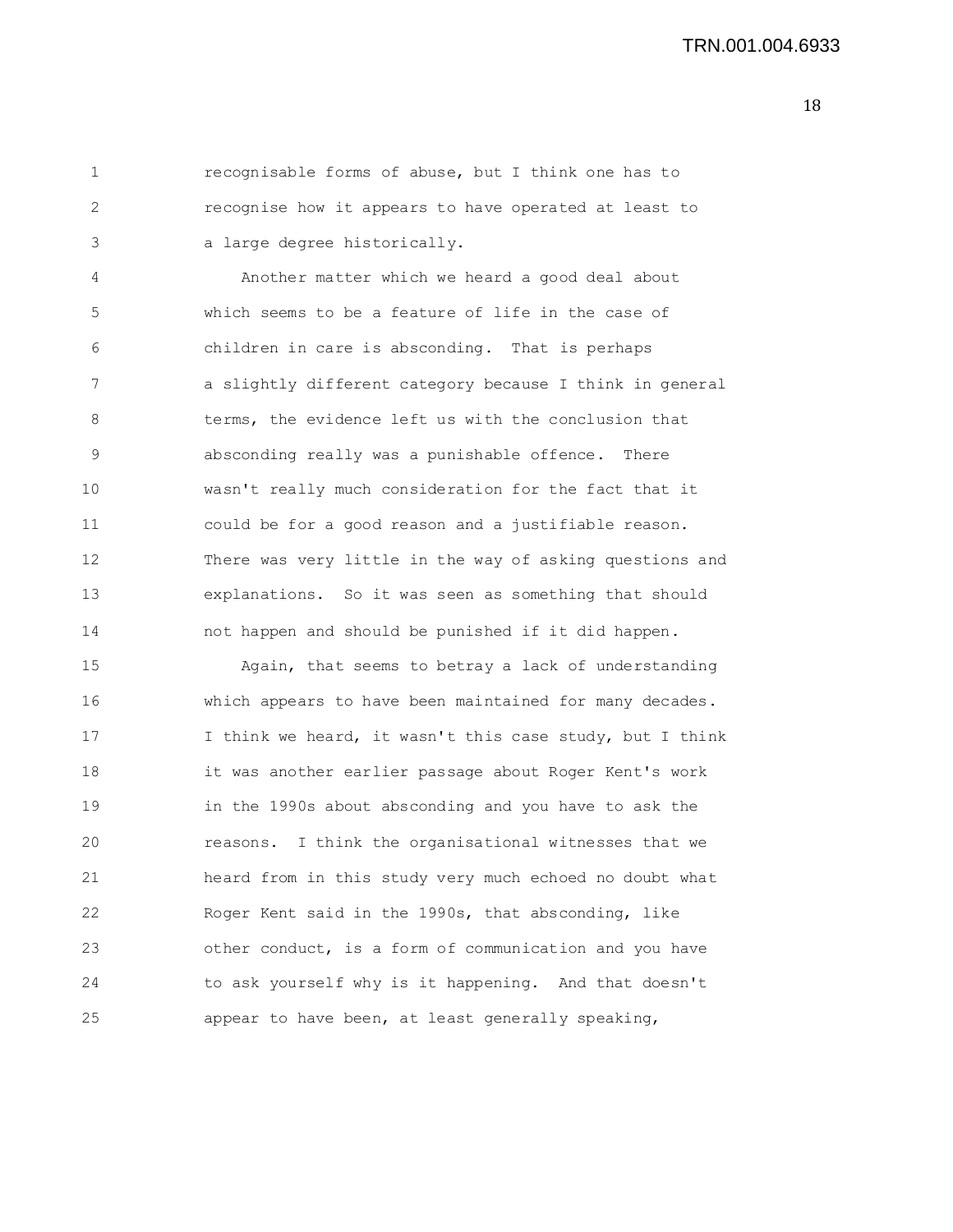1 something that did happen in any regular way. And not 2 only was it a lack of explanation, it was usually met 3 with punishment without really any opportunity to 4 explain. 5 LADY SMITH: In fairness, I think there was a single 6 incident of a boy running away, if it was, spending 7 Hogmanay in Glasgow overnight because he wanted to see 8 what it was like, and it was discovered that that was 9 what he had been doing when he got back, very cold, 10 after having been missing for many hours. 11 MR PEOPLES: Yes. 12 LADY SMITH: That seemed to have been appropriately dealt 13 with. 14 MR PEOPLES: I think the problem is there are very few 15 examples of that type of treatment of children who 16 absconded. It stands out because it seems to have been 17 unusual in the general body of evidence that we heard on 18 this matter. 19 Another issue which again might not fit in naturally 20 with the more obvious categories of abusive conduct was 21 the use of "mummy" and "daddy", calling houseparents 22 "mummy" and "daddy" as a form of requirement. But

23 I think it is now readily accepted that that was or 24 could be seen as emotionally and psychologically 25 damaging to a child, particularly one who is well aware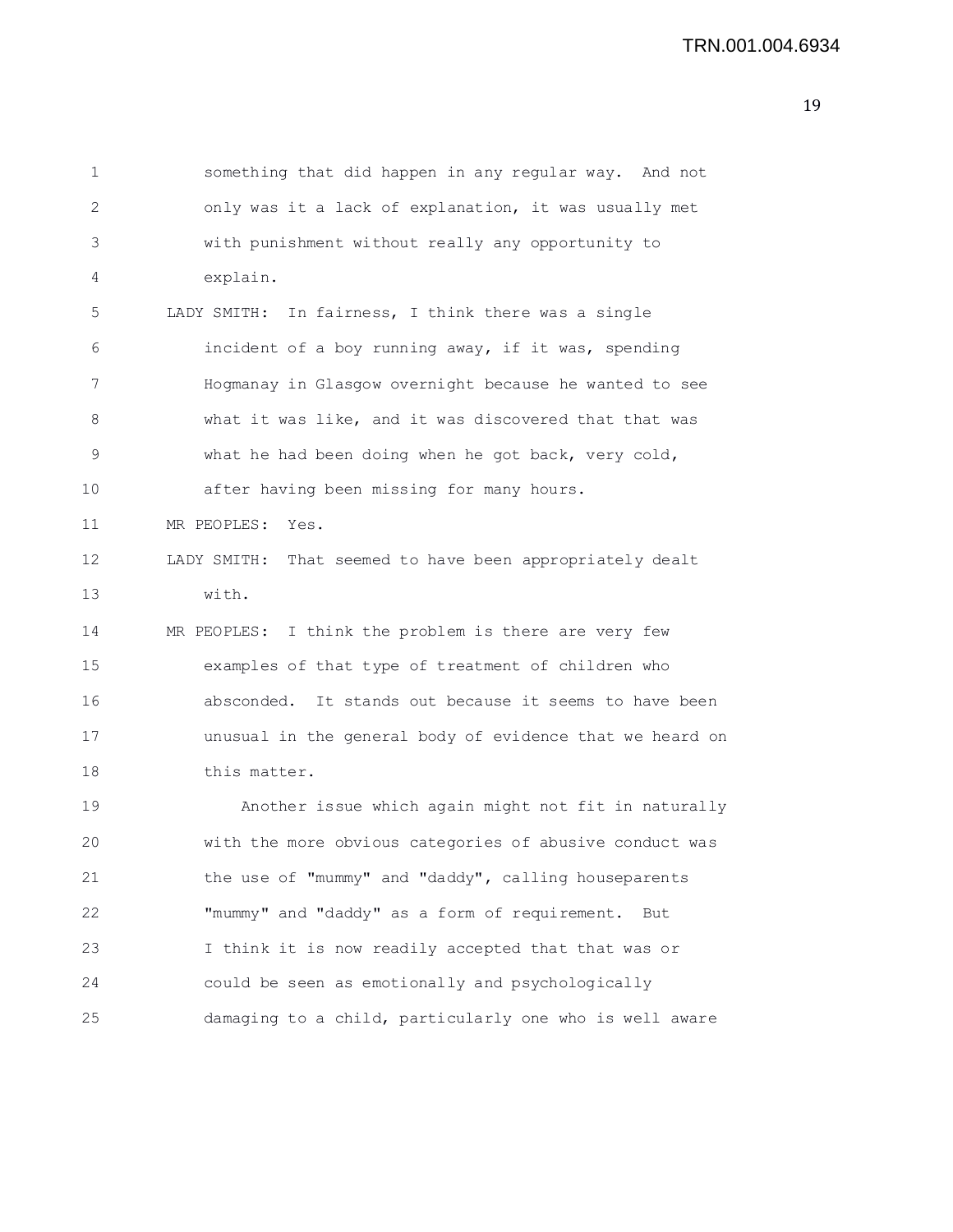1 that they have a mummy and daddy and indeed that mummy 2 and daddy may be visiting them from time to time at the 3 establishment they are being cared for in. 4 And I think there is a recognition again that 5 whether there were good intentions that lay behind that 6 requirement historically perhaps in the case of very 7 young children who were orphaned, that might be one 8 explanation. That practice outlived its usefulness, if 9 it ever had a usefulness, and seemed to have been 10 maintained across decades particularly in some places. 11 11 I think Quarriers, for example, was certainly one where 12 that was quite a common feature even into quite late on 13 in the period I am concentrating on, the 1930s through 14 to the 1990s. 15 LADY SMITH: I think that is right. Judy Cochrane 16 discovered it was still in use and tried to take I think 17 Mr Mortimer to task about it but nothing happened. 18 MR PEOPLES: No, and I think Quarriers will probably now 19 accept that perhaps the management and direction on that 20 issue, as on some other matters we have touched upon, 21 was lacking for one reason or another, and therefore the 22 practice was perpetuated and went unchallenged. 23 That seems to have been again a feature of some of 24 the practices we have heard evidence about, that they 25 were there, and they went on, and they were neither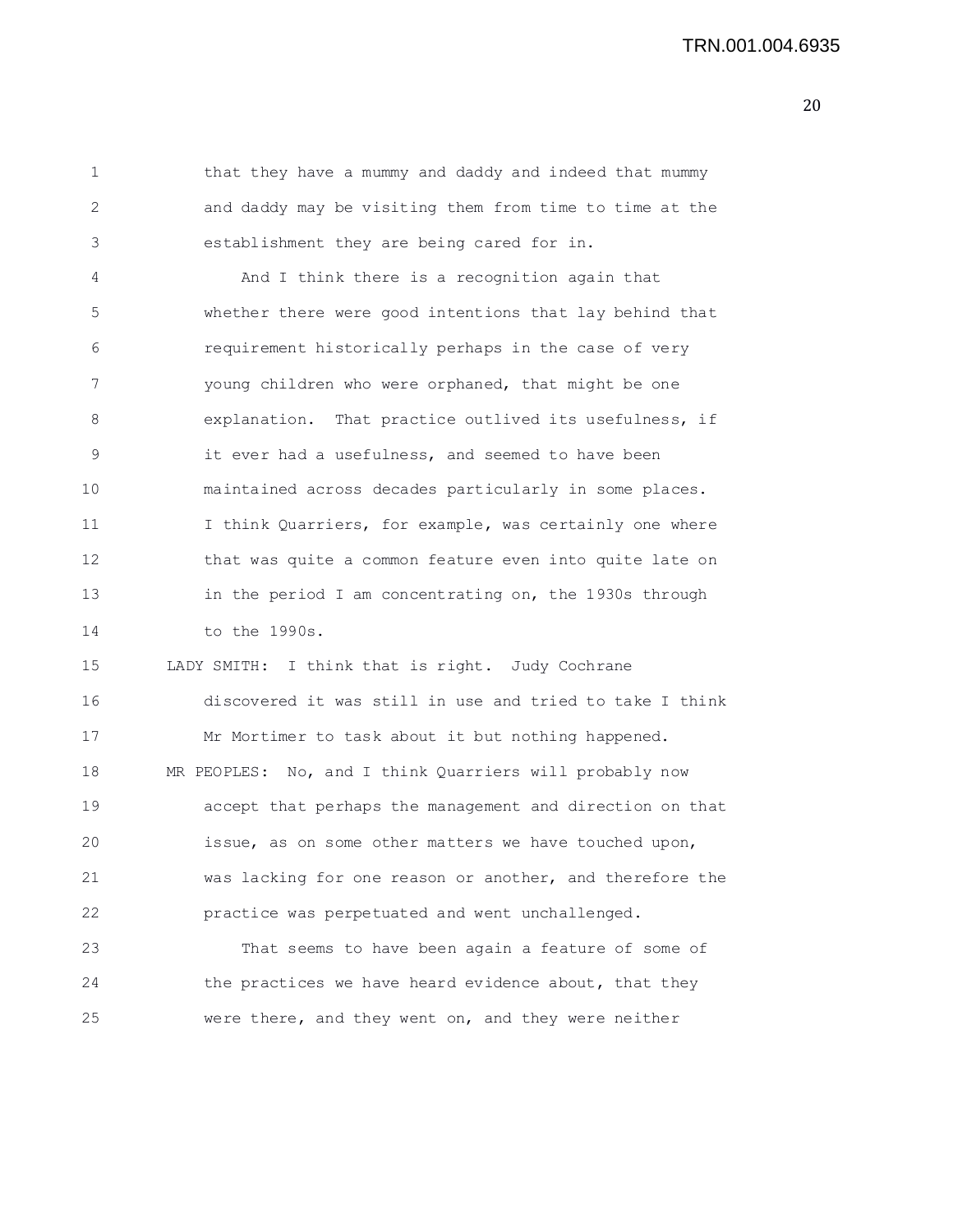1 challenged, questioned or changed.

2 I'm generalising, and I think clearly we know from 3 some evidence that as a new, as it was called I think, 4 a new breed of houseparents came in, that some 5 practices, including the one we are just discussing, did 6 change in some places, and there was a recognition that 7 that was not an appropriate way to ask children to 8 address people caring for them away from home.

9 But that said, in other cases it did continue, and 10 I think that is the difficulty. It is not something 11 that is so rare that it could almost be saying, well, it 12 was basically addressed but there was this odd lapse. 13 That is not the picture coming out of the evidence that 14 we heard in the course of this study.

15 Another issue which again perhaps doesn't naturally 16 fall into the category of the traditional idea of abuse 17 is the degree of preparation for leaving care. But it 18 was something that again was a recurring feature of the 19 evidence of applicants across the board, that they were 20 cared for, but then suddenly they were thrown out of the 21 nest, if you like, and felt ill-prepared for life on the 22 outside of care.

23 LADY SMITH: It may be debatable as to whether it could be 24 characterised as abuse but it is I think at the very 25 least relevant context as indicating how children were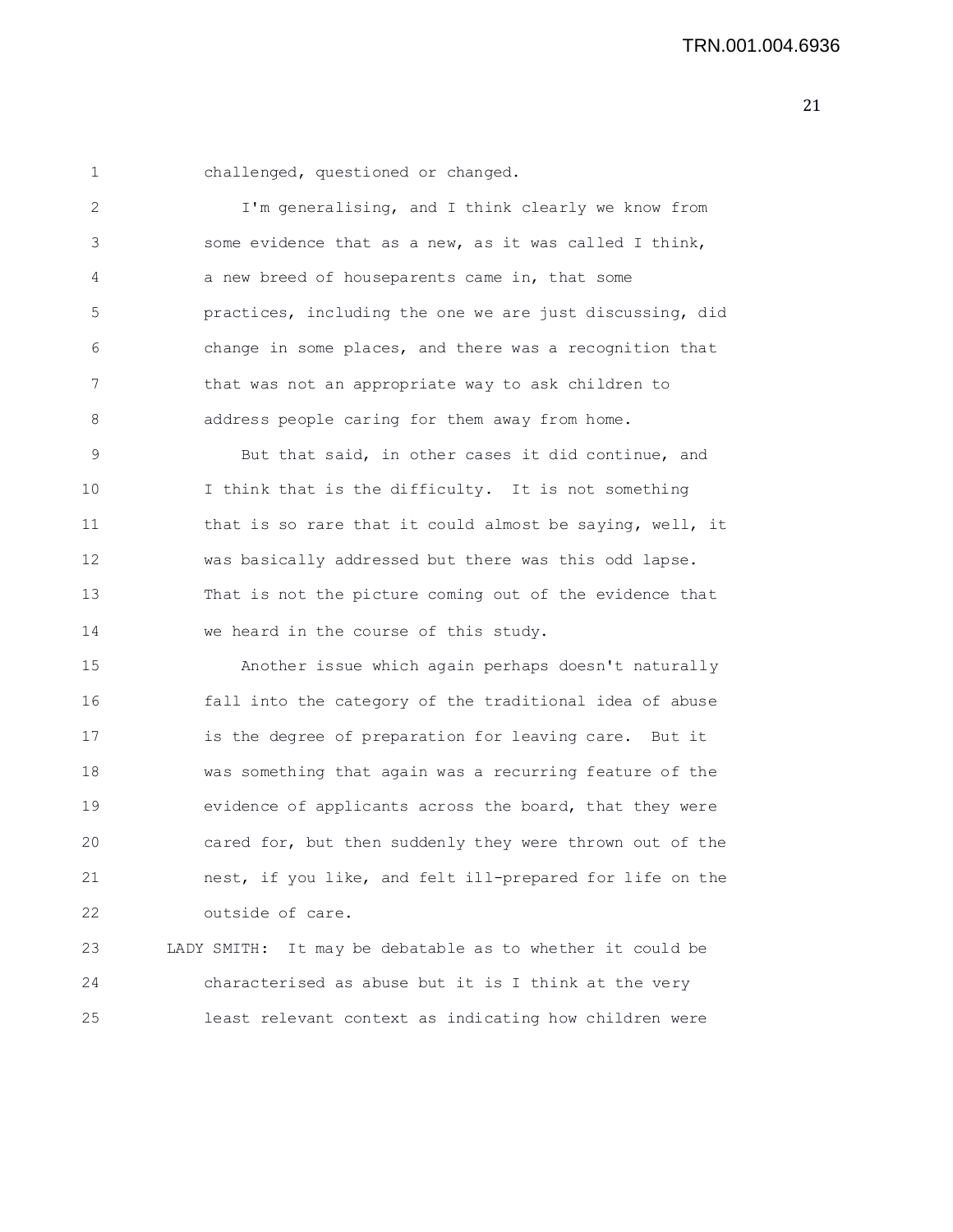1 regarded by the institution. 2 MR PEOPLES: Yes. I think your Ladyship maybe made the 3 point, or certainly someone did, that parents don't 4 simply shut the door on children when they leave home, 5 they continue. Again there is evidence that there was 6 a degree of aftercare and there was evidence there was 7 a degree of support given when they left, but there was 8 still a theme that a number of people felt they just 9 weren't equipped to leave care, to some extent perhaps 10 because they felt, and perhaps felt with justification, 11 they were institutionalised, they didn't have the skills 12 to operate outwith an institutional setting. 13 Again not perhaps because there was a deliberate 14 intention to deprive them or not to provide them with 15 those skills but that was the way it was. It's

16 a terrible thing to say that that was the way it was, 17 but I think on the evidence that was the way for some, 18 and that is the way that some felt and indeed it seems 19 to have damaged them in the short-term and perhaps in 20 the long-term.

21 So again it is something and I think it has to be 22 borne in mind in the context of this case study and 23 perhaps no doubt as a general point in relation to 24 children who were placed in care settings during the 25 Inquiry's timeframe.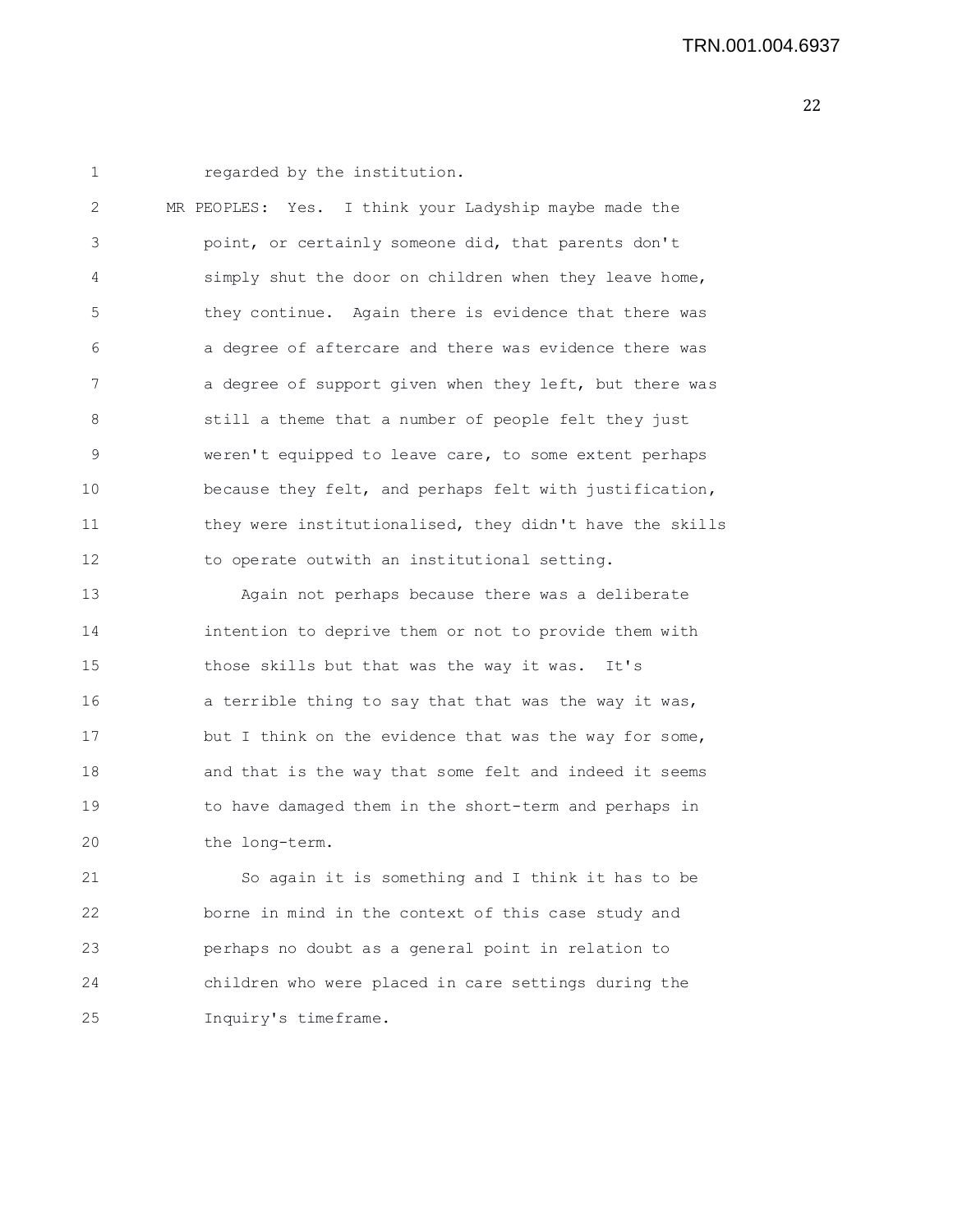| 1  | There is also an issue arising from the evidence of      |
|----|----------------------------------------------------------|
| 2  | whether the models, whether the central feature was one  |
| 3  | of control or one of care. And I think while no doubt    |
| 4  | sterling efforts have been made to say that the ethos    |
| 5  | and aim was to care and provide a loving and safe        |
| 6  | environment, one can't help but feel that the evidence   |
| 7  | as a whole disclosed a model where there was greater     |
| 8  | emphasis on control and less emphasis on the needs of    |
| 9  | individual children or, as we might call it today,       |
| 10 | a child-centred approach.                                |
| 11 | Again I am not suggesting that that was necessarily      |
| 12 | a very deliberate and conscious policy, to damage        |
| 13 | children who were taken into care, but it does appear    |
| 14 | that that was to some extent the way things were and the |
| 15 | way things happened and there might have been a number   |
| 16 | of reasons for that. I think one perhaps that begins to  |
| 17 | emerge or has emerged is that there were a lot of        |
| 18 | children, not much support, staff who had to look after  |
| 19 | a lot of challenging children, they didn't have the time |
| 20 | to provide what might be termed "proper quality care" in |
| 21 | today's world, with the result that we had children that |
| 22 | didn't get nurturing, they didn't get affection, they    |
| 23 | didn't get time, they weren't listened to as             |
| 24 | individuals, and as a result they feel a lasting sense   |
| 25 | of damage from that situation.                           |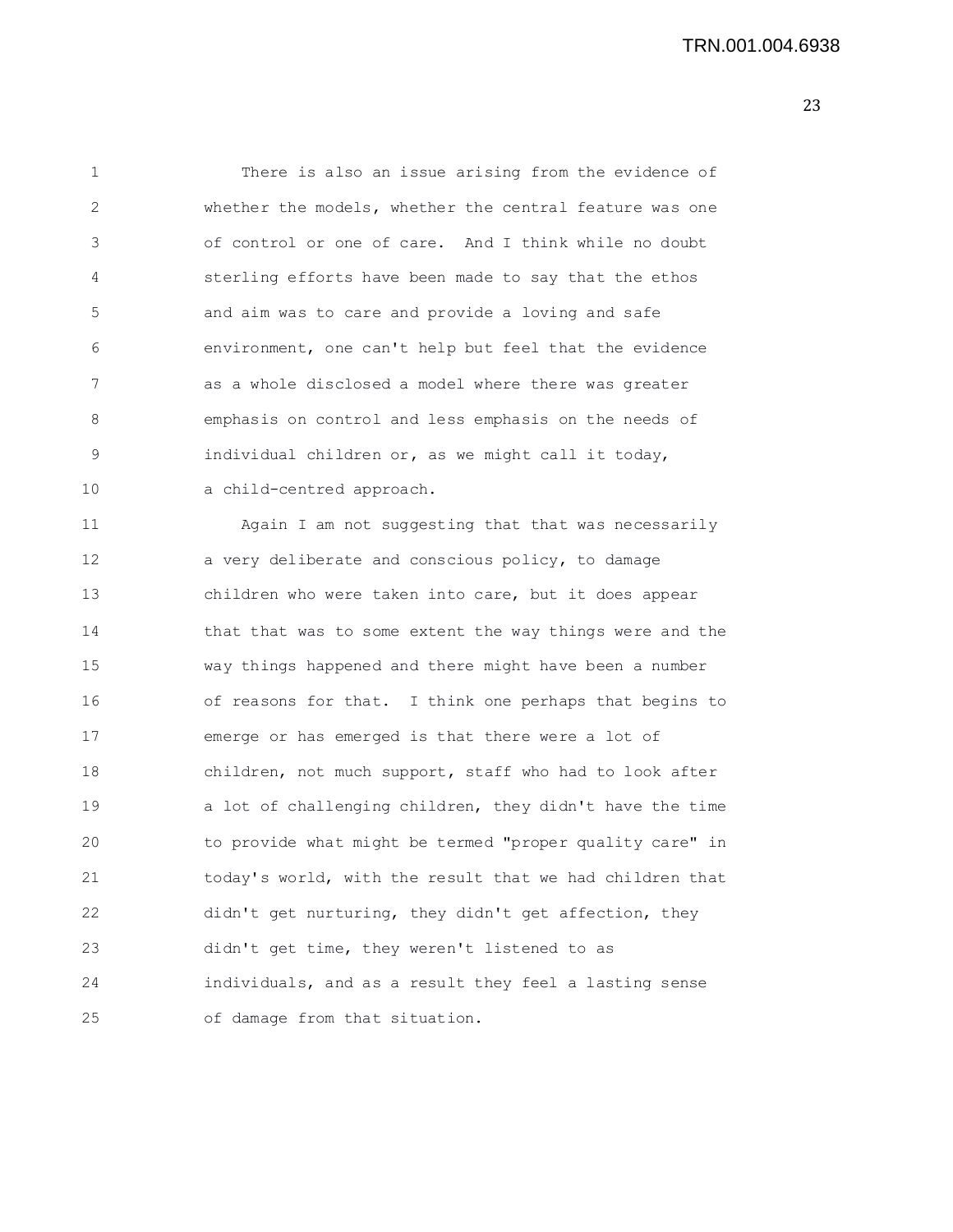1 Yet that seems to be something that was a feature of 2 perhaps all of the organisations historically, that time 3 was simply not there, and that everything was structured 4 and a matter of routine, that the routine didn't build 5 in quality time, therefore to some extent it became very 6 much a regime of control.

7 And I think as Sarah Clark said, it was a model 8 where really the emphasis was on meeting basic needs -- 9 food, shelter, accommodation -- but not the soft 10 qualities, I think she called them, which are required 11 perhaps to give the experience a better outcome for the 12 children concerned.

13 Again it may be that the lack of affection and 14 warmth wasn't necessarily in all cases deliberate or 15 intended to harm, it just might have been a fact of life 16 or a reality of life. But that was I think the reality 17 for a lot of children, they didn't feel they got the 18 love or affection or the cuddles or the warmth and the 19 nurturing that they were looking for. And that might be 20 particularly damaging for a child who is already damaged 21 when they are admitted into care and have the very need 22 of these particular features of care.

23 There was a general issue about reporting of 24 ill-treatment or abuse, and I think I can take this 25 fairly shortly, in a way, because there is evidence that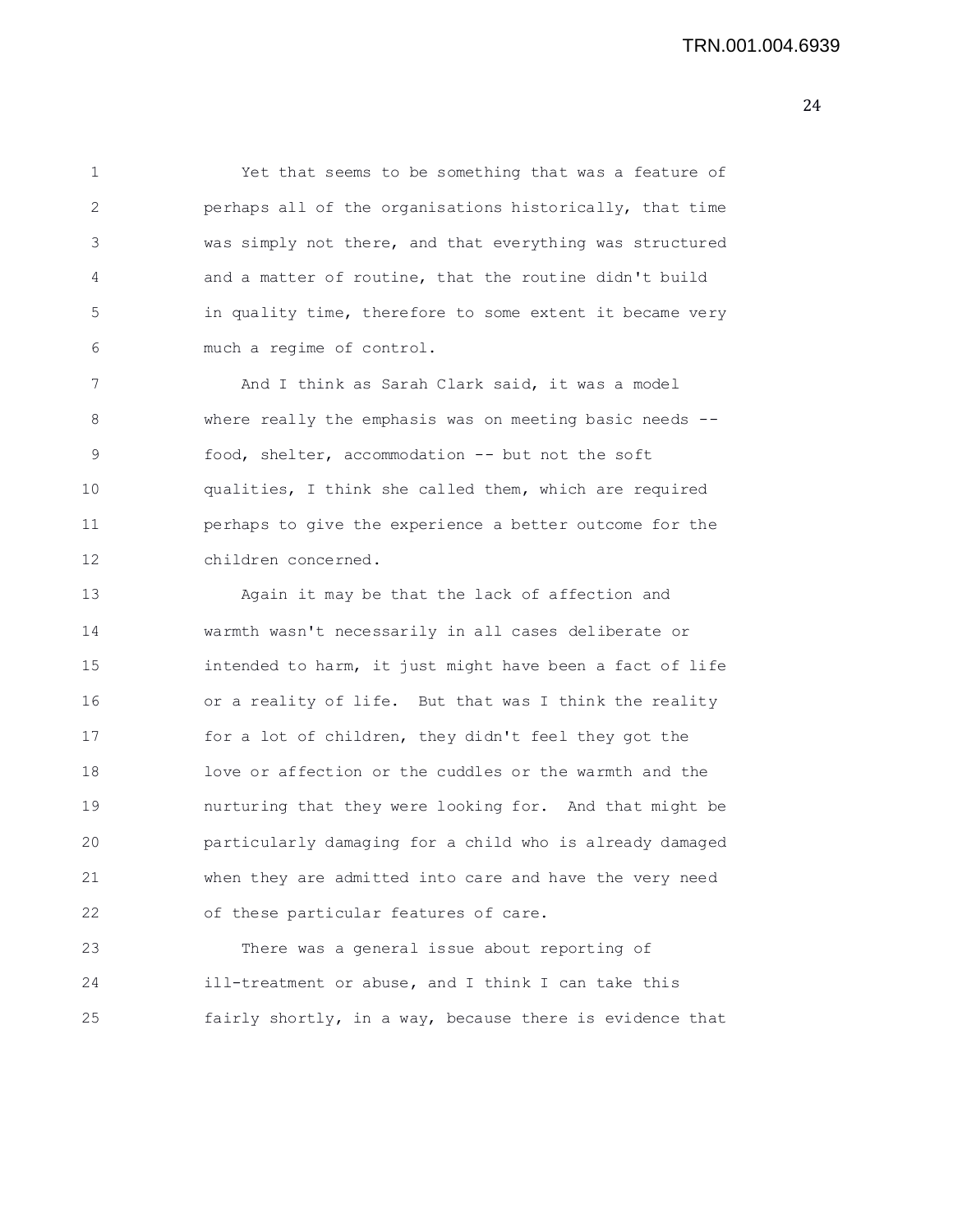1 some applicants did report what they considered to be 2 abusive experiences but a lot didn't. And those who 3 did, in the main I think the evidence was to the effect 4 that they were simply not listened to, not believed, 5 dismissed. The adult's version, if put forward, was 6 preferred and so on.

7 There were maybe rare occasions when that didn't 8 happen but there was not a lot of it, and indeed one of 9 the maybe striking features of the evidence is that when 10 we look at the historical records, I think all of the 11 organisations conceded that ultimately they didn't find 12 too many recorded instances of complaints being directly 13 made by children, there were complaints but often they 14 came via an adult, sometimes an external body and so 15 forth, but not too many from children. And the 16 applicant's own evidence I think in its generality was 17 to the effect, well, if we said anything, it just wasn't 18 accepted or believed, and I think a number of examples 19 of that happening across the period that we are looking 20 at.

21 It may be that some of -- well, we heard evidence 22 that complaints were made but they are not reflected in 23 the records for the children concerned. So if that 24 evidence is accepted that they were made, we don't find 25 a record, that I suppose reinforces the conclusion that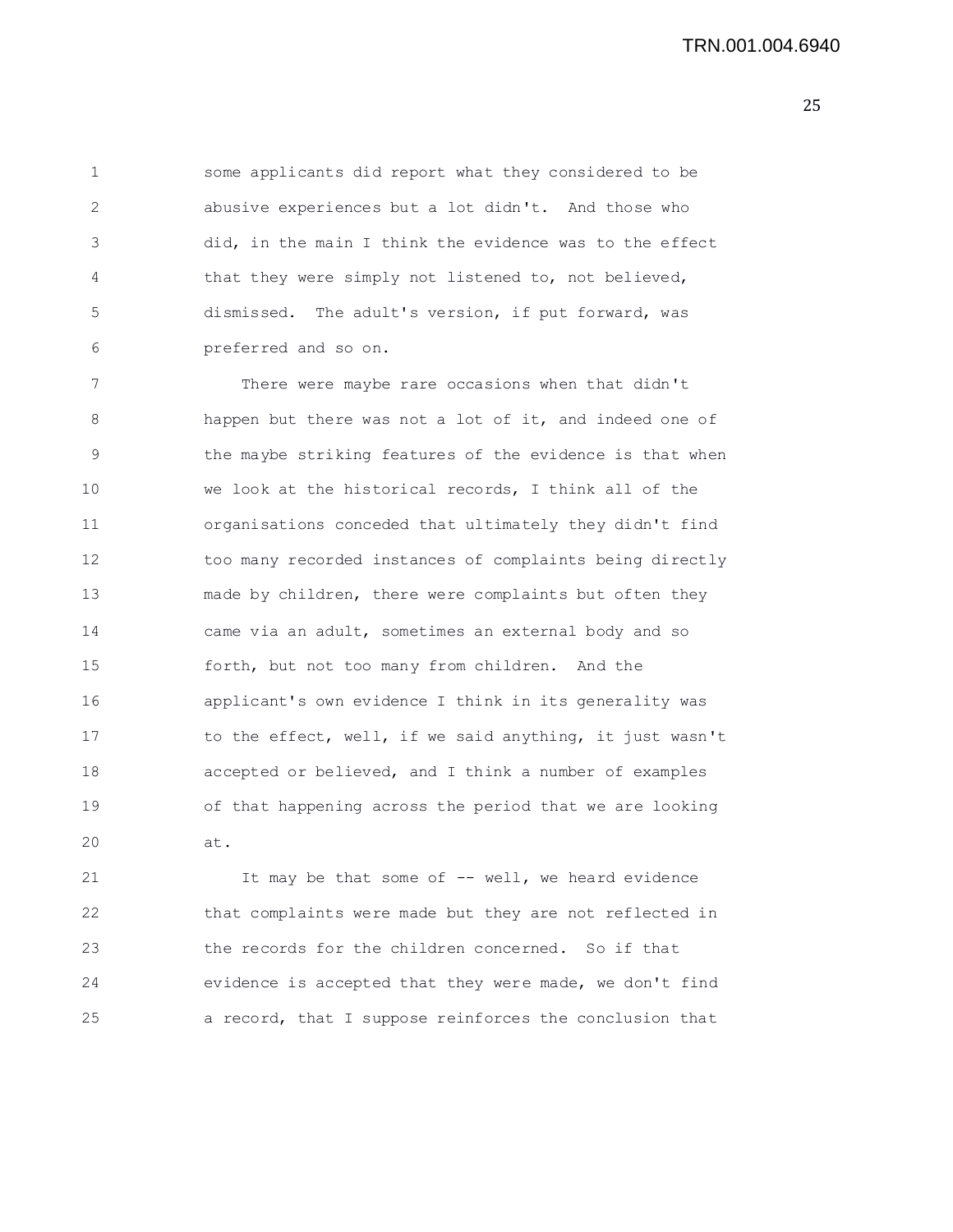1 they couldn't have been taken very seriously, they 2 weren't necessarily worthy of being recorded or 3 investigated and findings and conclusions set down for 4 posterity. 5 So that might be a clue I think to the attitude of

6 the time, that children didn't have an effective voice 7 and their complaints went unheard or were not listened 8 to.

9 I suppose something that touches upon the 10 understanding, or lack of understanding perhaps in 11 earlier decades, the historical situation, is how far 12 those caring appreciated the impact or damage that their 13 behaviour was having on children, whatever form that 14 conduct took.

15 We are in the fortunate position that we can hear 16 the perspective of the child, particularly the child who 17 considered that he or she was experiencing abuse. In 18 the case of applicants who gave evidence of abuse, if 19 their evidence is accepted, the overall picture that 20 emerges is of children who felt they were powerless, 21 children who felt a sense of helplessness, children who 22 lived on a daily basis in a state of fear and anxiety 23 fearing what might happen next, and indeed fearing what 24 might happen if they said anything. And children who 25 believed at the time that there was no one they could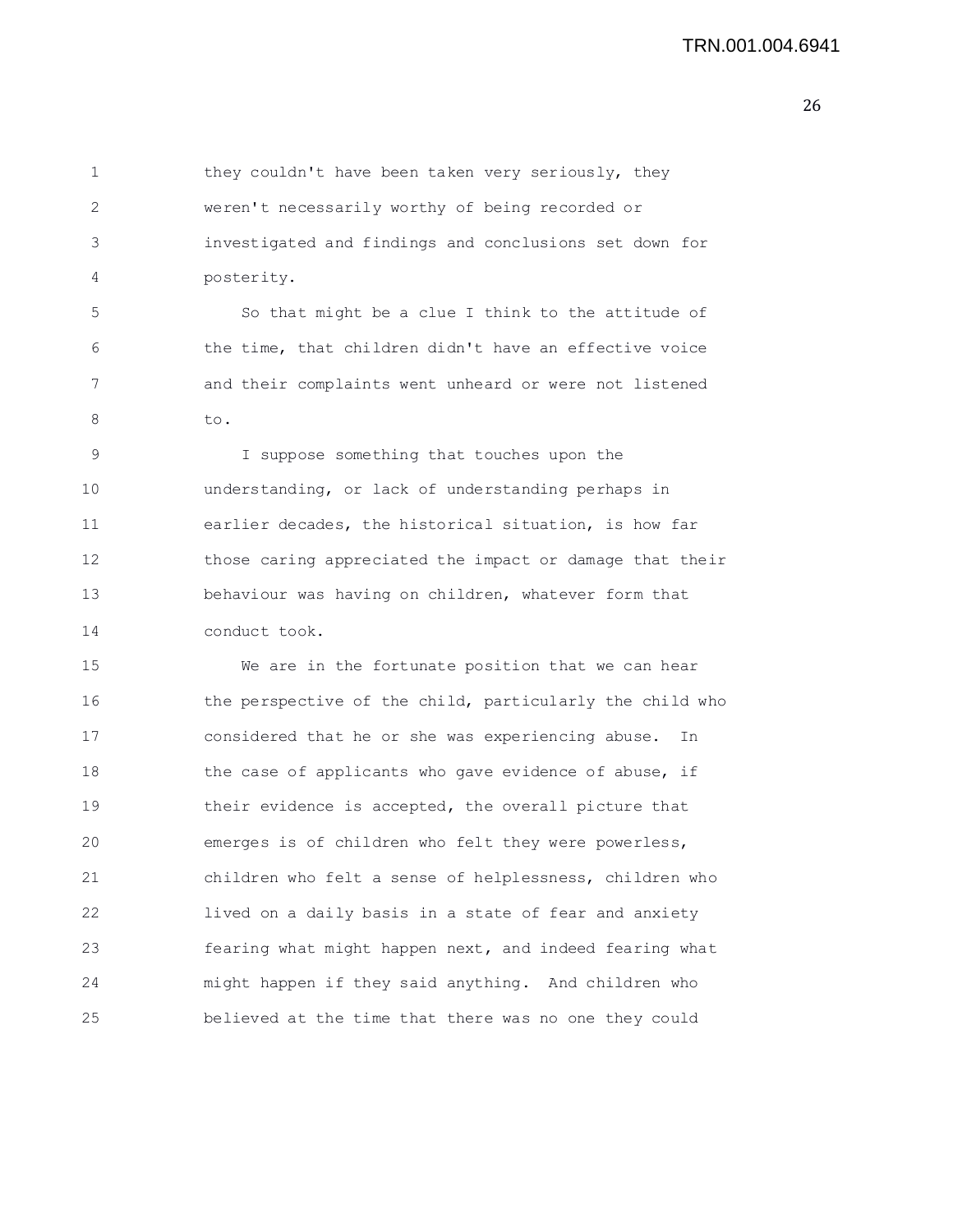1 turn to, and children who felt they were unable to tell 2 anyone what was happening to them, and that included 3 persons who they did like.

4 There were instances where some of the applicants 5 said, "Well, I got on well with [particular people] but 6 I couldn't tell them", or "I couldn't tell my parents". 7 They could sometimes tell -- and I think this was 8 a point picked up by Barnardo's on analysis of the 9 records, they could sometimes tell about bad experiences 10 that happened outwith the care setting and they could 11 disclose those, but if the disclosure was about bad 12 experiences in the care setting, particularly from the 13 conduct of staff, these examples were rare, certainly in 14 the records. And that seems to be echoed by the oral 15 evidence of applicants who perhaps gave one of the major 16 reasons why certain things happened that perhaps went 17 unchallenged or undetected.

18 The other side of that is also one which I think was 19 picked up, and perhaps emerged as a possible explanation 20 why abuse continued in some establishments, was perhaps 21 also the fear of some staff about what would happen if 22 they said anything, particularly junior staff who -- it 23 is difficult to resist the conclusion in the case of bad 24 practices or physical abuse carried out rather openly in 25 units that people didn't see things. It is almost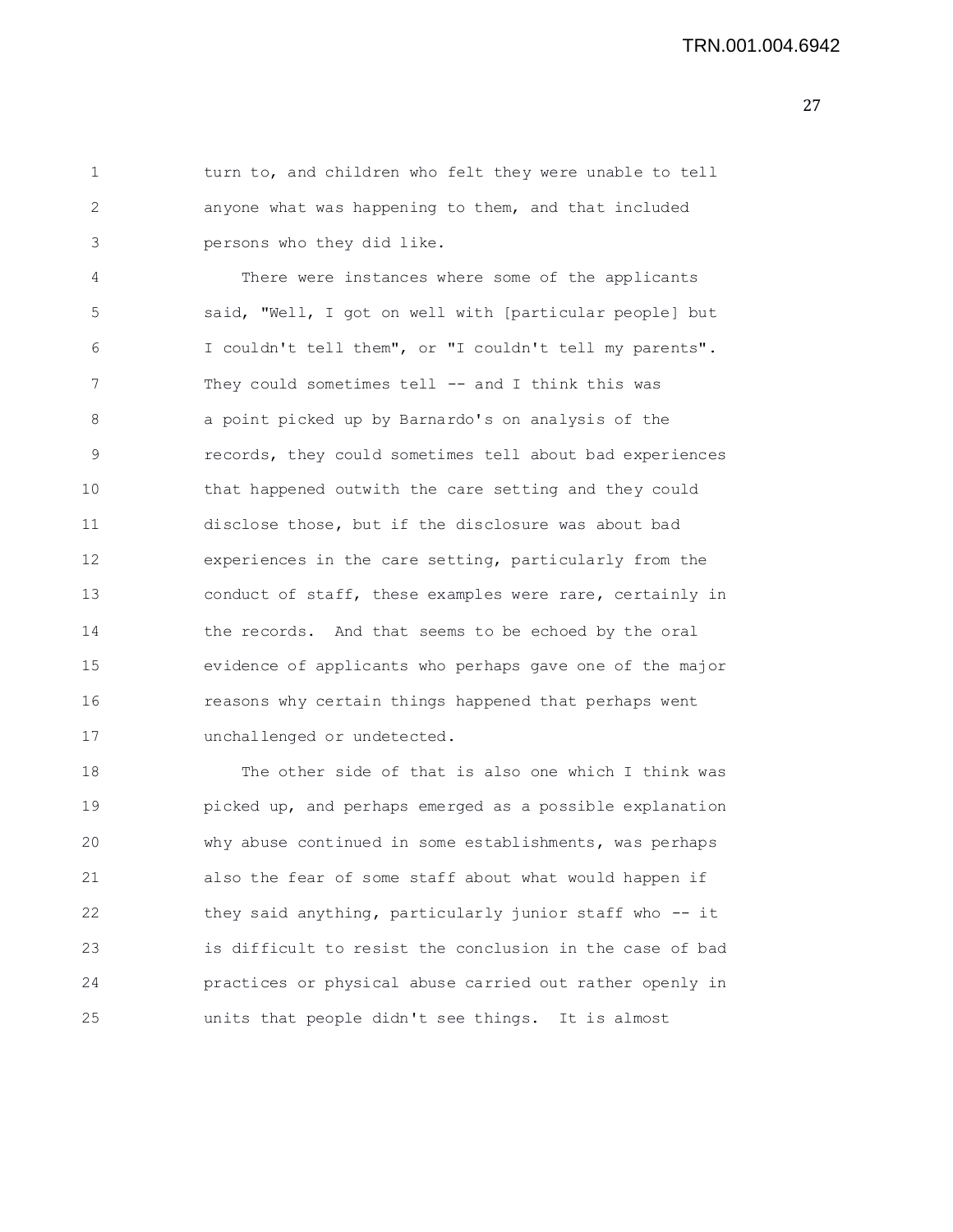1 difficult to accept that no one saw anything. Sexual 2 abuse is one thing, but humiliation, emotional abuse, 3 physical abuse were the sort of things that were more 4 visible or noticeable yet it does appear that these 5 things were not picked up or reported and staff didn't 6 challenge. And it does appear there is at least some 7 evidence to suggest there may have been a reluctance for 8 fear of the consequences for the person making the 9 report.

10 There are examples where people did have the courage 11 to report, and I think indeed in the case of Aberlour it 12 was a junior colleague of **BCK** who had the 13 courage to come along and say "I have noticed this 14 bruising and this boy has obviously suffered some form 15 of physical assault". But that again is a bit like the 16 absconding. It wasn't a very common example either on 17 the record or in the evidence we heard that these things 18 would come up in that way. BCK

19 I don't want to say too much at this stage about 20 impact, but I do think I have to say something. We have 21 the statements, we have the evidence. We can see that 22 in many cases the impact of experience of life in care, 23 particularly for those who gave evidence of abuse, has 24 been lasting and profound. Many have been highly 25 damaged by their experiences in care, many have very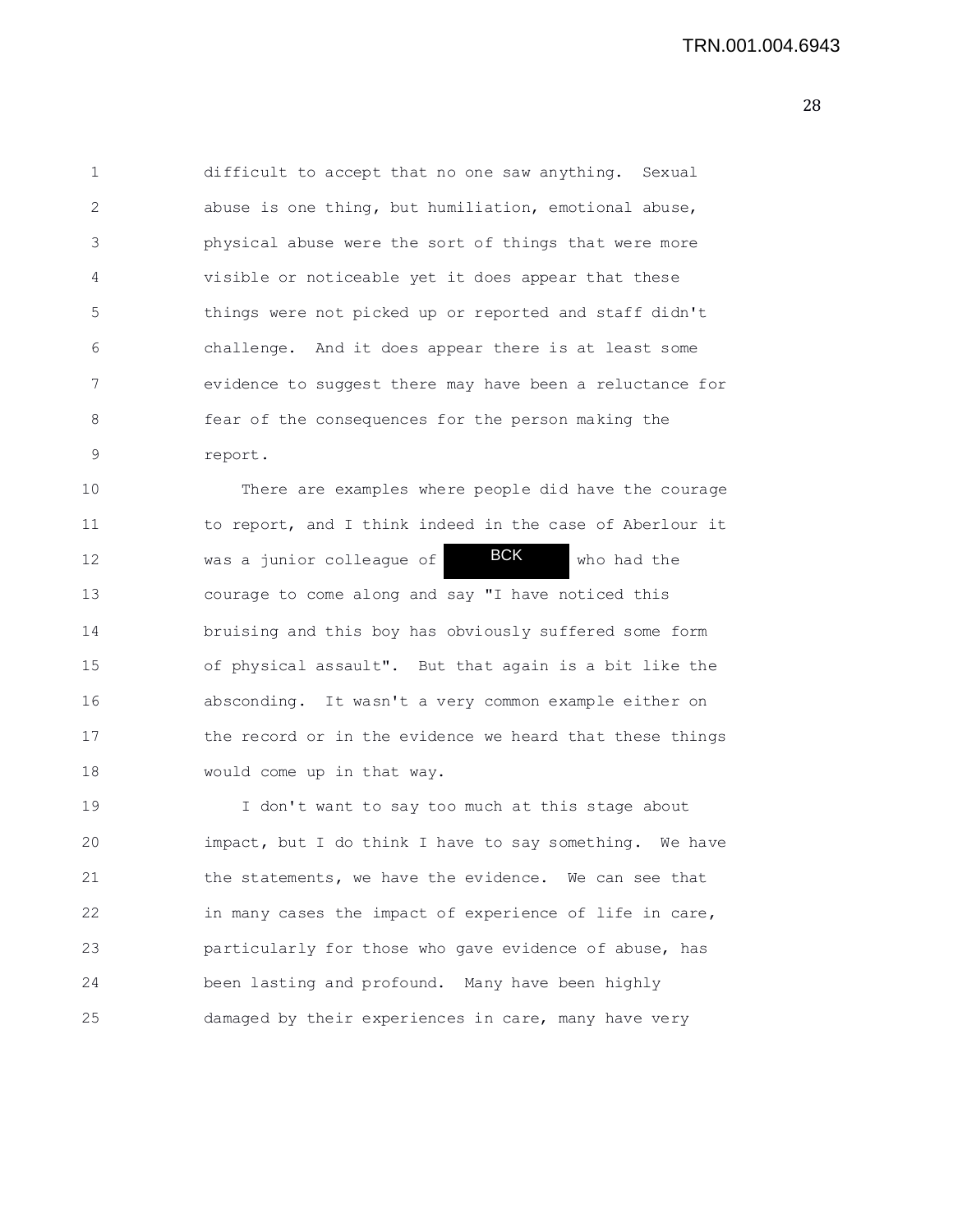1 vivid recollections of particular instances and 2 experiences, experiences which are burned into their 3 memories. Many have had difficult lives as adults. 4 Some have had mental health problems, some have been in 5 trouble, some have abused drugs and alcohol. Many have 6 experienced difficulties forming and maintaining 7 relationships, and some spoke movingly of difficulties 8 bringing up children of their own, either being 9 overprotective or finding it difficult to show emotion 10 to their own children. I think one witness said the 11 legacy of that isn't just for the person abused, it is 12 a legacy for the family as well. 13 So that is something I think we have to bear in mind

14 if looking at the whole situation and the importance 15 obviously of recognising how conduct can impact on 16 a young life, and indeed have lasting effects.

17 Can I just say briefly something about the position 18 of the providers in relation to the evidence of 19 applicants. I think I am correct in saying, although 20 we don't have the Barnardo's submission as yet, but I am 21 anticipating that certainly Aberlour and Quarriers and 22 indeed I anticipate Barnardo's will be making no comment 23 on individual accounts of abuse which were given by 24 applicants both in oral evidence and in written 25 statements, and that the organisations' position in each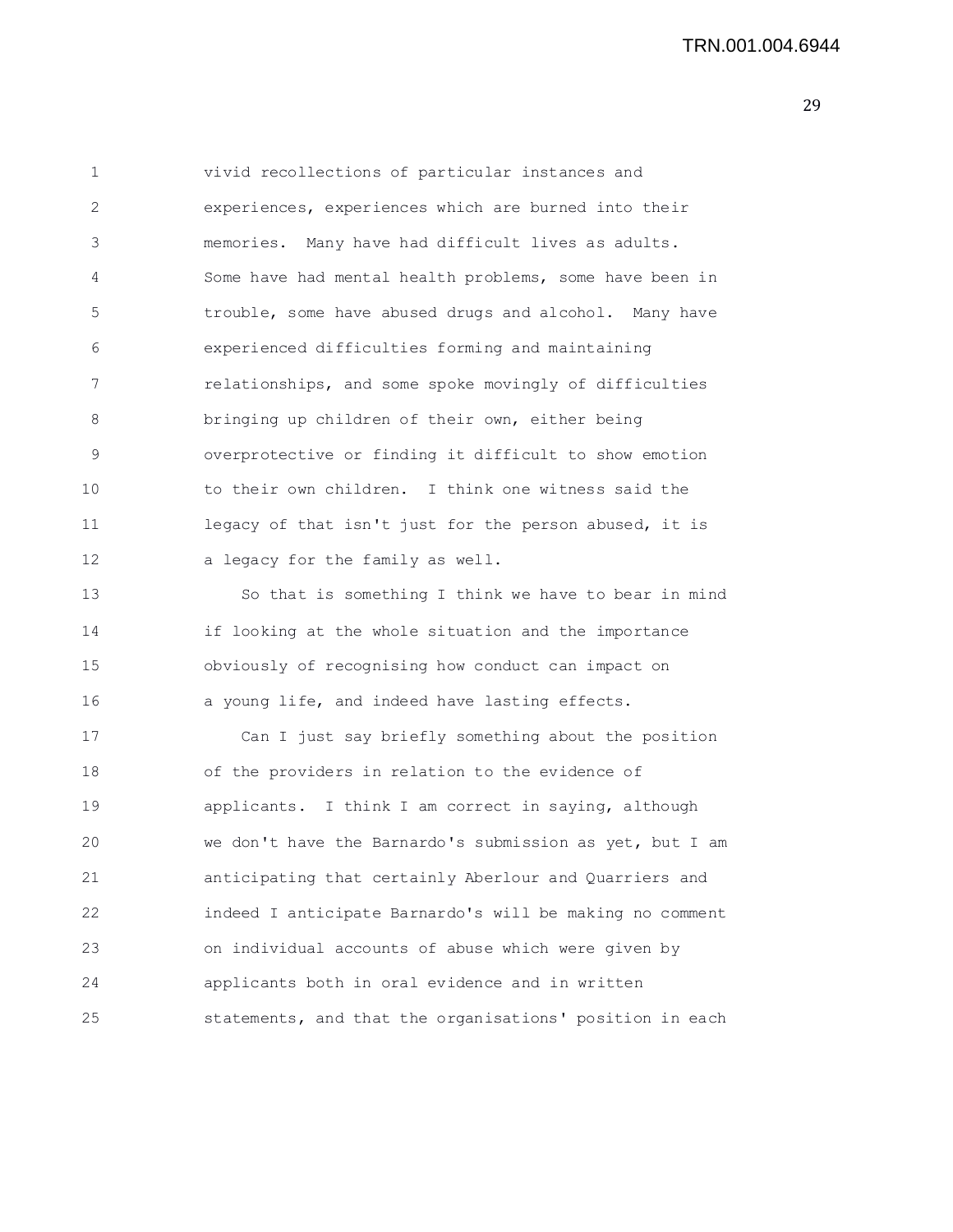1 case I think is that they are leaving the assessment of 2 that evidence to your Ladyship, a task which they accept 3 is for you to carry out.

4 So the only challenge that has been mounted to 5 evidence of applicants really consists in the evidence 6 of those who were the subject of allegations of abuse, 7 alleged abusers who gave evidence either oral and 8 written to the Inquiry. And as regards those witnesses, 9 clearly your Ladyship is faced with a conflict of 10 testimony and, therefore, it will require to determine 11 so far as it is necessary to draw general conclusions 12 what to make of that evidence and how it impacts on the 13 assessment of the body of evidence as a whole.

14 I say that because again I don't think it is 15 a matter of looking at the individuals necessarily in 16 minute detail and in every respect but -- and I think so 17 far as that evidence is concerned, I think I am correct 18 in saying that largely speaking where allegations were 19 put to alleged abusers, generally it simply consists of 20 "It didn't happen", or "I deny it, they are lying", or 21 "It's fabrication", or "I do not recall that happening". 22 There was very little I think elaboration of the matter 23 on the part of those to whom these allegations were put. 24 But their position was, and I think generally speaking 25 was, that the things attributed to them didn't happen.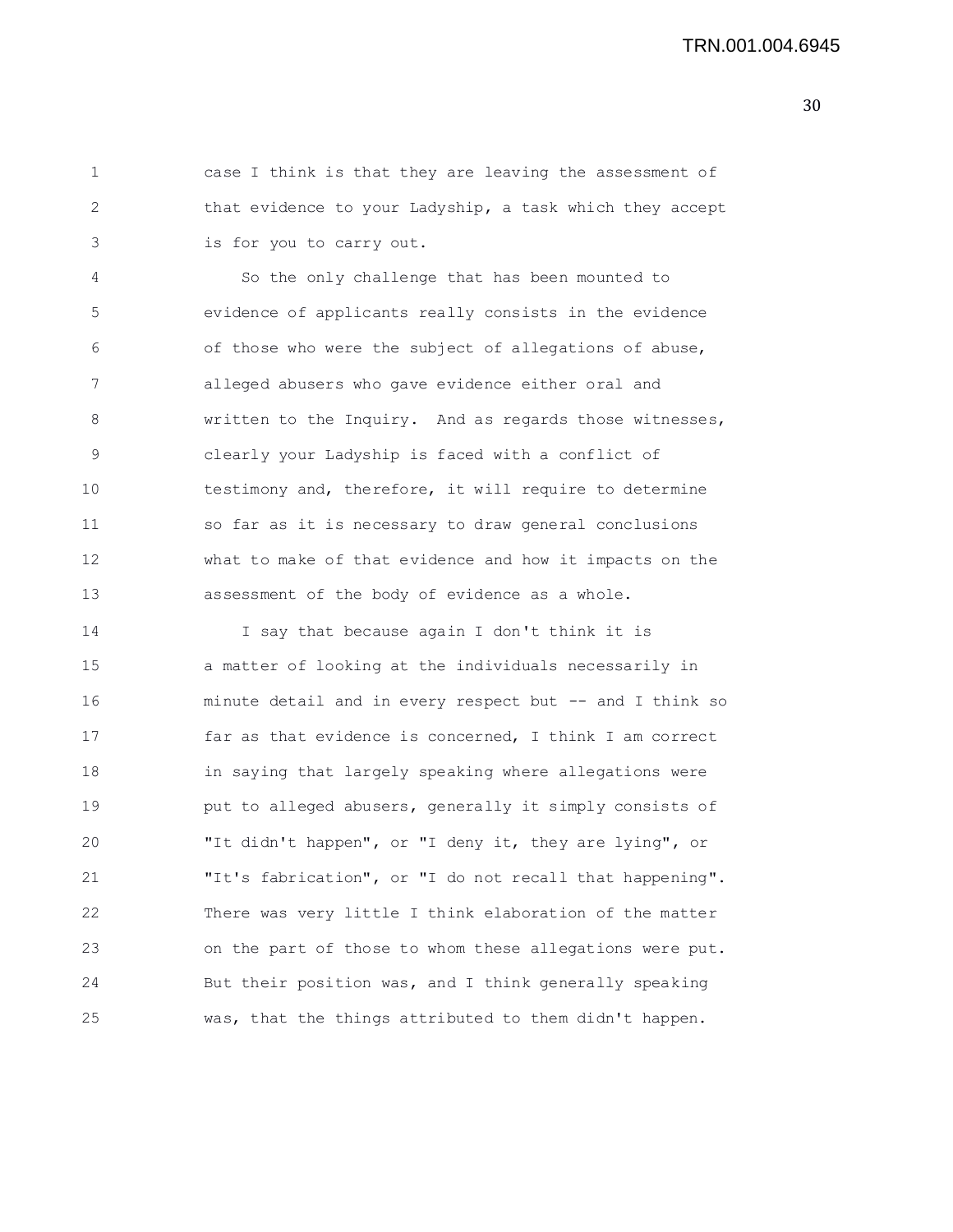1 In some cases where there was elaboration, there was 2 perhaps an attempt to relate it to something that may 3 have happened when the person making the allegation was 4 a child many, many years ago. Your Ladyship has to 5 consider that explanation, but it might seem in some 6 cases to be really clutching at straws because it didn't 7 in some cases make a great deal of sense why someone 8 might harbour some kind of motivation for many, many 9 years, and suddenly come forward to the Inquiry and make 10 a false allegation of something that never happened. So 11 it is again for your Ladyship to judge that. 12 But they weren't coming up with too many 13 explanations, and indeed there is a consistency of 14 allegation in many cases, and in some cases those who 15 were the subject of allegations and did respond were the 16 subject of allegations from a number of people. I am 17 thinking of the lady at Glasclune who was the subject of 18 a number of allegations from former residents as to her 19 treatment of them and yet she just said she denied that 20 any of these allegations had any substance. 21 I am also of thinking of allegations made by 22 Mr Whelan which were put to another of the witnesses, 23 and indeed although that witness was taken through 24 a number of people who seemed to have made similar

25 allegations of ill-treatment and physical abuse,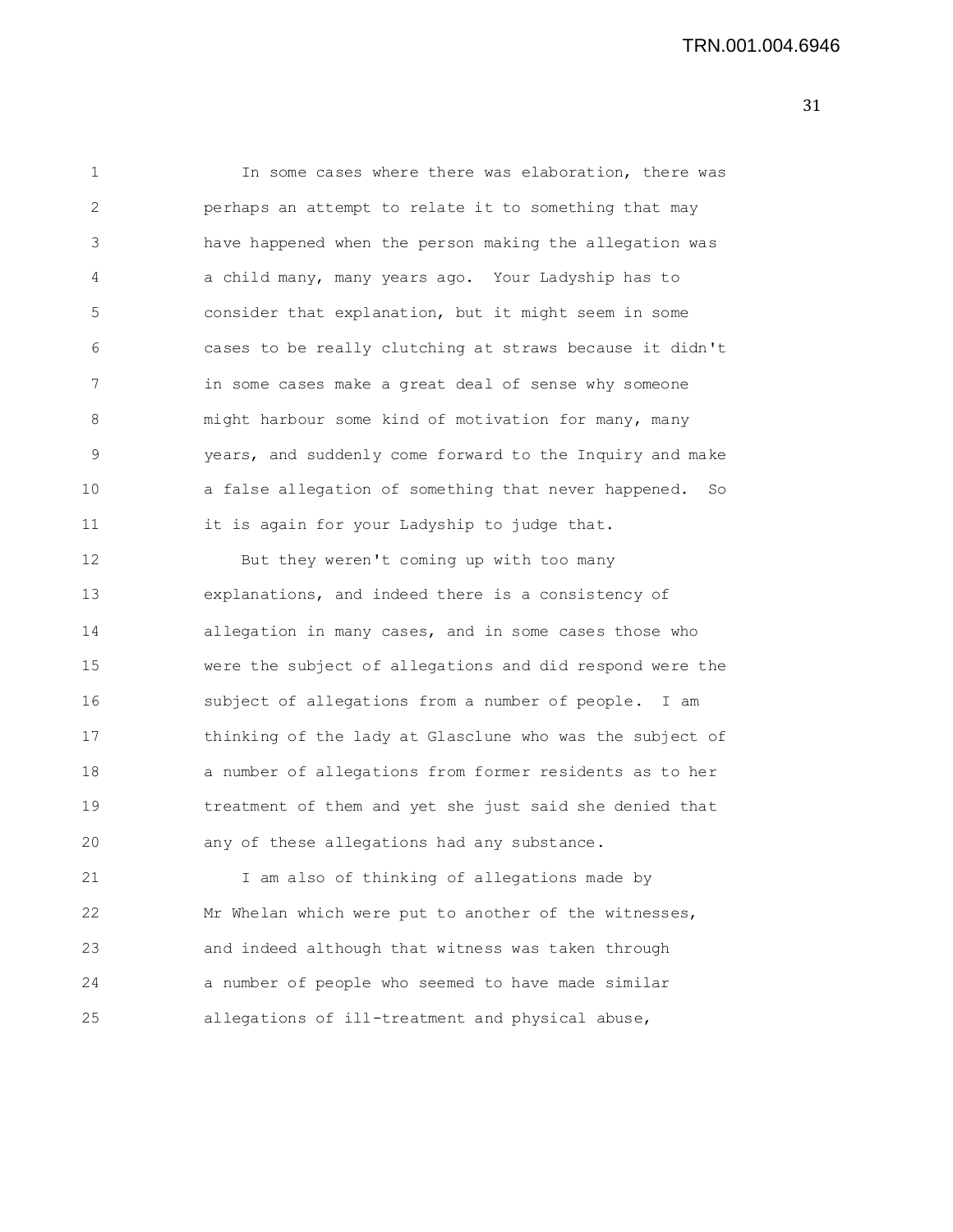1 including someone who was deceased but had given 2 a police statement and others who had come forward 3 before Mr Whelan had been contacted by the police, the 4 explanation was, well, it was Mr Whelan who put them all 5 up to it and that is the explanation, and it was just 6 a fabrication.

7 So your Ladyship will have to consider these 8 explanations but against the background of the whole 9 evidence and whether, if it is necessary to form 10 a judgment, whether it in any way alters the impression 11 of the general body of applicant evidence on the matters 12 that have been the subject of evidence in this case 13 study. But that is really I think the only area of what 14 I call dispute.

15 I would say, and it is a matter for your Ladyship to 16 **judge what significance this has, but I would remind** 17 that the organisational witnesses, who have considerable 18 experience in childcare and social care, did give their 19 own evidence as to the impression that was made by the 20 individuals who came forward to the Inquiry, and it was 21 a powerful impression so far as they were concerned, and 22 I don't think that they had any difficulty for their 23 part in accepting what was said, and indeed some were 24 very explicit in their statements as to what they did 25 accept and what they believed happened. So it is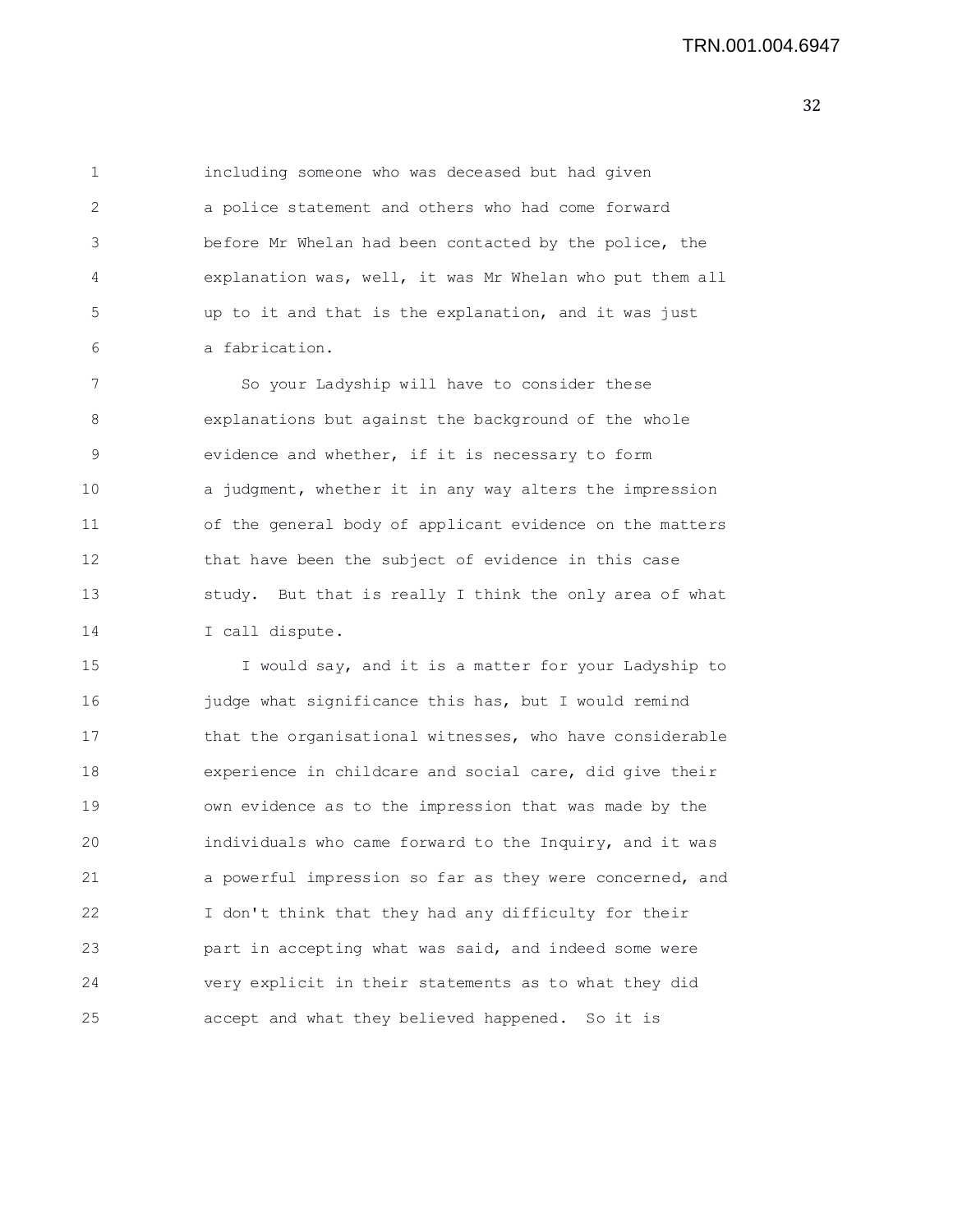1 something to bear in mind.

2 Ultimately it is your Ladyship's impression of the 3 evidence that matters, but I think one can legitimately 4 say, well, these people, they are in the business of 5 looking after children, they have had considerable 6 experience of care, they have their own experiences to 7 draw on, and indeed they have reflected on their own 8 experiences in some cases, and they have given their 9 views on what they have heard and the body of evidence 10 they have heard. And I don't think there has been any 11 attempt by them or by their organisation to seek to in 12 any way challenge the evidence or see it as lacking 13 credibility or reliability in its generality.

14 There is the issue why abuse happened and I am not 15 going to labour that. We did have a lot of exploration 16 of that, I think particularly in the chapter after 17 Christmas. I think it is still fairly fresh in 18 your Ladyship's mind and I'm not going to rehearse it 19 all here today. But I think explanations were offered 20 and I think in the submissions we are about to hear from 21 some of the providers perhaps some explanations will be 22 offered for that state of affairs. And I am content 23 just to leave the matter to be addressed, so far as it 24 is considered necessary to do so, by the organisations 25 in their closing submissions.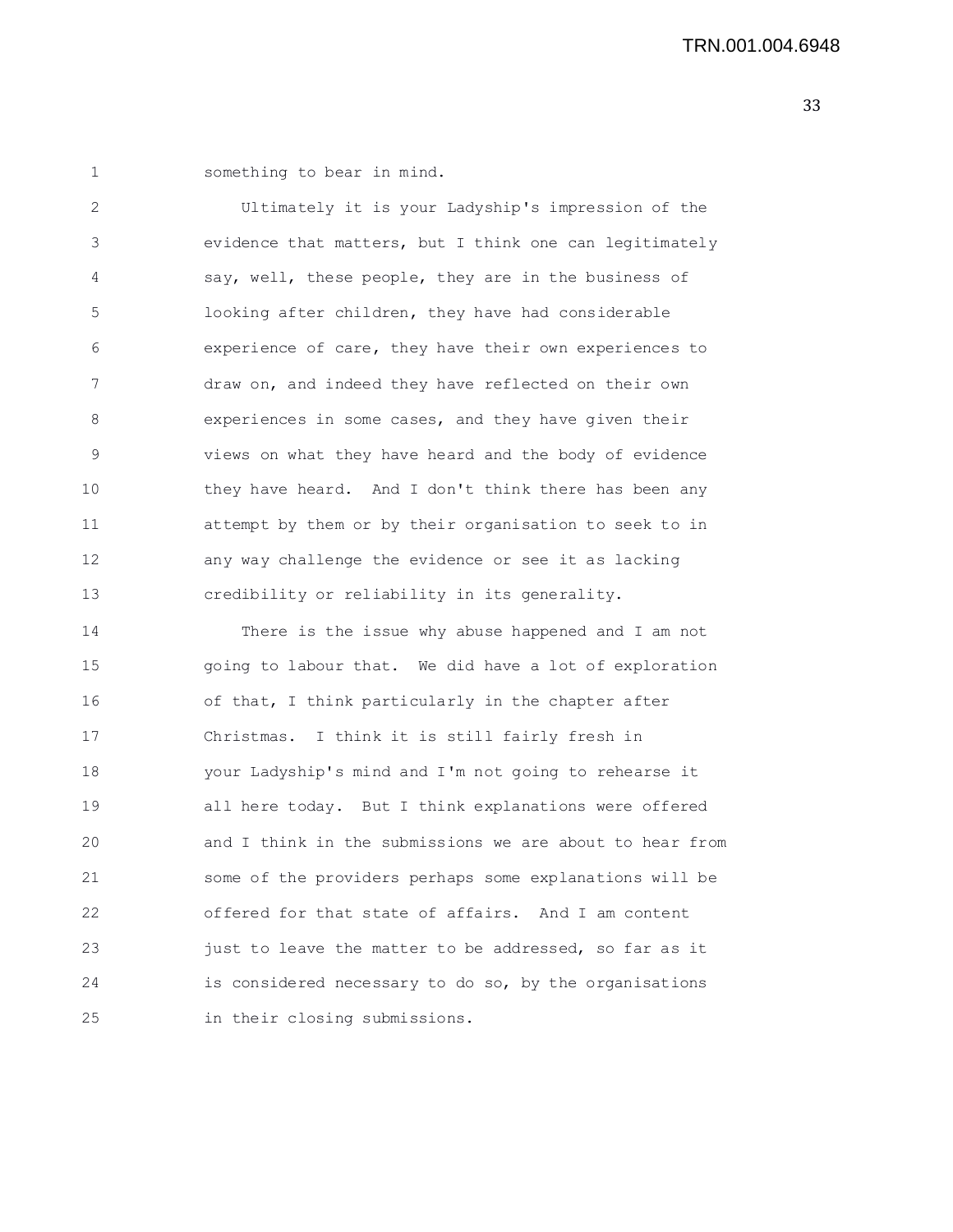| 1  | But save to say that I think they all accept to          |
|----|----------------------------------------------------------|
| 2  | a greater or lesser degree that there were some --       |
| 3  | looked at at least with today's eyes -- deficiencies,    |
| 4  | weaknesses, gaps in various areas that were essential to |
| 5  | produce good quality safe care for children. I don't     |
| 6  | want to go through all these areas today, but I think we |
| 7  | heard a lot of evidence about the processes of           |
| 8  | recruitment, supervision, training, guidance and         |
| 9  | instruction, support for houseparents and carers. And    |
| 10 | I think in a broad sense there was a recognition that in |
| 11 | all of these areas more could have been done, or things  |
| 12 | could have been done better, if I can put it that way,   |
| 13 | without trying to put it in any form of legal or         |
| 14 | regulatory standard. That more could have been done.     |
| 15 | And I think there is a recognition on their part that    |
| 16 | historically a number of these aspects of their system   |
| 17 | and the way the organisation was run could have been     |
| 18 | done a lot better.                                       |
| 19 | I think we see that particularly in the submissions      |
| 20 | from Quarriers which I think go into that matter in some |
| 21 | detail under a specific head of systemic failures. But   |
| 22 | I think as far as I can interpret it, and I will be      |
| 23 | corrected if I am wrong, I think the Aberlour            |
| 24 | submissions do also seek to identify areas where they    |

25 feel there were deficiencies in terms of the way the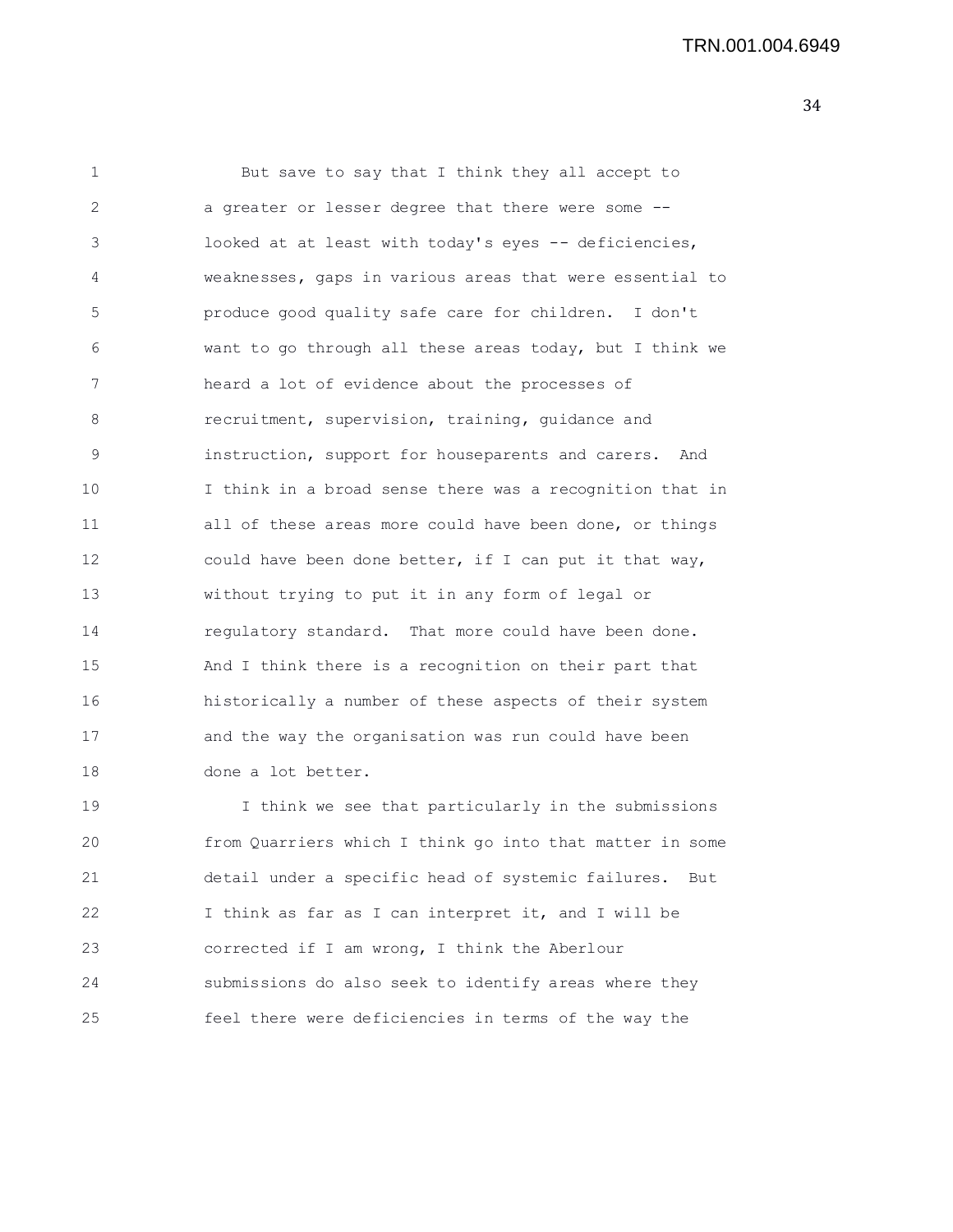1 organisations handled matters historically.

2 So that is something else which has featured and has 3 been explored and I think one can conclude that in some 4 areas, systems and practices and processes were not 5 robust. And I think there was an acceptance in some 6 cases at least that that might have been a contributory 7 factor to creating conditions in which abuse of children 8 could occur, opportunities for abuse and so forth.

9 So it is not saying that was the cause of it, but it 10 created conditions where it could perhaps happen and 11 sometimes happened without being detected. I think that 12 is something that your Ladyship will no doubt consider 13 when assessing the evidence as a whole.

14 I would intend perhaps just to give a very broad 15 summary at this stage of some themes that emerged from 16 the evidence across the various decades, again I am 17 focusing particularly on the period before 1990. If one 18 begins with Quarriers, a number of applicants gave 19 evidence of their experiences over a number of decades. 20 I think they go back to the 1930s and up to the 1990s, 21 those experiences.

22 One thing that can perhaps be said, and I am not 23 going to elaborate, I think it is dealt with fully in 24 Quarriers' submissions, is that we have heard accounts 25 of physical abuse throughout the decades and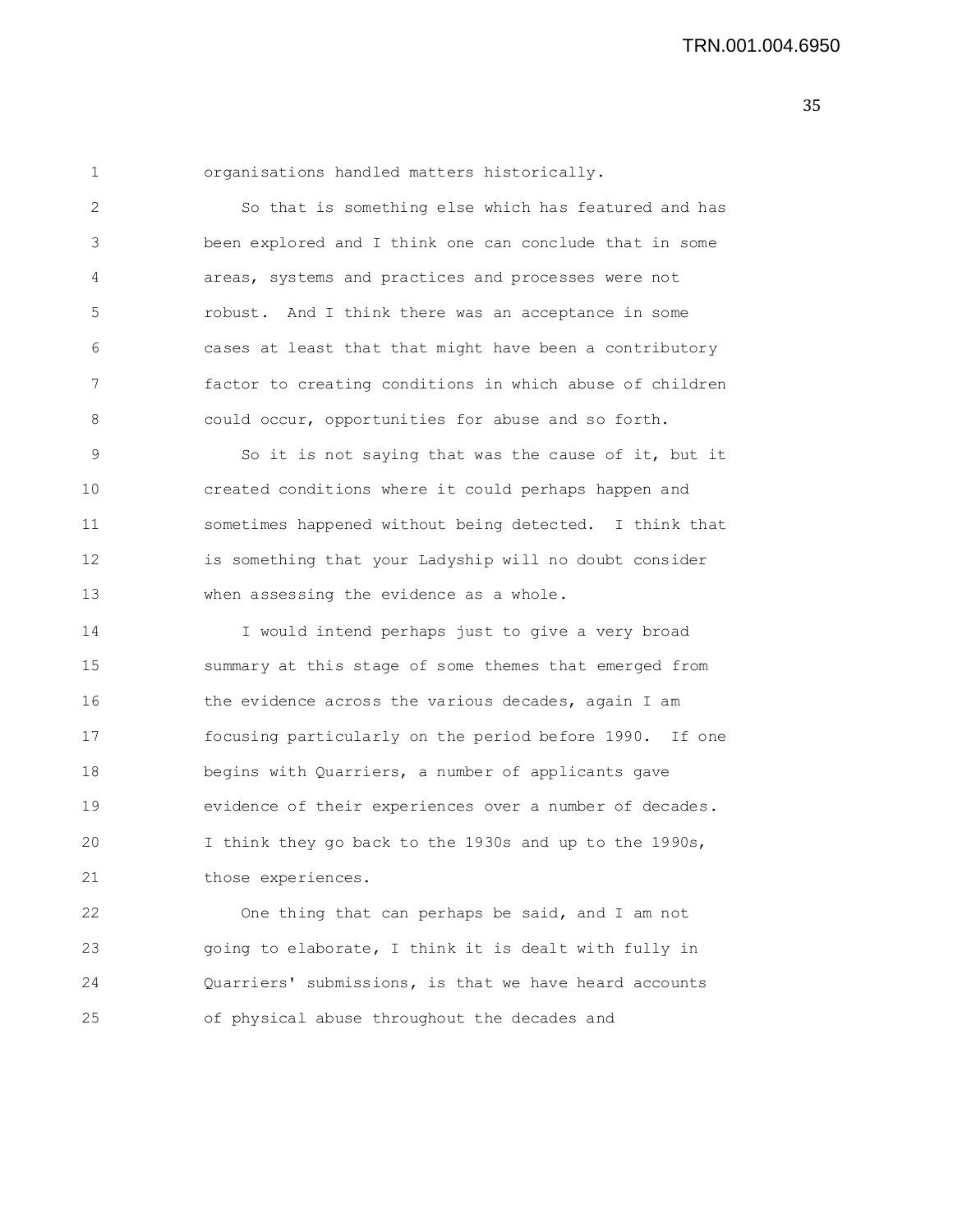| 1  | I don't think that Quarriers would argue with that being    |
|----|-------------------------------------------------------------|
| 2  | the state of the evidence. We have heard evidence of        |
| 3  | children being beaten with and without implements over      |
| 4  | time, and we have also heard instances of punishment        |
| 5  | which was clearly excessive, unjustified and                |
| 6  | disproportionate and I think there were quite a lot of      |
| 7  | these examples. There was a flavour running through the     |
| 8  | evidence, and one that is I think conceded by the           |
| 9  | organisation, that there was a huge amount of autonomy      |
| 10 | and that houseparents could really set their own rules,     |
| 11 | and I think as Thomas Hagan said in his evidence, they      |
| 12 | could please themselves as to how they ran their            |
| 13 | particular cottage.                                         |
| 14 | But the result of that of course is --                      |
| 15 | LADY SMITH: That came up again and again from a whole range |
| 16 | of witnesses.                                               |
| 17 | MR PEOPLES: Yes. Ultimately of course that means that you   |
| 18 | will have good experiences, bad experiences, good           |
| 19 | cottages and bad cottages because clearly if there is       |
| 20 | that variation and no one has trained to say that this      |
| 21 | is good practice and this should be followed and            |
| 22 | monitored, then it is almost inevitable that that will      |
| 23 | It may be to some extent a feature of the model<br>happen.  |
| 24 | but I think it is more than that, because I think in all    |
| 25 | the providers one common feature is that if the             |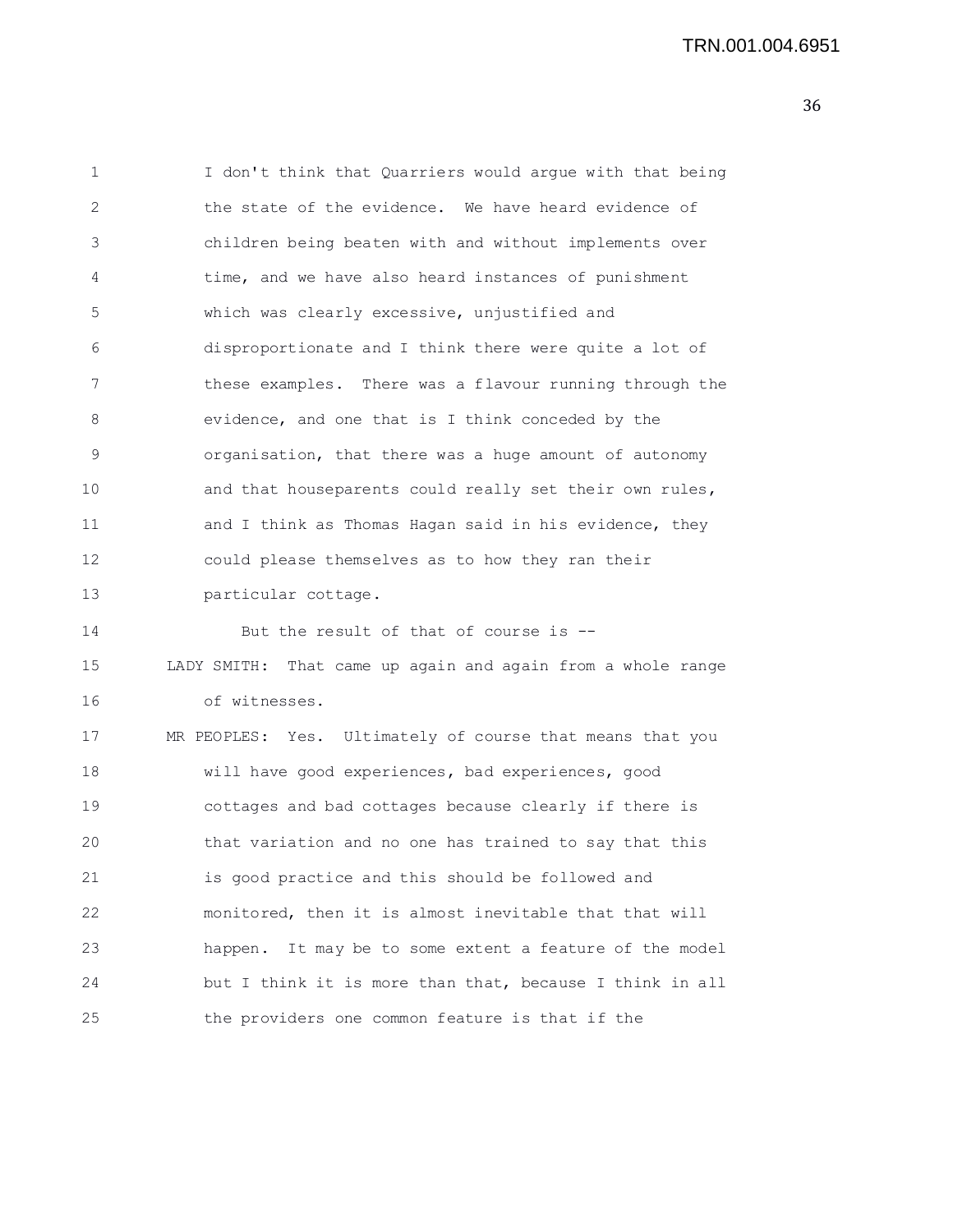TRN.001.004.6952

| $\mathbf{1}$ | houseparents or carers, primary carers, behave in             |
|--------------|---------------------------------------------------------------|
| 2            | a certain way, then abuse can occur or bad practice can       |
| 3            | occur, regardless of what the systems are and policies        |
| 4            | and processes, because you are very much dependent on         |
| 5            | the way in which the carers themselves act as                 |
| 6            | individuals. There is a lot of trust in the system or         |
| 7            | there was a lot of trust, and perhaps a lot of misplaced      |
| 8            | trust, ultimately, at least in the case of those who          |
| 9            | abused children and misused authority and powers.             |
| 10           | But I think that is a feature of all of them.                 |
| 11           | I think it was particularly noticeable in the Quarriers'      |
| 12           | model, but I think in any of the models if you see            |
| 13           | a particular house, its atmosphere, its culture, the          |
| 14           | state, the prospect of the children, whether they were        |
| 15           | happy or sad, was dependent on how the particular             |
| 16           | houseparents ran the unit.                                    |
| 17           | LADY SMITH: We also saw it in the female religious orders     |
| 18           | provision where there wasn't a cottage system or              |
| 19           | a village system but within one institution there was         |
| 20           | a division into units, and the rules were you never went      |
| 21           | into another sister's employment, as they called it.          |
| 22           | Nobody interfered with the leadership and running of the      |
| 23           | individual unit once it was up and running.                   |
| 24           | There is a sense of that I think here as well,<br>MR PEOPLES: |
| 25           | particularly in Quarriers, but I think in other -- if         |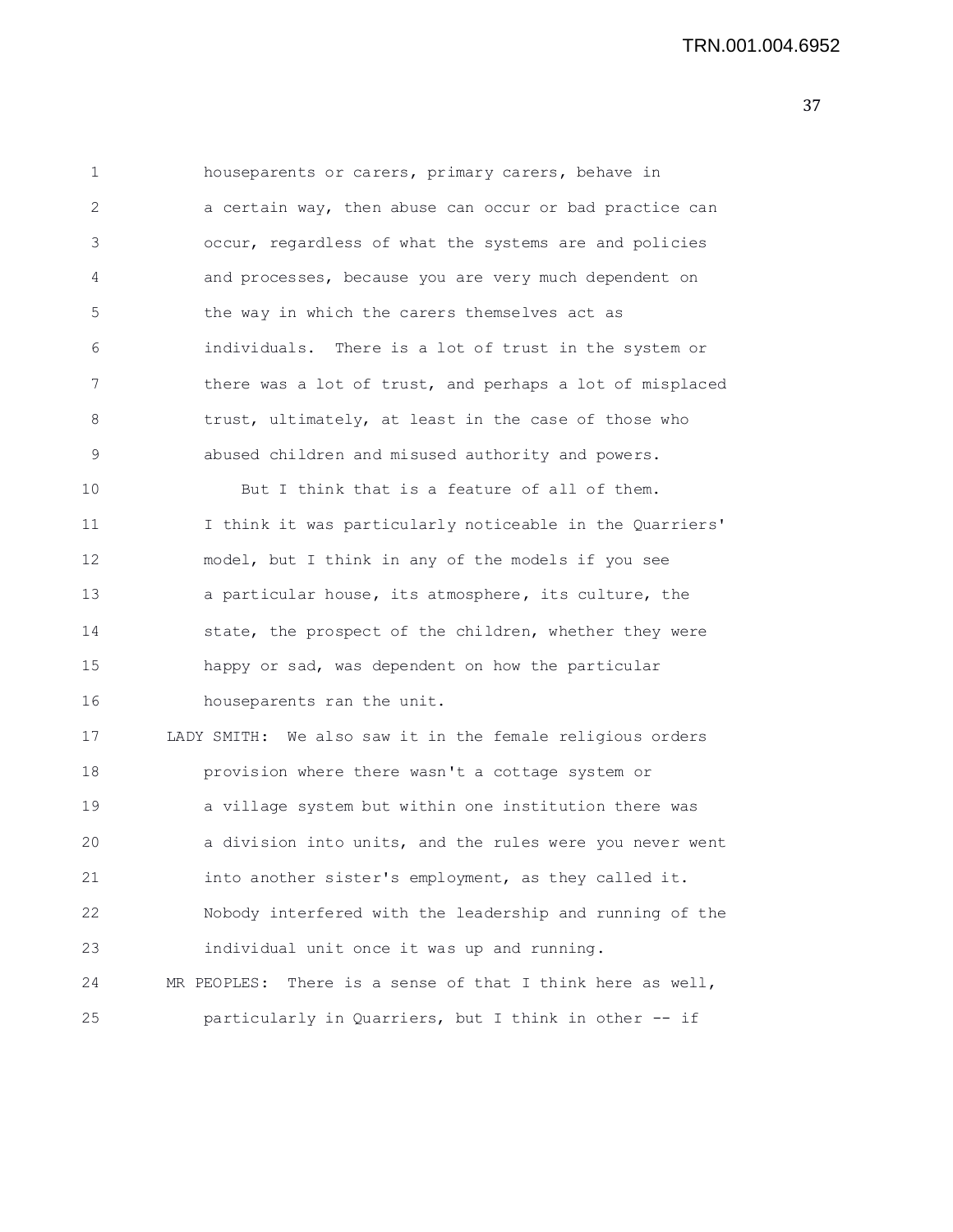1 there was a house or a unit, a house in Aberlour or 2 a cottage in Quarriers or a particular home or whatever 3 in the case of Barnardo's, that it was very much down 4 to, well, it was run in a certain way. It might be run 5 well, it might be run badly. Other people didn't seem 6 to be concerned about how it was run, they just ran 7 their own ship, as it were, and sometimes they did it 8 well, sometimes they didn't.

9 So I don't think one can single out Quarriers and 10 say that model -- I think initially it seems 11 superficially attractive to say of course if you put 12 cottages or effectively separate units then you are 13 maybe going to get that state of affairs. But I think 14 you get it across the board even in a large institution 15 that often, in a practical sense, is divided into units 16 which are looked after by housemistresses or 17 housemasters or houseparents, whatever term you care to 18 use.

19 Clearly if we go to the Aberlour experience of if 20 you were in Spey House in 1961 you were in trouble, 21 there was a huge risk that something bad would happen, 22 and something bad did happen to a large proportion of 23 the children at that time. That is not to say that if 24 you were in the same house at a different time or in 25 a different house at the same time that the experience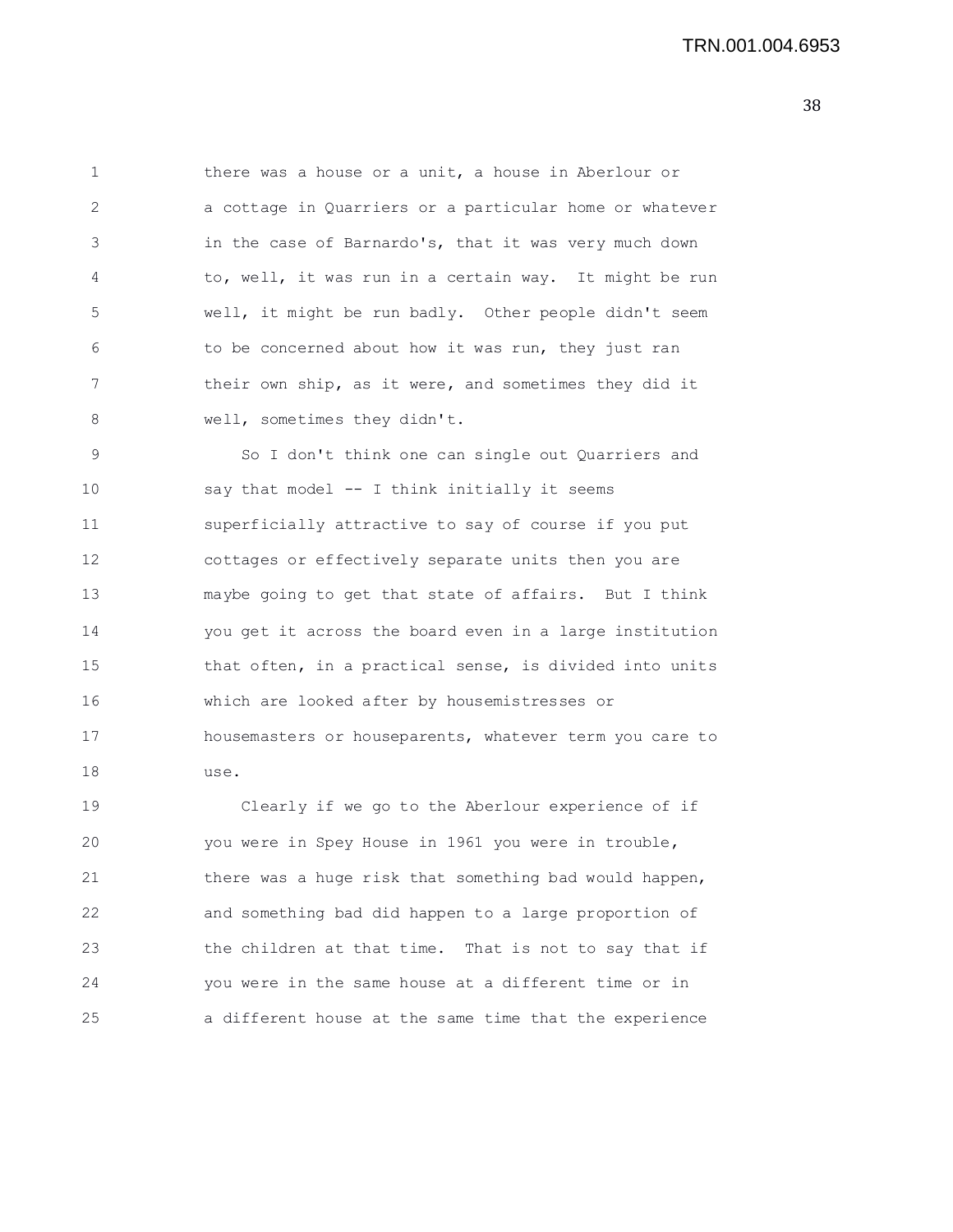1 might have been a very different one, indeed I think 2 there was evidence to that effect, and I don't think one 3 can shrink from that. But that is what was happening, 4 and there were those who were unfortunate to be in some 5 cases in the wrong place at the wrong time.

6 But it wasn't an isolated state of affairs across 7 the board or across the organisations, I think that is 8 the point I still want to go back to. That it can't be 9 said, oh well, broadly speaking the care experience was 10 good for 99.9 per cent of children because clearly that 11 is not what, if the evidence of the applicants is 12 accepted, is the position or the picture that emerges. 13 For a lot of people it was a bad experience but, 14 equally, there were a lot of people for whom it may have 15 been a good experience.

16 So we have that but we have that running through the 17 decades, and I think we get physical abuse running 18 through the decades probably in all cases so it doesn't 19 necessarily always improve.

20 If one takes Quarriers, we have the evidence that 21 a decision was taken in the 60s to remove the tawse from 22 the cottages, but it didn't remove the excessive 23 physical punishment or corporal punishment because we 24 saw that it was replaced by a lot of implements of 25 violence.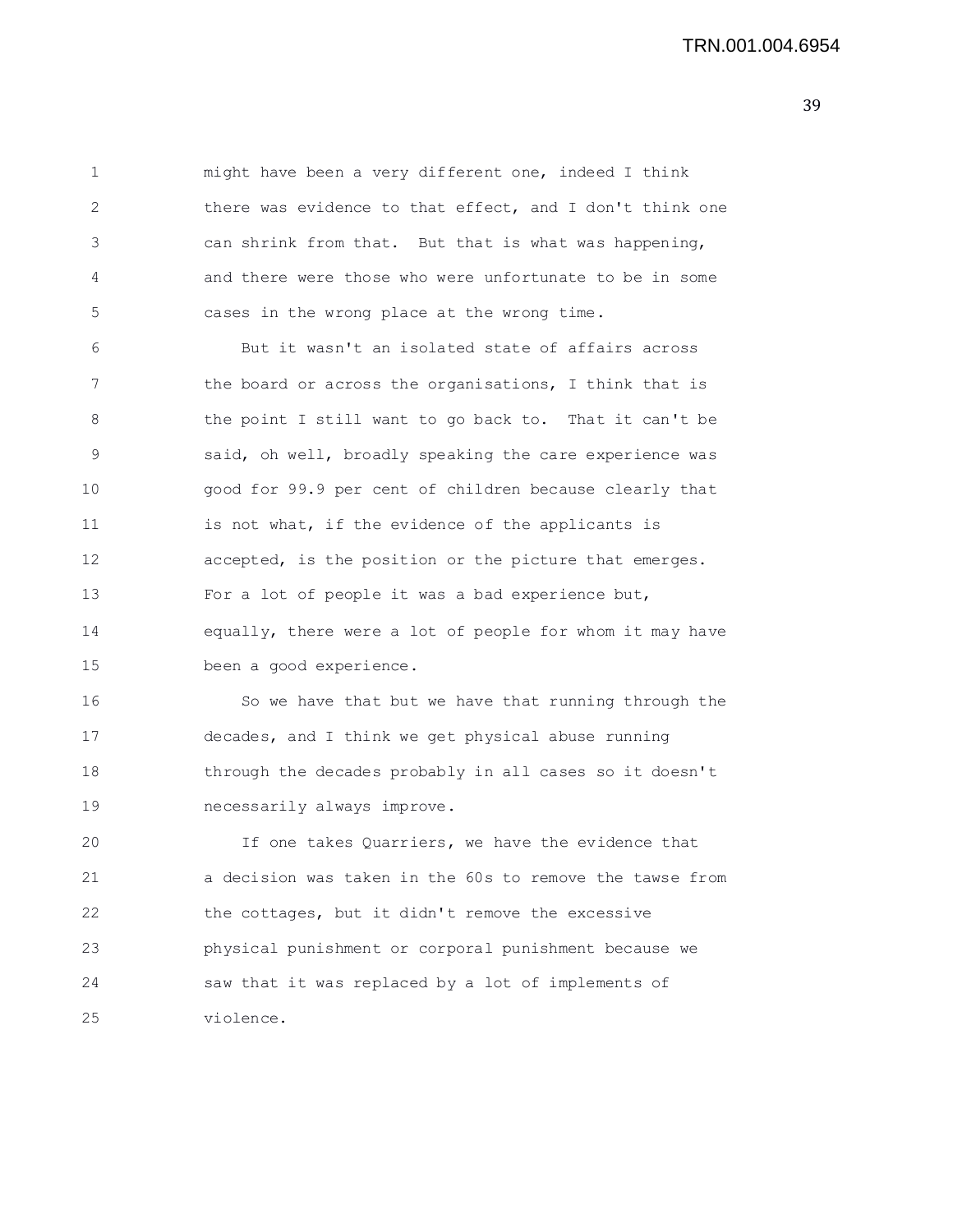1 LADY SMITH: Didn't the tawse actually remain in some of the 2 cottages although they were all supposed to have handed 3 them in? 4 MR PEOPLES: I think there was evidence some may have kept 5 them as souvenirs or mementos and used them from time to 6 time. But I don't think they were required to, because 7 we discovered that if there was some other implement to 8 hand and you lost your temper or got angry, as clearly 9 people did, then they picked up something or used 10 something, a hair brush or whatever, as an instrument. 11 Spoon, sticks, belts, waist belts, towels I think we 12 heard, sandals, Scholls. So there were all sorts of 13 things used. So if the thinking was if we take away 14 the -- 15 LADY SMITH: There was one houseparent who threatened with 16 an axe, it wasn't suggested he actually used the axe on 17 a child, but he was very open about using it to threaten 18 the child. 19 MR PEOPLES: Yes, I think that was the one where there was 20 actually a mark on the table. You could say that is 21 a form of -- if it was used in a threatening way it 22 would be legally an assault as well. But leaving that 23 aside, if it was used in anger to make a point then the 24 effect on children sitting at a table, where someone 25 produces an axe and then slams it into the table, it is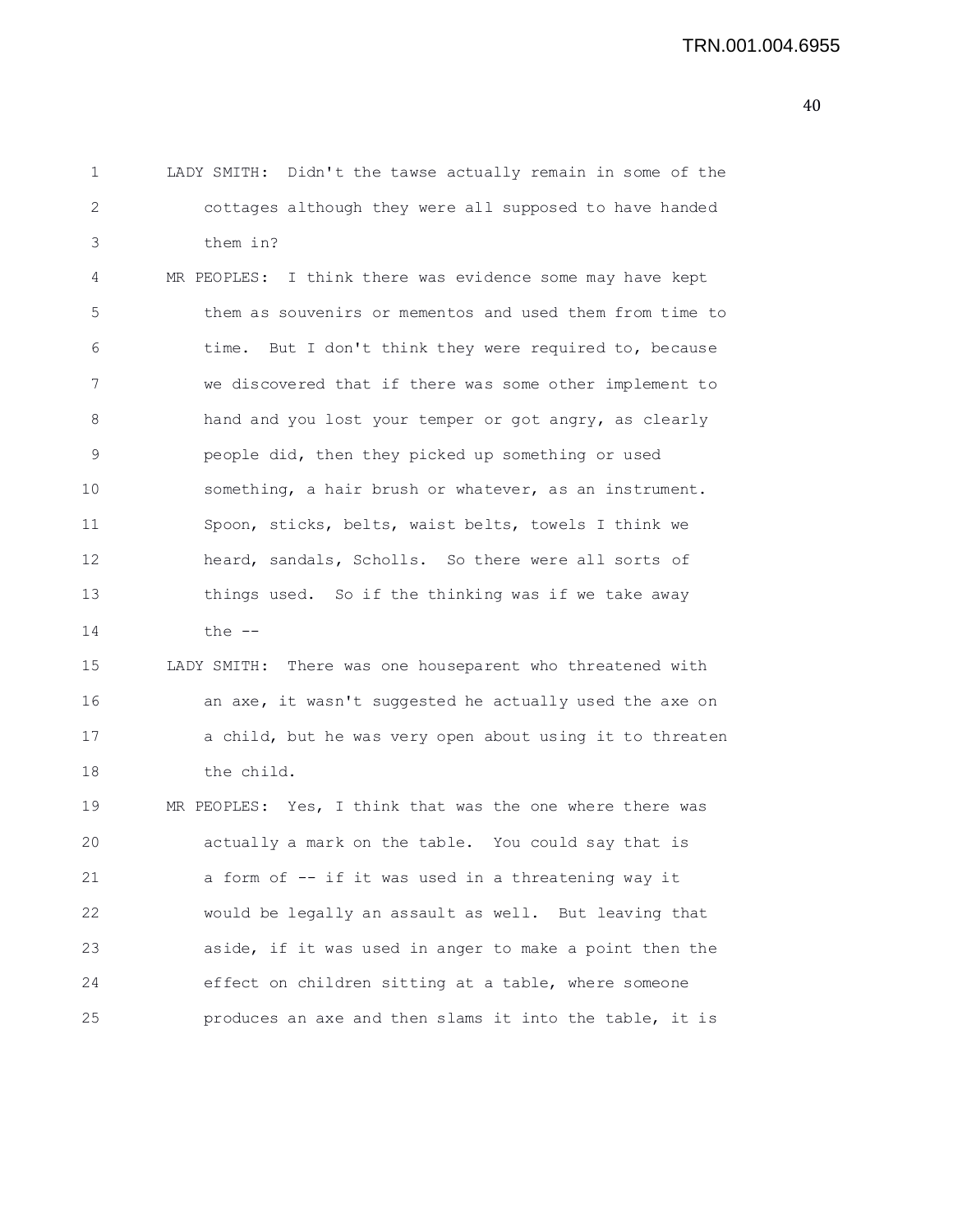```
1 unimaginable really. And I think that was quite late
2 on -- well, relatively late on in the day as well, that
3 particular example.
4 LADY SMITH: That was in Stuart Mackay's time, I think.
5 MR PEOPLES: Yes, I think he was there in the 80s and
6 beyond, so it is not something that goes back to the
7 mists of time. But it was an example and perhaps quite
8 a graphic example of what could happen and how certain
9 practices were used to perhaps instill fear and to
10 produce control in that way.
11 But there was also lots of evidence about beatings,
12 slappings, punching, kicking, these things were
13 a regular feature in the evidence of the applicants
14 across the decades, and in some cases there was evidence
15 of injury to a greater or lesser degree. Quite often
16 applicants, when asked, would say there were marks,
17 there was sometimes bruising, sometimes the injury was
18 more serious. We had evidence of the ear injury
19 I think, the episode with the ear that bled. So we get
20 examples of injury, either temporary or perhaps more
21 significant, caused by assaults of which there was
22 evidence.
23 We also have evidence -- we have evidence of some
24 rather maybe more unusual forms of punishment, people
```
25 who were asked to hold their arms above their head or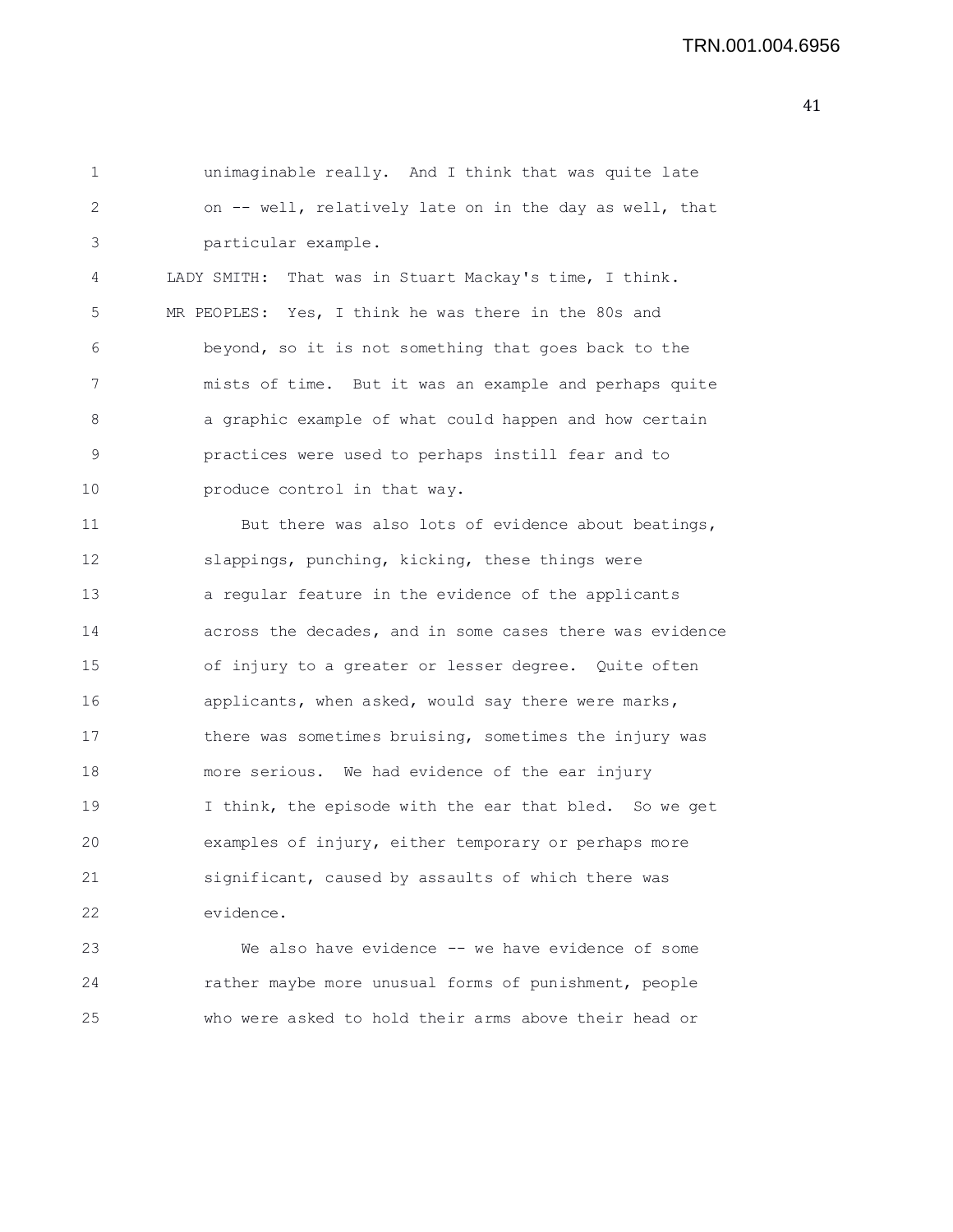1 hold their arms out while holding books or something, 2 and if they dropped them they would be punished. That 3 sort of thing seems to have been a feature of some of 4 the evidence, certainly in the case of the applicants 5 who were at Quarriers who spoke of that type of thing 6 going on.

7 It went on through the decades and indeed continued 8 I think into the 1980s, and this was at the time when 9 basically the village was really closing down. So 10 throughout the period of its operation it appears that 11 physical abuse was occurring.

12 There was also the use of excessive chores which 13 again was I think a feature of the evidence, 14 particularly up until the 1960s. And also there was 15 evidence I think in one case in the 1950s or 60s, 16 evidence of Joyce of having her mouth washed with 17 carbolic soap, and her head held underwater, and being 18 scrubbed with a brush until she bled.

19 There was evidence from the witness Matt in 20 the 1950s who told us of children's heads being flushed 21 down toilets. Audrey told of being made to scrub the 22 floor of a shed with a toothbrush and having a bucket of 23 potatoes poured over her, this was in the 1970s. And 24 the witness, Ken, described the practice of holding 25 books with outstretched arms in the 1980s.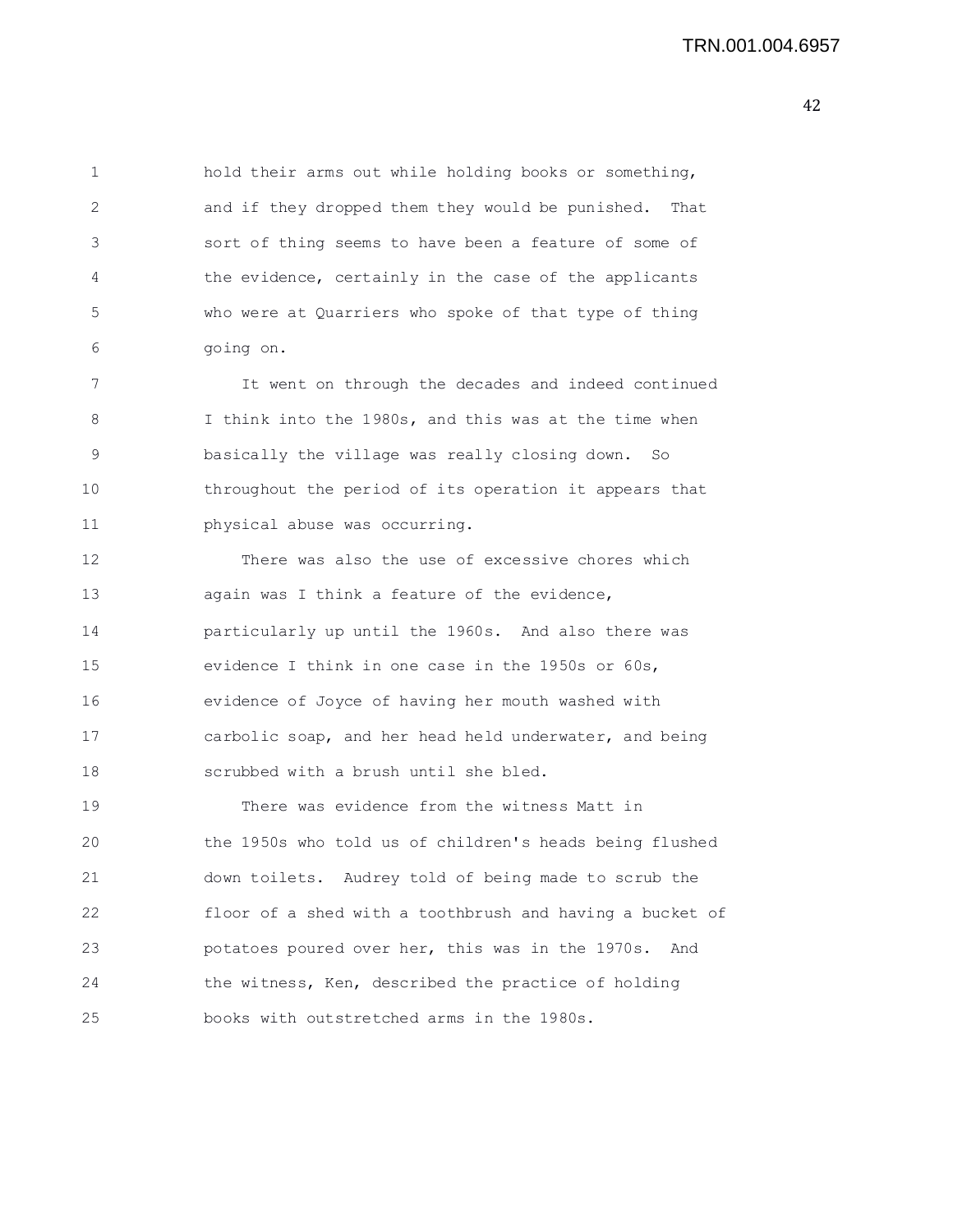43

| $\mathbf 1$  | And of course there was the use certainly at             |
|--------------|----------------------------------------------------------|
| $\mathbf{2}$ | Quarriers of the shed. That seems to have been           |
| 3            | something that was a common place of punishment,         |
| 4            | children being placed in a shed, forced to stand for     |
| 5            | long periods in cold dark conditions. I think            |
| 6            | your Ladyship will remember that. It wasn't a feature    |
| 7            | of one cottage, it was a feature, I think a regular      |
| 8            | feature that the shed was a place that could be used for |
| 9            | punishment and in some cases beatings.                   |
| 10           | LADY SMITH: I can see that exclusion of a child to       |
| 11           | a different place in a building can be a perfectly       |
| 12           | acceptable form of punishment, but what we heard         |
| 13           | evidence of were long periods in the cold, in pyjamas,   |
| 14           | barefoot in the dark and so on. And the way it has       |
| 15           | carved itself into the memories of the applicants was    |
| 16           | quite striking.                                          |
| 17           | MR PEOPLES: Yes. It may be one thing to send someone to  |
| 18           | their room to reflect on their behaviour, it is their    |
| 19           | room and maybe they are alone and they have to be alone  |
| 20           | and not speak to someone for a short period or whatever. |
| 21           | But this is of quite a different order and it seems to   |
| 22           | have been quite a common practice over a number of       |
| 23           | decades.                                                 |
| 24           | The other one that again has come up time and time       |
|              |                                                          |

25 again is bed-wetting and it seems to have been punished,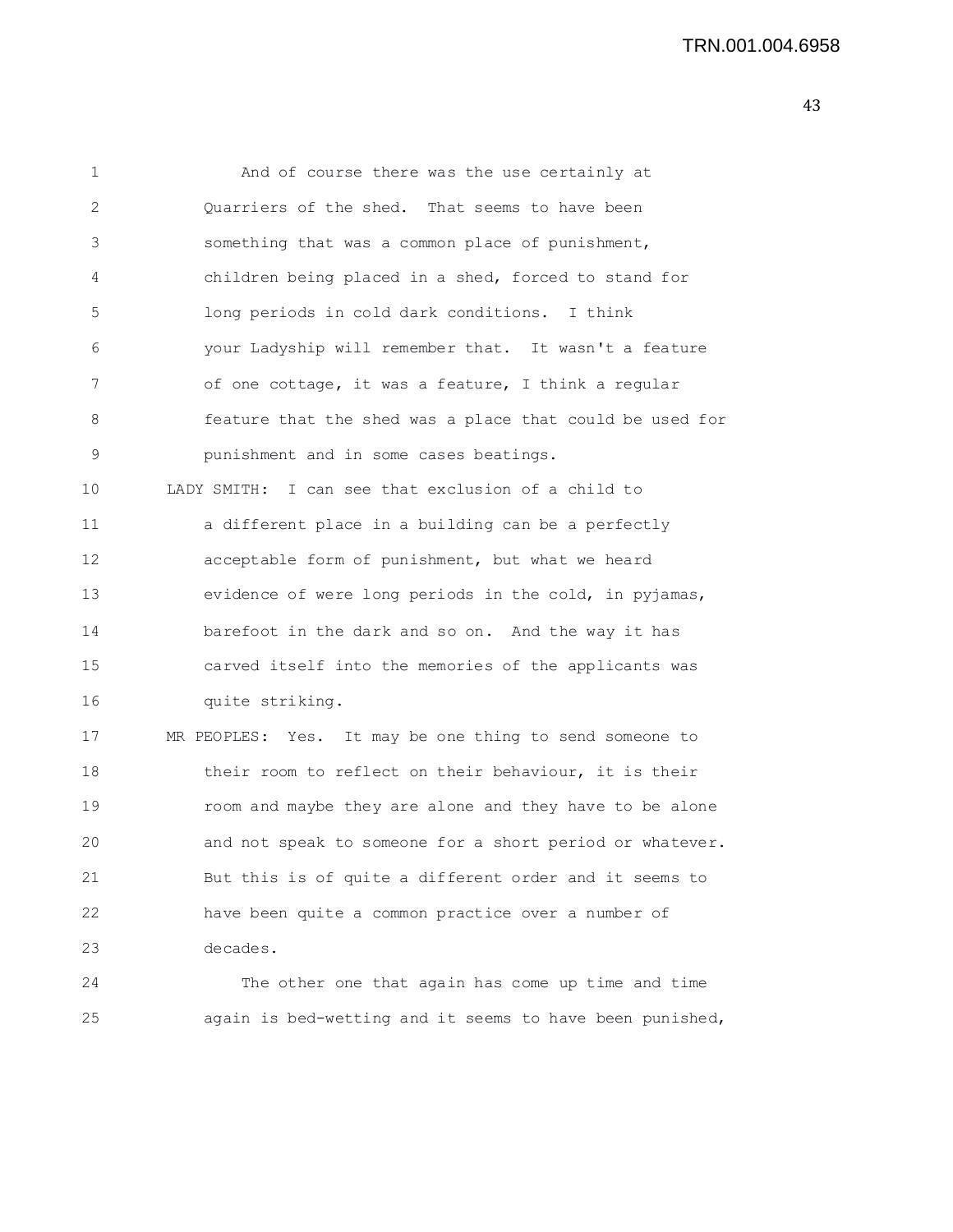| 1  | at least in some places, from the 1930s right through to |
|----|----------------------------------------------------------|
| 2  | the 1980s in the case of Quarriers, and there are        |
| 3  | a number of accounts from applicants of children being   |
| 4  | punished and humiliated for wetting their bed. Some      |
| 5  | gave evidence about being placed in cold baths and they  |
| 6  | were denigrated and called names. Some gave evidence     |
| 7  | that they had to wear wet or soiled pants on their head  |
| 8  | or had wet sheets or pants rubbed in their face.         |
| 9  | Indeed, the most recent account of that I think from the |
| 10 | Quarriers applicants was from Ken in the 1980s who told  |
| 11 | of being beaten for bed-wetting and having his face      |
| 12 | pushed into a wet sheet.                                 |
| 13 | So again there was evidence that bed-wetting was in      |
| 14 | some places treated sympathetically but there was a lot  |
| 15 | of evidence that it wasn't, and that this wasn't         |
| 16 | something that you can confine to a particular decade or |
| 17 | a particular period or era which died out or was         |
| 18 | challenged and eradicated. It seemed to continue for     |
| 19 | whatever reason. It may have been seen as a nuisance or  |
| 20 | an inconvenience, it may have been thought that these    |
| 21 | measures, through ignorance, would have some beneficial  |
| 22 | effect.<br>But the reality was they didn't, because the  |
| 23 | problem continued and got worse in most cases and has    |
| 24 | left many people with lasting damage of that experience. |
| 25 | Not just what happened to them, but the public           |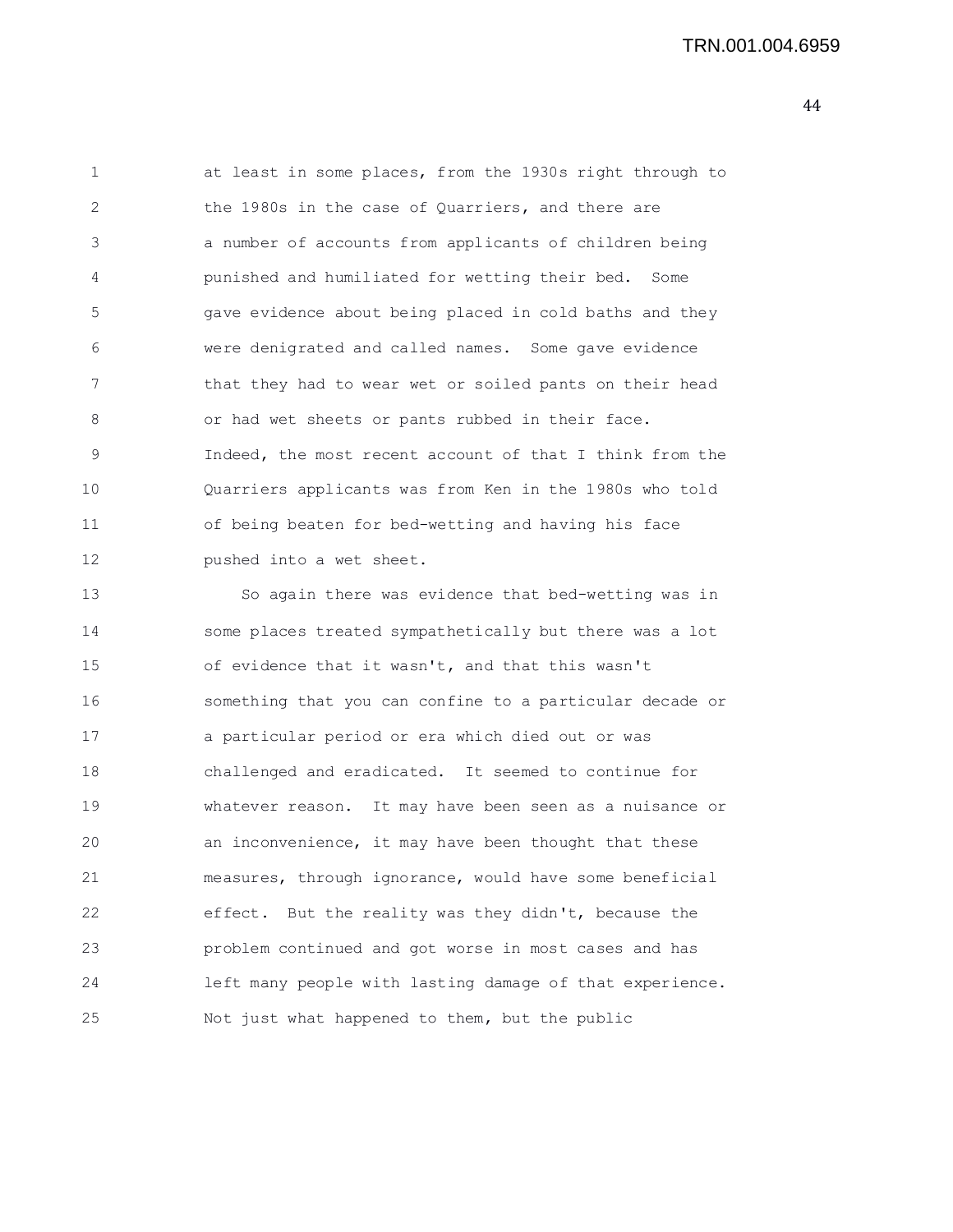1 humiliation of being singled out in front of other 2 children and paraded around or identified as 3 bed-wetters.

4 So again, from the perspective of the child, it is 5 difficult to imagine the damage that must have caused at 6 the time and since. But I think we have got a lot of 7 evidence about that so it was something ...

8 And then while I think one can readily accept that 9 over the decades food was a precious commodity in care 10 home settings, a lot of children, maybe tight budgets, 11 food was seen as something that should be cherished and 12 eaten --

13 LADY SMITH: Our evidence covers a significant period of 14 rationing during and after the war.

15 MR PEOPLES: Indeed. But that said, food was used -- food 16 was used and abused, if you like. It was used as a 17 means of punishment because we had evidence, certainly 18 in the case of Quarriers, from Irene in the 1930s that 19 children were made to eat porridge with excessive salt. 20 There was evidence in the 1940s from various witnesses 21 of there being deprivation of food as a punishment. And 22 then of course, perhaps worst of all, there was the 23 evidence when children were force-fed, sometimes to the 24 point where they were sick, and the force-feeding 25 continued unabated. And there was evidence obviously in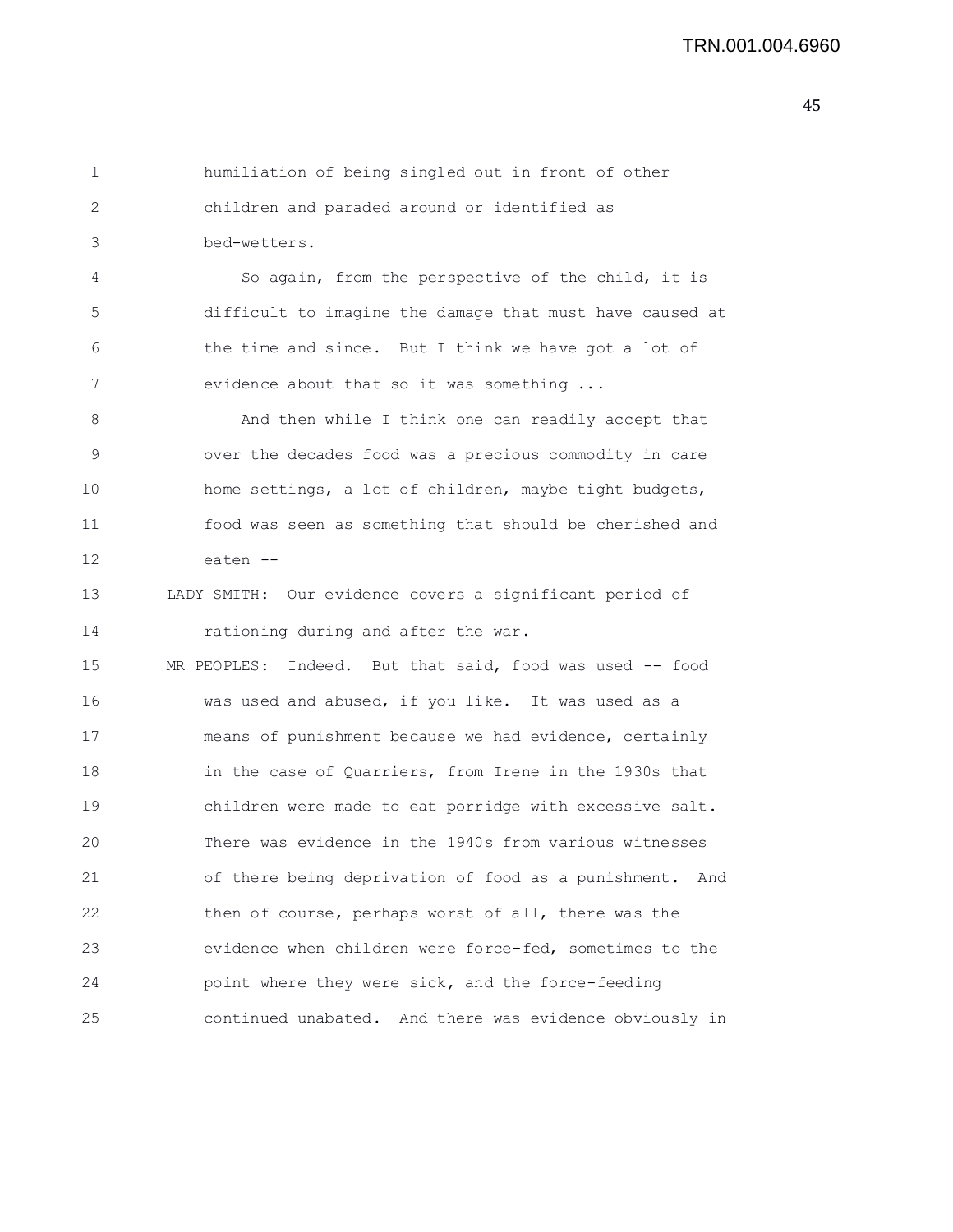```
1 some cases that meals were re-served until eaten, and
2 children being beaten for not eating.
3 So there was quite a lot of that. And indeed we
4 heard evidence to that effect in the 1907s by
5 David Whelan, by David, by Alison and Audrey, and
6 I think Ken in the 1980s told of being leathered for not
7 eating food. So it seems to have been a recurring theme
8 and problem.
9 We know in the case of Quarriers that there were
10 some convictions for physical abuse, notably perhaps the
11 three convictions of Mary Arnold or Drummond and
12 Effie Climie and Ruth Wallace. They are all I think
13 single houseparents from a certain age, but their
```
14 offences spanned I think from the early 1950s right 15 through to about the 1980s. So it is not something that 16 was confined to a particular period of time or era.

17 Of course if one goes any further back, there is the 18 difficulty in the case of abuse of a physical kind or 19 any other kind that generally speaking, if it was 20 perpetrated by an adult, that person would be deceased 21 by the time it has come to light. So in that way 22 justice might be seen to be denied to those who suffered 23 such abuse, but I think that is just the fact of the 24 matter, that you can't prosecute someone who is 25 deceased.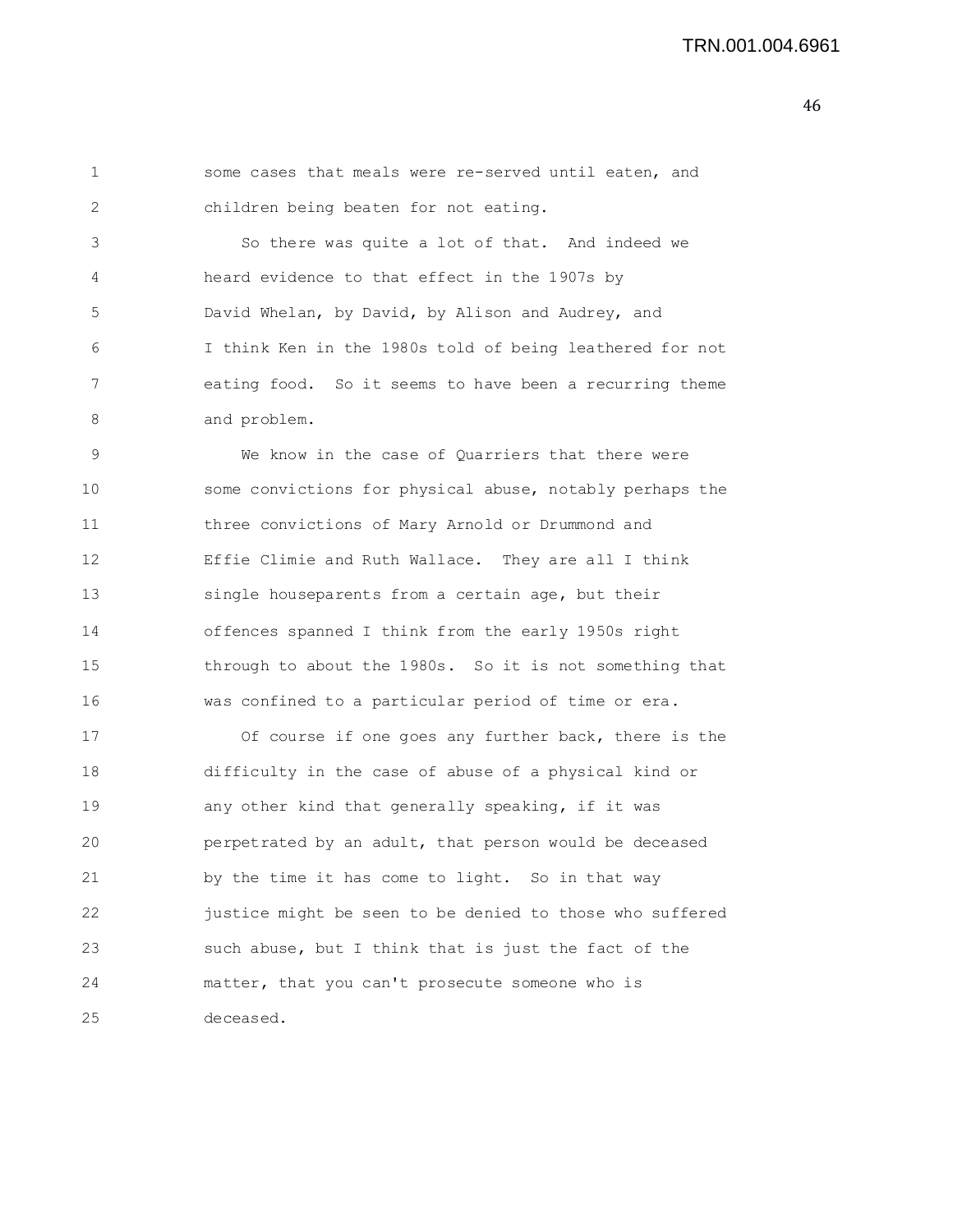| 1  | It is not for me to try and put any mitigation on to     |
|----|----------------------------------------------------------|
| 2  | these matters but there is, going back, though, this     |
| 3  | theme that perhaps the system chose single houseparents  |
| 4  | who were asked to control, care for a large number of    |
| 5  | children who were highly vulnerable, many perhaps with   |
| 6  | challenging behaviours. And I think there is a flavour   |
| 7  | in some of the evidence that some of them simply didn't  |
| 8  | get the support to cope with that situation. And indeed  |
| 9  | I think as one witness said, Alison, she thought her     |
| 10 | particular housemother was out of her depth. And one     |
| 11 | can perhaps readily imagine that state of affairs if you |
| 12 | have 10/15 children in one household and --              |
| 13 | LADY SMITH:<br>It was asking an enormous amount.         |
| 14 | MR PEOPLES: A huge --                                    |
| 15 | LADY SMITH: Not just of a pair of houseparents but       |
| 16 | particularly of a single houseparent. We have evidence   |
| 17 | of very limited domestic assistance for them. A dozen    |
| 18 | or more children needing looking after practically, in   |
| 19 | terms of doing their laundry, food for them, doing all   |
| 20 | the cooking for them, trying to keep the house clean,    |
| 21 | albeit with the children doing some of the chores, it is |
| 22 | no wonder they felt under stress, and if they lashed out |
| 23 | at the children it is perhaps not surprising.<br>It      |
| 24 | doesn't mean that that should have happened and it       |
| 25 | doesn't mean it wasn't abusive, but they were possibly   |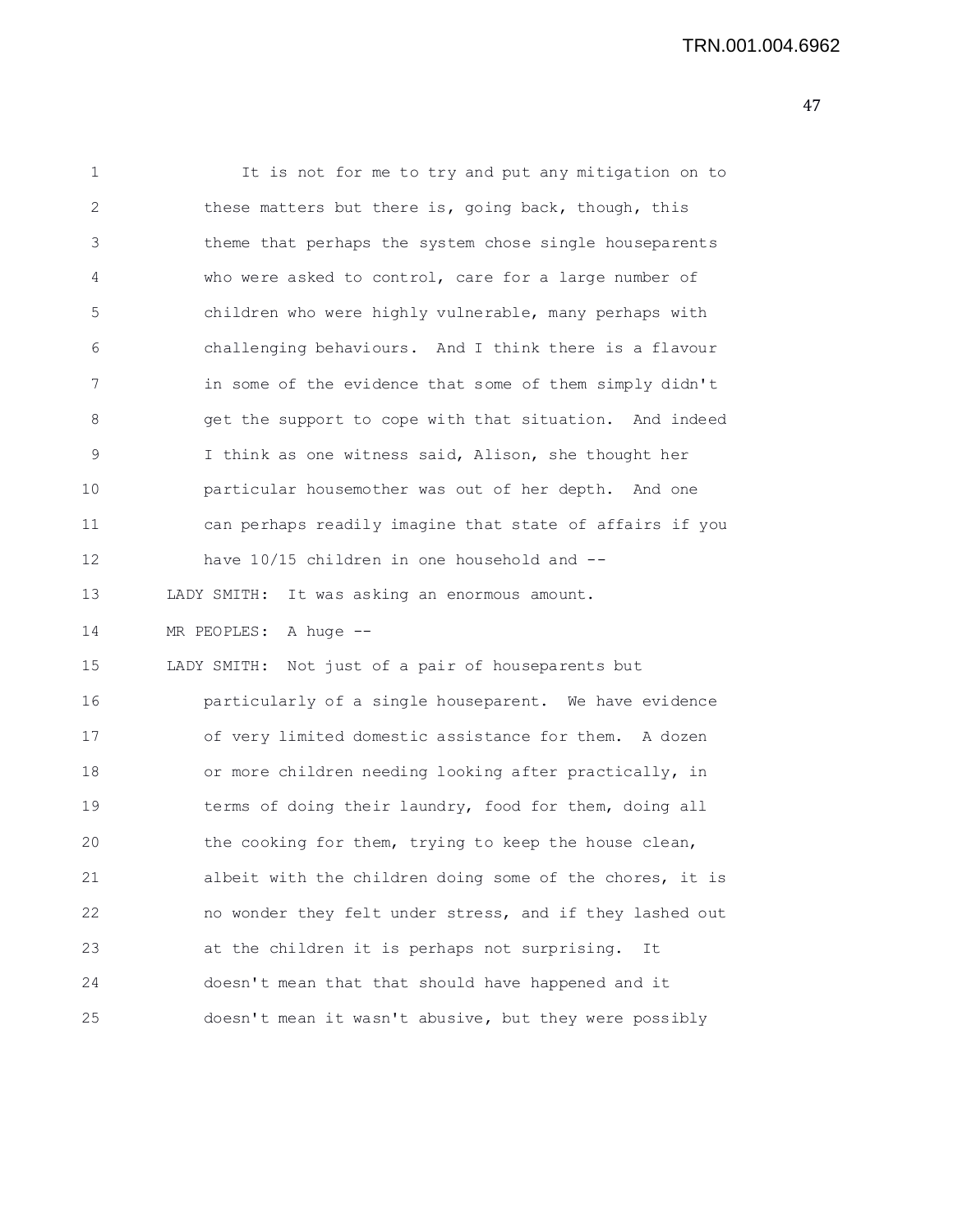1 ideal conditions to allow for somebody just losing it 2 from time to time. 3 MR PEOPLES: I think there was a good deal of evidence that 4 some of the abuse that occurred seemed to occur in 5 situations where there was a lot of control or anger or 6 temper and that some form of violence followed, so it 7 wasn't an uncommon scenario. But your Ladyship is 8 right, I think we get the impression that that was a lot 9 for one person or even a couple to handle, it wasn't 10 just single people, but it was a lot to handle without 11 any degree of support, and indeed it was quite 12 relentless in terms that the houseparents had very 13 little time off. It was basically a 24/7 job, day and 14 night. 15 So one can imagine, if you are trying look at it 16 from their perspective, how difficult that might 17 sometimes have been, without trying to make any excuse 18 for that spilling over into physical assault and abuse.

19 LADY SMITH: Am I remembering rightly there was also some 20 evidence to the effect that a houseparent could be 21 reluctant to talk to, for example, the superintendent 22 about how difficult they were finding it, because they 23 would be afraid of losing not just their job, but their 24 home?

25 MR PEOPLES: I think there was evidence that that might well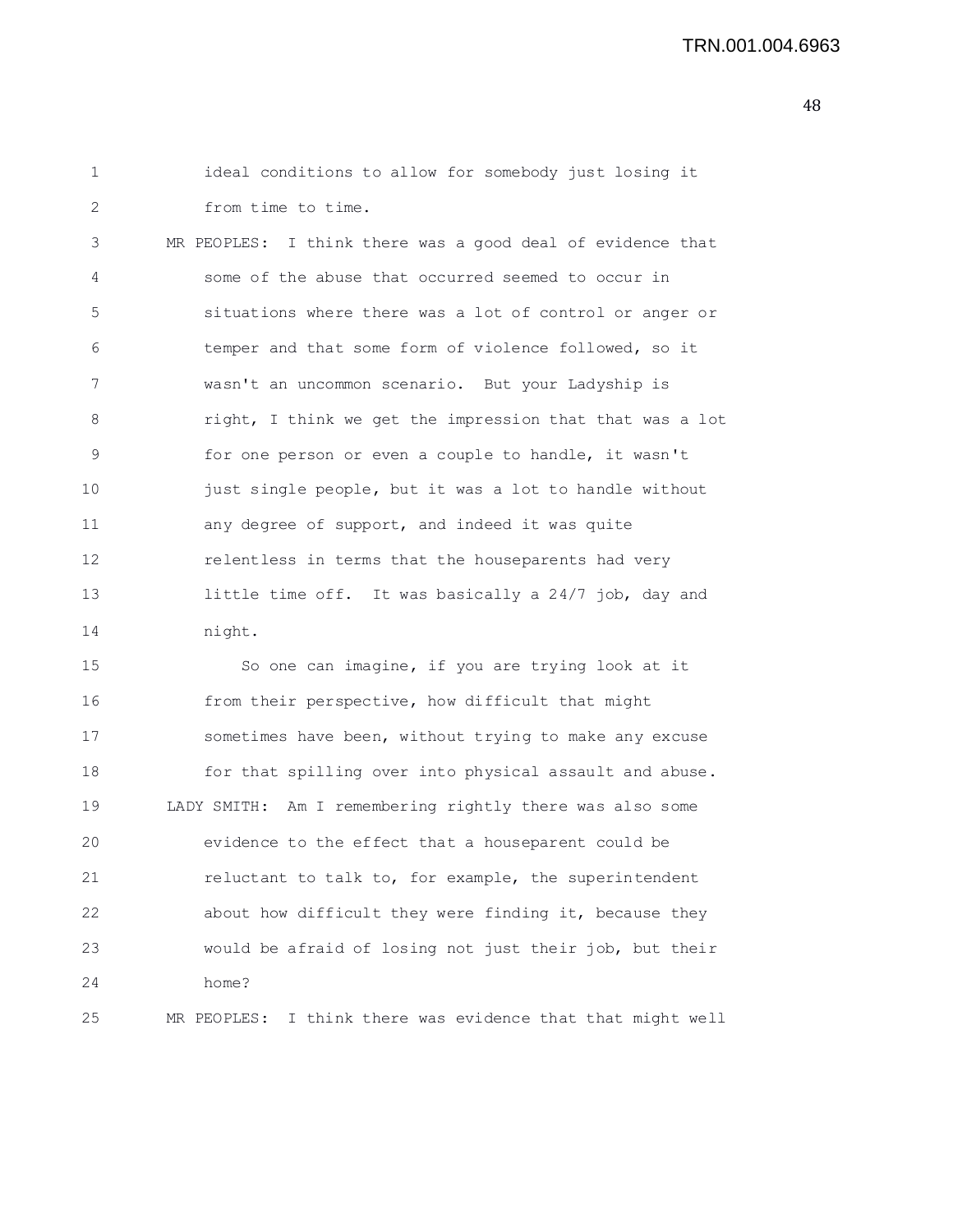TRN.001.004.6964

49

1 have been the situation. I think your Ladyship did 2 explore with one person what the benefits of being 3 a live-in houseparent was, and I think in one case the 4 benefit was they had a house, they actually didn't have 5 a house of their own, so there would be lots of 6 benefits. Some were quite young and therefore it might 7 have been difficult to perhaps work out what might 8 happen if you asked for more support in a situation 9 where you were doing things that other people were 10 expected to do, so it might have been a very difficult 11 situation to speak out. 12 I think there was even the witness who was the 13 subject of accusations in the 60s. A houseparent was 14 mentioned in the 1965 inspection report, if I recall, 15 who according to the inspectors needed support and was 16 a bit out of her depth, but in evidence to us she 17 maintained she was coping and she didn't really need the 18 support. But that might have been a slightly stoic 19 attitude and maybe one that she continued to believe was 20 okay. But that was an external opinion in the 60s that 21 this person, who was regarded as sincere, was not coping 22 very well with the demands. I think it was said she 23 had, in the report it said something like six or seven 24 children under the age of 6 to look after and her own

25 young child, which again was a point that came out, that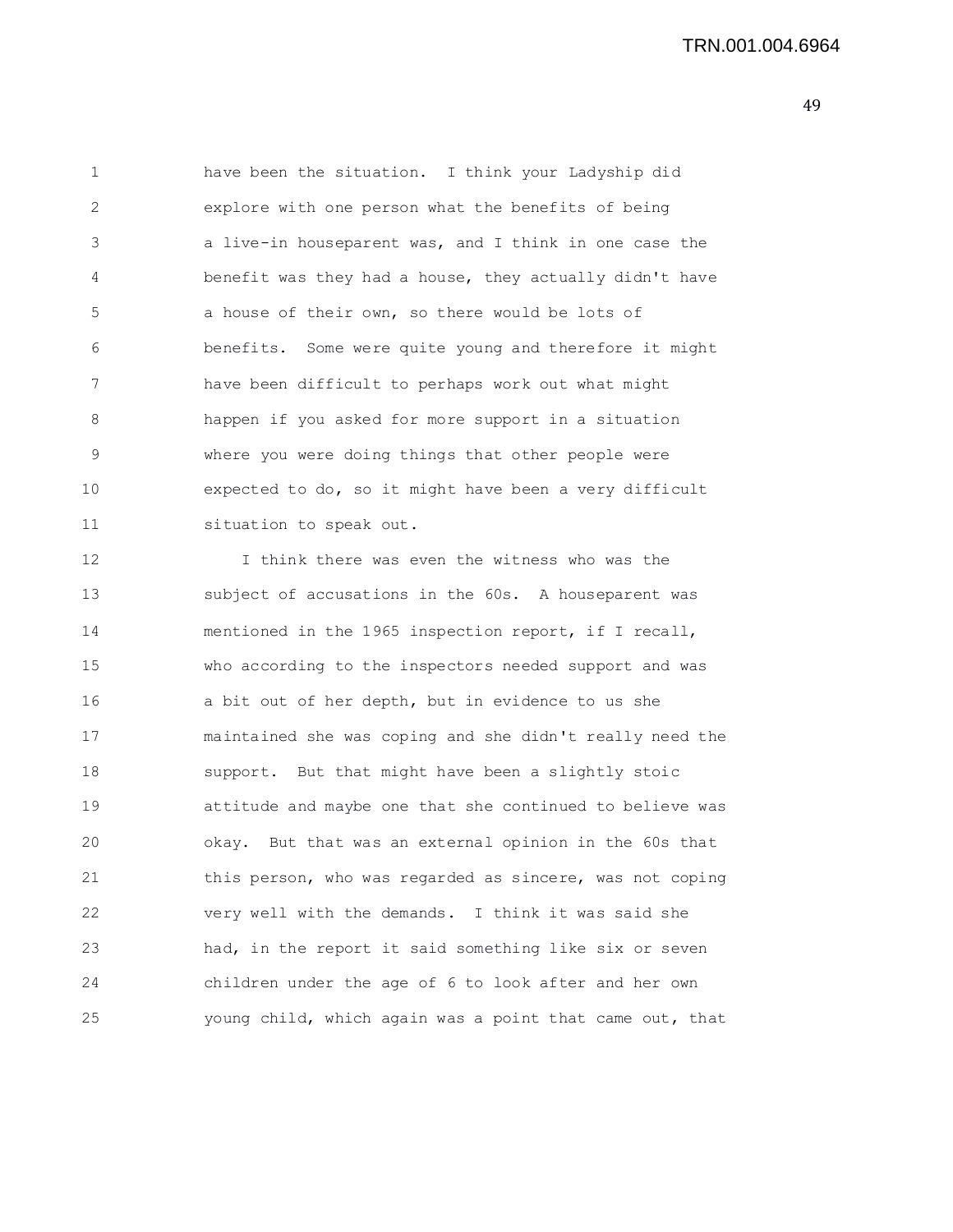1 some of these parents had their own children to look 2 after at the same time.

3 So there was a huge demand in one sense placed upon 4 people who were taking on these roles, and perhaps 5 taking them on in situations where the conditions 6 weren't fantastic. They did get a house, so they had 7 that much, but they weren't paid according to -- I think 8 the evidence is, and we didn't go into the actual 9 figures, but they weren't I think paid particularly 10 well, and I think that is something recognised even 11 today. The status of the residential care worker is 12 still something that needs to be at least considered and 13 addressed.

14 So it wasn't easy, no doubt. I don't want to press 15 that too far. But I think if one is looking for 16 explanations why physical abuse could occur, one can see 17 the conditions were there where it could happen. We 18 know I think from our own experience that people lose 19 control, and when they lose control they do things that 20 maybe they regret but have consequences, and maybe in 21 this situation it was no different.

22 We have talked about emotional abuse, and I think 23 again bed-wetting is a very good example of that, and 24 again that was something that as I have said seemed to 25 span the decades through to the 1980s.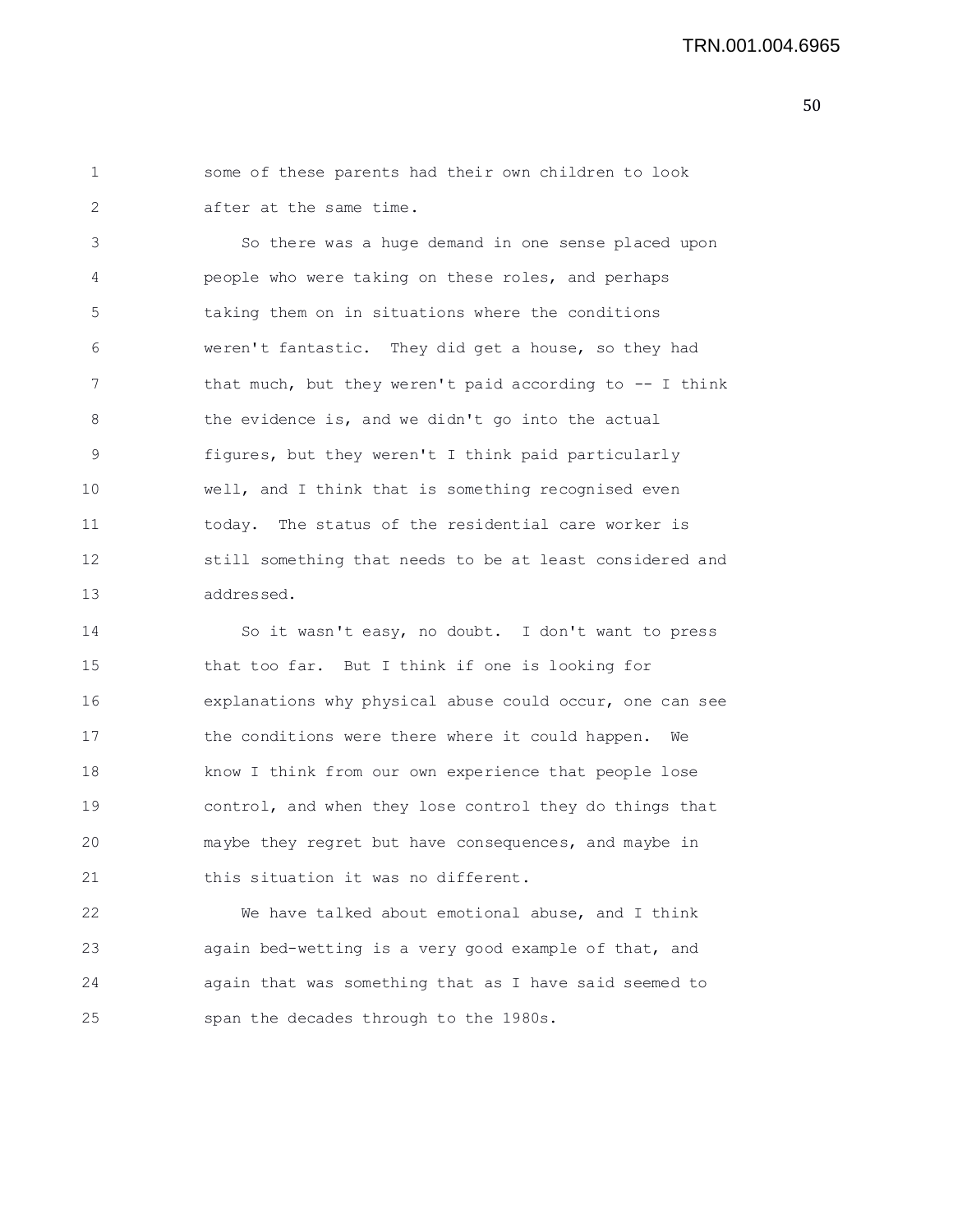1 There is also, and this is something that --2 children being made to feel worthless and denigrated was 3 again a feature. Remarks were made from time to time by 4 houseparents about children or their families, or that 5 they were idiots, worthless, stupid, whatever. And that 6 seems to have been a not uncommon thing over the 7 decades.

8 One can also see a situation where it wasn't always 9 the abuse suffered by the individual that left the 10 lasting memory, it was the abuse that they witnessed, 11 particularly if it was to a family member. And 12 your Ladyship will remember Esmeralda who witnessed her 13 little brother being beaten and that was her worst 14 memory of I think her time in care, although she did 15 also refer to remarks being made where she was referred 16 to as "the heathen's child", if you remember, and indeed 17 she said she used to scrub herself with carbolic soap.

18 Another example which perhaps stands out is where 19 a child was ridiculed for a speech impediment. That was 20 the evidence, if you remember, of Scottie I think, the 21 boy who had the stutter, the young boy who was denied 22 the birthday cake because he couldn't pronounce the 23 letter "C". That was evidence given by Audrey. 24 So these sort of things were coming out in the

25 evidence. And across the decades I think we again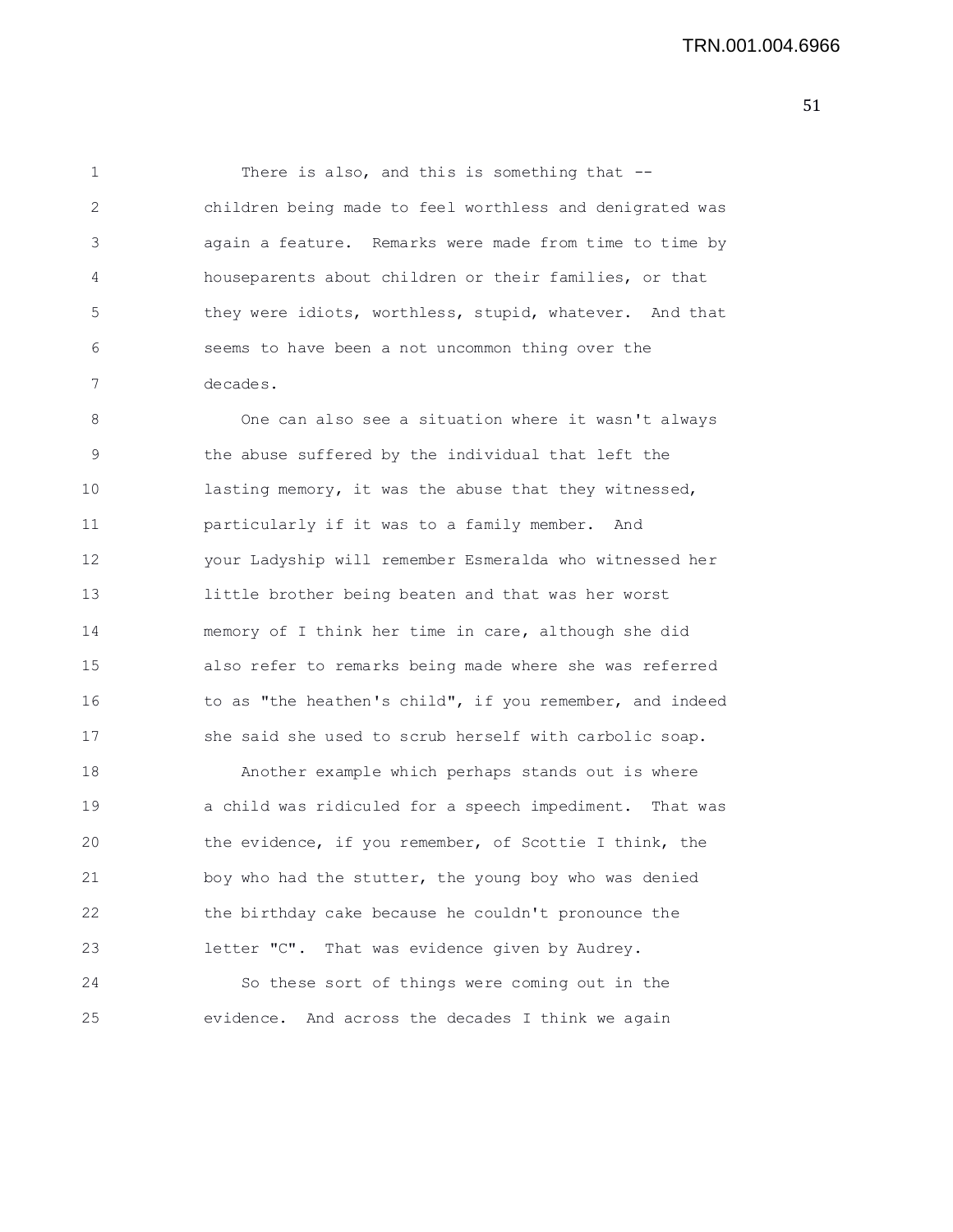1 repeatedly have this theme of an apparent lack of love 2 and affection towards children in care and I think there 3 are reasons for that. Because perhaps the demands, 4 there was not the time. It may not have been in many 5 cases a deliberate policy to deny that affection, it 6 just wasn't something that they were able to give or 7 give in a meaningful way, but it certainly was a theme 8 and a recurring theme across the decades.

9 I mentioned separation of siblings and family 10 relationships, I don't think I need to go back over it, 11 but clearly that has been recognised as being something 12 that was a practice that had unfortunate consequences. 13 And perhaps maybe one thing that was particularly 14 troubling was where children were not aware of the 15 existence of their siblings who might be in the same 16 care setting, so there were some examples of that, and 17 that is certainly something that is difficult to justify 18 in any era. Perhaps less so in the more modern era, but 19 there is obviously evidence in earlier decades of what 20 appeared to be conscious attempts to deprive residents 21 of family contact with their family on the outside.

22 I think if one goes back to the earlier times, 23 1930s, there was for example the evidence of Irene's 24 family, visits being kept to a minimum despite repeated 25 requests for a visit. So there was a flavour of that.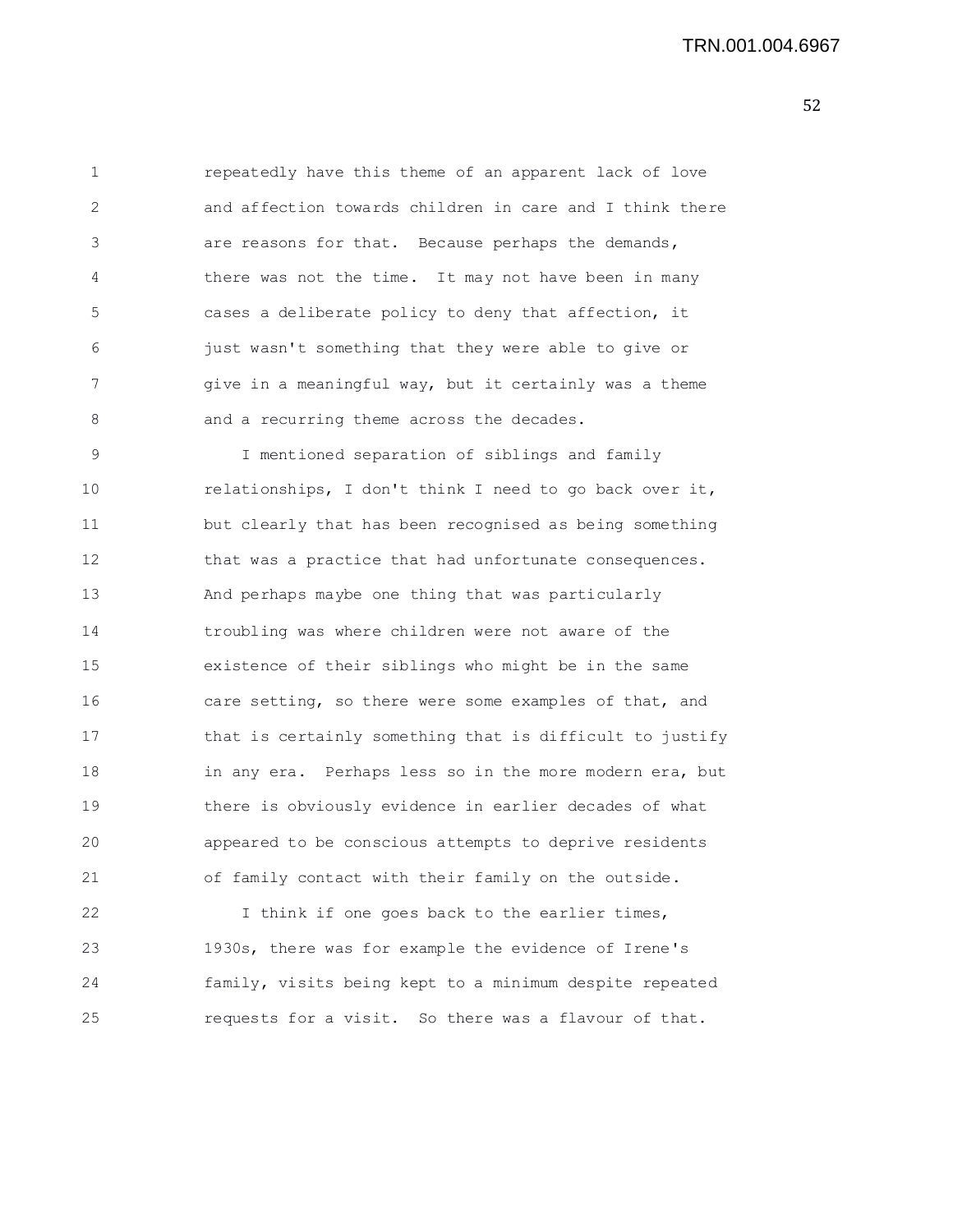1 I think that began to change as we got into the 60s and 2 the Social Work (Scotland) Act and so forth, there 3 seemed to be a recognition that family contact was 4 a good thing and should be maintained wherever possible, 5 but certainly in earlier times it seems that denial of 6 contact was perhaps regarded as a good thing. 7 When it comes to sexual abuse, there was quite 8 a good deal of evidence of sexual abuse at Quarriers. 9 And so far as Quarriers is concerned, there have been 10 a number of convictions of staff for sexual abuse of 11 children in the 1960s and 1970s. We have the 12 convictions of Samuel McBrearty, Joseph Nicholson, 13 Alexander Wilson, John Porteous for abuse of children, 14 really through from the early 1960s to the late 1970s 15 for all of these individuals. 16 We did hear from some of the victims of that abuse, 17 as your Ladyship will recall. We heard from 18 David Whelan and we also heard from the witness Anne who 19 gave evidence of the abuse she suffered at the hands of 20 Sandy Wilson. Your Ladyship will recall there were 21 a lot of charges that were found proved in his case, 22 mainly in relation to residents in Quarriers. 23 We also heard that there was evidence of sexual

24 abuse by a housefather and a befriender and a painter in 25 the 1950s. That was the evidence from Scottie,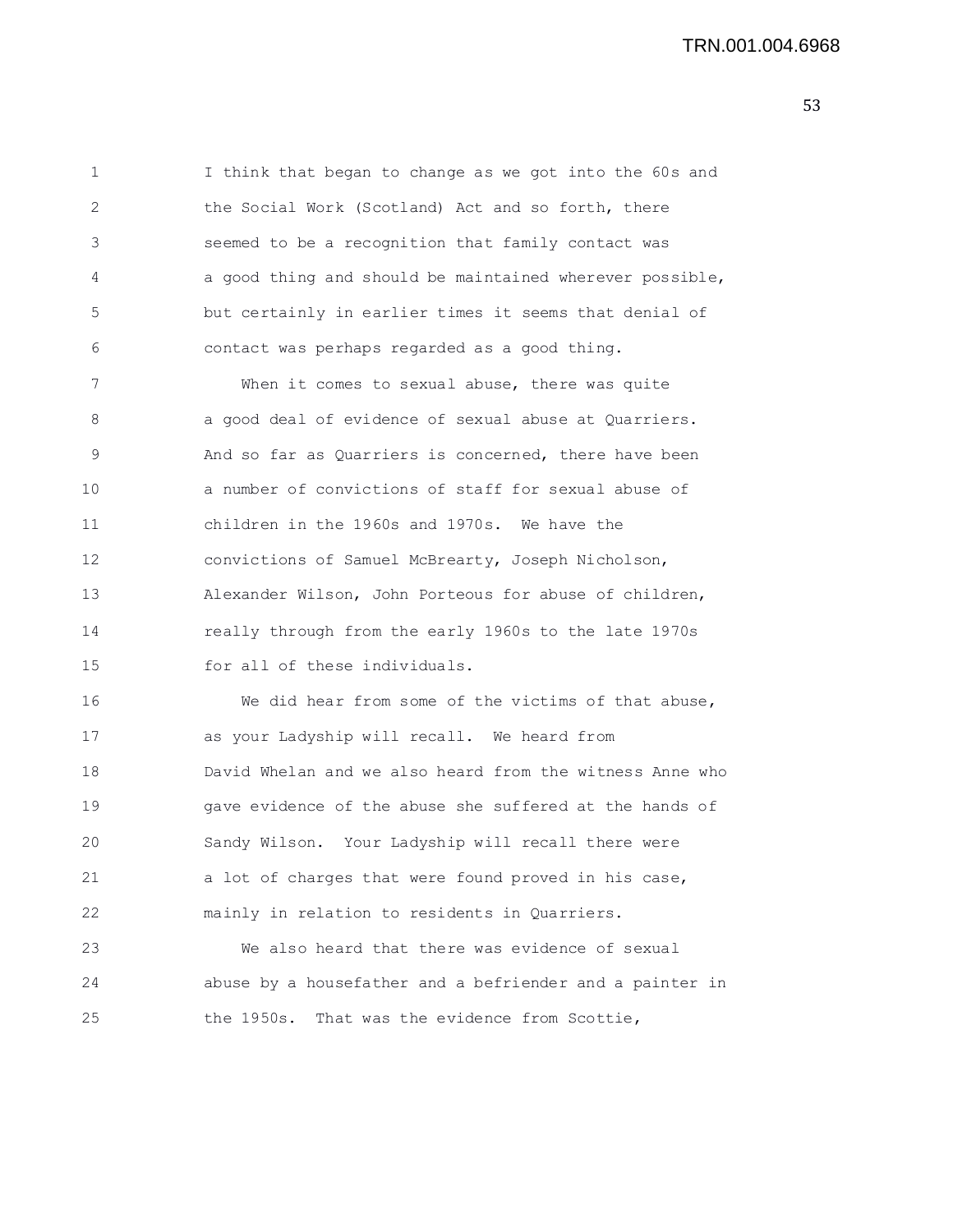1 your Ladyship may recall that one. And I think Troy 2 also gave evidence in that period of being sexually 3 abused by his housefather. And Jenny in the 1950s and 4 60s said she and other children were sexually abused by 5 a house auntie and some older girls and indeed a PE 6 teacher at school. And maybe I should make this point, 7 because it has been made I think by the organisation. 8 The school wasn't --9 LADY SMITH: No, the local authority was responsible for the 10 school. 11 MR PEOPLES: I think Aberlour was different, I think they 12 did employ staff. But I think I will make that point in 13 case it is misunderstood. 14 Then we have evidence of the 1960s. We had the 15 evidence of George who learned that his sister -- his 16 evidence was that he learned his sister had been 17 sexually abused by her housefather. There was evidence 18 from Fiona that she believed from comments by her late 19 brother, who had been watching television and there was 20 some report about conviction of an employee from 21 Quarriers, that he too had been sexually abused by that 22 individual. And there was Elizabeth's evidence of being 23 sexually abused by the in Quarriers as well. 24 And again there was evidence of abuse into the 1970s. 25 There was also evidence I think from time to time of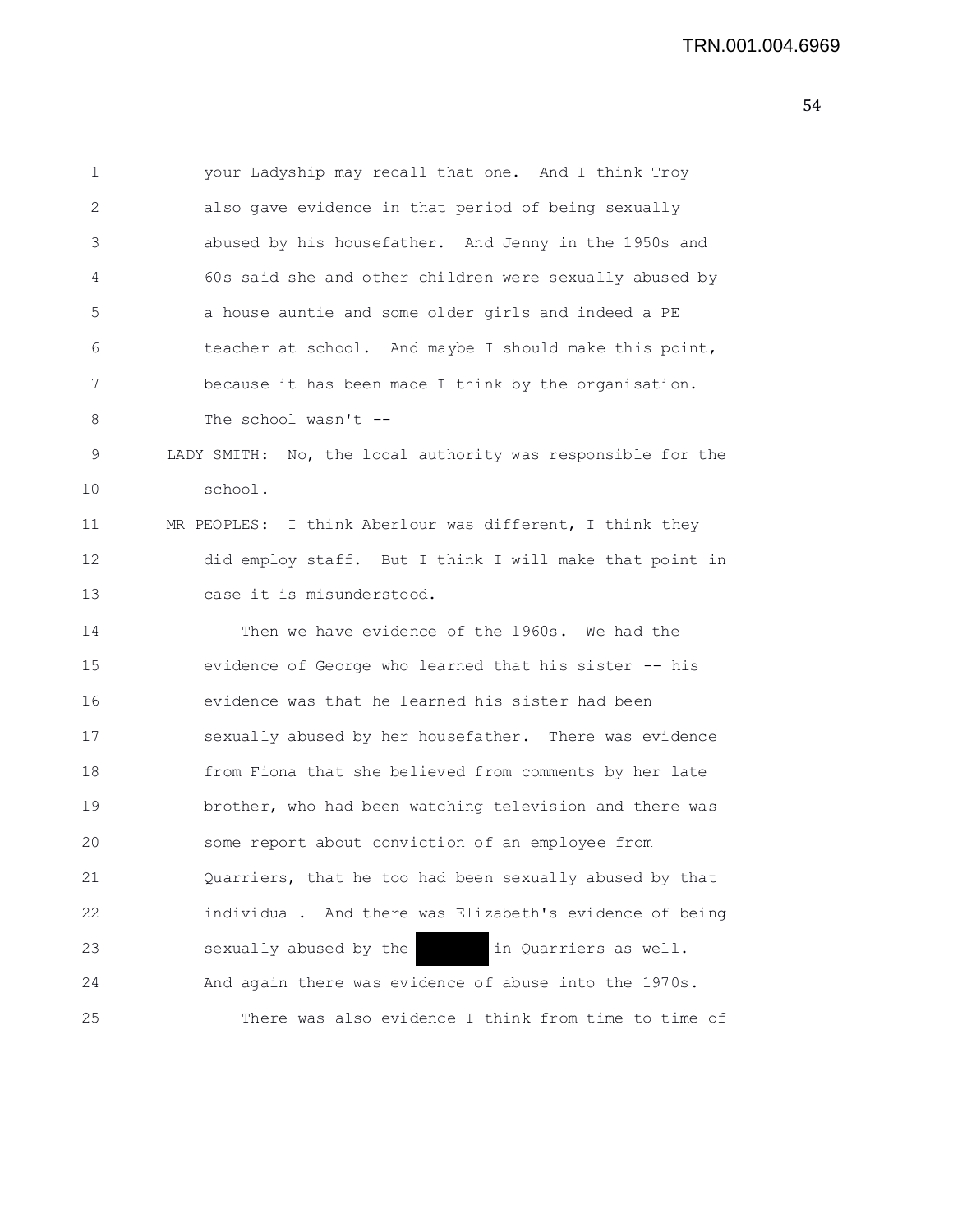1 peer sexual abuse, although in that case I think in 2 large measure the evidence was to the effect that that 3 wasn't reported or brought to the attention of adults, 4 I think it is fair to say. So that may be a more 5 difficult one to say it was easy to detect. 6 But the general climate must have -- it should have 7 been obvious, perhaps, that there were conditions if you 8 **but a lot of children together, some with backgrounds** 9 which involved abuse and sexual abuse, that perhaps 10 there should have been a recognition that that type of 11 behaviour could occur and would be a serious potential 12 risk. 13 LADY SMITH: Mr Peoples, it is 11.30 am. I think we will 14 take a break now, a short break of ten or fifteen 15 minutes, then I will sit again.

16 (11.33 am)

17 (A short break)

18 (11.49 am)

19 LADY SMITH: Mr Peoples.

20 MR PEOPLES: My Lady, I was dealing with Quarriers. I'm not 21 going to go back over running away, I have kind of dealt 22 with that more generally, but there was a lot of 23 evidence about running away and the reaction or response 24 of the organisation.

25 Reporting of abuse again I think I have covered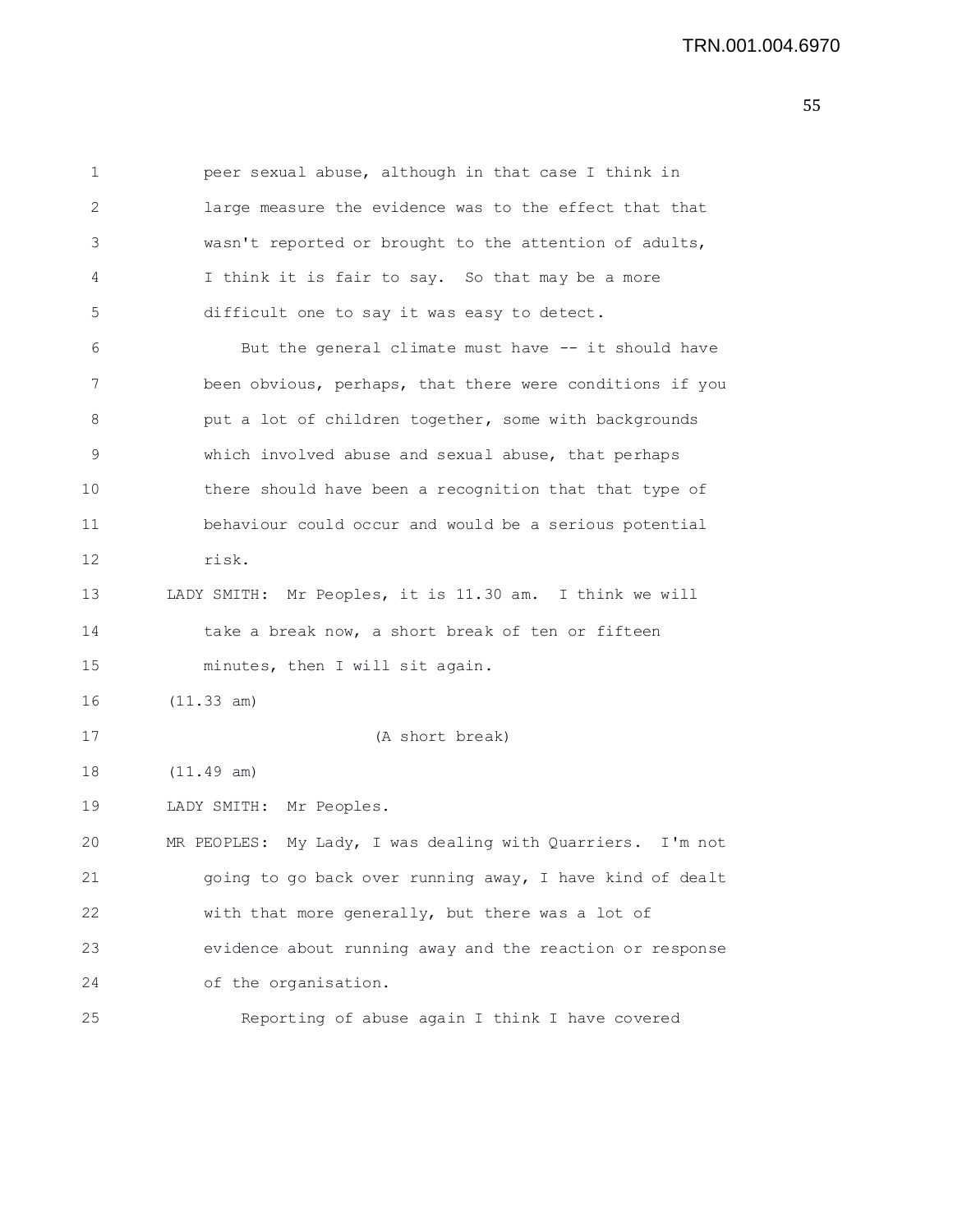1 adequately. I might just mention for example that in 2 the 1940s Thomas Hagan said he tried to tell Mr Munro, 3 who was I think the then superintendent, I think he was 4 Joe Mortimer's predecessor, that he was belted, and the 5 houseparents were told and he was beaten again. So that 6 was the sort of response he could recall.

7 And your Ladyship will remember about the evidence 8 of Finlay who told his mother about abuse in the 1950s. 9 She came to the cottage to remonstrate with the 10 housemother and there is a record on the file of that 11 matter where I think the houseparent seeks to persuade 12 the superintendent that she has got it all wrong and 13 there is nothing in it. I think that was the evidence 14 that she said he was sorry and had made it all up, 15 something along those lines, so -- but there was 16 certainly a record about that one which was maybe 17 unusual.

18 There was the evidence of Troy who said he reported 19 sexual abuse by his housefather but was not believed 20 again. That is in the 50s and he was made to apologise, 21 he said, to the person who abused him. And the evidence 22 of Jock, I think. He said he reported sexual abuse by 23 a former resident to his housemother who didn't believe 24 him.

25 In the 1950s and 60s, Jenny said she reported sexual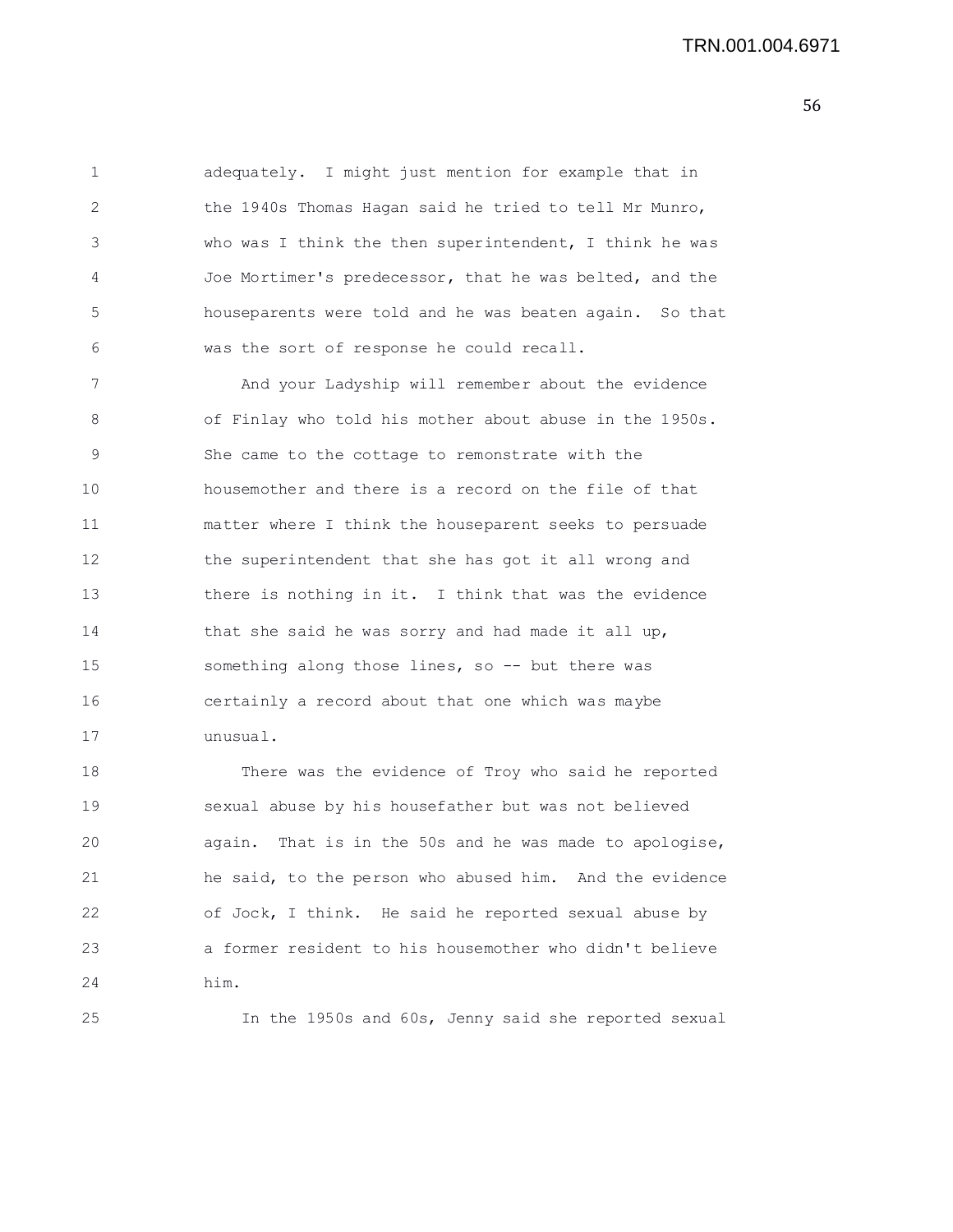| 1            | abuse by older girls to a cottage auntie and was              |
|--------------|---------------------------------------------------------------|
| $\mathbf{2}$ | punished by having her mouth washed out with carbolic         |
| 3            | soap. Fiona gave evidence of reporting abuse in               |
| 4            | the 1960s to a local authority social worker.<br>There        |
| 5            | seems to have been some perhaps questioning on the            |
| 6            | matter, but she basically said the issue was swept under      |
| 7            | the carpet and there didn't seem to be anything --            |
| 8            | nothing seems to have changed.                                |
| 9            | Again, we had similar evidence in the 70s of people           |
| 10           | making reports and, generally speaking, nothing               |
| 11           | happening or nothing being done so far as they were           |
| 12           | concerned to address the matter.                              |
| 13           | There was perhaps one applicant I think who                   |
| 14           | mentioned peer abuse was reported, and the peer abuser        |
| 15           | was removed from the cottage, but it doesn't appear that      |
| 16           | where the abuse was levelled at the houseparent that          |
| 17           | similar action was taken. If anything action, if taken,       |
| 18           | seems to have been the reverse, that a child might have       |
| 19           | QKZ<br>gone, and I think<br>was an example. I think           |
| 20           | it was suggested that after certain things were said          |
| 21           | about an incident that was --                                 |
| 22           | She had to apologise.<br>LADY SMITH:                          |
| 23           | She had to apologise according to the evidence<br>MR PEOPLES: |
| 24           | that we had from David Whelan about that matter.<br>And       |
| 25           | you will recall I think that, in response, those who          |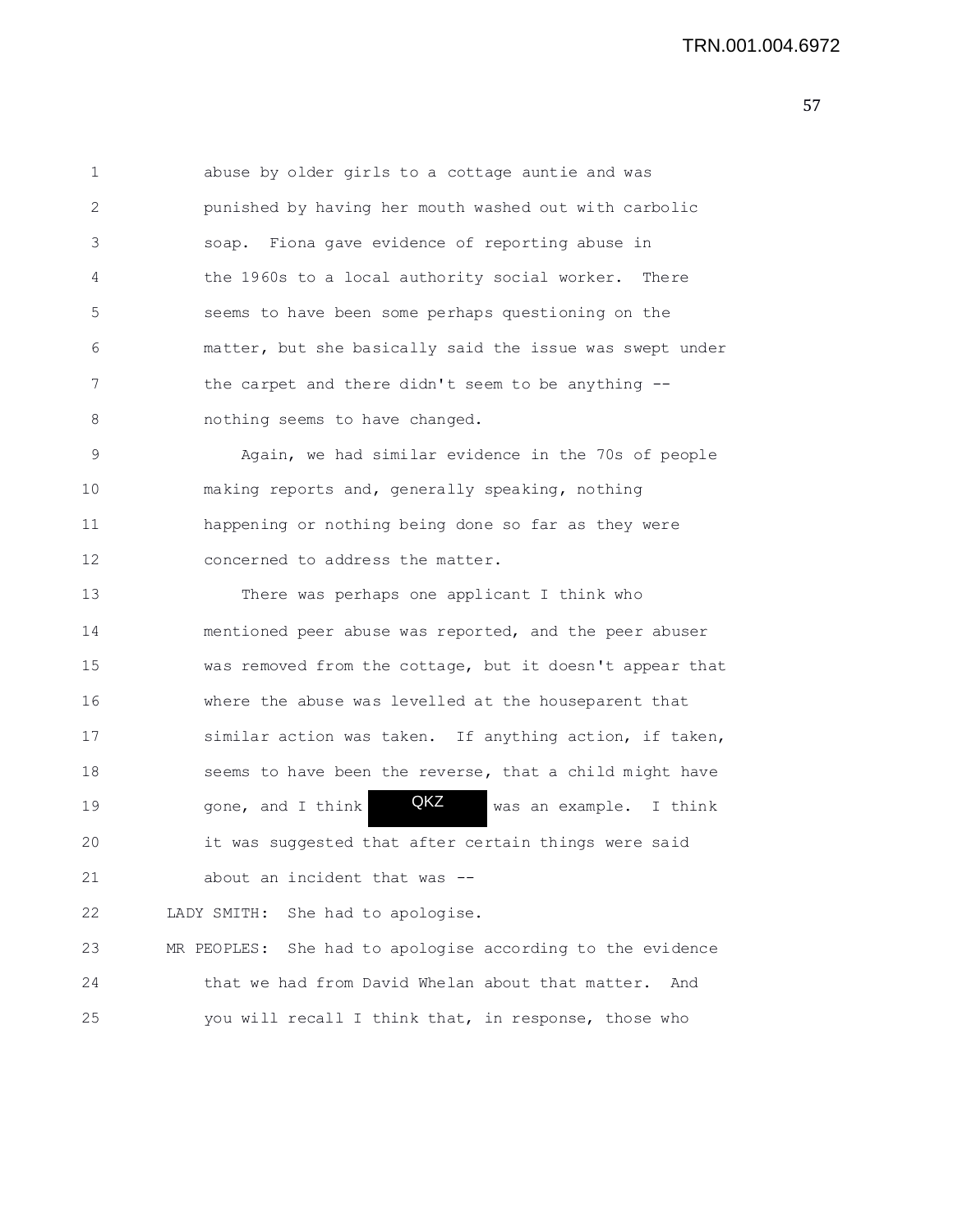1 were asked about it I think simply denied it had 2 happened. So there was that evidence given which 3 your Ladyship will have to consider. That was the 4 evidence, yes, about the incident with the bath where 5 I think her head was -- she was pushed and her head 6 struck off a sink and she ran out. So we have that as 7 well.

8 So there is a theme of some children reporting, 9 certainly not all, but it doesn't seem to have had any 10 great impact or effect so far as their own position is 11 concerned. I think that might then show why people just 12 stopped reporting or were fearful of reporting because 13 of fear of either being punished or reprisals or not 14 being believed, and developing a lack of trust in any 15 adult and seeing all adults as representing the 16 organisation or the system and therefore they couldn't 17 confide. So it creates a terrible situation, the twin 18 fears of: if I say something, something might happen; if 19 I don't say something, something will happen. It is 20 a dreadful situation to be in.

21 There clearly was evidence of awareness of abuse. 22 I think the police evidence was that when they did their 23 investigations, most of the staff were saying they 24 weren't aware of things going on. But I think on the 25 evidence as a whole, it is hard to believe that things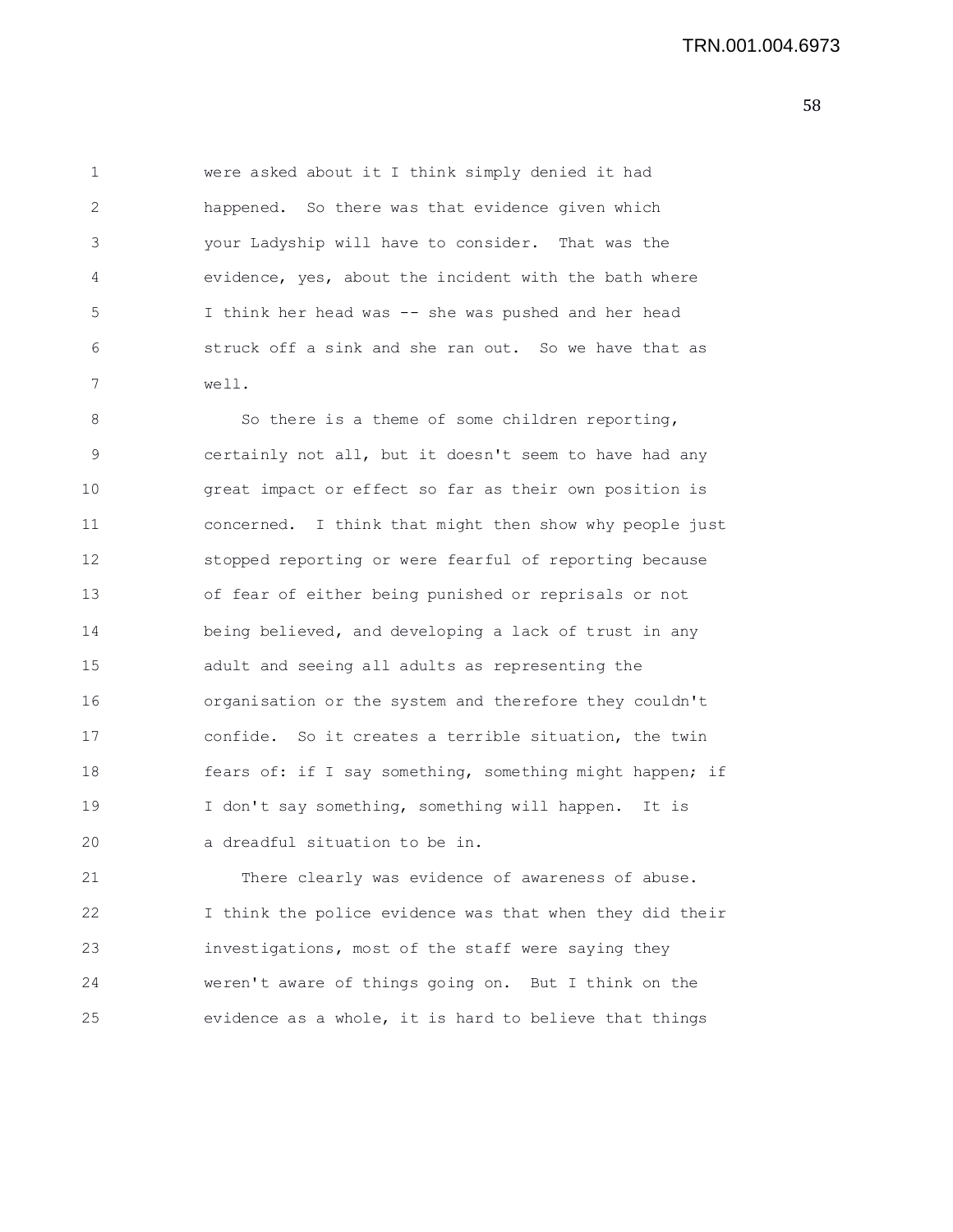1 that were going on were not being noticed. Perhaps the 2 problem was they weren't being reported or challenged or 3 brought to the attention of managers and others. 4 Because clearly there was evidence that people were 5 aware that cottages or certain people had reputations 6 and that can only come through some form of dialogue, 7 and it is difficult to believe in a village environment 8 that that information won't get around. 9 Indeed, there might have been more obvious evidence 10 because if I could mention what Scottie said, that he 11 had learned from people who I think had been in 12 a different cottage, he later learned that they could

13 hear the screams coming from the cottage. That was when 14 Scottie was there in the 50s. And indeed Matt and 15 Finlay spoke of having bruises which they believed 16 I think staff at a hospital saw.

17 So clearly the signs were there in some cases but it 18 doesn't appear that that seems to have made any 19 appreciable difference.

20 I think again there was some evidence from Joyce who 21 said she met up with Bill Dunbar I think at a funeral of 22 the housemother and it was something along the lines of 23 he knew of her reputation. And he was in quite a senior 24 position over time. Indeed we heard evidence that when 25 Joyce's sister moved cottage she told the Inquiry that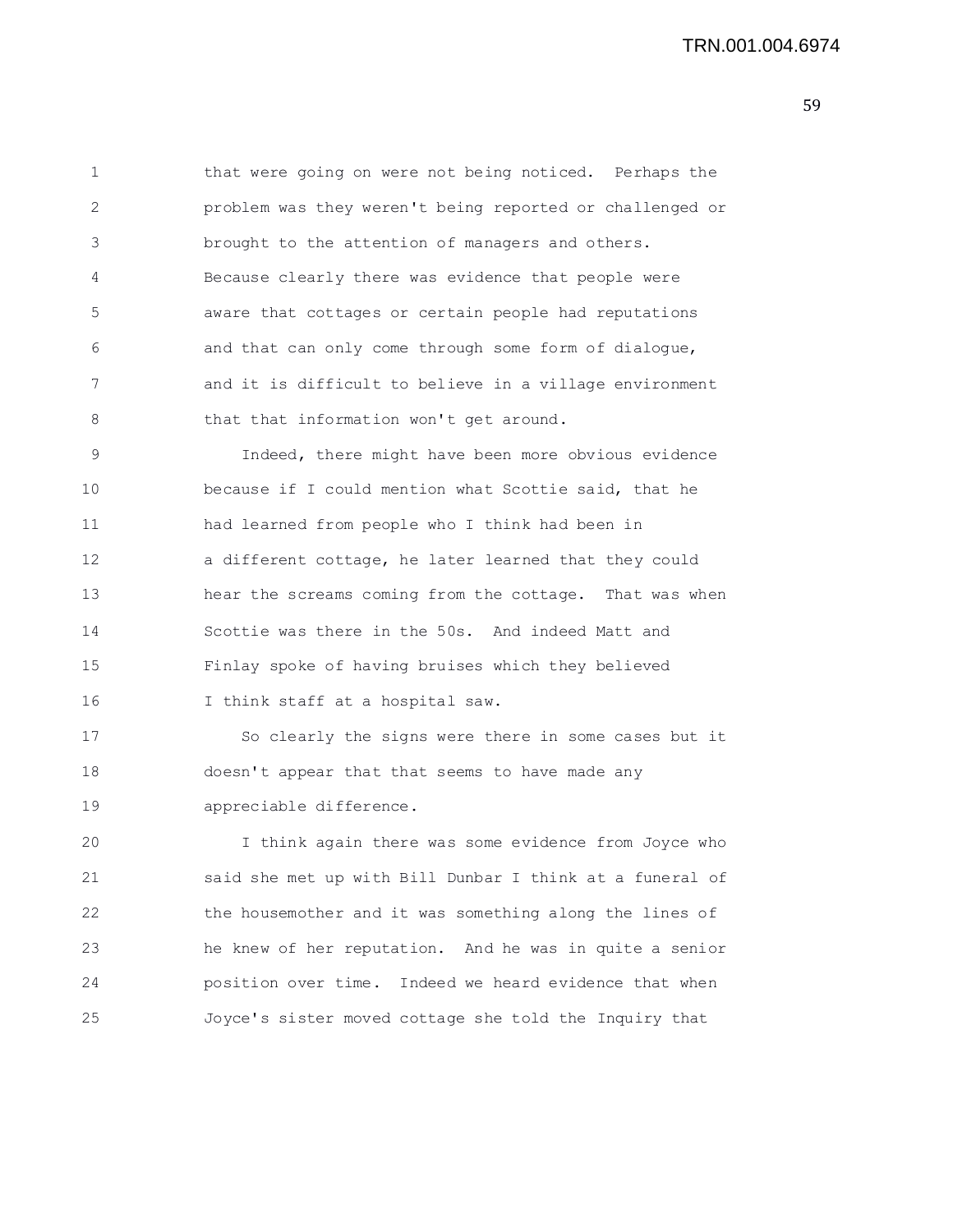1 the new housemother told her she was safe now. So there 2 are these pieces of evidence which, taken together, if 3 accepted, do show that there must have been an awareness 4 certainly of physical abuse going on, of whatever degree 5 of awareness there was of sexual abuse. 6 I think even some of the evidence from some of the 7 more senior people and social workers at the time was 8 that Joe Mortimer had a good idea that things were going 9 on, bad practices were going on in certain cottages, but 10 he really for a variety of reasons didn't step in and 11 take action or use his authority, and of course the 12 social workers didn't have the power or authority to do 13 that themselves. 14 Indeed we heard -- perhaps the most remarkable thing 15 was where one houseparent, I think it was cottage 33, 16 she gave evidence of how the social worker had been 17 withdrawn at the instigation of, I think it was perhaps 18 Dr Minto at that stage. 19 LADY SMITH: So that was the evidence, yes. 20 MR PEOPLES: Yes. Although that particular person did give 21 evidence, and remarkably I think she questioned records 22 even when various things were put to her, she wasn't 23 having anything, and she said "I wasn't unwelcoming to 24 social workers and all of that sort of thing. But when

25 the records were put she just said that that wasn't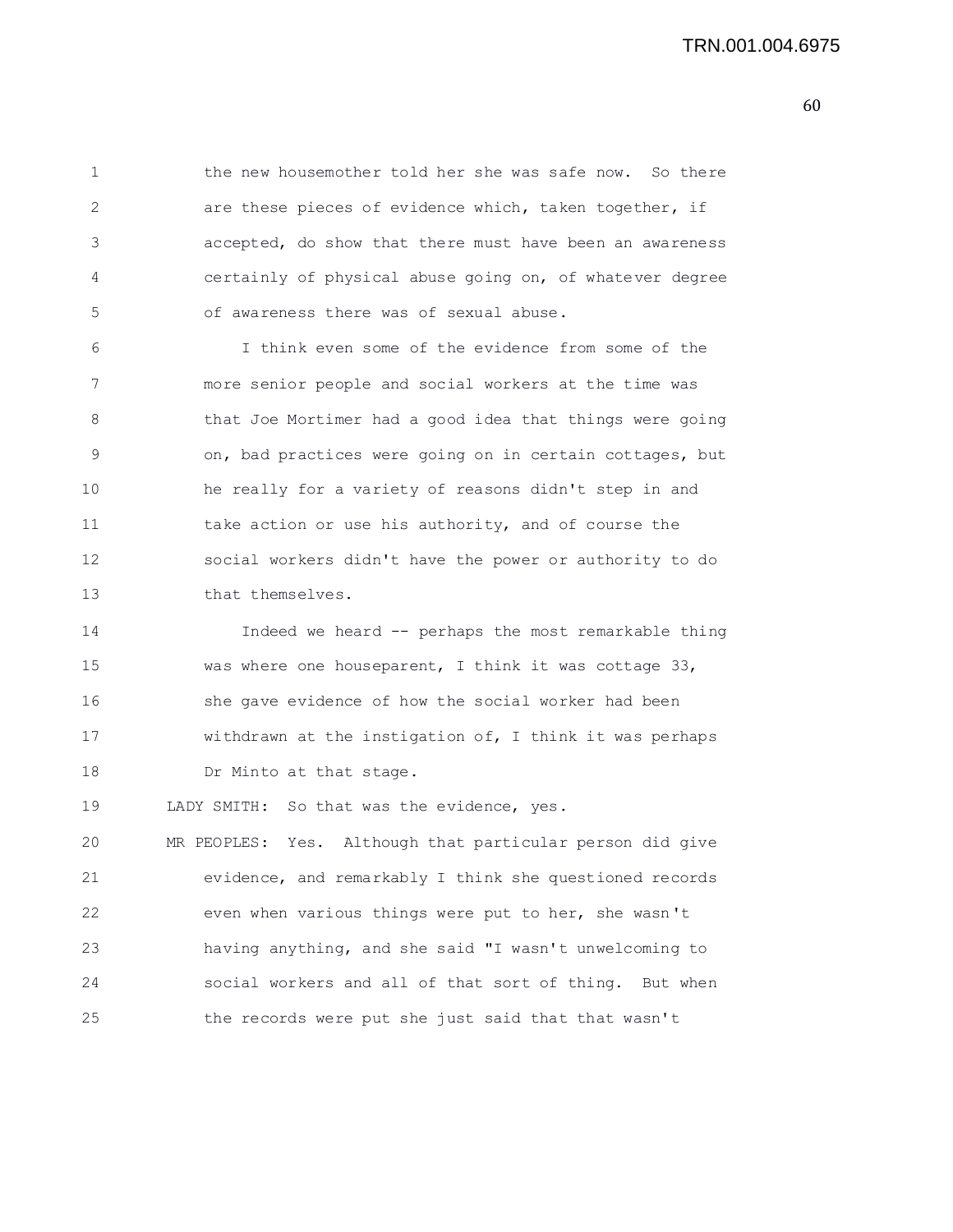1 a true reflection of the situation.

2 So it wasn't just applicant evidence; in the face of 3 evidence and records, she wasn't prepared to accept the 4 situation as there described. And of course there was 5 the evidence about aftercare, sometimes people felt they 6 weren't well equipped.

7 Clearly there is a general evidence over the piece, 8 particularly in the earlier decades, of a strict and 9 harsh regime, very regimented, almost military-like, 10 lots of inspections and things of that kind, I think one 11 witness likened it to a prison camp at times, I think 12 these were in the earlier days, in the 1930s to 50s, 13 although it is fair to say I think that there was 14 evidence by the 60s that there was a more relaxed regime 15 beginning to come into play in some cottages but that 16 the old-style did maintain in others.

17 17 If I could just turn briefly to Aberlour because we 18 heard evidence from applicants of their experiences in 19 Aberlour, and I think they went as far back indeed to 20 the 1920s, up to about 1991 there was evidence about 21 Sycamore Services. But I don't think I need to 22 concentrate today on the Sycamore Services because 23 I think ultimately what appeared to be allegations in 24 general terms ultimately were explained as perhaps 25 something different. There was the issue of restraint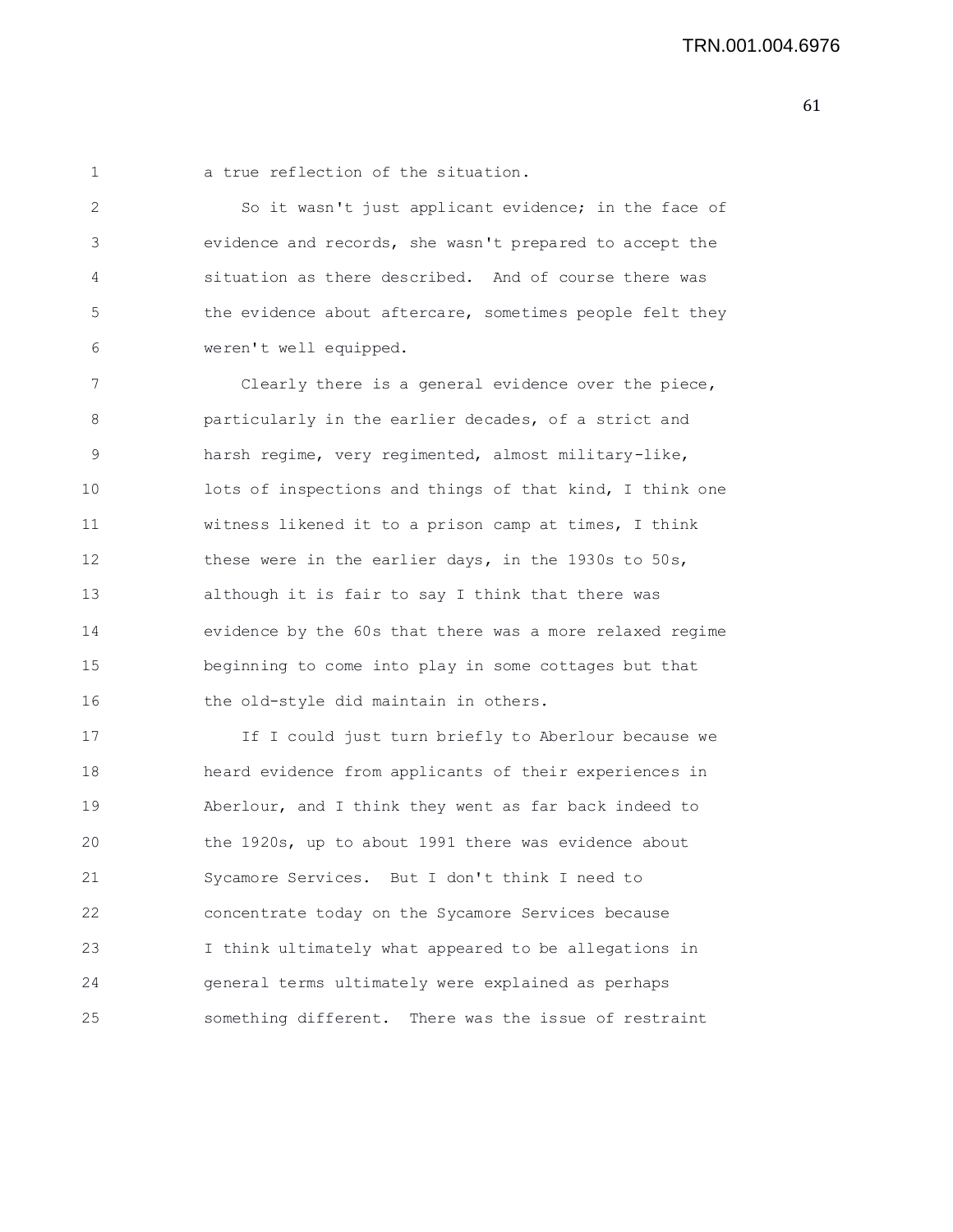1 and I think we understood what Michael Bulla's position 2 ultimately was on that matter so I am not going to dwell 3 on that.

4 But nonetheless, there was evidence of things that 5 were happening both in the orphanage and indeed in some 6 group homes, because we did hear evidence about 7 the orphanage from applicants and about The Dowans, 8 68 for example in about when **BCI/BCJ** were in 9 charge, Whytemans Brae and Bellyeoman. There was also 10 evidence about Quarryhill but I think the evidence there 11 was positive about the experiences of those who spoke 12 about that. BCI/BCJ

13 So far as the orphanage is concerned, there was 14 evidence from Ron Aitchison about I think the 1950s and 15 60s about high turnovers of staff, the orphanage being 16 understaffed, very young staff at times. So I think 17 that reinforces the idea that there were conditions 18 which perhaps didn't help matters along at that time. 19 I think his evidence was to the effect that life was 20 quite strict and regimented and run along military 21 lines. Bed inspection and chores were a feature at that 22 time. And I think in his view the orphanage was less 23 a care system and more a system of control, which was 24 meeting children's basic needs. So he was making that 25 point from his perspective of a child at the time.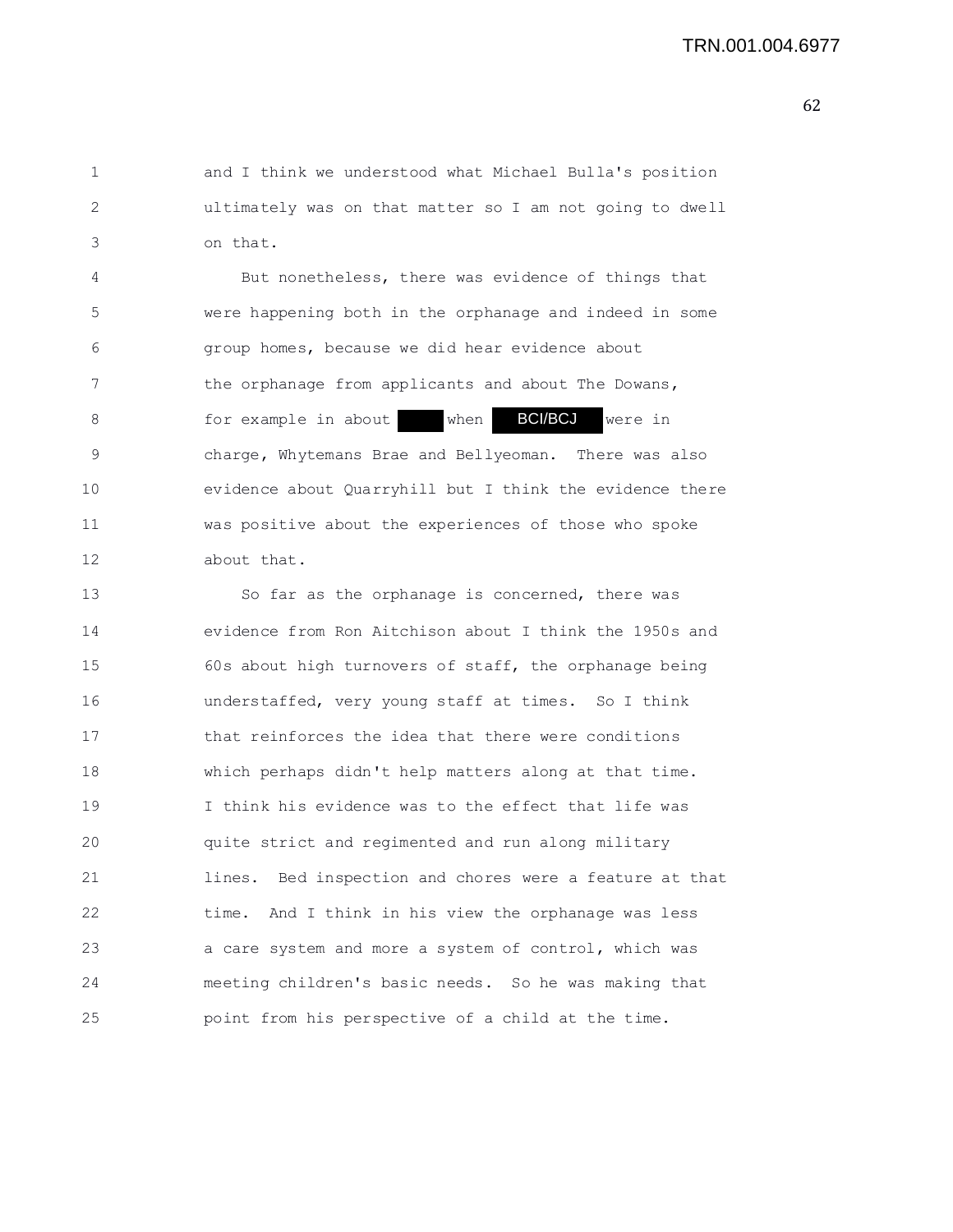| 1  | Physical abuse. There was evidence about physical              |
|----|----------------------------------------------------------------|
| 2  | abuse and excessive corporal punishment at the                 |
| 3  | orphanage, although again perhaps the same point can be        |
| 4  | made that the experiences depended on which house              |
| 5  | a child was placed in. So we can't just generalise and         |
| 6  | say that all houses were places of abuse. And indeed           |
| 7  | some, such as Phoenix, said they felt nurtured and cared       |
| 8  | for in the house there were in. But others gave very           |
| 9  | different experiences and told of abuse.                       |
| 10 | For example, Ruth told of being beaten with                    |
| 11 | a long-handled brush, David said he was punched in             |
| 12 | the face. There were applicants who spoke of scrubbing         |
| 13 | floors, including with a toothbrush, as punishment.            |
| 14 | Mary spoke of children being hit on the bare bottom with       |
| 15 | a hard-soled mule slipper. Rab told of the                     |
| 16 | <b>BGF</b><br>belting him on the bare                          |
| 17 | And I think that was contrary to Aberlour's own<br>bottom.     |
| 18 | rules, if I remember. That was one of the examples of          |
| 19 | perhaps setting a bad example, just as<br>the                  |
| 20 | <b>BLK</b><br>did in the earlier decades if he<br>perhaps      |
| 21 | ridiculed a child in front of the whole assembly.              |
| 22 | There was another occasion I think where Ruth said             |
| 23 | in<br>she was strapped on the bare bottom by Mrs<br><b>BBG</b> |
| 24 | <b>BGF</b><br>front of Mr<br>William and Rab gave evidence of  |
| 25 | random selection for group punishment if a child didn't        |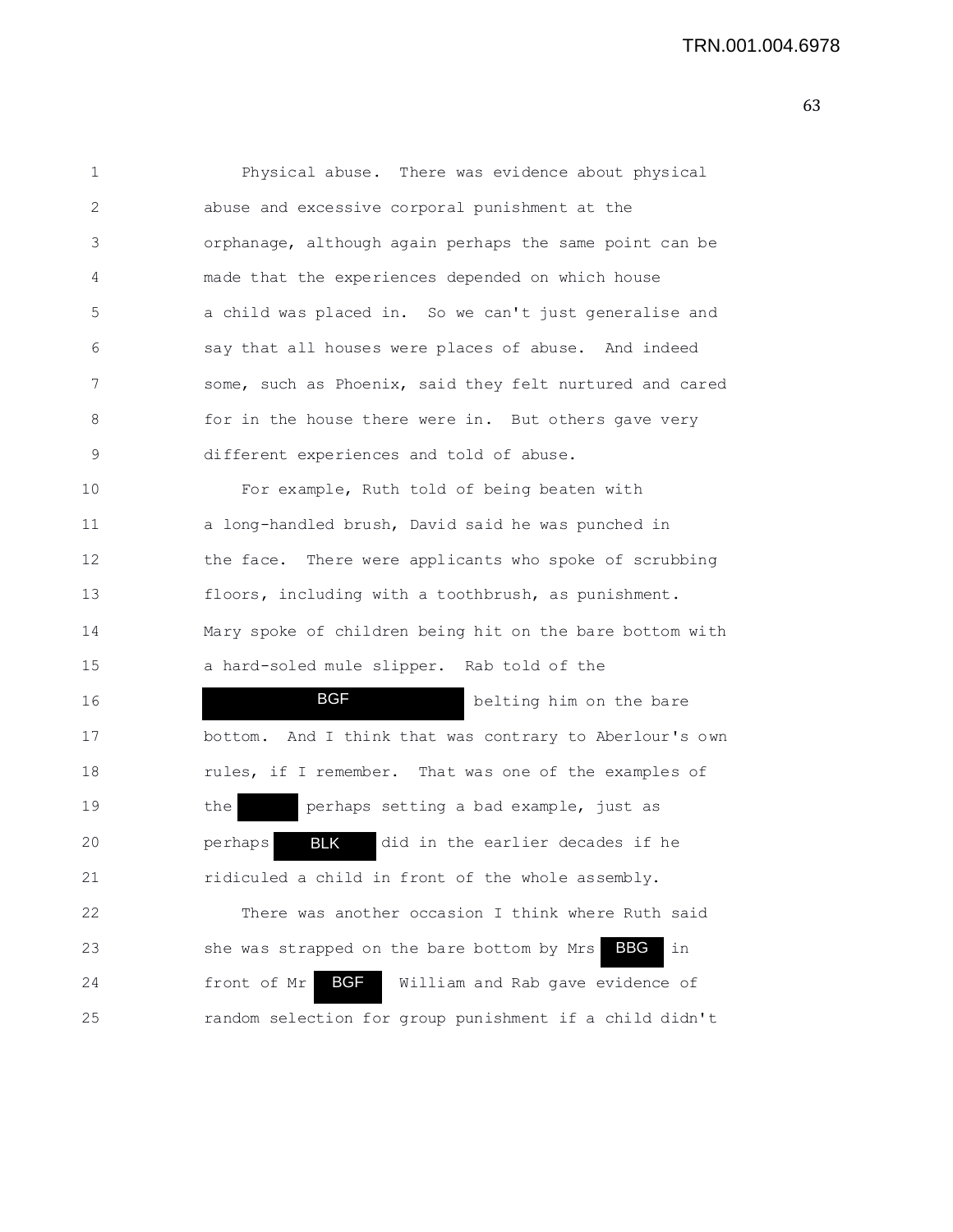1 own up to something. And William spoke of hearing 2 another voice screaming when he was beaten by the 3 housemaster. So there was plenty of evidence about that 4 type of abuse going on, physical abuse in the orphanage 5 at various times. 6 So far as group homes are concerned, again, 7 children's experiences depend on which home they were 8 in. There was positive evidence from David and Angela 9 of their time at Quarryhill. David said he had 10 a positive experience at Bellyeoman in the 1960s, 11 whereas Maria who was in the same place in the early 12 1970s with different houseparents spoke in her statement 13 of being kicked and punched. At Whytemans Brae, Mary

14 spoke of beatings and having her head flushed down the 15 toilet, cold baths as punishment, use of a belt, being 16 hit on the hands and being slapped on the face leaving 17 marks.

18 Ruth spoke of physical abuse at The Dowans, children 19 being beaten and strapped on bare skin with a belt by 20 the housefather. And so far as locking up was 21 concerned, there was evidence again that that was used 22 as a punishment in the orphanage.

23 So we are seeing the same things happening but in 24 a different setting. Pauline and Amber spoke of 25 children being locked up as a punishment at the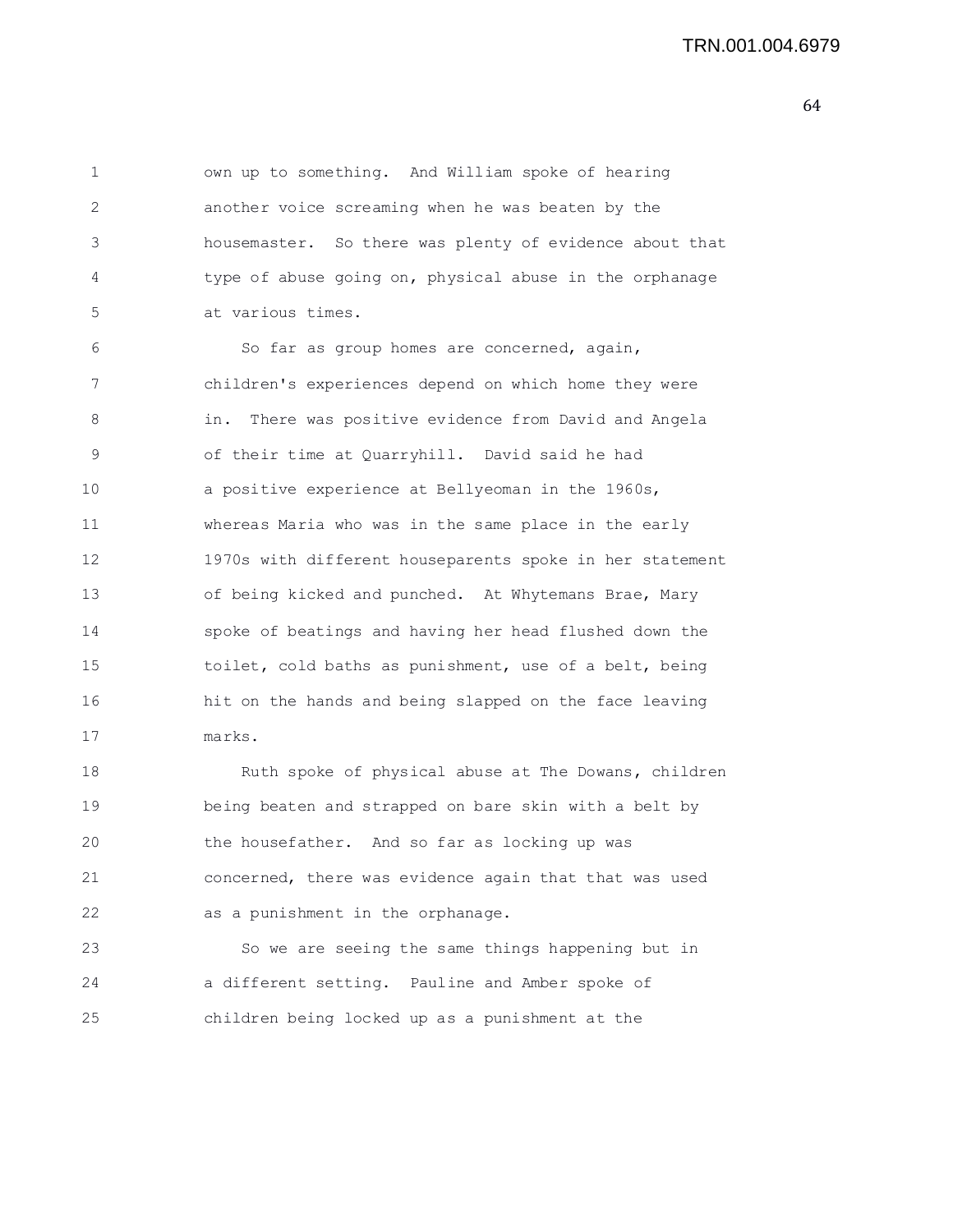1 orphanage. I think in the case of the group homes there 2 was the evidence of Mary, who was at Whytemans Brae 3 group home, who spoke of being locked in a cupboard. 4 Ruth, who was at The Dowans, said she was locked in 5 a cupboard she estimated for four days without food or 6 access to a toilet.

7 Bed-wetting. Again there was evidence that this was 8 punished at the orphanage, that was the evidence of 9 Mary. And I think her evidence was along the lines that 10 names were read out or spoken at teatime and punishments 11 were given in the presence of other children. Pauline 12 told of bed-wetting and having to take sheets to the 13 bathroom and children standing in line to be belted in 14 front of others. Adam McCallum gave evidence that he 15 recalled an occasion when 16 picked on a child at assembly and ridiculed him for 17 bed-wetting, so that is shades of **BLK** again 18 albeit maybe in a different context. BGF BLK

19 David said he remembered children being wrapped in 20 wet sheets in the corridors as he and other children 21 were filing past. In the group homes there was some 22 evidence from Ruth that children were punished for 23 bed-wetting, given cold baths, faces rubbed on wet 24 sheets. And she contrasted that with the night staff 25 who apparently dealt with the matter sensitively but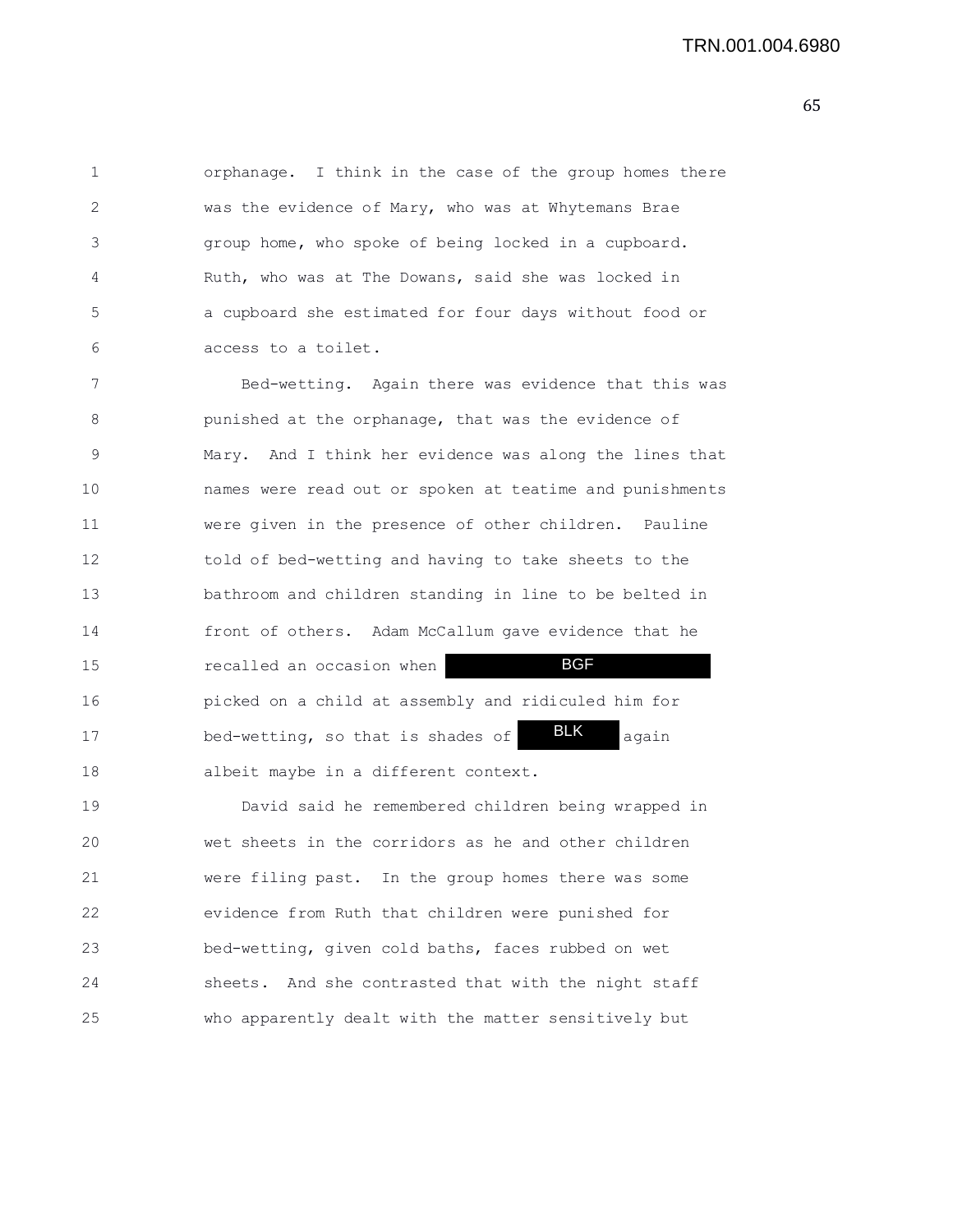1 children were still beaten by the houseparents, she 2 said, if they found out in the morning. So in the same 3 place different carers were dealing with the matter in 4 an entirely different way. 5 Again when it comes to food we hear similar sort of 6 stories to those that we heard at Quarriers of people 7 missing meals because they were cleaning floors as 8 a punishment, that was the evidence of Mary. Meals 9 being re-served, that was the evidence of William. 10 Children being punished for not eating, again William 11 said that. Amber spoke of food being re-served and 12 being made to sit in front of an uneaten meal. Pauline 13 told of being force-fed porridge and made to eat her own 14 vomit when she was sick and said she saw this happen to 15 others. 16 In the group homes there was evidence from Mary of 17 meals being re-served if a child didn't eat, that was at 18 Whytemans Brae. CC spoke of uneaten meals being 19 re-served at The Dowans. Maria spoke of food being 20 re-served at Bellyeoman and saw her sister being 21 force-fed by the housefather.

22 So again we are getting the same things time and 23 time again.

24 Emotional abuse. Again, we have the response to 25 bed-wetting in some cases and people's names being read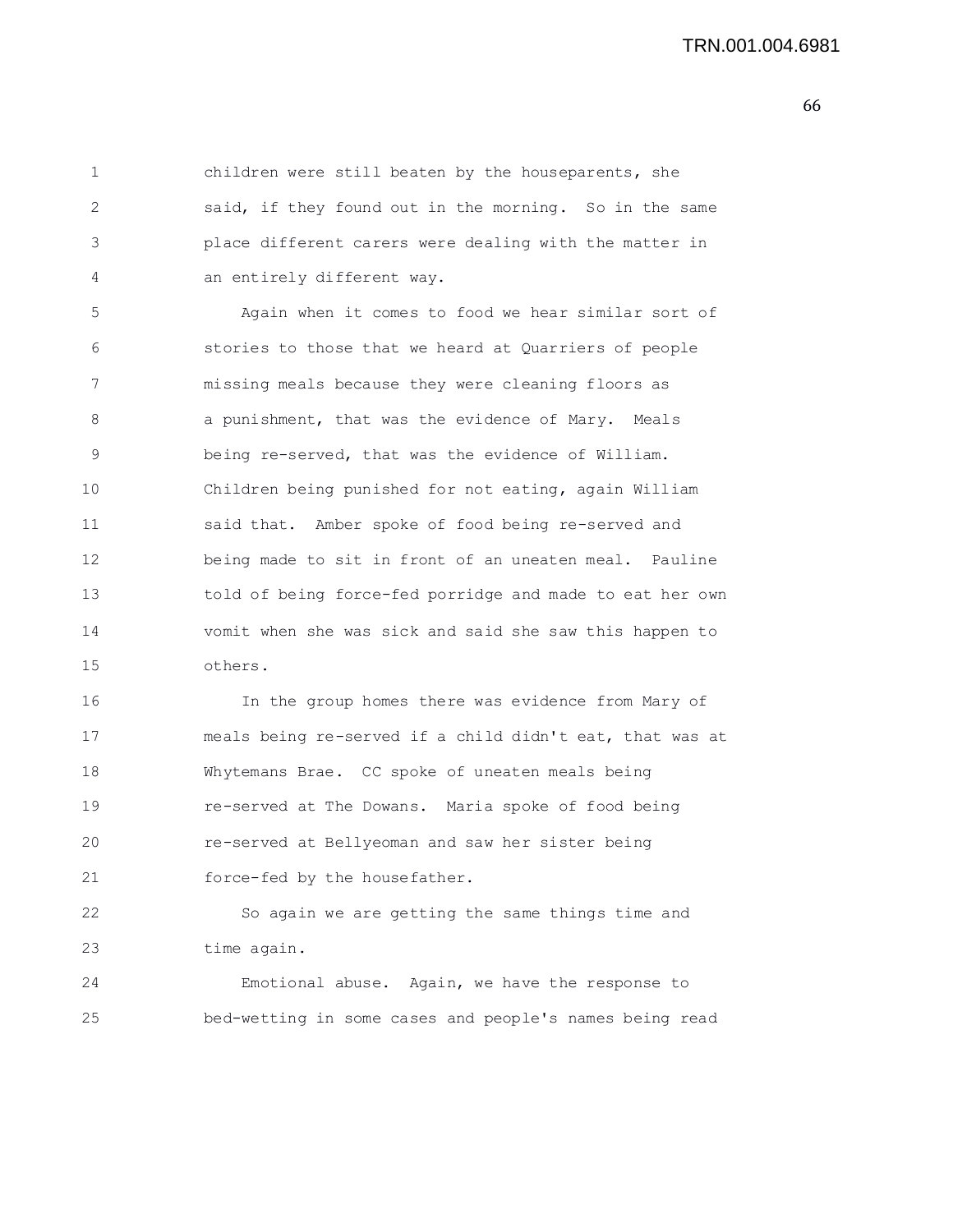67

1 out or called out. And I think name-calling generally, 2 there was evidence of that. I think Ruth mentioned she 3 was called derogatory names such as "red headed 4 bastard". There appeared to be more generally a lack of 5 what might be termed emotional support offered to the 6 boys who were sexually abused by Mr Lee, and I think we 7 have heard a good deal of evidence about that episode 8 which your Ladyship may think doesn't reflect 9 particularly well on the organisation if one accepts the 10 evidence of both Rab and indeed the housemother at the 11 time. 12 In the group homes, again there was evidence of 13 emotional abuse in relation to bed-wetting, 14 force-feeding, and Mary said that the houseparents at 15 Whytemans Brae told children that they had got the worst 16 bunch of kids and no one wanted them. So we are seeing 17 these features again. 18 Clearly there was sexual abuse at the orphanage and 19 we have Mr Lee, again I think your Ladyship will well 20 remember that chapter. And in the group homes there was 21 evidence of sexual abuse of Maria by a housefather at 22 Bellyeoman and indeed by peers. Ruth spoke of sexual 23 abuse by the housefather at The Dowans. 24 So we have similar themes and trends and again

25 I think we see a general lack of reporting by children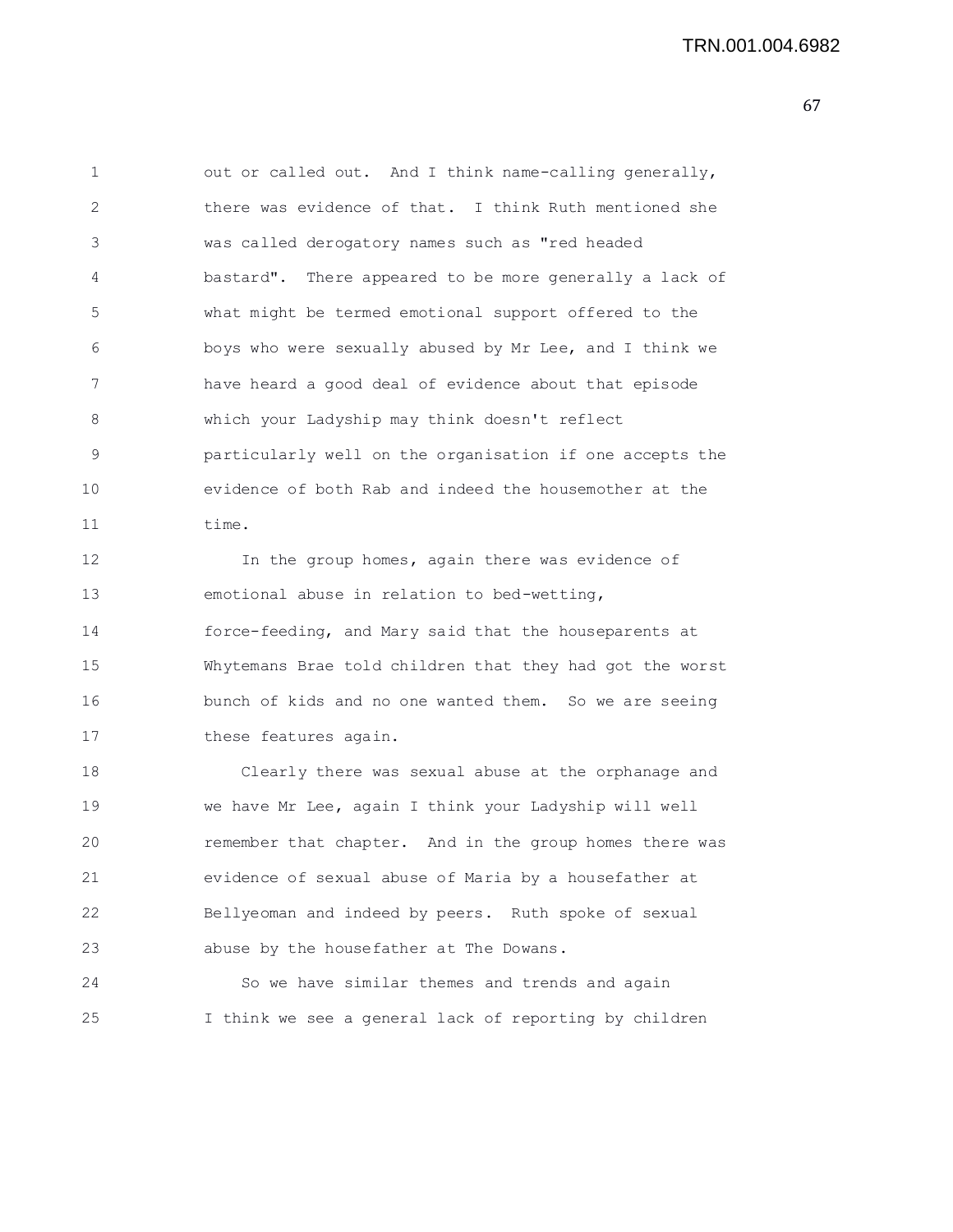TRN.001.004.6983

1 for perhaps the same reason as we saw in relation to 2 Quarriers and I think we would see in relation to 3 Barnardo's as well. And there were reports of lack of 4 preparation for leading care, and I think some of these 5 matters are touched upon in the closing submissions on 6 behalf of Aberlour so I'm not going to labour these 7 matters at this stage. So again we have these features. 8 Barnardo's, well, we don't have the benefit of 9 a closing submission yet but what I could do is just 10 indicate that we are seeing similar things again. We 11 **are seeing historically harsh regimes, we are seeing** 12 sexual abuse at Glasclune in the 70s, at Tyneholm in 13 the 50s, at Craigerne in the 60s. We are seeing 14 bed-wetting being treated as a punishable offence and 15 humiliation at Glasclune, and indeed Tyneholm in the 16 50s. The 1960s I think for Glasclune. We are seeing 17 evidence of force-feeding and re-serving of meals, again 18 Glasclune featured there. And particularly I think in 19 the 60s, I think this was probably more in the times of 20 Mr and Mrs  $QON/Q$  and their and also evidence 21 I think was given by Richard, evidence of force-feeding 22 at Glasclune, I think that was in the 60s. There was 23 also the evidence of Richard about force-feeding at 24 Tyneholm. OQ

25 There is evidence again of emotional abuse. One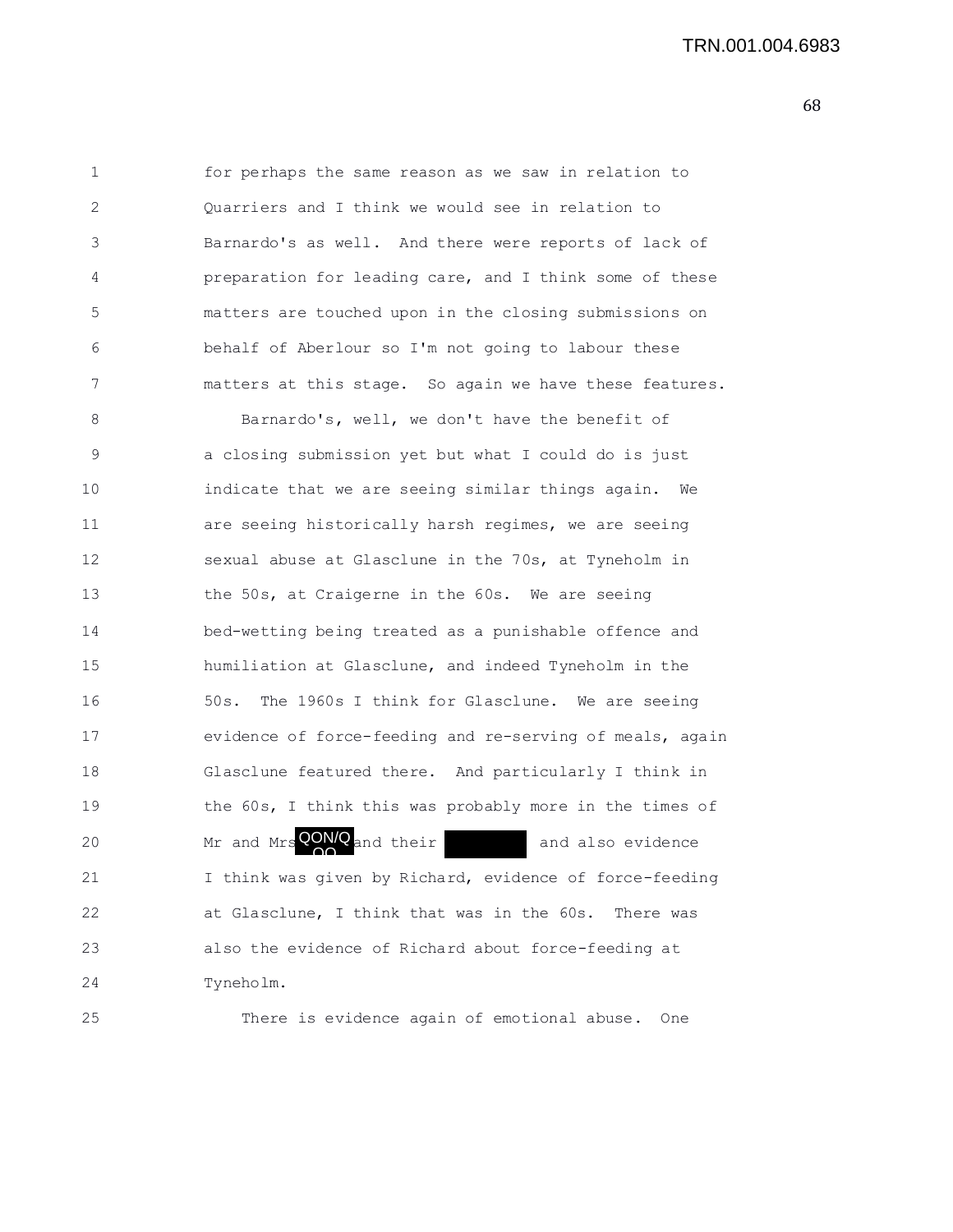1 notable example I think came out of evidence of a number 2 of applicants about the pants inspection at Glasclune. 3 There was again evidence of hurtful remarks about 4 residents and family and evidence of lack of affection. 5 That is another theme. Again not perhaps with the same 6 intentions but again it seems that that was a feature of 7 life historically. 8 Again, we had the same theme of lack of preparation 9 for leaving care, some spoke of that, not feeling 10 adequately prepared. And of course we had more general 11 issues about -- I think all three gave issues about 12 training. And I'm not going to labour this but I think, 13 at the very highest, training in both Barnardo's and 14 others was variable in terms of quality and quantity and 15 content, albeit I accept that there was clear evidence 16 that there were opportunities and to some extent efforts 17 were made to train staff. 18 LADY SMITH: The need for it was being recognised in later 19 years. 20 MR PEOPLES: Yes. In fact I think the need was recognised 21 in the 40s, according to Barnardo's, when there was 22 a council set up and Barnardo's themselves were 23 recognising it. But whatever need was recognised, it 24 didn't appear that filtered through into a comprehensive 25 training programme for staff. And indeed we heard lots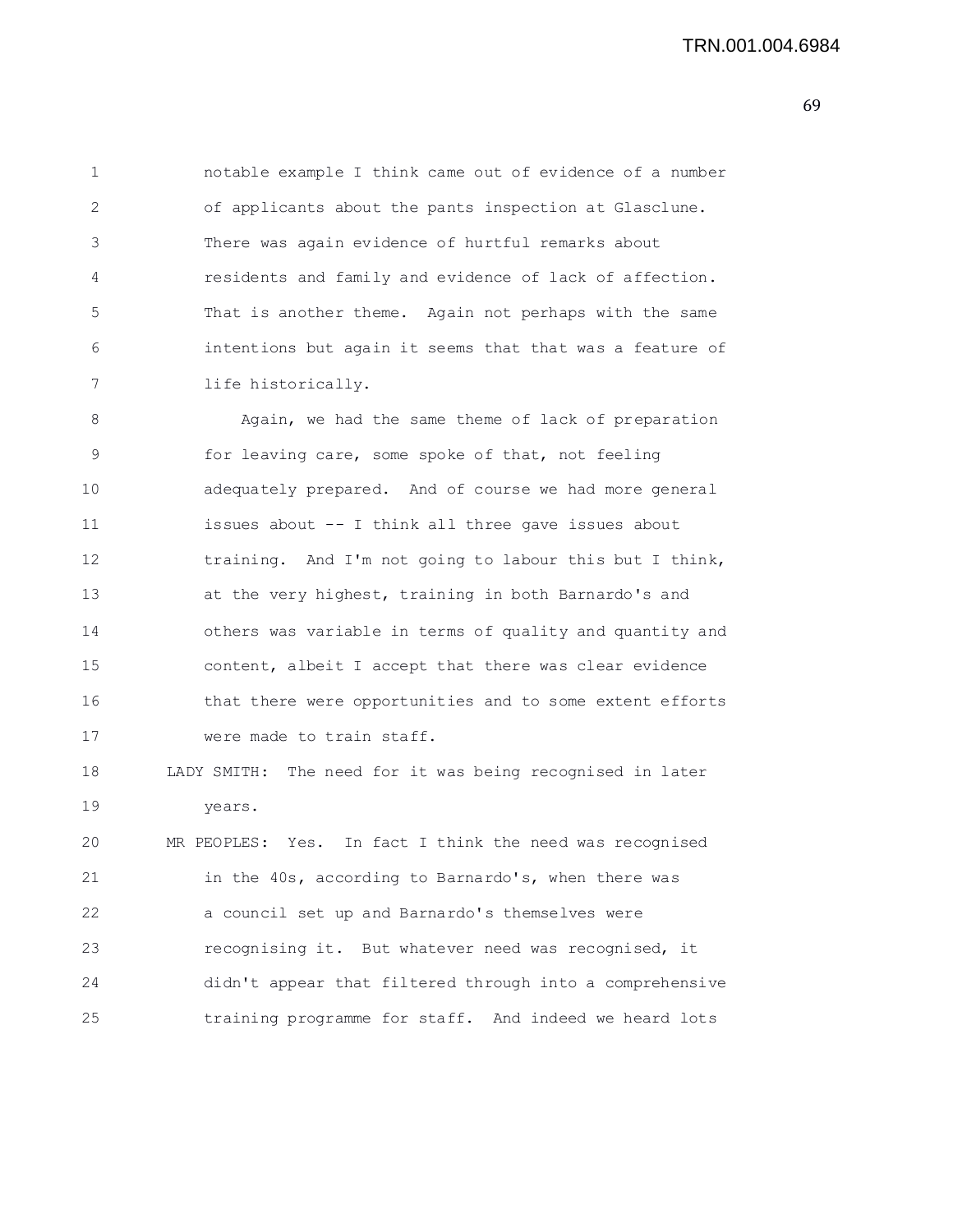1 of evidence about difficulties of recruiting and 2 retraining staff and I think that was a general theme 3 from all three providers.

4 I think we also heard, both in relation to 5 Barnardo's and Quarriers, variable levels of 6 supervision. And I just mentioned the evidence of 7 Mary Roebuck about Glasclune where she didn't really 8 feel the supervision was all that was required, she 9 didn't feel well equipped, and that was in the 70s. 10 Eric gave evidence about Balcary in the early 1970s, 11 where there was no real guidance or training given to 12 him when he was there. So we are getting similar themes 13 there. And of course sexual abuse I've mentioned at 14 Glasclune, Tyneholm, Craigerne at various points.

15 So I think we are seeing the same themes again and, 16 if I am not mistaken, I think ultimately in her evidence 17 on behalf of the organisation there was an acceptance 18 that there was a degree of organisational failure in 19 various respects historically by Barnardo's and they may 20 well want to deal with that in their submissions. 21 I will leave it for them to judge. But your Ladyship 22 knows there was evidence along those lines, we did 23 explore that, and indeed Sarah Clark as I have said 24 explored the whole matter of why abuse happened. 25 So I think we have a similar pattern or themes that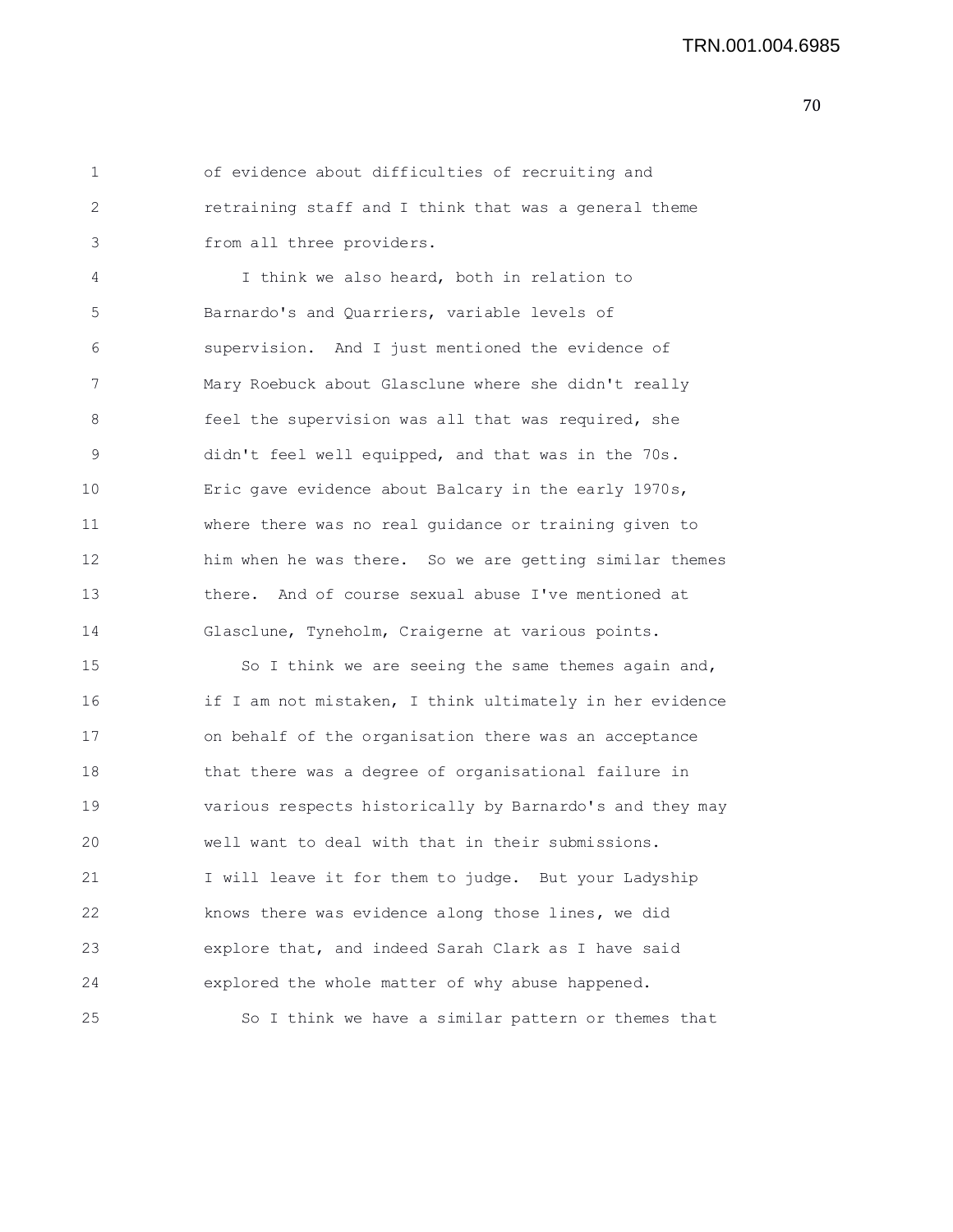1 emerge across the board and, perhaps for many of 2 the same reasons, why these situations may have 3 occurred, notwithstanding systems, policies and aims. 4 So if your Ladyship does accept this evidence, there 5 was significant abuse of children in the care of all 6 three providers, there were children who lived in 7 a state of constant fear, there were children who didn't 8 have an effective voice, and perhaps that was most 9 children.

10 There was evidence that staff were afraid to speak 11 up, there were closed cultures where unacceptable or 12 outmoded practices were allowed to continue 13 unchallenged. There was a failure to recognise the 14 impact of what would now be seen as behaviour amounting 15 to emotional abuse, albeit accepting that for many 16 children the experience may nonetheless have been 17 a positive one, or at any rate not a negative one due to 18 abuse, if I could put it that way.

19 There was perhaps historically a mindset that carers 20 would not abuse children in their care, the very idea 21 for some being inconceivable, and a recruitment process 22 that was not robust. It does seem that historically 23 care staff and providers were good at meeting basic 24 needs and maintaining control through discipline and 25 punishment, often an over-use of punishment, but that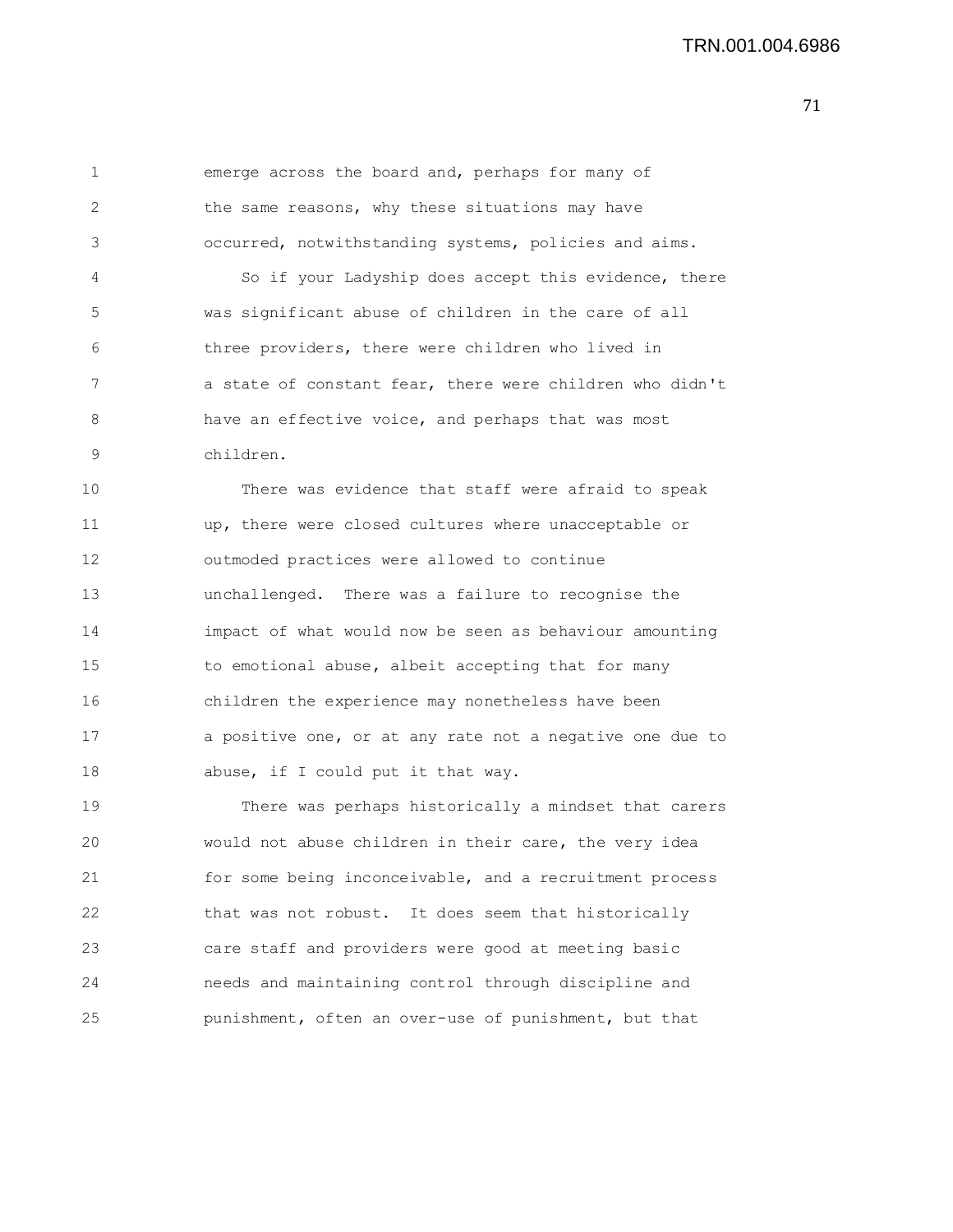## TRN.001.004.6987

| $\mathbf 1$ | approach was not on the evidence, you may conclude,     |
|-------------|---------------------------------------------------------|
| 2           | child-centred, even if affection and nurturing was not  |
| 3           | deliberately denied.                                    |
| 4           | The work was demanding, as I have said. Not well        |
| 5           | valued, it was relentless. Many children, many with     |
| 6           | complex needs. Staff not necessarily adequately trained |
| 7           | or equipped to cope with the demands. Staff may not     |
| 8           | have been given sufficient support, direction and       |
| 9           | quidance, and staff were left to get on with things as  |
| 10          | best they could. Staff who had considerable autonomy in |
| 11          | practice which resulted in variable standards of        |
| 12          | childcare, some good, some bad. Children who were       |
| 13          | afraid to report or were not listened to and believed   |
| 14          | when they did. No time to provide nurturing and         |
| 15          | affection.                                              |
| 16          | So if one does ask the question why some children       |
| 17          | were abused, in my submission the case study and the    |
| 18          | evidence we have heard may at least assist in providing |
| 19          | some answers to that question.                          |
| 20          | So I think that is all I would wish to say at this      |
| 21          | stage.                                                  |

22 LADY SMITH: Thank you very much.

23 I am going to turn now to Mr Gale who represents the 24 Former Boys and Girls Abused at Quarriers. Mr Gale, I'm 25 not sure how long you think you will need. I do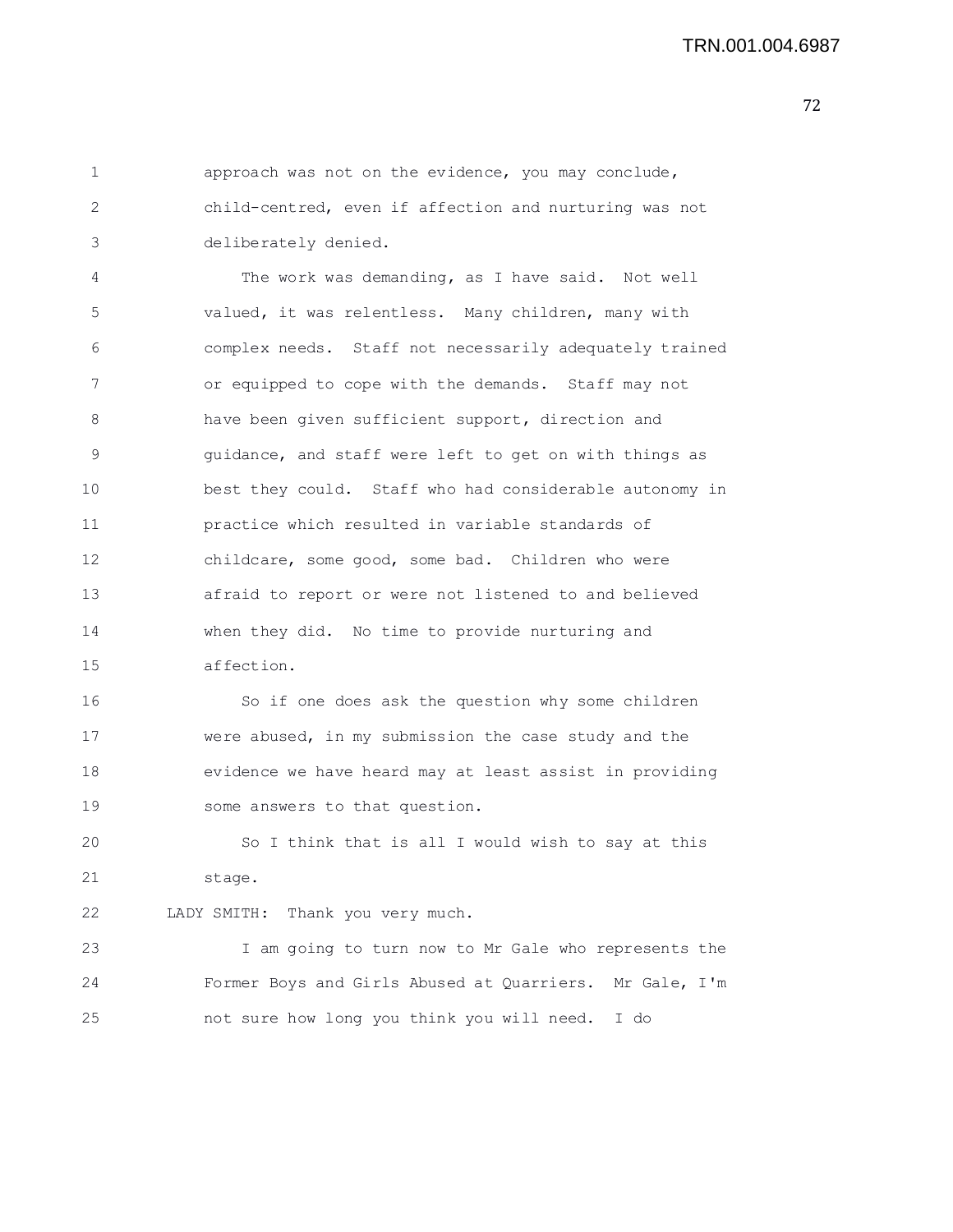1 recognise it is now 12.15 pm. If you feel that up to 2 1 o'clock, when I will need to rise, won't give you long 3 enough, please just find a convenient place to break. 4 Closing statement by MR GALE 5 MR GALE: Thank you, my Lady. 6 Good afternoon. I begin this submission with some 7 introductory observations. The organisation FBGA was 8 established to provide a resource for those abused in 9 Quarriers homes over the years, and through David Whelan 10 as its spokesman it has conducted and informed a 11 tireless campaign for the voices of survivors to be 12 heard in an independent Inquiry. 13 On behalf of the organisation and Mr Whelan, we 14 would wish to express our appreciation to the Inquiry 15 for the opportunity to participate in this case study. 16 Our primary interest is in the evidence led of those who 17 suffered and survived abuse in Quarriers homes and which 18 **records now, for the first time in a formal process, the** 19 often harrowing detail of those experiences. 20 This is of course the first case study in which we

21 have played a direct and active role, but in relation to 22 earlier case studies we have acquainted ourselves with 23 the evidence led through consideration of witness 24 statement, transcripts, and, in the case of the 25 Daughters of Charity, the findings of fact issued by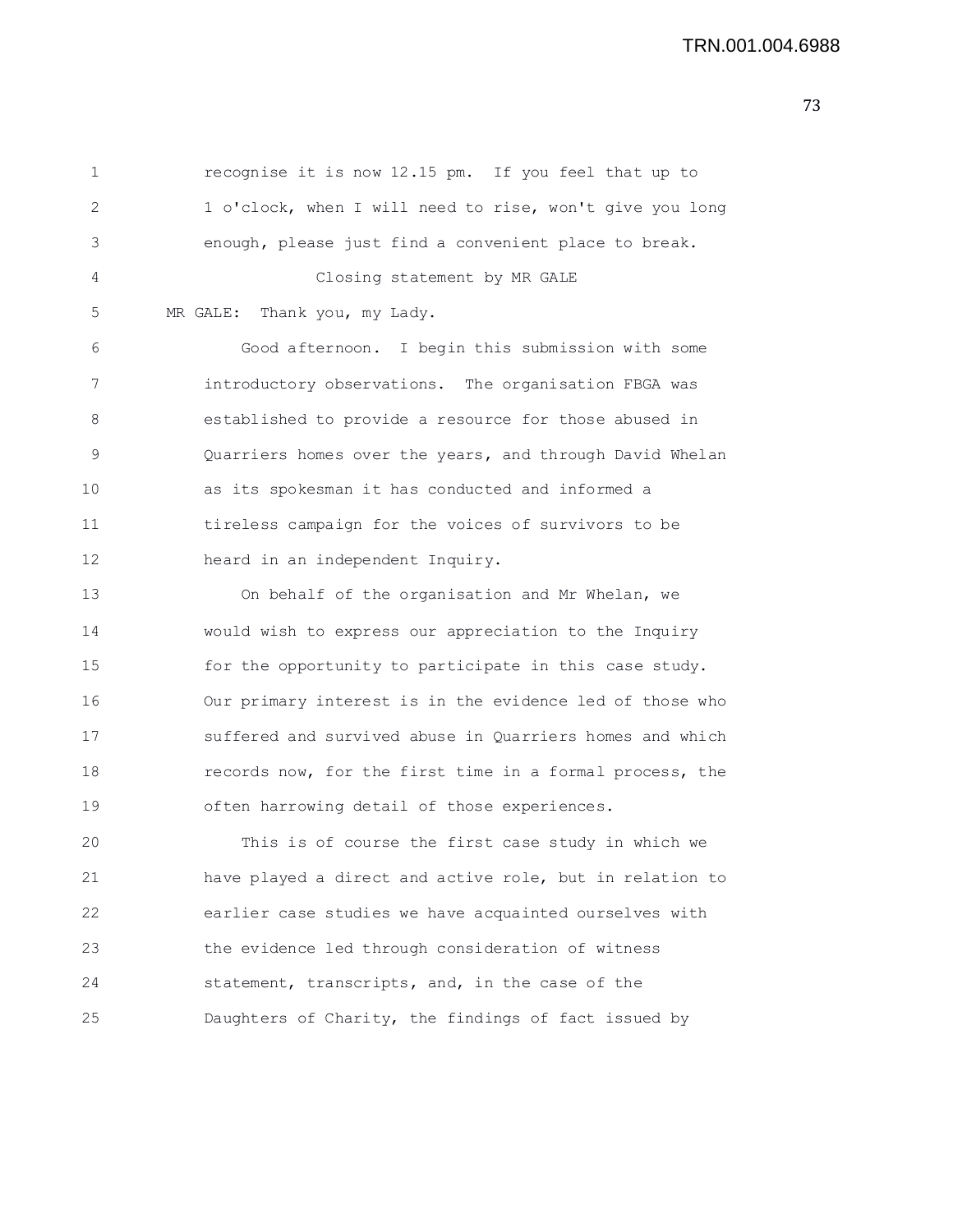1 your Ladyship.

2 Having attended the oral hearings in that case 3 study, we would observe that only through directly 4 hearing the evidence of survivors does one fully 5 appreciate the effects their experience in childhood has 6 had, and continues to have, on those who have now lived 7 most of their lives. Reading statements simply cannot 8 **prepare one for the impact of such evidence.** 9 We would like at this stage to recognise and express 10 our appreciation to the Inquiry team, including the

11 Inquiry solicitors, for the difficult work that its 12 members have carried out to enable this case study to 13 provide such a comprehensive record of events in 14 Quarriers. The work of the Inquiry witness support team 15 has been vital before, during and after the presentation 16 of witnesses' evidence, and we recognise and thank them 17 all for what they have done to enable the witnesses' 18 accounts to be given.

19 Can we also thank Mr Peoples QC and Ms Rattray, 20 advocate, who have acted as counsel to the Inquiry 21 during this case study, for their skill and 22 professionalism in presenting the evidence and also for 23 their assistance in answering correspondence and 24 incorporating into their questioning of witnesses 25 matters that we have asked to be raised.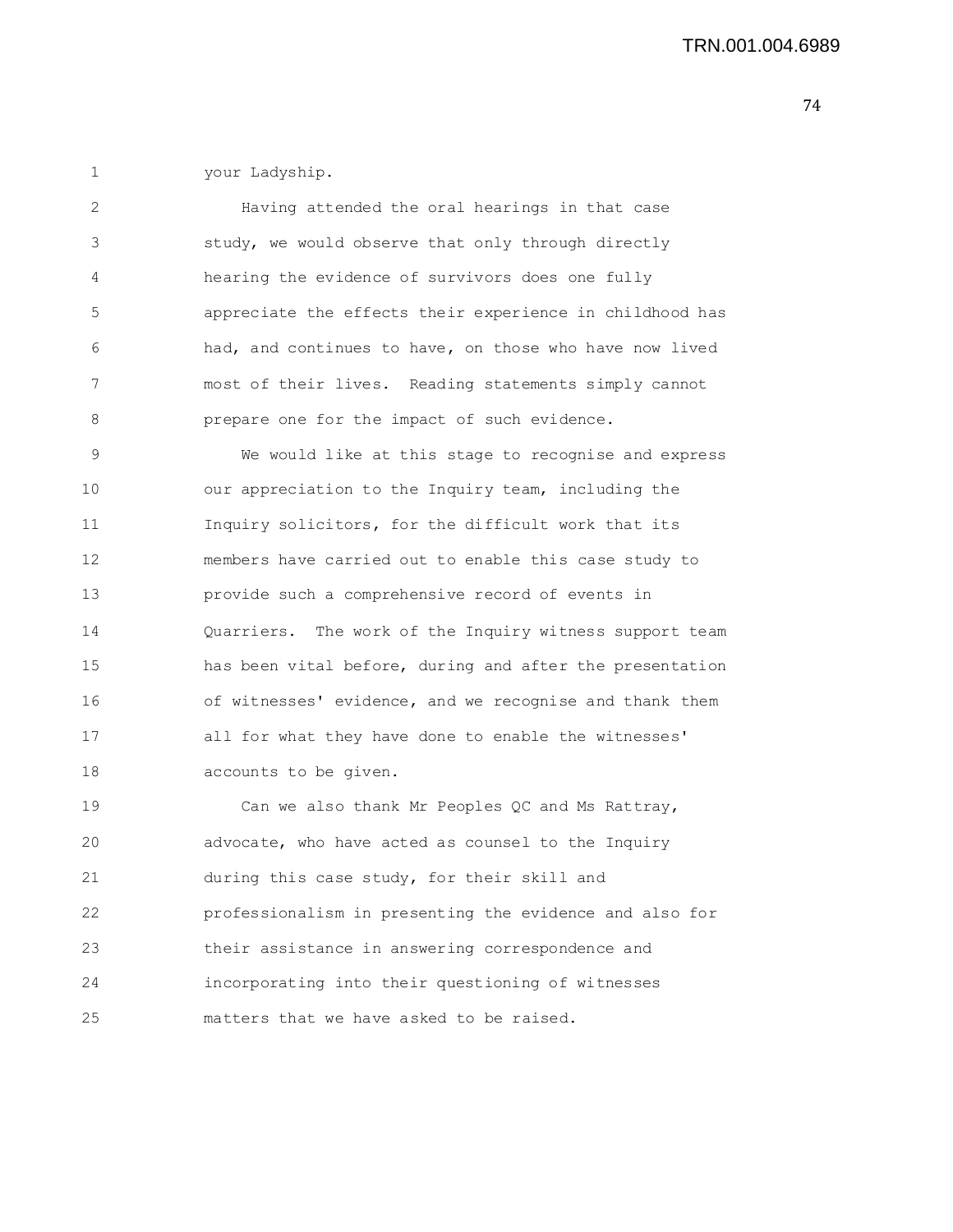| $\mathbf{1}$ | I think, my Lady, I could just add there that we are       |
|--------------|------------------------------------------------------------|
| 2            | grateful to Mr Peoples for his detailed closing            |
| 3            | submission this morning. And so far as his general         |
| 4            | observations and those that are specific to Quarriers,     |
| 5            | there is nothing in what he has said that we would have    |
| 6            | any dispute with.                                          |
| 7            | LADY SMITH: Thank you.                                     |
| 8            | MR GALE: Finally, my Lady, can we express our appreciation |
| 9            | to your Ladyship for the way in which she has presided     |
| 10           | over these hearings. The provision of a forum in which     |
| 11           | applicants have the opportunity to discuss intensely       |
| 12           | personal matters, in some cases matters of which their     |
| 13           | own families remain unaware, is, we recognise, something   |
|              |                                                            |

14 that requires delicate and perceptive skill. And again

15 adding there, my Lady, I don't think the evidence of

16 Elizabeth could possibly have been delivered unless

17 my Lady had provided the circumstances in which she

18 could do that in a way that she was obviously

19 comfortable with.

20 LADY SMITH: Thank you.

21 MR GALE: My Lady, this has been a case study involving 22 three institutions, the principal common factor being 23 that as voluntary and non-religious organisations they 24 operated under the same regulatory regime. Considering 25 these organisations together has allowed a comparative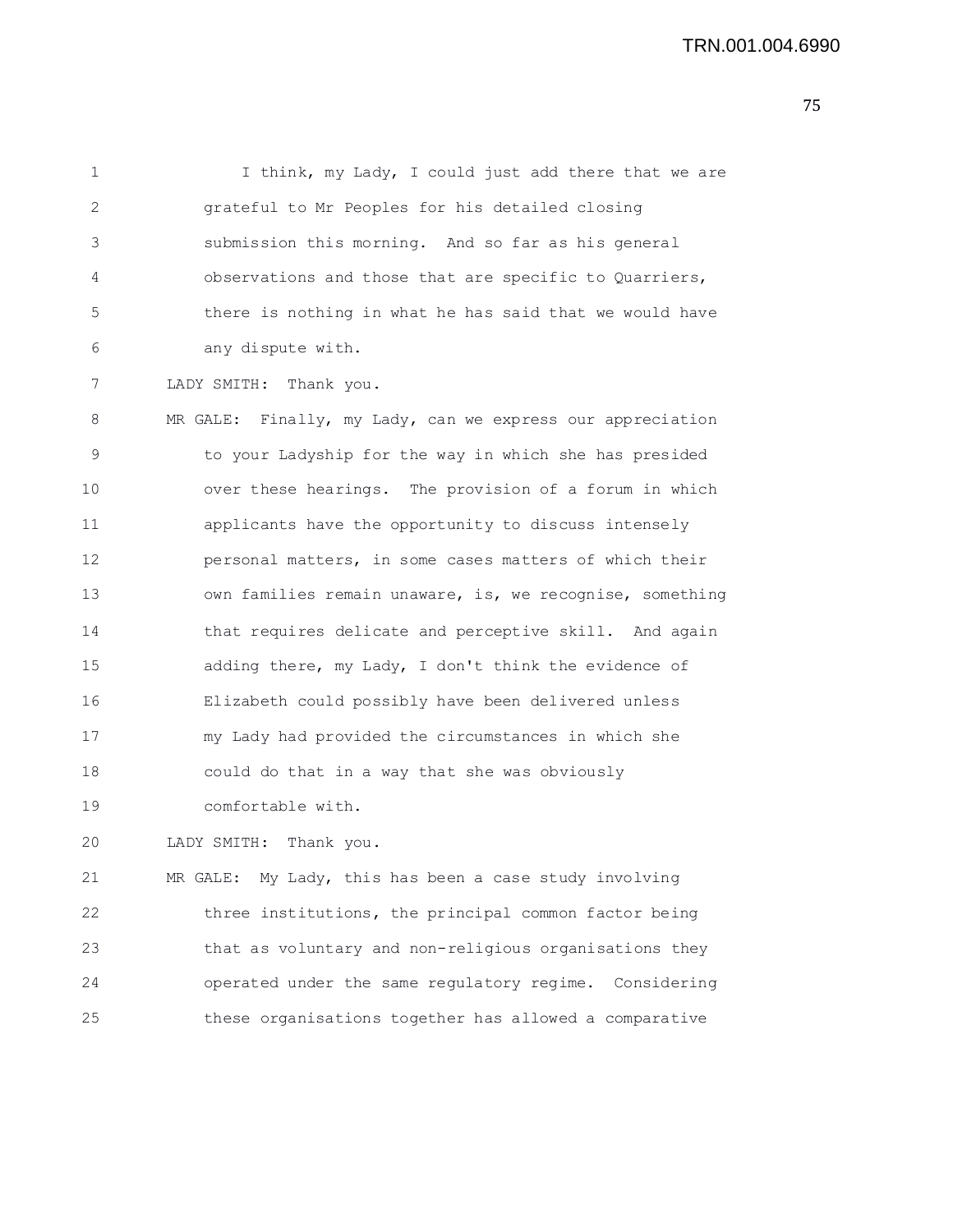1 approach to be taken to the conduct of the 2 organisations, which we say has been informative, 3 particularly in the context of the governance of the 4 organisations. 5 Our submission for obvious reasons will concentrate 6 on the period from the commencement of the Inquiry's 7 remit until approximately 1990 being the period during 8 which evidence shows that abuse occurred. We will also 9 look at the response of the organisation when the 10 occurrence and extent of the abuse became apparent. 11 As we have made clear on a number of occasions, we 12 accept that Quarriers is now a very different 13 organisation to that which tolerated abuse perpetrated 14 by its staff, and we understand that the present 15 management of Quarriers is anxious to uphold its present 16 high reputation. 17 That desire should not, however, be a reason to seek 18 to minimise the extent of the abuse that occurred and 19 the damage which it has caused to survivors who were, at 20 the time of the abuse, innocent children. 21 We have noted the apology and its terms which were 22 given at the outset of the Inquiry and it was repeated 23 at the beginning of this case study. We also note what 24 Ms Harper, the current CEO of Quarriers, said in her 25 evidence and it is worth repeating what she said. She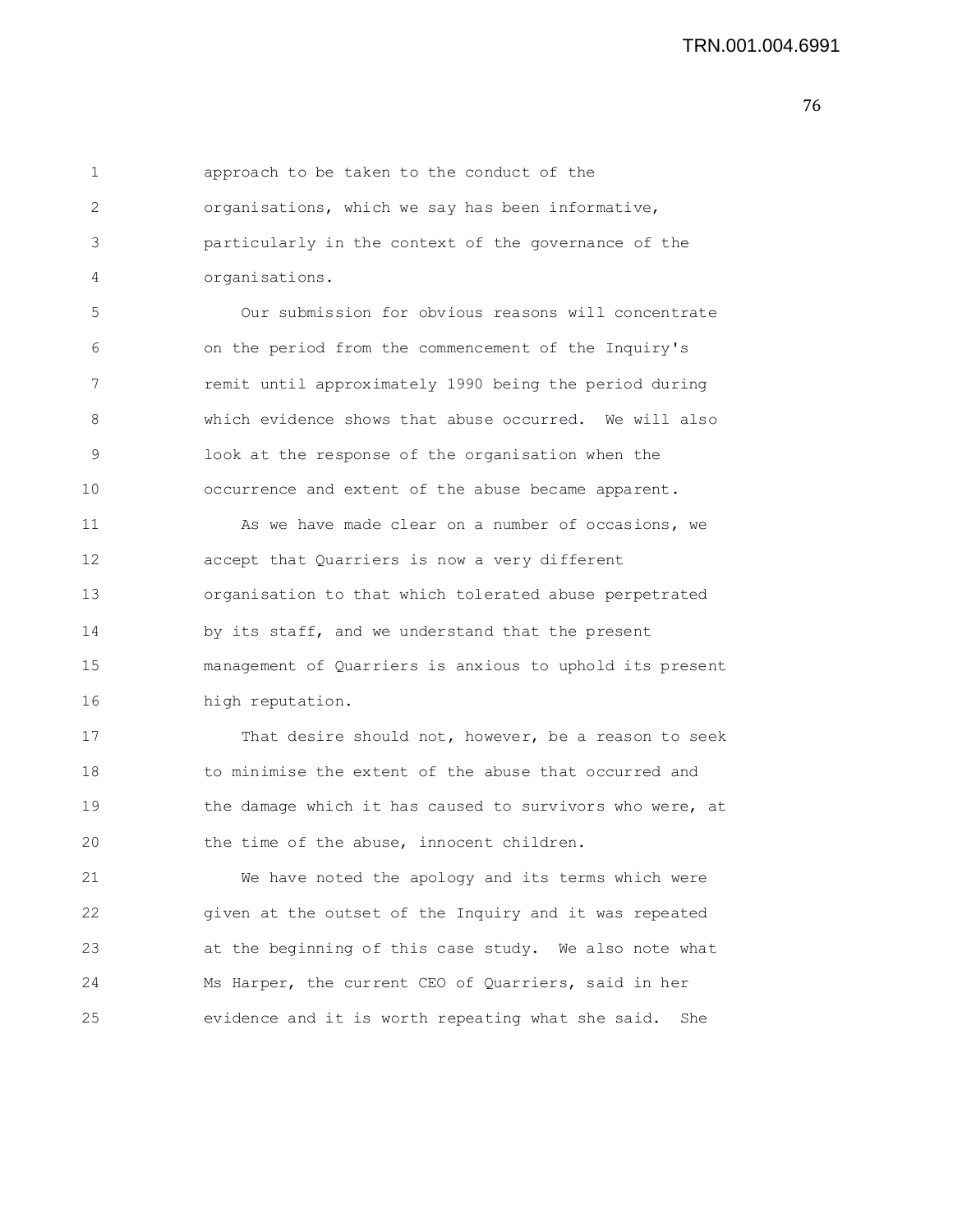1 said this:

| 2  | "On behalf of the organisation I accept that there       |
|----|----------------------------------------------------------|
| 3  | was widespread abuse of children at Quarriers. As        |
| 4  | chief executive, I am deeply saddened and shocked to     |
| 5  | hear about this widespread abuse and its nature."        |
| 6  | She went on:                                             |
| 7  | "Personally I am deeply saddened and shocked from        |
| 8  | the evidence I have heard about children's experiences   |
| 9  | and the impact on their lives that the abuse has had.    |
| 10 | I will never forget that. On behalf of Quarriers,        |
| 11 | I unreservedly apologise to those who suffered abuse     |
| 12 | when in the care of the organisation."                   |
| 13 | We are grateful that she attended the oral hearings      |
| 14 | to hear of the abuse and, having seen her obvious        |
| 15 | emotion in giving her evidence, we have no doubt that    |
| 16 | she was deeply moved by what she had heard.              |
| 17 | There are two comments we would wish to make about       |
| 18 | the apology. Firstly, it is our submission that          |
| 19 | the organisation must have known several decades ago     |
| 20 | about the scale and nature of the abuse which went on    |
| 21 | and, accordingly, it is a matter of regret that          |
| 22 | an apology of this nature was not issued many years ago. |
| 23 | Secondly, the term "widespread" does give some           |
| 24 | indication of the scale of the abuse of which Quarriers  |
| 25 | is now aware but it is a somewhat anodyne term which     |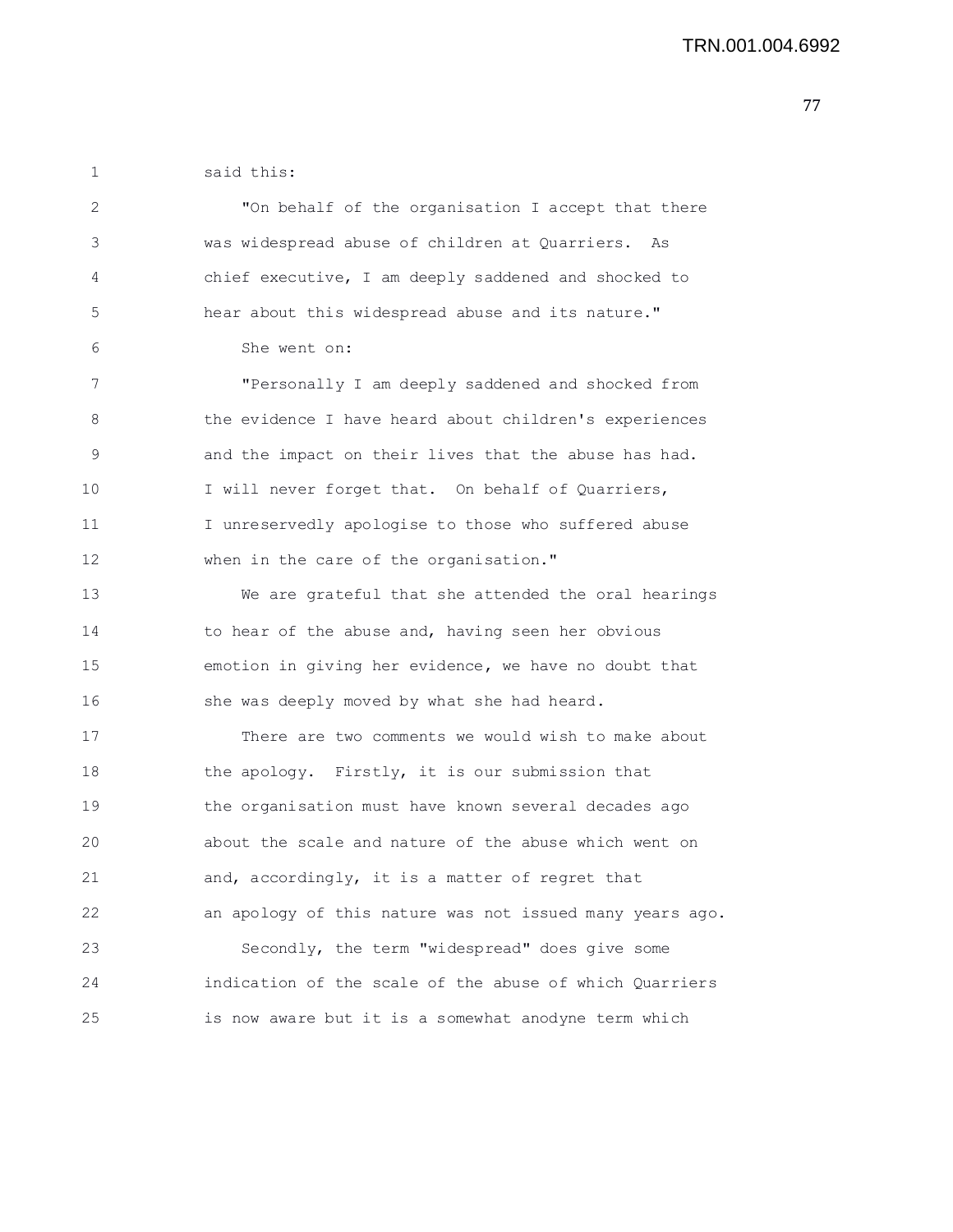1 **requires to be set in context.** 

2 It is known that in the period from 1930 to date in 3 excess of 30,000 children were in residential care in 4 Quarriers, and it is known that the numbers from about 5 1990 to date are relatively insignificant. The majority 6 of applicants who gave evidence made it clear that they 7 were not alone in suffering abusive practices but that 8 they observed and were aware that many of their 9 contemporaries were also abused in similar or in other 10 ways. 11 We also made the point in our opening submission 12 that the response documents produced on behalf of 13 Quarriers disclosed the numbers of known and alleged 14 abusers as known to them. This case study has certainly 15 not reduced those numbers. It is our submission that 16 the evidence available to the Inquiry that abuse as

17 defined for the purposes of this Inquiry was, throughout 18 the period in question, endemic in certain cottages and 19 was a part of everyday life.

20 With these observations in mind, it is not 21 unreasonable to conclude that in the relevant period 22 certainly hundreds, if not thousands, of children 23 suffered abuse in Quarriers. The acknowledgment that 24 there was widespread abuse requires to be read in this 25 context and we would invite my Lady to make a finding in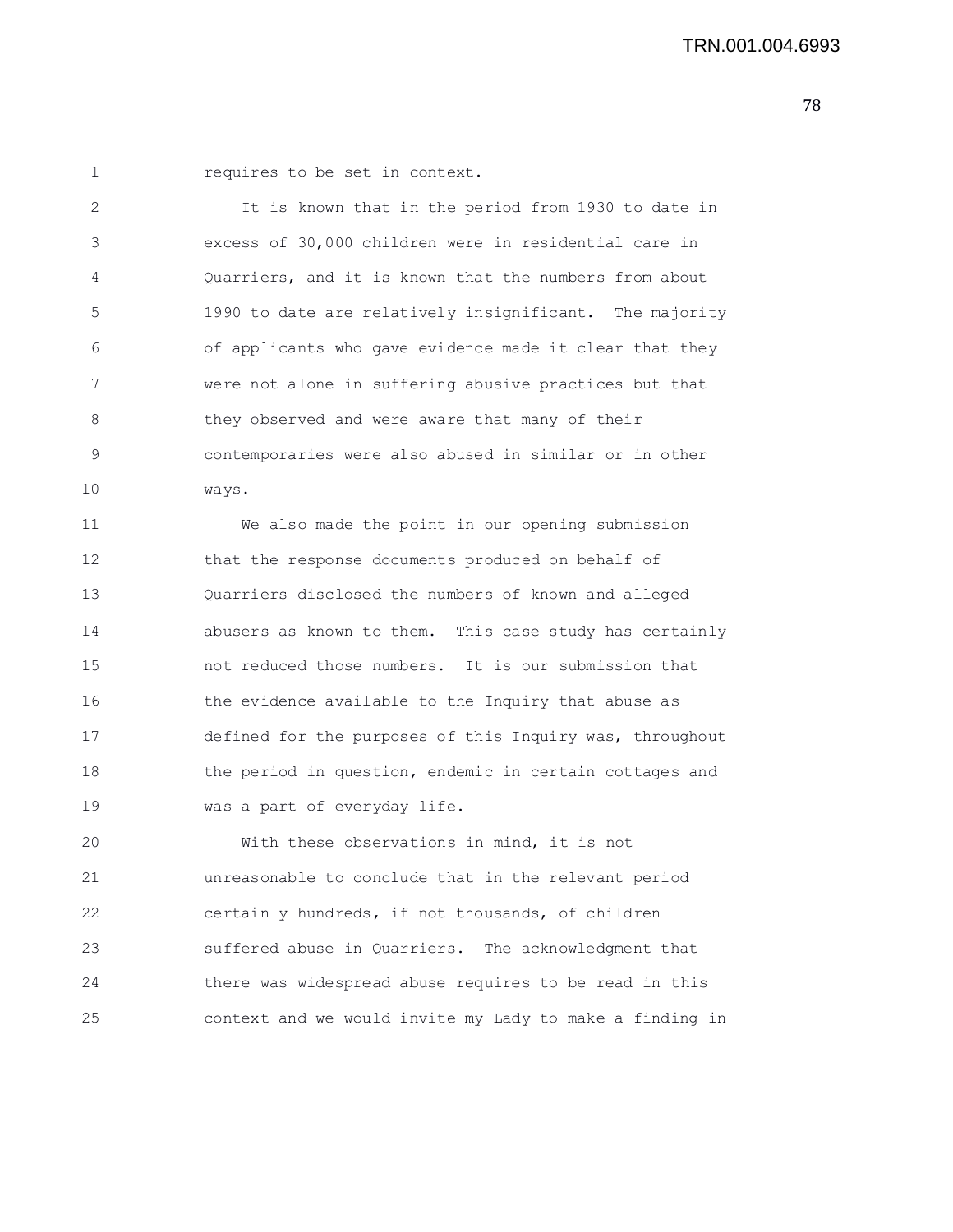```
1 fact, perhaps in the terms just suggested, which
2 reflects the scale of abuse in the relevant period.
3 In addition, the number of identified abusers,
4 whether convicted or not, clearly dispels the suggestion
5 that abusers were rare bad apples within a barrel of
6 otherwise kind and competent carers. In his evidence,
7 Tom Shaw made the point of reiterating what he had said
8 in his Time To Be Heard report. That he and his
9 Commissioners had been treated with "respect,
10 sensitivity and graciousness", and that:
11 "We were continuously impressed by the dignity and
12 openness of those who came to be heard. It is
13 remarkable that so many of those who spoke of
14 particularly bad experiences had the capacity to be
15 objective and to acknowledge individual members of staff
16 and aspects of provision to whom and for which they are
17 grateful. We felt that in some cases the individuals
18 had accepted as normal particular circumstances and
19 treatment that even of their time were unacceptable."
20 We cannot improve on that assessment in recommending
21 that the Inquiry takes a similar view of all the
22 applicants who came to give evidence. Applicants came
23 before the Inquiry with a range of personalities and
24 characters, to be expected of a large number of
25 disparate individuals, and some clearly found the
```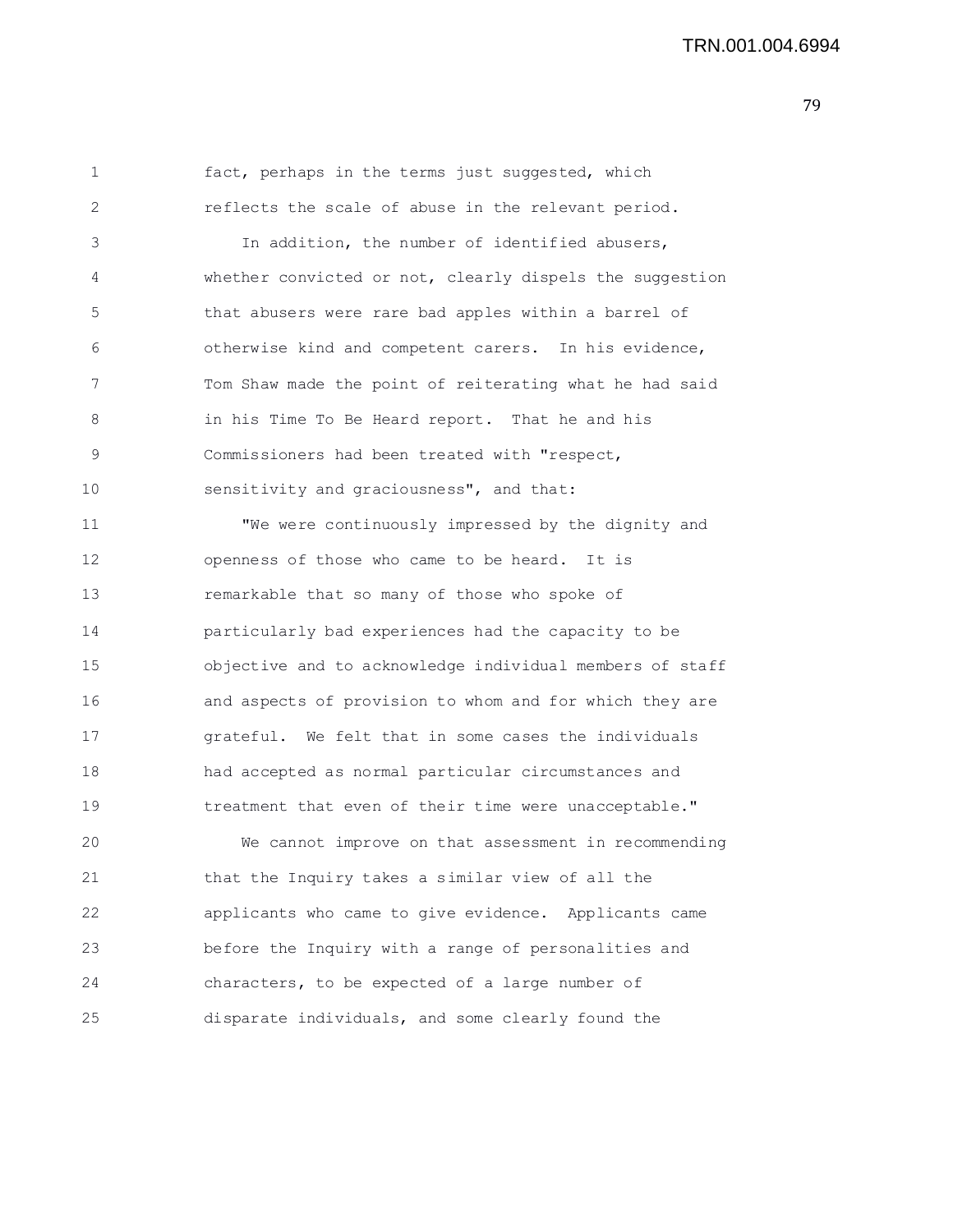1 experience of giving evidence traumatic and distressing. 2 That said, their honesty and dignity was manifest, 3 in our submission, and we are reinforced in that 4 assessment from the terms of Ms Harper's acceptance of 5 the abuse. The chancers, the money-grabbers and the 6 nutters were notable by their absence and those who 7 previously castigated survivors in those terms should 8 take a long, hard look at themselves. 9 A final observation that we would make at this stage 10 is that in our view and in our submission, this form of 11 investigation has allowed a more informed view to be 12 taken of the culture which existed in Quarriers and

13 indeed in the other organisations over the period in 14 question.

15 Themes have emerged which have been consistent over 16 the years: the casual violence, whether simply 17 gratuitous or under the guise of supposed punishments 18 meted out to children. The appalling treatment of those 19 who were bed-wetters and, in particular, their public 20 humiliation. The cruelty of force-feeding, the 21 separation of siblings within the village and the 22 isolation of children from those in the outside world. 23 The fact that there were good cottages as opposed to bad 24 cottages. The underlying atmosphere of fear and the 25 sexual exploitation of certain children.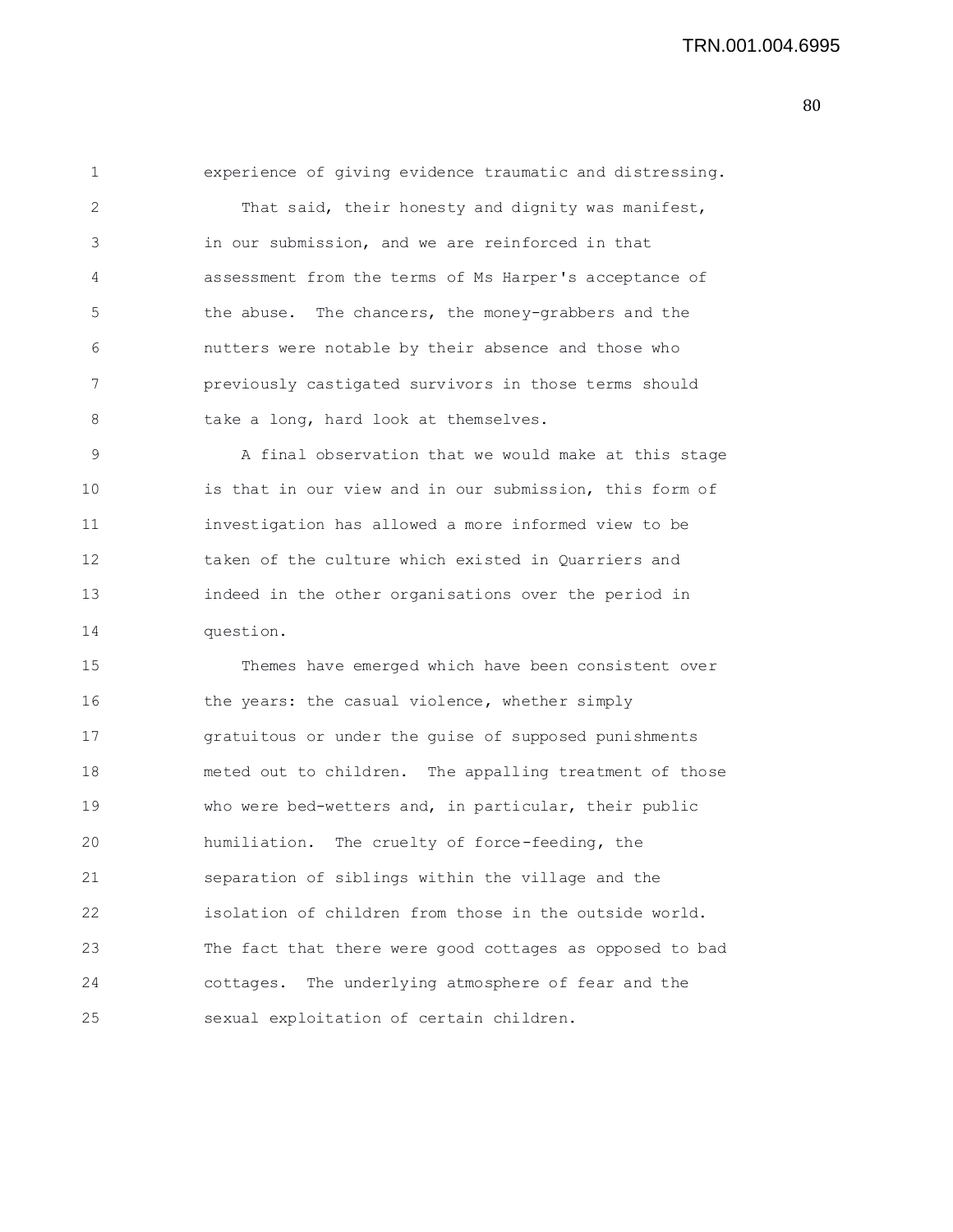1 This is not meant to be an exhaustive list but 2 gaining this overall impression of the culture is not 3 something that could be properly brought out if one were 4 examining the circumstances of specific allegations 5 given the exigencies of a criminal trial or a civil 6 litigation. It has particularly assisted in dispelling 7 the impression that those accused of abuse were not the 8 sort of people who would do such things.

9 On contentious issues a person with a veneer of 10 respectability and a devout Christian ethos had 11 an obvious advantage over a person who might bear the 12 psychological scars of abuse. Ms White, the Procurator 13 Fiscal, put the matter very clearly in what we say was 14 her very perceptive evidence.

15 There is of course a datum point and that is the 16 convictions. Over a number of years eight individual 17 members of staff of Quarriers village were convicted of 18 various offences of historic child abuse. These 19 offences included instance of rape, serious sexual 20 assaults, physical assaults and statutory offences of 21 cruelty towards children, and in three cases in 22 particular they were prosecuted at High Court level and 23 resulted in substantial periods of imprisonment. Full 24 details of these convictions are listed in the 25 amalgamated Quarriers report and will obviously form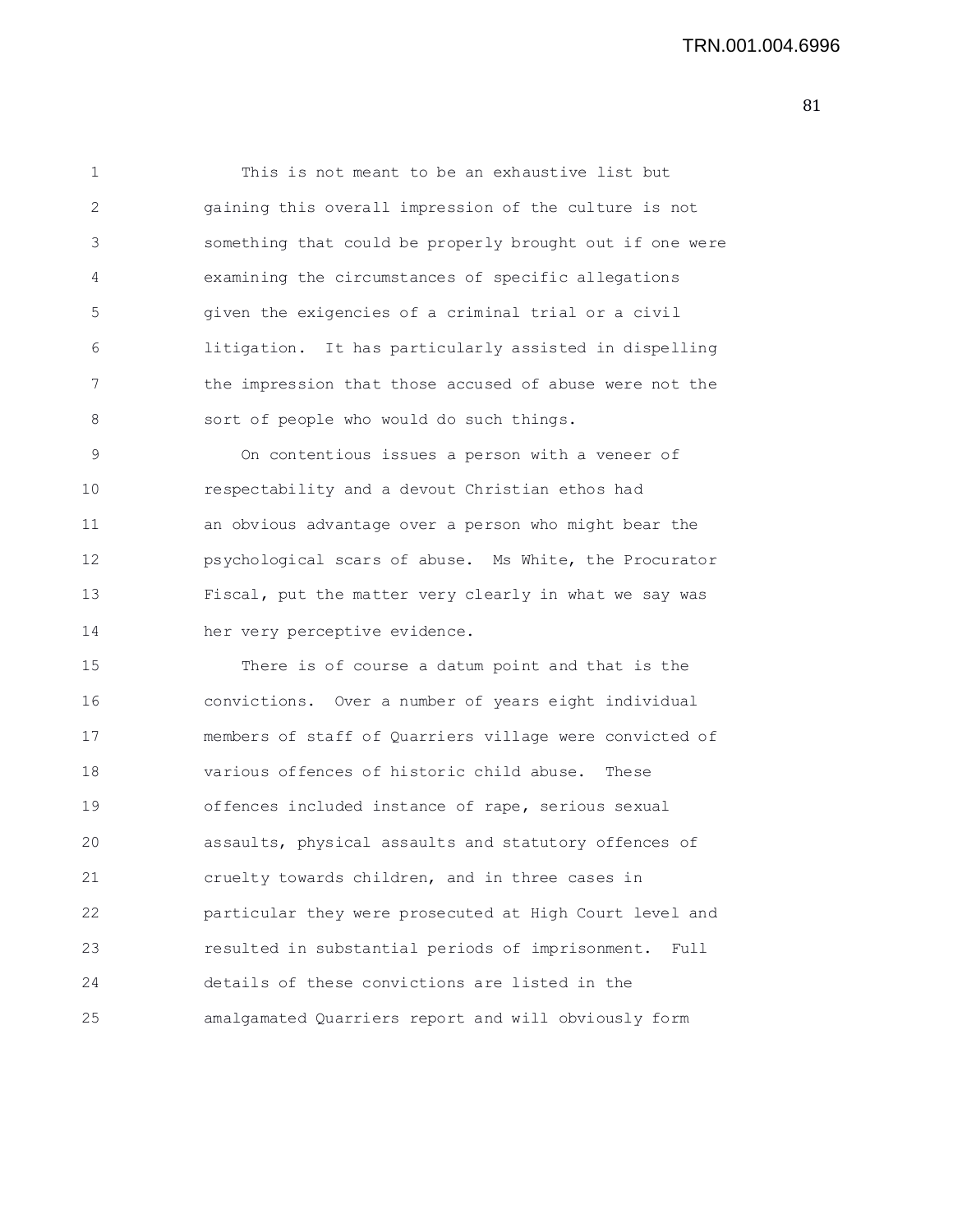1 a critical part of the necessary findings in fact. 2 As far as FBGA is aware, no other organisation in 3 Scotland has thus far attracted so many convictions of 4 members of staff as Quarriers. While the Inquiry has 5 heard only limited evidence concerning the details of 6 the abuse which forms the basis of these convictions, 7 their nature and seriousness speak for themselves.

8 John Porteous gave evidence to the Inquiry. He was 9 convicted of sexual abuse of two boys, one of whom was 10 David Whelan. He continued to deny the abuse of which 11 he was convicted, relying upon clearly spurious reasons, 12 in particular that he did not have a fair trial despite 13 being represented by experienced senior counsel and the 14 absence of an Anderson based appeal. He suggested that 15 the limited success of his appeal was in some way due to 16 a supposed deficiency in the evidence given by 17 David Whelan when in reality it was due to the 18 intervening decision of the High Court in Winston. 19 LADY SMITH: I think it is Webster, Webster v Dominic. And 20 for completeness, your reference to the Anderson case is 21 where a ground of appeal can be taken on the base of 22 deficiencies, significant deficiencies, in failing to 23 represent a defence at trial. 24 MR GALE: Indeed. Thank you, my Lady.

25 He attributed a comment to a judge of the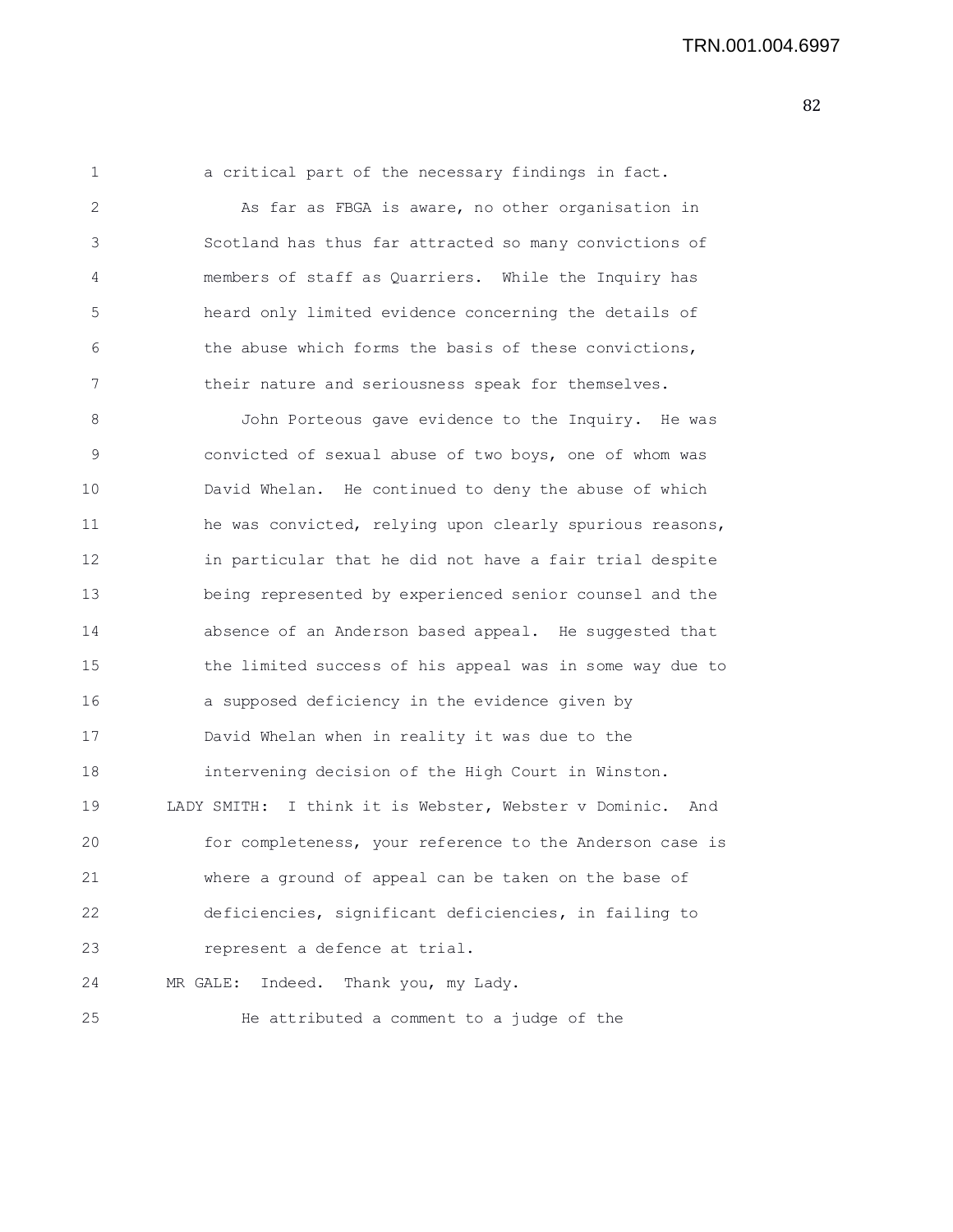| 1  | Appeal Court, I think the comment was that it was        |
|----|----------------------------------------------------------|
| 2  | "unsafe".                                                |
| 3  | LADY SMITH: We don't use that expression in Scotland.    |
| 4  | MR GALE: Which is not used. So we say it is highly       |
| 5  | unlikely to have been said, almost impossible to have    |
| 6  | been said. He also attributed to your Ladyship entirely  |
| 7  | unwarranted reasoning in dismissing David Whelan's civil |
| 8  | claim.                                                   |
| 9  | Mr Porteous was and continues to be a proven liar,       |
| 10 | the man for whom the comment "veneer of respectability"  |
| 11 | could scarcely be more apposite. And while that may be   |
| 12 | abundantly apparent, it does little to lessen the        |
| 13 | distress that his evidence caused Mr Whelan both orally  |
| 14 | and in his written statement. His failure to offer       |
| 15 | an apology for his conduct spoke volumes.                |
| 16 | In connection with the convictions, Ms Harper's          |
| 17 | statement contains one general and one specific          |
| 18 | observation. These to a certain extent have already      |
| 19 | been alluded to by Mr Peoples.                           |
| 20 | She stated:                                              |
| 21 | "Simply because individuals have not been convicted      |
| 22 | of certain offences does not mean that they did not      |
| 23 | abuse children in the way alleged."                      |
| 24 | That is particularly clear when one considers the        |
| 25 | very clear evidence which David Whelan gave to the       |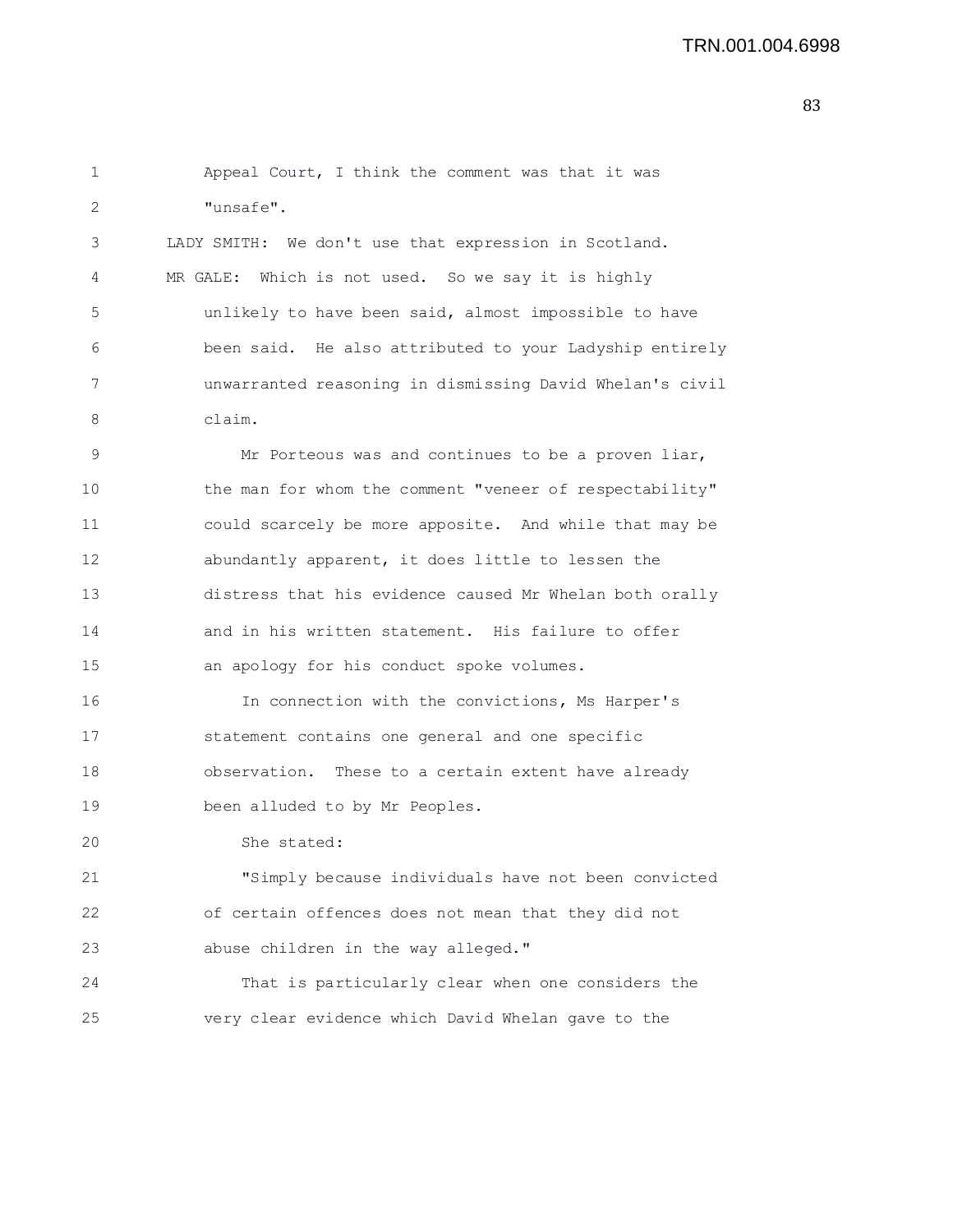1 effect that he and his sister had been physically abused 2 by Jack. She also said that the investigation into the 3 allegation against John Porteous in 1982 concerning 4 an account of abuse which was recorded as being "so 5 vivid and detailed that initially it was rather 6 convincing", was, so far as Quarriers was concerned, 7 entirely inadequate. Those observations by Ms Harper 8 were well made, particularly the first, given she had 9 had the benefit of hearing the evidence.

10 My Lady, can I turn now to what we term "the early 11 years".

12 The terms of reference of the Inquiry provide that 13 it should cover events within living memory occurring up 14 until 17 December 2014. The majority of applicants who 15 gave evidence of abuse spoke to events which occurred in 16 the 1950s until the 1980s. There is, however, 17 a substantial body of information before the Inquiry 18 which provides a very clear and disturbing indication of 19 the abuse which prevailed from the 1930s onwards. In 20 the 1930s and 1940s a regime existed in which shocking 21 physical and emotional abuse was commonplace within the 22 organisation. It is in our submission noteworthy that 23 the abuse which has been described in these early 24 decades bears a remarkable similarity to the nature and 25 extent of the abuse of which applicants have spoken in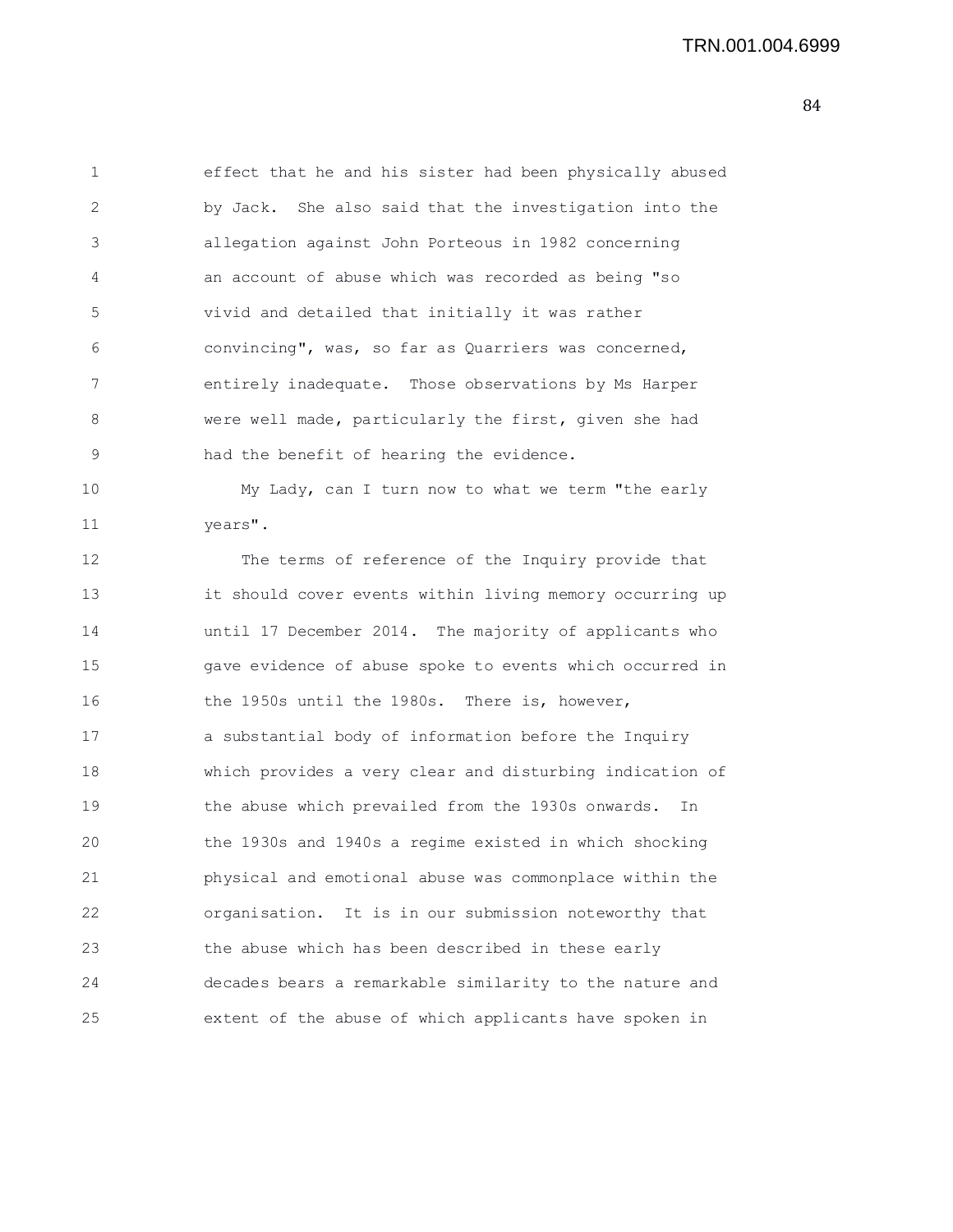1 more recent years.

2 One can begin with the evidence of Anne, who was the 3 very first witness in this case study, who gave evidence 4 of an account of life in Quarriers between 1933 and 1942 5 which was given to her by her mother, Irene, shortly 6 before she died to assist with her feelings that "she 7 felt that she didn't have anybody".

8 Summarising Anne's evidence, she recalled that Irene 9 said she was treated cruelly without any affection, that 10 she was never cuddled and she was told that she was 11 worthless, that her own mother didn't want her, that if 12 she failed in the performance of a mundane task, she was 13 "shrouded in black", which led her to walk to church in 14 clothes different from those worn by others. She termed 15 it "a walk of shame". While unable to recollect the 16 names of her houseparents, she was able to recall that 17 the housemother could be kind to her but the housefather 18 was "awful". To complain would be deemed ungrateful and 19 would incur punishment. She knew that she and others 20 were not to speak about anything that went on in 21 the cottage.

22 She was physically punished, recalling in particular 23 that she had forgotten to have a hankie protruding from 24 her pinafore, as a result of which she was belted. She 25 was aware that others were put in isolation, in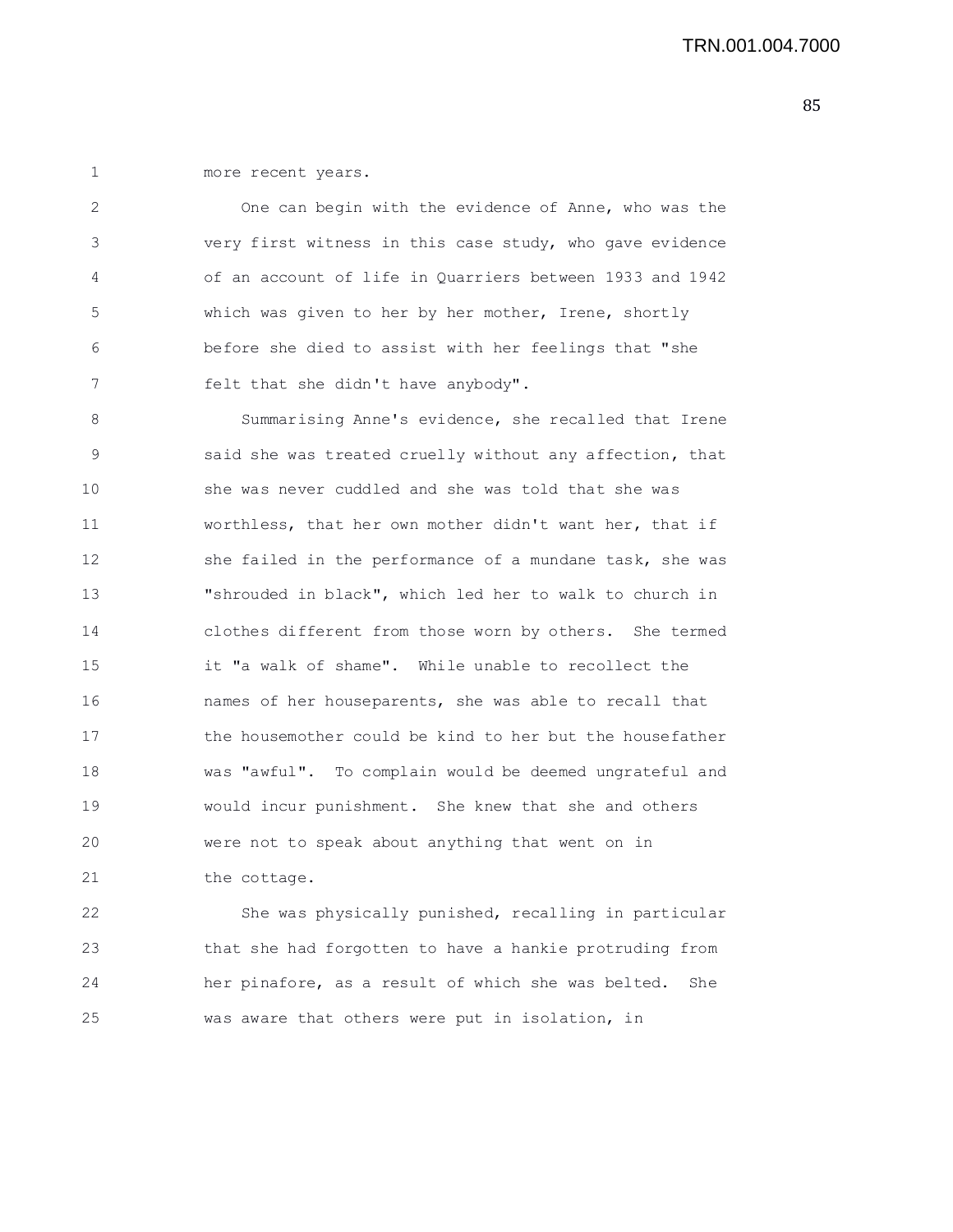1 particular in cellars at the back of the cottage and 2 that children lived in fear of being locked in there. 3 She was frequently slapped around her head, particularly 4 when she failed to call the housemother "mummy". She 5 was quite proud of her defiance in refusing to do that. 6 She related to Anne that bed-wetters had to wear the 7 wet sheet around their head and that on one occasion, 8 when suffering from gastroenteritis, she had to wash her 9 soiled sheets in an outside sink while naked. Underwear 10 was inspected and, if soiled, the child was shamed in 11 front of others. She was separated from her 12 half-brother. Attempts by her aunt to gain access to 13 her for a holiday when Irene was 18 were refused, 14 apparently as a matter of policy. Attempts by family 15 members to see her on days which were not appointed 16 visiting days were also refused. A letter to her from 17 her grandfather was apparently intercepted and read by 18 the superintendent. Disclosure of the relevant 19 correspondence caused Irene to be angry in that she had 20 been of the view that nobody cared about her. 21 Interestingly, the impact on Irene of being in care 22 in Quarriers had an impact on Anne, her daughter. She, 23 Anne, concluded that: 24 "The legacy of things that happen in care go beyond

- 
- 25 the children who have suffered the abuse."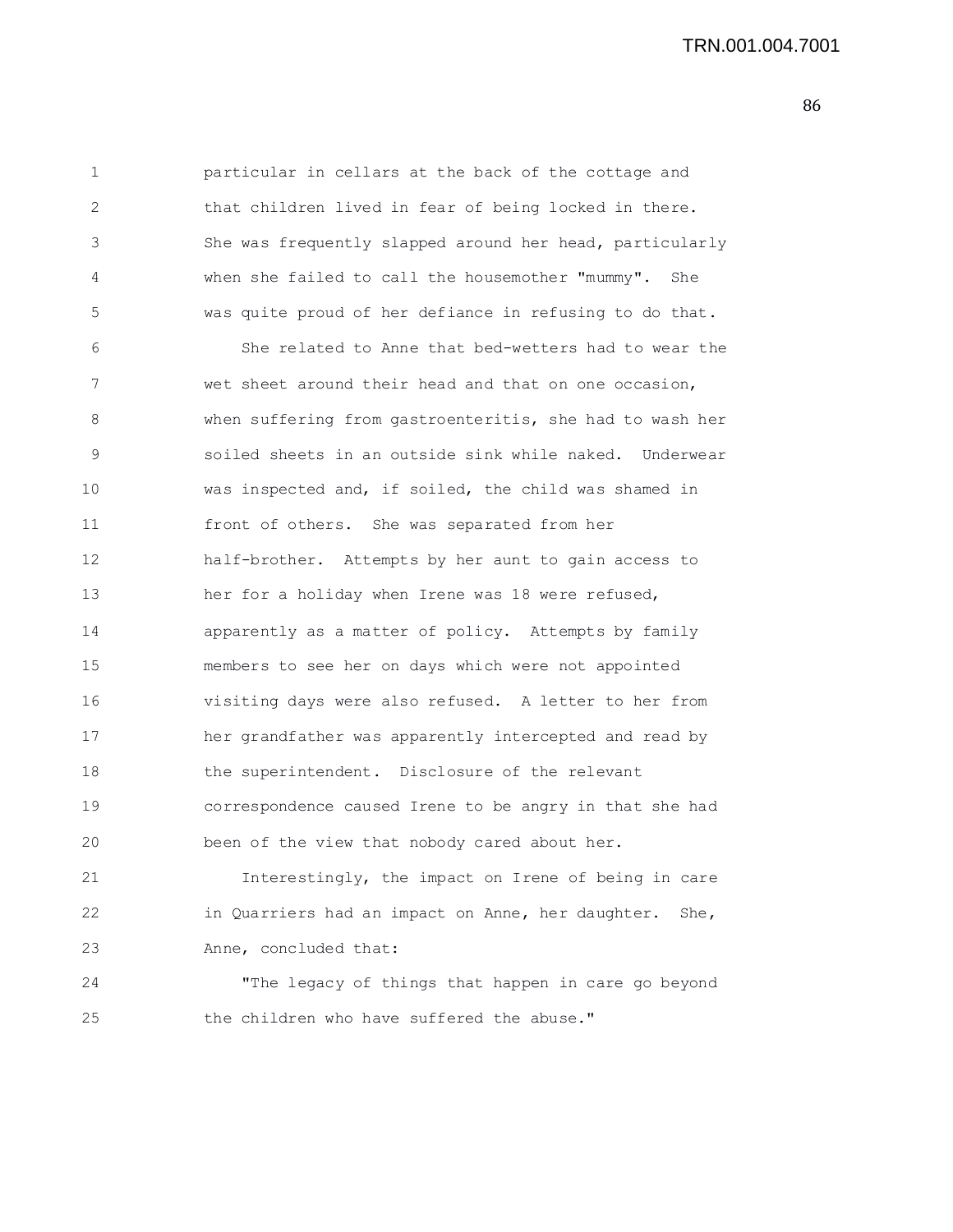1 I think that was the reference Mr Peoples made this 2 morning.

3 We consider it useful to have summarised this 4 evidence in some detail given that, compressed into the 5 evidence of a single witness, were recorded instances of 6 abuse which feature consistently in the evidence of 7 applicants speaking of their experiences over the 8 following decades: the absence of affection; the 9 denigration of the child and her family; the separation 10 of siblings; the deliberate isolation of the child from 11 other family members and the misleading impression that 12 family members were uncaring; the regular infliction of 13 physical violence; the humiliation of those who wet the 14 bed and the inconsistency between the conduct of 15 houseparents within the same cottage.

16 The extent and nature of the abuse spoken by Irene 17 through Anne find parallels in what is recorded 18 by Jan McQueenie in her manuscript which contains what 19 she describes as individual narratives from a few of the 20 children who suffered at the hands of "couldn't care 21 less individuals". Based on her own experience as 22 a resident she states that:

23 "We, the foundlings, orphans, children of neglect 24 and deprivation, all we expected was shelter, enough 25 food and warmth to survive and, if it was not asking for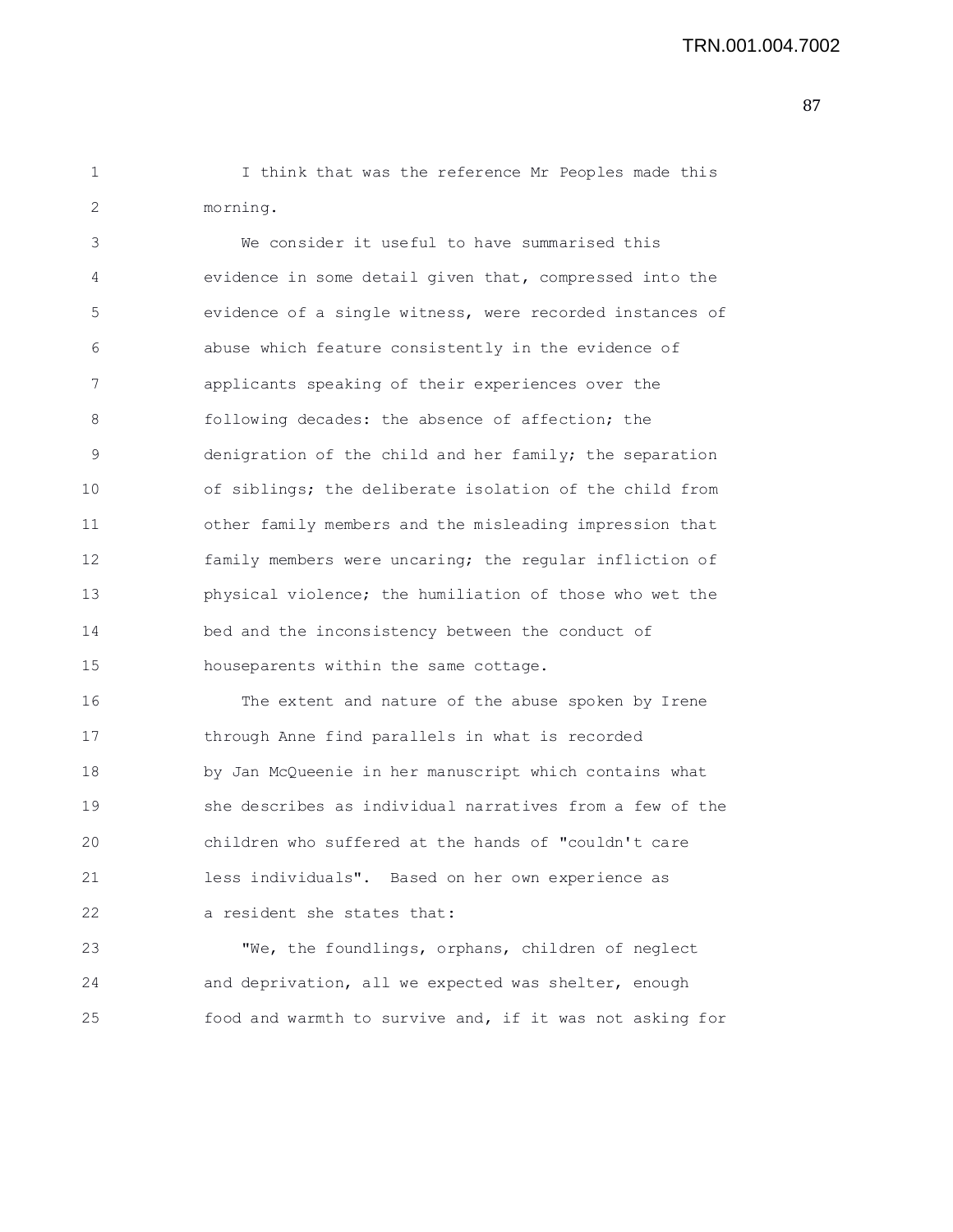1 too much, an occasional gentle word of comfort and 2 reassurance, perhaps even a cuddle or other sign of 3 affection."

4 In that manuscript she records the experiences of 5 23 residents identified by their Christian names as 6 related to her. She entrusted the manuscript to 7 David Whelan in February 2005 and it is right that he 8 brings this document to the attention of the Inquiry.

9 The accounts are there to be read but we would 10 mention in particular the account of Maureen, who was in 11 a "good cottage", which was across the drive from 12 a cottage where the housemother was someone of whom she 13 was terrified. But even the good housemother did lose 14 her temper through "pressure brought to bear by the 15 responsibility of looking after so many children". 16 Perhaps unsaid was a recognition by Maureen that the 17 housemother was simply ill-equipped to deal with the 18 scale and nature of the task with which she was charged.

19 That has obviously been a matter that my Lady has 20 discussed with Mr Peoples this morning.

21 "The Quarriers Story" by Anna Magnusson, the revised 22 edition is 2006, contains some interesting observations 23 concerning the immediate pre- and post-war years. She 24 refers to Jan McQueenie's manuscript, wherein she is 25 referred to as Jan Gordon, as reading like something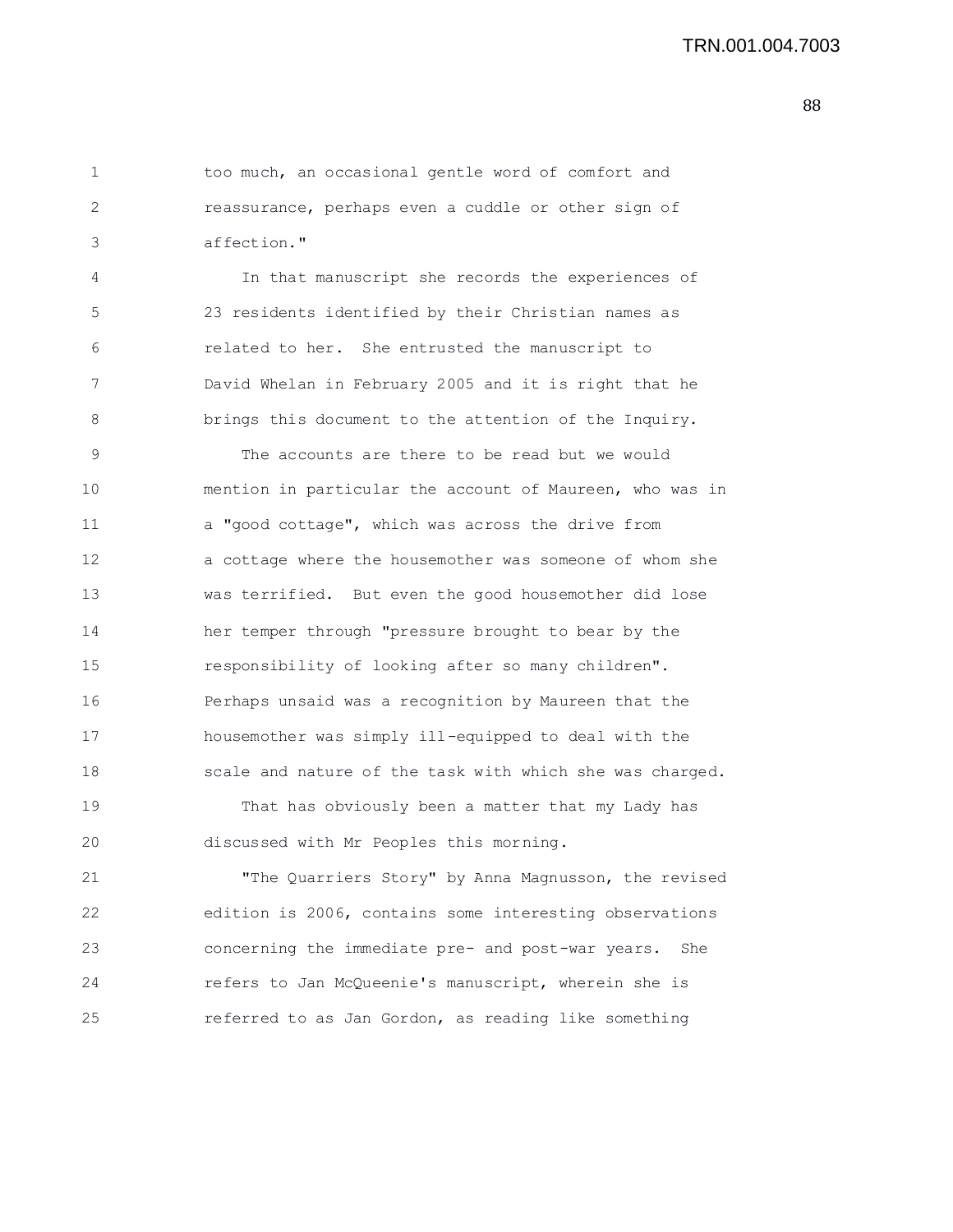1 from Oliver Twist and describes passages in 2 the manuscript as "harrowing". In particular those 3 relating to the force-feeding of Jan's sister which she 4 says would be almost impossible to believe if they were 5 not duplicated by another child who was in the same 6 cottage at the same time.

7 Ms Magnusson notes the reference to the standing 8 orders to "the objectionable habits of children who are 9 bed-wetters" and that "treatment took the form of 10 immersion in a cold bath". Significantly she observes:

11 "The worse thing was that there was little help if 12 a child happened to be in a bad cottage. For children 13 under the thumb of a cruel housemother or father 14 complaining was out of the question. They would 15 probably be punished for that too. They were powerless. 16 Besides, the children had virtually no contact with the 17 higher authorities in the homes and each cottage could 18 function quite independently inside its four walls. 19 A child could be cruelly mistreated and few outside the 20 cottage would know about it."

21 My Lady, we commend those observations. 22 For obvious reasons, **QOD** is not a man we 23 commend to the Inquiry as an honest witness on 24 contentious matters, but it is telling that his 25 experience as a child in Quarriers from 1933 until he QOD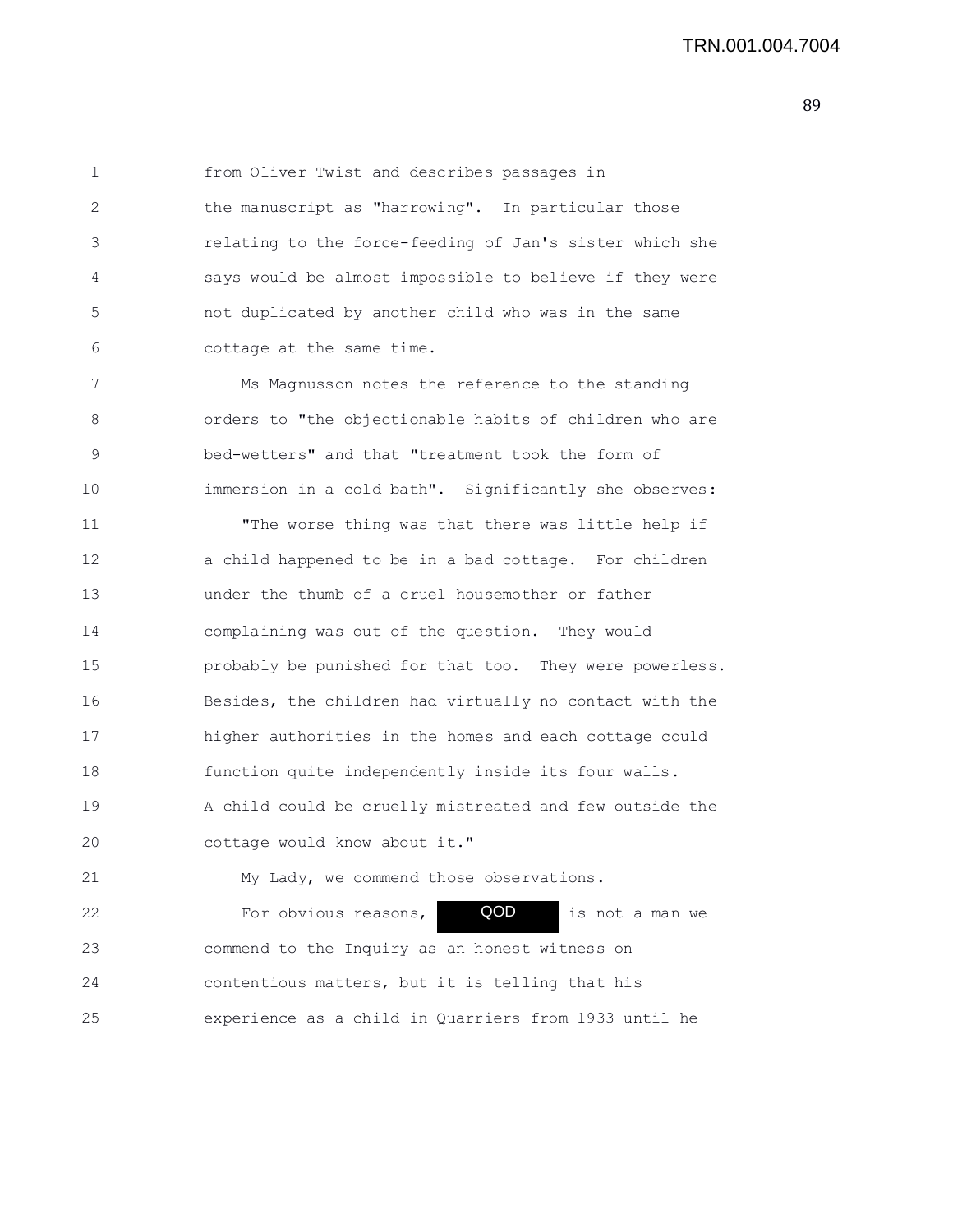1 left aged 15 coincides with much of the information 2 already referred to. Children were denied love and 3 affection. They were punished through the use of a belt 4 or by being slapped. Children who were will and who did 5 not eat were belted if they complained. Bed-wetters 6 were treated "terribly". Children would not complain to 7 the office, otherwise it would be worse for them. Even 8 if a child did complain to the office, he or she would 9 be disbelieved.

10 **QOD** observed that the then superintendent, 11 Hector Munro, was "quite a passive man" who apparently 12 was aware of acts of cruelty and would not have done 13 them himself. The then chairman, Dr Kelly, dismissed 14 children who complained with "away home, we're not 15 interested". **QOD** also indicated that he 16 experienced a situation where the housemother was 17 "wicked" and the housefather, notwithstanding that he 18 administered the belt, was "quite a gentle man".

19 My Lady, we submit that it is apparent from these 20 sources of information that Quarriers was, at the 21 commencement of the period with which the Inquiry is 22 concerned and up to the period of which the applicants 23 have given evidence, a place where a regime of brutality 24 towards children in care existed and that the abusive 25 conduct of those carers was very likely known to those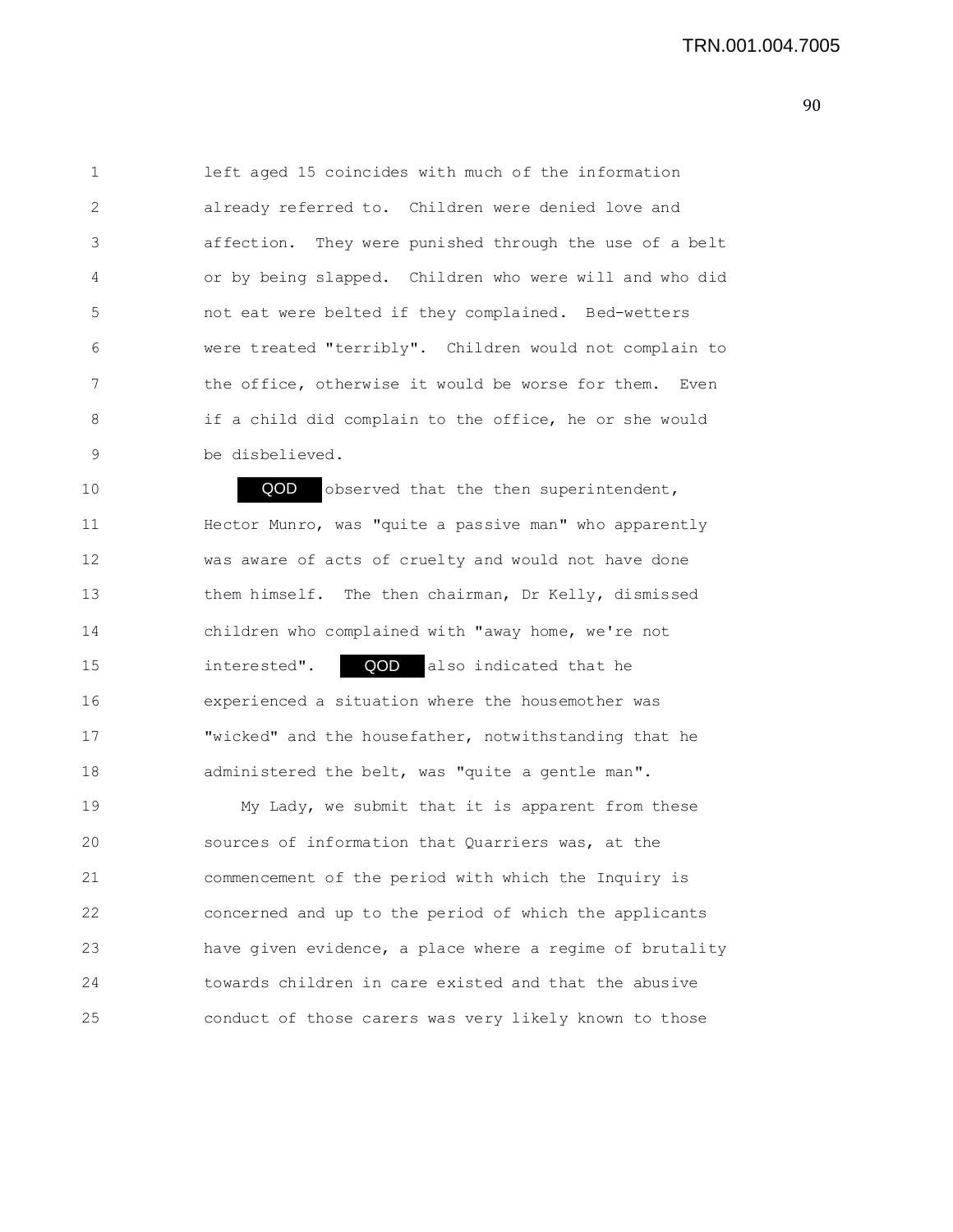1 in a position of authority within the organisation, and 2 we would invite your Ladyship to make a finding of fact.

3 We also say that for far too long the "ah but" 4 mentality deployed by supporters of the organisation who 5 point to the thousands of children who went through 6 Quarriers with positive experiences has prevailed. This 7 is apparent in Ms Magnusson's book where she said:

8 "It would be wrong to end an account of cottage life 9 in the homes in the first half of the 20th century with 10 stories of cruelty and beatings because they do not 11 represent the true spirit and quality of life for the 12 great majority of the children."

13 In her statement Ms Harper observes that the 14 majority of allegations of abuse of which the 15 organisation is aware date from the 1950s to the 1980s 16 but that it was aware of the letter from the chairman to 17 housefathers dated 22 September 1937 in which there was 18 acknowledgment that boys had been "thrashed" and that 19 Quarriers had discovered that a housefather had been 20 dismissed in 1938 for the physical abuse of a boy. 21 Contrary to the inference that might be taken from these 22 limited references and for the reasons given in 23 the preceding paragraphs, it is our submission that it 24 is reasonable to conclude that Quarriers is now and has 25 been for decades aware of the nature and extent of abuse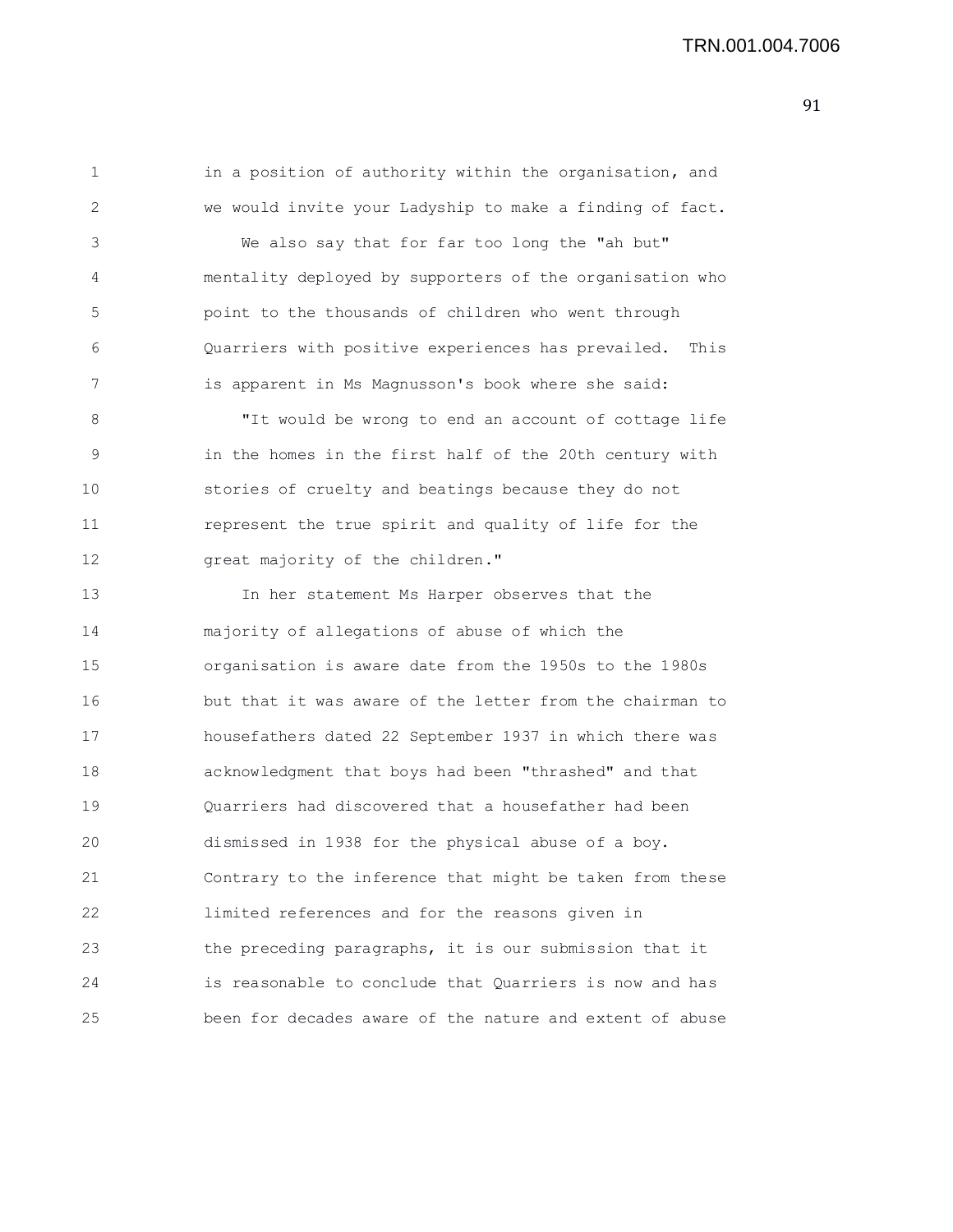```
1 which occurred in the period before 1950 and we would
2 invite your Ladyship to so conclude.
3 We then go on, my Lady, to make some general
4 observations which are applicable to all periods under
5 consideration.
6 Rather like Aberlour orphanage, Quarriers village
7 was a concept which originated in Victorian times and
8 which was centred in a relatively remote rural location.
9 Essential to its working was the village setting
10 comprising large Victorian houses run by either a single
11 houseparent or by couples of usually married
12 houseparents. The superintendent in overall charge of
13 the village had various duties and responsibilities,
14 ranging from recruitment to discipline to pastoral care.
15 They were quite simply too extensive and onerous for
16 a single person to carry out.
17 The observations made by Ms Harper in her statement
18 at paragraphs 194 to 199 are, in our view, both
19 perceptive and accurate and, having heard and considered
20 the relevant evidence, we would not gainsay anything
21 said by her on the matter.
22 The autonomous nature of individual cottages has
23 created a problem which has been highlighted by
24 a number of witnesses. It is abundantly clear that,
```
25 throughout the relevant period, the governance of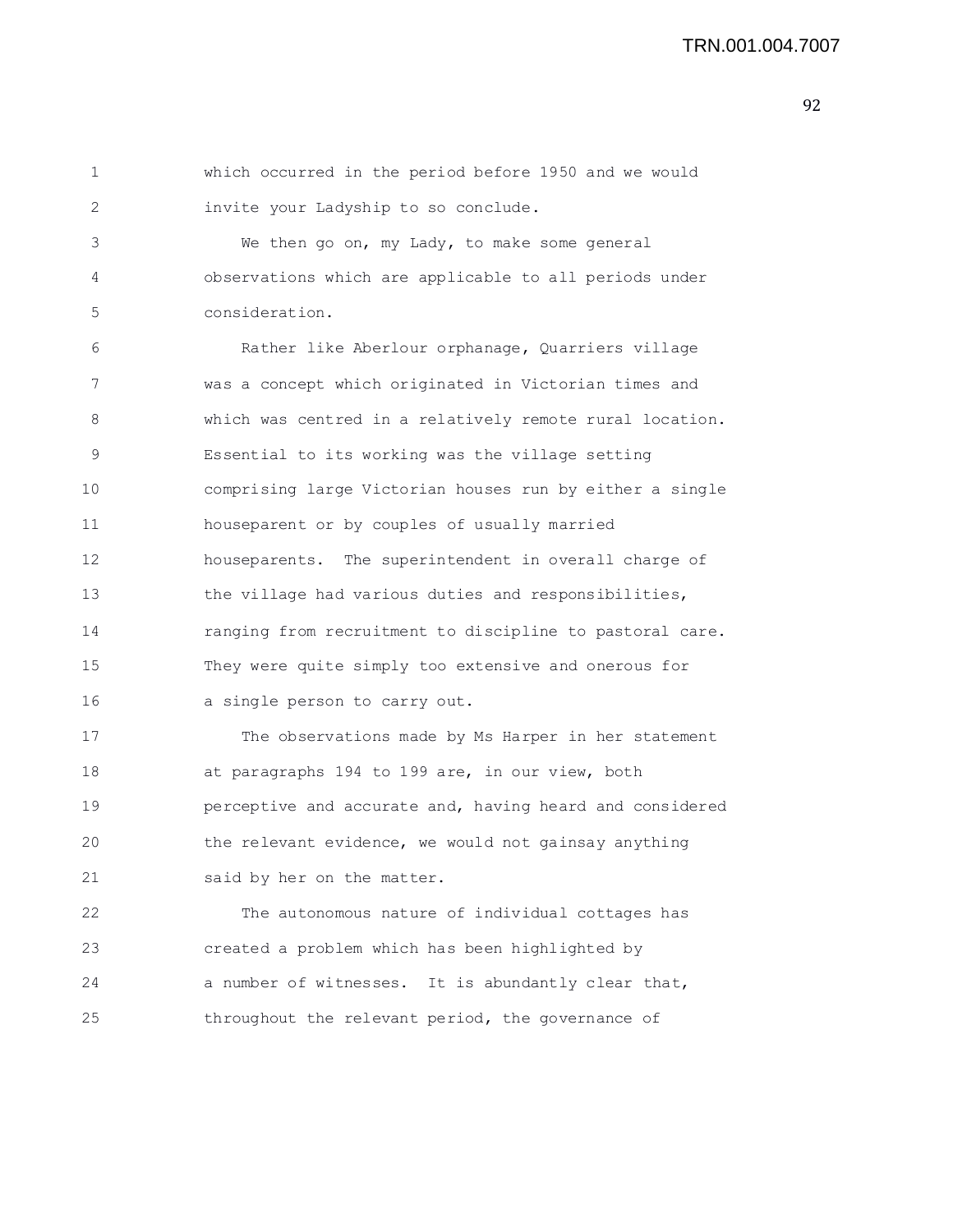1 certain cottages by the houseparent or parents led to 2 them being regarded as good cottages, whereas others 3 were considered bad cottages. Children indicated that 4 this was something of which they were aware, and some 5 witnesses indicated that, in being transferred from one 6 cottage to another, they experienced appreciably 7 different standards of care.

8 Given that children were aware of this, it is almost 9 inconceivable that those in positions of authority 10 within the village were unaware of this. For children 11 who found themselves in bad cottages, and by this we 12 mean not simply cottages in which the regime was strict 13 but where abuse took place, it would inevitably increase 14 their sense of isolation and would create a sense of 15 unfairness when they compared their lives to those of 16 other residents.

17 In our opening submission to this case study we 18 noted that the response documents presented by Quarriers 19 had identified only 14 instances of recorded complaints 20 of abuse. Over the period under consideration, that was 21 and remains a disturbingly low number and in evidence 22 applicants spoke to threats or actual physical abuse 23 which operated to deter children from complaining. 24 Those who did complain were dismissed or

25 disbelieved, and there is evidence that some complainers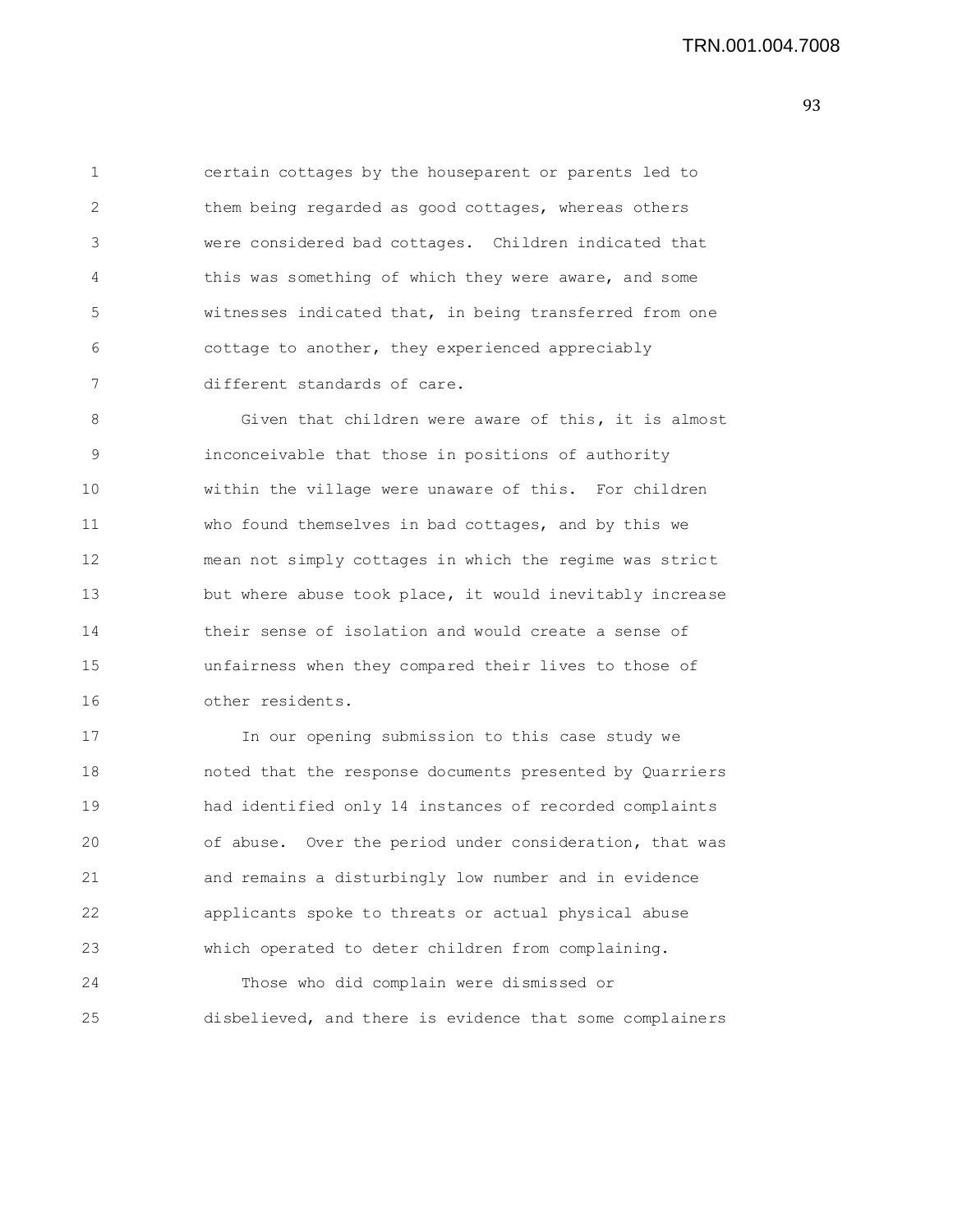1 were moved from the village. It is disappointing that 2 in her statement Ms Harper continued to assert that she 3 believed that, in the time of Joe Mortimer's period as 4 superintendent, he operated "an open door policy". 5 Children did not in fact find the process of complaining 6 to those in authority an option that was open to them. 7 They were deterred from so doing by those who abused 8 them and by the knowledge that, if they did complain, 9 they would likely be disbelieved. Again, my Lady, we 10 would invite a finding in fact along those lines.

11 There has been clear evidence that many of those who 12 were houseparents during the period in question were 13 simply ill-equipped for the admittedly difficult task of 14 caring for a large number of children who represented 15 a range of difficulties of their own. The apparent 16 **prerequisite that a carer, particularly a houseparent,** 17 should come from a Christian background was simply 18 insufficient to secure a person who had an aptitude to 19 care for children and an empathy for children who may 20 well have come from troubled circumstances.

21 There also appeared to be a level of informality in 22 making appointments, with posts often being given to 23 persons who were known to others who were already 24 employed in the organisation. The extent to which 25 houseparents were supervised by those in charge was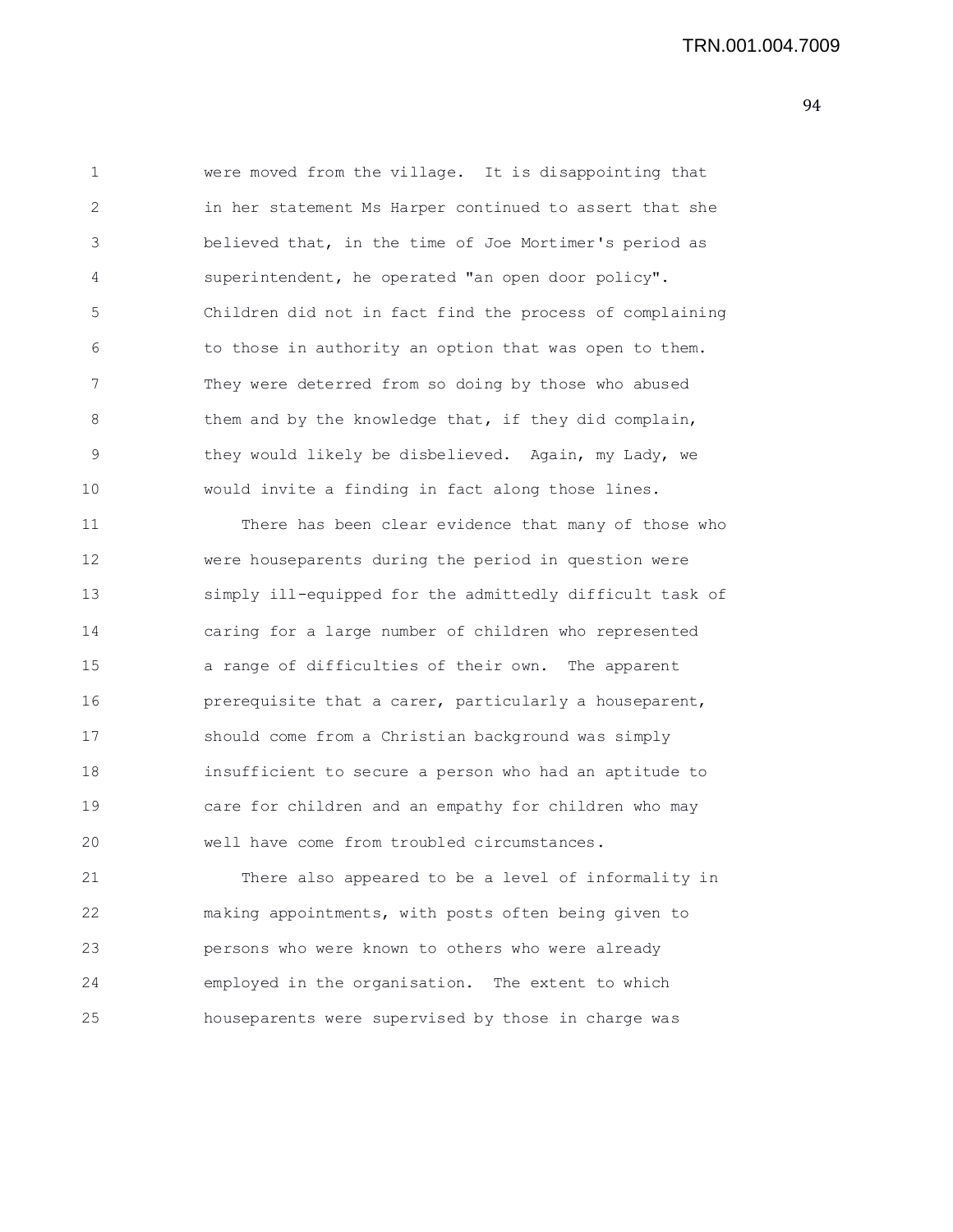1 wholly deficient and inconsistent, almost to a point 2 where it appears that those in charge accepted with 3 a shrug wholly unacceptable practices because that was 4 the way that that particular houseparent had conducted 5 their cottages for years.

6 This reflects the concern that we have over the 7 perceived benefit of autonomy. It assumed that the 8 rights and duties that came with that autonomy would be 9 exercised properly, and that clearly was not the case.

10 Importantly, my Lady, we accept that many 11 houseparents acted in a way that those he or she cared 12 for experienced a nurturing environment. One only had 13 to listen to the evidence of Carol McBay to appreciate 14 that. As a consequence, we appreciate the unfairness 15 that such good parents who, over many years, have 16 provided exceptional care and indeed the children who 17 experienced such care will feel when it is necessary to 18 concentrate on the deficiencies of others.

19 All that said, the nature and level of abuse that 20 has been disclosed in this case study indicates that 21 some of the houseparents who were abusive were not just 22 persons who were out of their depth in caring for 23 children; given the depravity of the abuse that we have 24 heard of, the characterisation of some houseparents and 25 carers as "evil" has to be said, and we note that in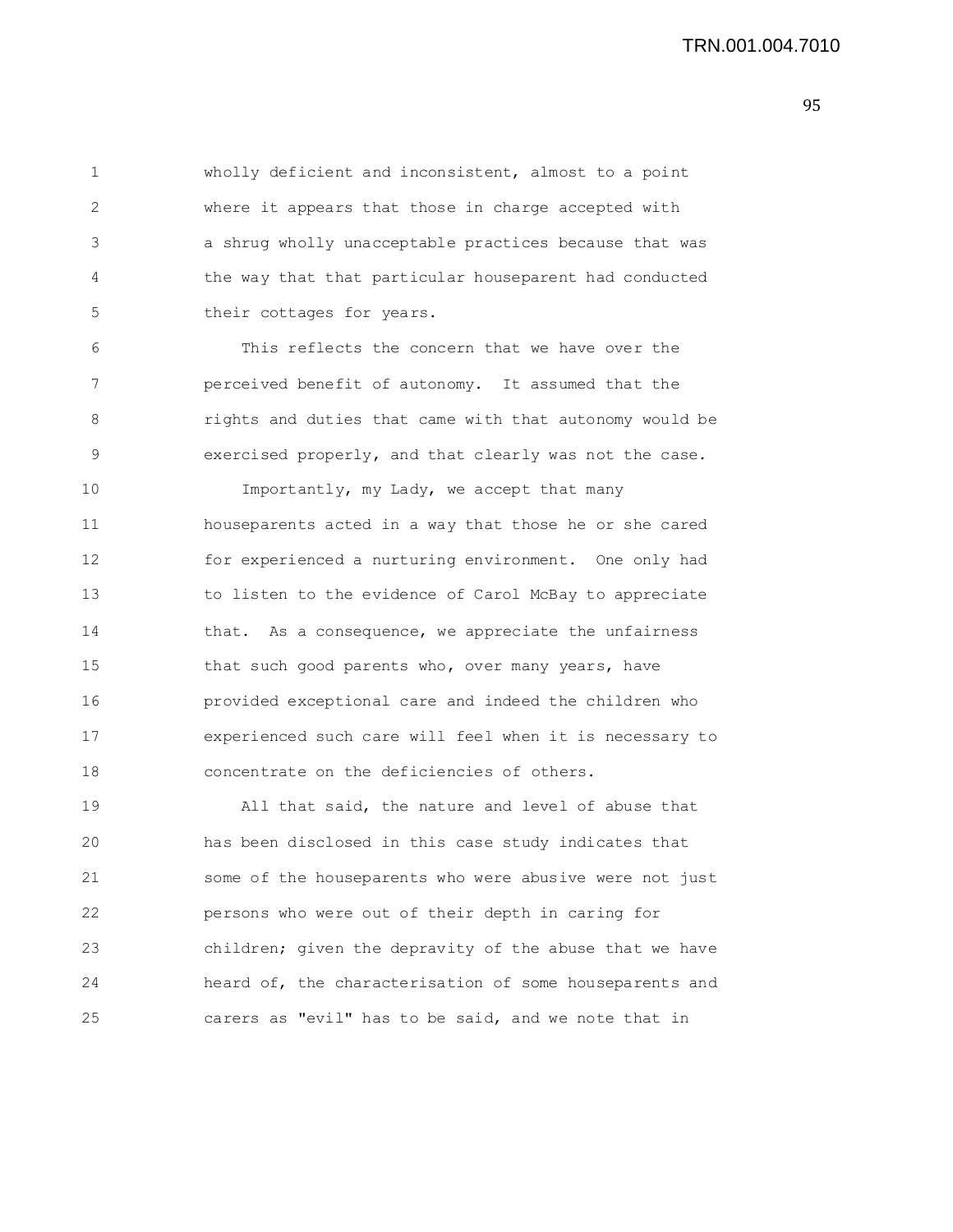| 1  | their submission Quarriers do characterise certain of    |
|----|----------------------------------------------------------|
| 2  | the physical abuse as "cruel and sadistic".              |
| 3  | On reviewing the evidence, we were struck by the         |
| 4  | evidence of Doris Walker whose statement was read in and |
| 5  | who, as a teenager, took up a summer job at Quarriers in |
| 6  | 1964.<br>It should be noted that this was shortly before |
| 7  | the inspection in January 1965 which led to the highly   |
| 8  | critical 1965 report. She said she had no happy or good  |
| 9  | memories. She enjoyed her time with the children but in  |
| 10 | the cottage and in the holiday home everyone was:        |
| 11 | " too up tight, we were too scared that we would         |
| 12 | upset or offend her "                                    |
| 13 | That being the housemother:                              |
| 14 | " to relax."                                             |
| 15 | It was not a nurturing environment. It was quite         |
| 16 | a damaging environment, and that the lack of love and    |
| 17 | care really distressed her. When she indicated her       |
| 18 | decision to leave, my Lady will remember she went to     |
| 19 | human resources to say she was quitting, the             |
| 20 | human resources lady said:                               |
| 21 | "What should I expect, this was a grandmother doing      |
| 22 | a mother's job."                                         |
| 23 | The fact that such an insight was formed by a young      |
| 24 | woman following a brief exposure to the organisation     |
| 25 | goes, we say, a long way to negate the suggestion that   |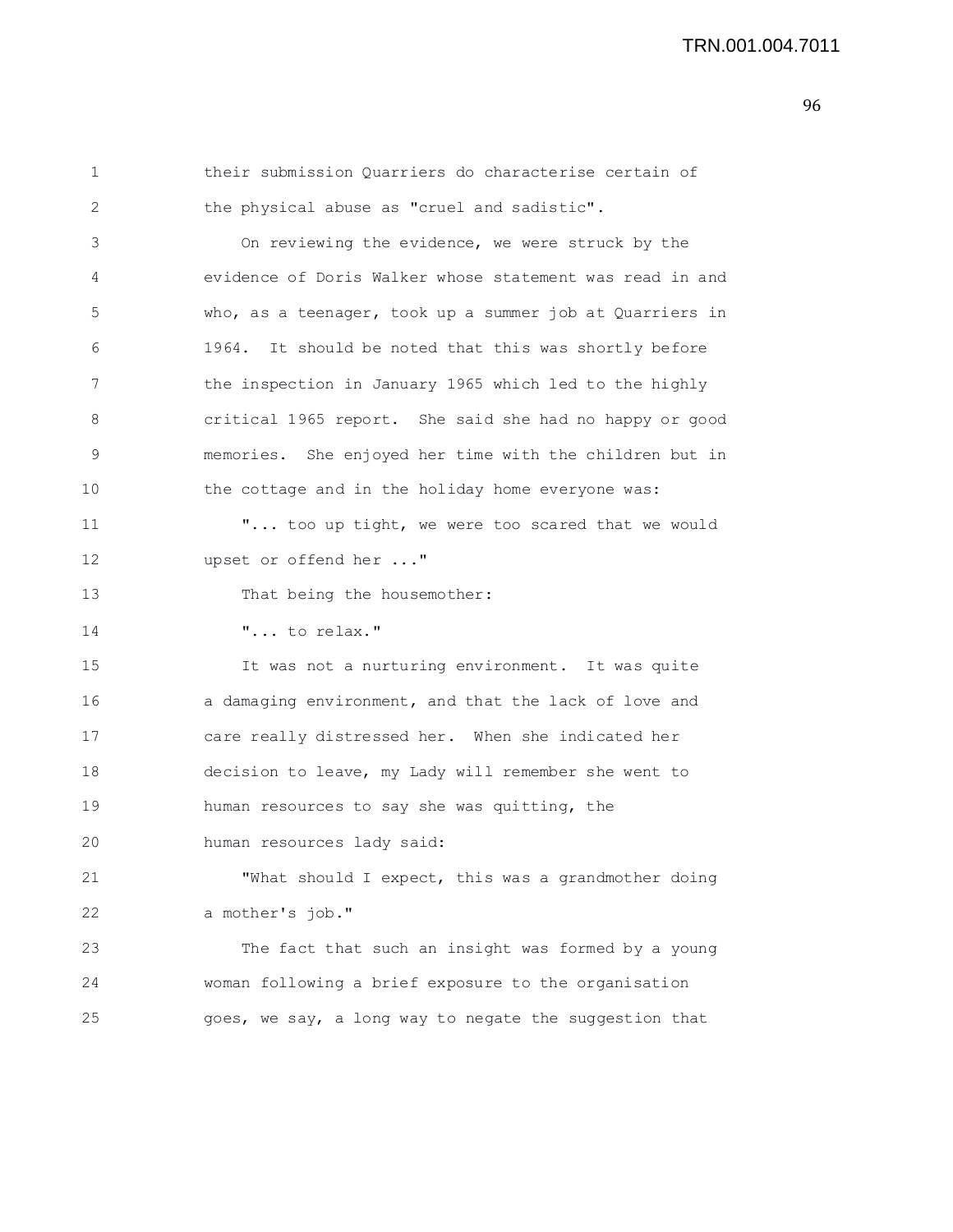1 management were ignorant of what was happening. 2 We would also observe, my Lady, the absence of any 3 apparent updating of documentation concerning the 4 guidance to be given to staff. Reference has been made 5 by Quarriers to their standing orders and the staff 6 handbook, documents which date respectively from 1944 7 and 1965. 8 There appears to have been nothing which compares 9 for example to the regular issuing of circulars by 10 Barnardo's during the 1940s, 50s and 60s, particularly 11 those that were in response to changes in the regulatory 12 regime. They were issued regularly by Barnardo's but,

13 for reasons that are unclear, Quarriers maintained 14 documents throughout the period until really the 1980s 15 and 1990s from 1944 and 1965.

16 A final comment, my Lady, we would make concerns the 17 absence of any punishment books. This is acknowledged 18 to be the position by Quarriers. Standing order 7.6 19 provided:

20 "Every punishment must be immediately entered in the 21 punishment box."

22 And the records shall show the date, name, age, 23 nature of the offence, person administering the 24 punishment and the nature of the punishment itself. It 25 has been made clear by a number of witnesses that such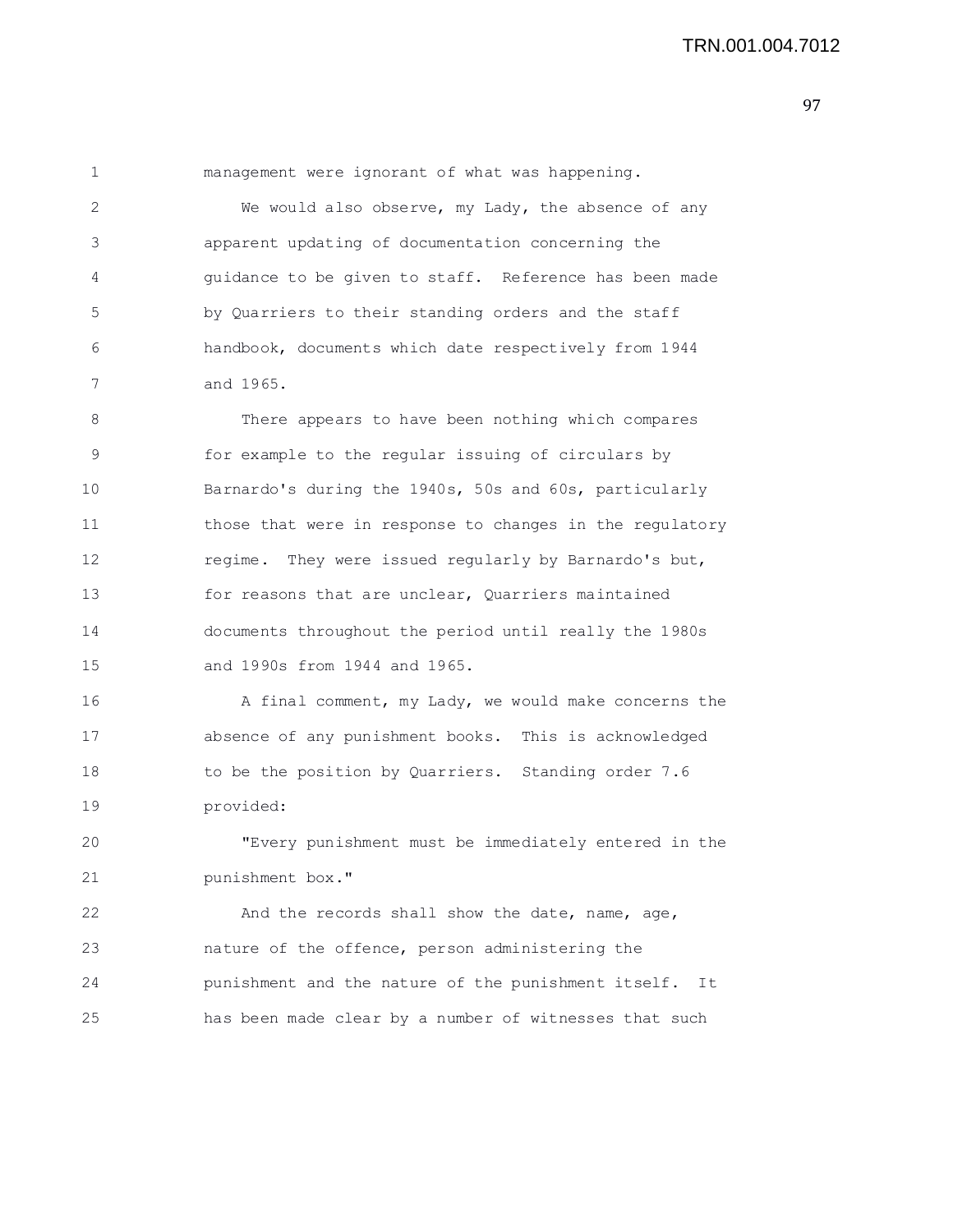1 punishment books existed and were used. Notwithstanding 2 their apparent significance, not a single book has been 3 discovered and we entirely accept that the current 4 management have done all that they can to investigate 5 the matter. There is no record of any instruction that 6 they should be destroyed. Such books, if they were used 7 as required by the standing orders, would likely have 8 contained records of punishments over the years which 9 would seem excessive to an observer in this century. 10 William Dunbar had knowledge of the records of Quarriers 11 gained during his long employment. He was an unofficial 12 archivist at and around the time that the police began 13 investigations into abuse at Quarriers. He was, we 14 regret to say, an unsatisfactory witness whose interests 15 lay largely in protecting the reputation of the 16 institution of which he had been a senior employee and 17 indeed his own reputation. He was, and remains, a close 18 friend of John Porteous and it is clear that both he and 19 his wife continue to support Mr Porteous. 20 Philip Robinson was clearly uncomfortable that 21 William Dunbar had unfettered access to the records when 22 he clearly had a potential conflict of interest. It is 23 our submission that, on a balance of probabilities, 24 William Dunbar had an involvement in the destruction

25 and/or disappearance of the punishment books.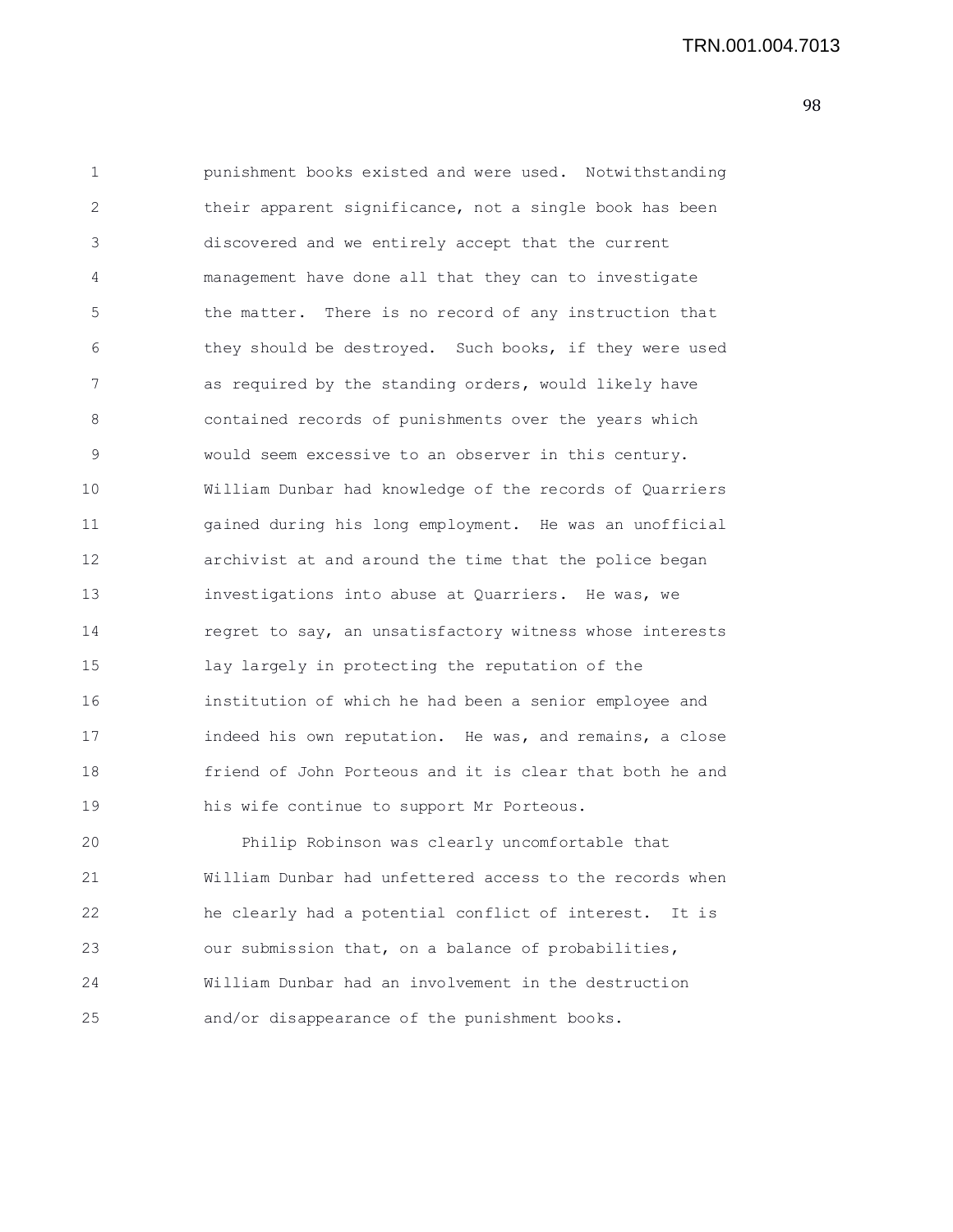1 My Lady, I am conscious now of the time. I do have 2 a number of pages still to go. I don't wish my Lady ... 3 LADY SMITH: It is really a matter for you, Mr Gale. 4 I could go on to between five and ten past, if that 5 enabled you to finish. Can I check so far as that last 6 observation that, on a balance of probabilities, 7 William Dunbar had an involvement in the destruction or 8 disappearance of the punishment books. There is 9 of course no evidence that he deliberately set about to 10 get rid of them. 11 MR GALE: No. 12 LADY SMITH: But against that we do have a picture painted 13 of an enormous number of records and documents which he, 14 certainly for a period, had sole control over. It is 15 possible, I suppose you are saying, that through some 16 mismanagement of some sort, books got destroyed or were 17 **put away when he was in control of them.** 18 MR GALE: Yes. My Lady, I think that submission to 19 your Ladyship is slightly reinforced by the evidence of 20 Mr Robinson. My recollection was that he was, I would 21 say, particularly uncomfortable about Mr Dunbar's 22 position at that time, and it seems such an unlikely 23 situation that no such books are available. The only 24 thing I think we have is a record containing a page in 25 which -- and it is incomplete, it is a sample --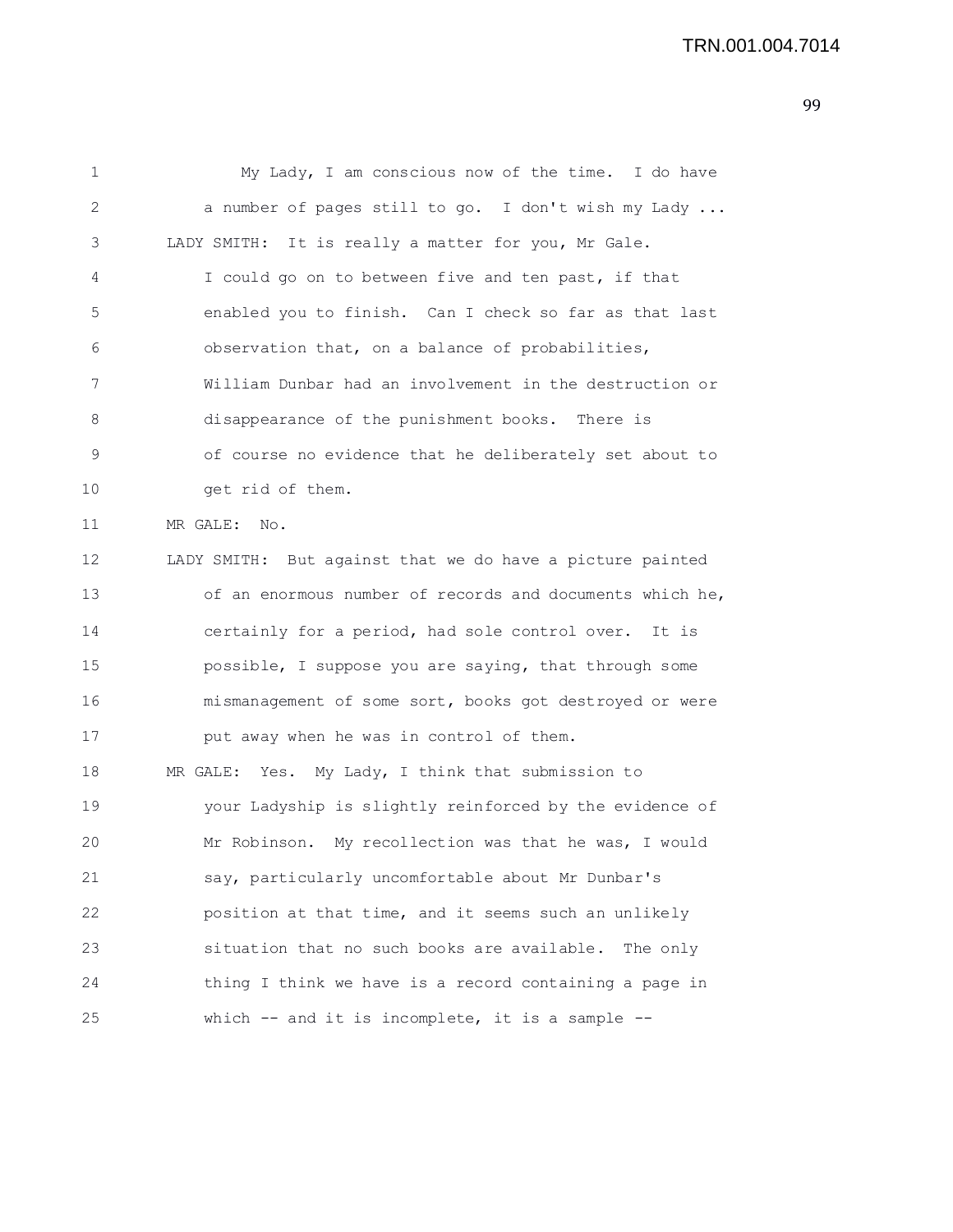| 1  | containing a page of where punishments would be             |
|----|-------------------------------------------------------------|
| 2  | recorded. But given the extent to which witnesses made      |
| 3  | clear that these were people who were houseparents and      |
| 4  | others, were aware of these documents, that there should    |
| 5  | be no documents -- given the extent of the documentation    |
| 6  | that Quarriers has got and has obviously provided to the    |
| 7  | Inquiry, it is, we do say, an omission that does give       |
| 8  | rise to suspicion. I put it that way.                       |
| 9  | LADY SMITH: Yes.                                            |
| 10 | MR GALE: My Lady, I am aware of my Lady's invitation, but   |
| 11 | I think given --                                            |
| 12 | LADY SMITH: I don't want to put you under pressure.<br>This |
| 13 | may be a sensible place to break.                           |
| 14 | MR GALE: It would be sensible, if that is acceptable.       |
| 15 | LADY SMITH: Very well. So far as that final matter is       |
| 16 | concerned, I can take it that you are inviting me to go     |
| 17 | as far as saying one is left with an unfortunate sense      |
| 18 | of suspicion about these matters, given the friendship      |
| 19 | that put Mr Dunbar in a position to be motivated to         |
| 20 | protect at least the person you have already referred       |
| 21 | to.                                                         |
| 22 | MR GALE: Yes, my Lady. That is it precisely.                |
| 23 | LADY SMITH: Thank you very much. I will rise now until      |
| 24 | tomorrow morning at 10 o'clock. Thank you.                  |
| 25 | $(12.58 \text{ pm})$                                        |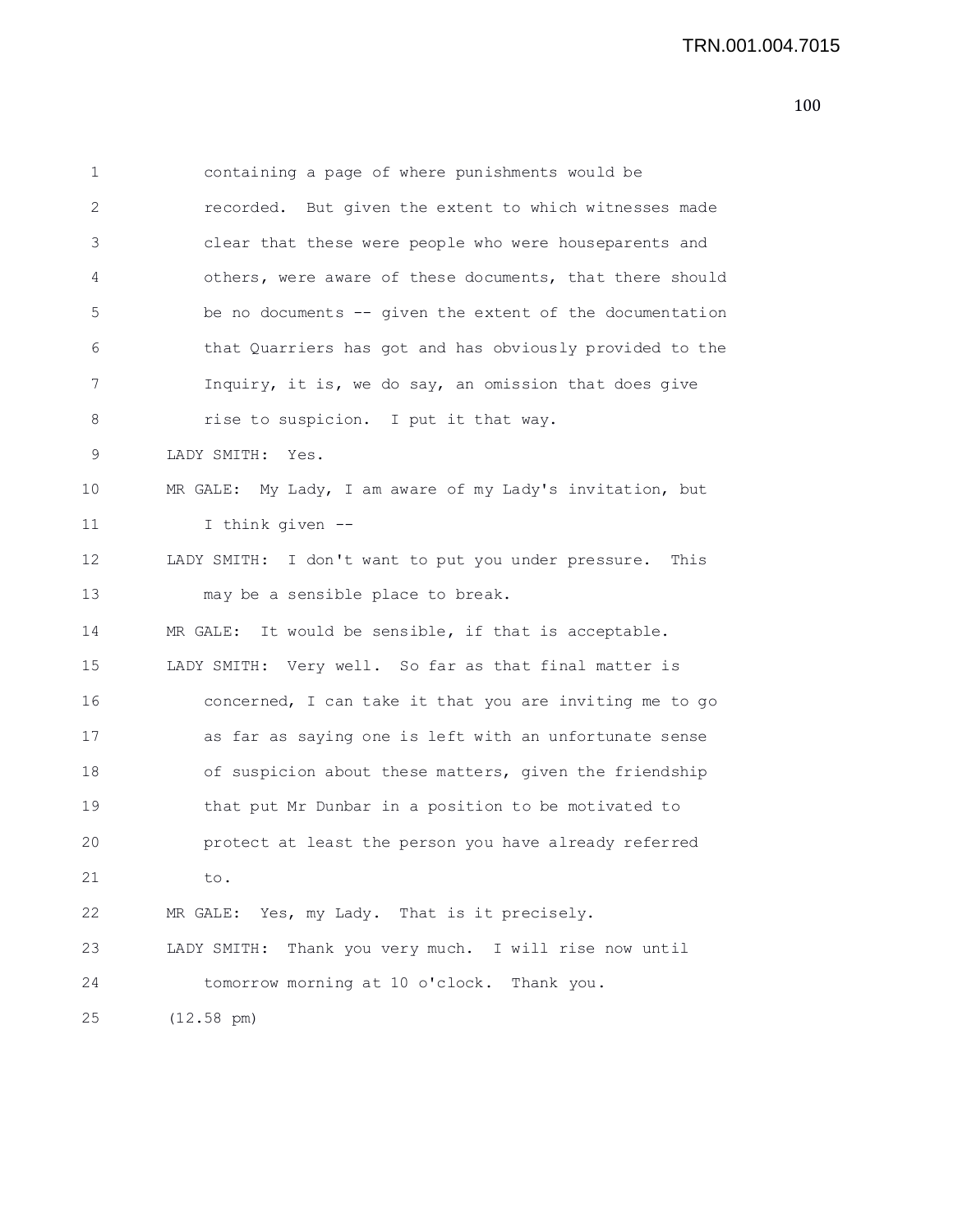| $\mathbf 1$    | (The hearing adjourned until 10.00 am on Tuesday, |
|----------------|---------------------------------------------------|
| $\sqrt{2}$     | 12 February 2019)                                 |
| $\mathfrak{Z}$ |                                                   |
| $\sqrt{4}$     |                                                   |
| $\mathsf S$    |                                                   |
| $\sqrt{6}$     |                                                   |
| $\sqrt{ }$     |                                                   |
| $\,8\,$        |                                                   |
| $\mathsf 9$    |                                                   |
| $10\,$         |                                                   |
| $11\,$         |                                                   |
| $12\,$         |                                                   |
| $13\,$         |                                                   |
| $1\,4$         |                                                   |
| $15\,$         |                                                   |
| $16\,$         |                                                   |
| $17\,$         |                                                   |
| $18\,$         |                                                   |
| 19             |                                                   |
| $20\,$         |                                                   |
| 21             |                                                   |
| 22             |                                                   |
| 23             |                                                   |
| 24             |                                                   |
| 25             |                                                   |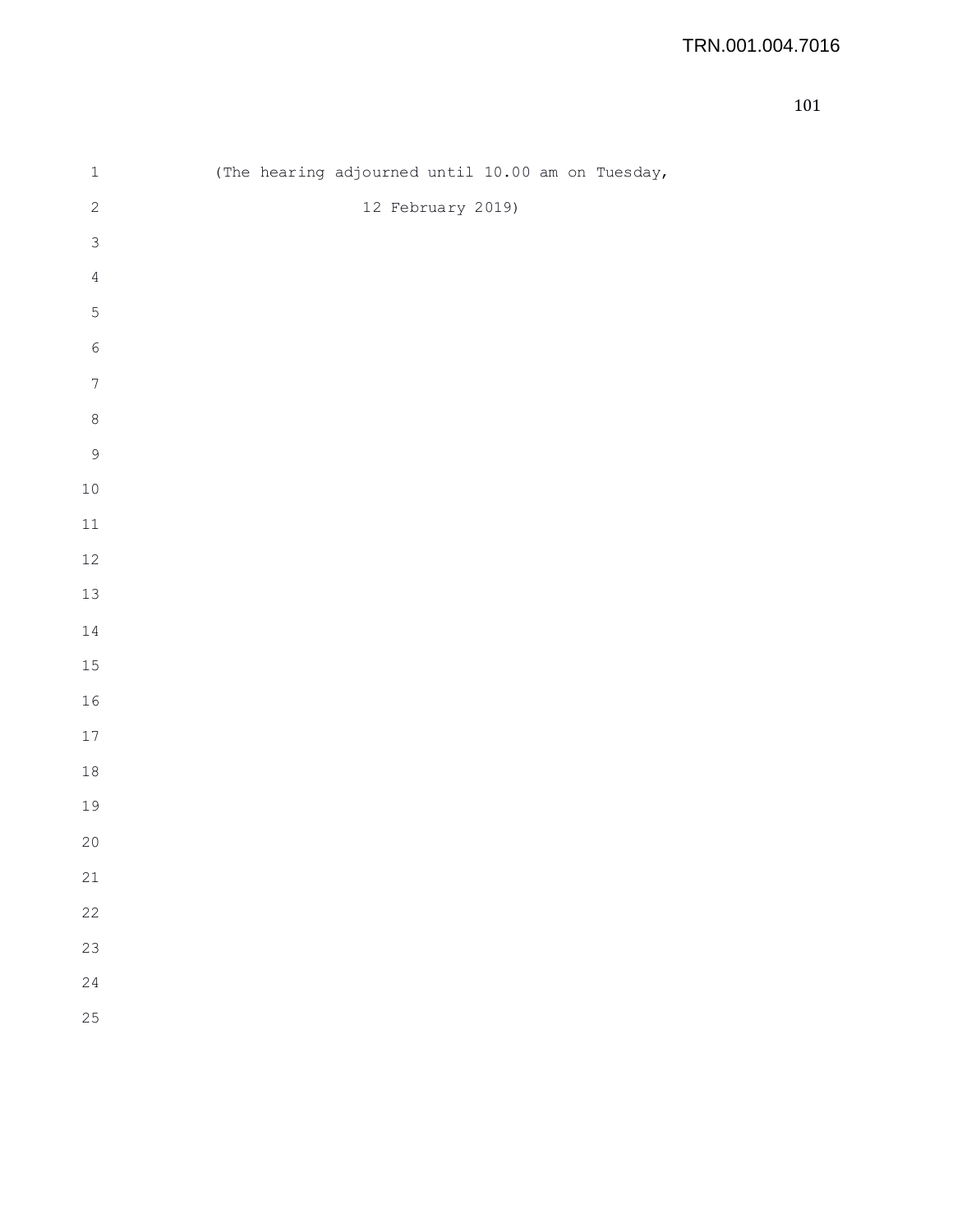| $\,1\,$          | INDEX                             |  |
|------------------|-----------------------------------|--|
| $\sqrt{2}$       |                                   |  |
| $\mathfrak{Z}$   | Closing statement by MR PEOPLES 1 |  |
| $\sqrt{4}$       |                                   |  |
| $\mathsf S$      | Closing statement by MR GALE 73   |  |
| $\epsilon$       |                                   |  |
| $\boldsymbol{7}$ |                                   |  |
| $\,8\,$          |                                   |  |
| $\mathsf 9$      |                                   |  |
| $10\,$           |                                   |  |
| $11\,$           |                                   |  |
| 12               |                                   |  |
| 13               |                                   |  |
| $1\,4$           |                                   |  |
| $15\,$           |                                   |  |
| 16               |                                   |  |
| $17\,$           |                                   |  |
| $18\,$           |                                   |  |
| 19               |                                   |  |
| 20               |                                   |  |
| 21               |                                   |  |
| 22               |                                   |  |
| 23               |                                   |  |
| 24               |                                   |  |
| 25               |                                   |  |